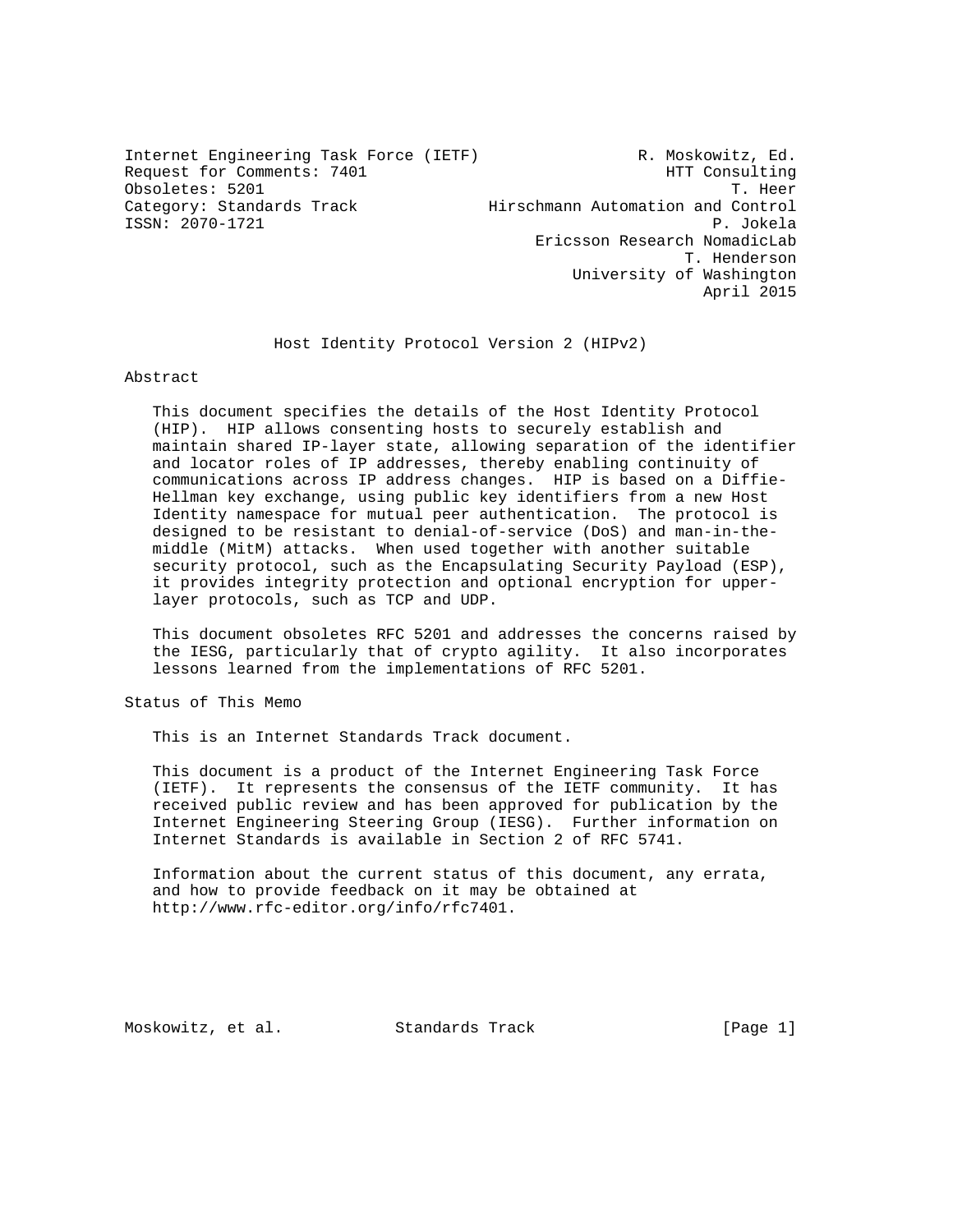Copyright Notice

 Copyright (c) 2015 IETF Trust and the persons identified as the document authors. All rights reserved.

 This document is subject to BCP 78 and the IETF Trust's Legal Provisions Relating to IETF Documents

 (http://trustee.ietf.org/license-info) in effect on the date of publication of this document. Please review these documents carefully, as they describe your rights and restrictions with respect to this document. Code Components extracted from this document must include Simplified BSD License text as described in Section 4.e of the Trust Legal Provisions and are provided without warranty as described in the Simplified BSD License.

Table of Contents

|  | $3.2.$ Generating a HIT from an HI 11             |  |  |
|--|---------------------------------------------------|--|--|
|  |                                                   |  |  |
|  | 4.1. Creating a HIP Association 12                |  |  |
|  | 4.1.1. HIP Puzzle Mechanism 14                    |  |  |
|  |                                                   |  |  |
|  | 4.1.3. Authenticated Diffie-Hellman Protocol with |  |  |
|  | DH Group Negotiation 17                           |  |  |
|  |                                                   |  |  |
|  | 4.1.5. Refusing a HIP Base Exchange 19            |  |  |
|  | $4.1.6$ . Aborting a HIP Base Exchange 20         |  |  |
|  | 4.1.7. HIP Downgrade Protection 20                |  |  |
|  | 4.1.8. HIP Opportunistic Mode 21                  |  |  |
|  |                                                   |  |  |
|  |                                                   |  |  |
|  |                                                   |  |  |
|  | 4.4.1. State Machine Terminology 26               |  |  |
|  |                                                   |  |  |
|  |                                                   |  |  |
|  | 4.4.4. Simplified HIP State Diagram 35            |  |  |

Moskowitz, et al. Standards Track [Page 2]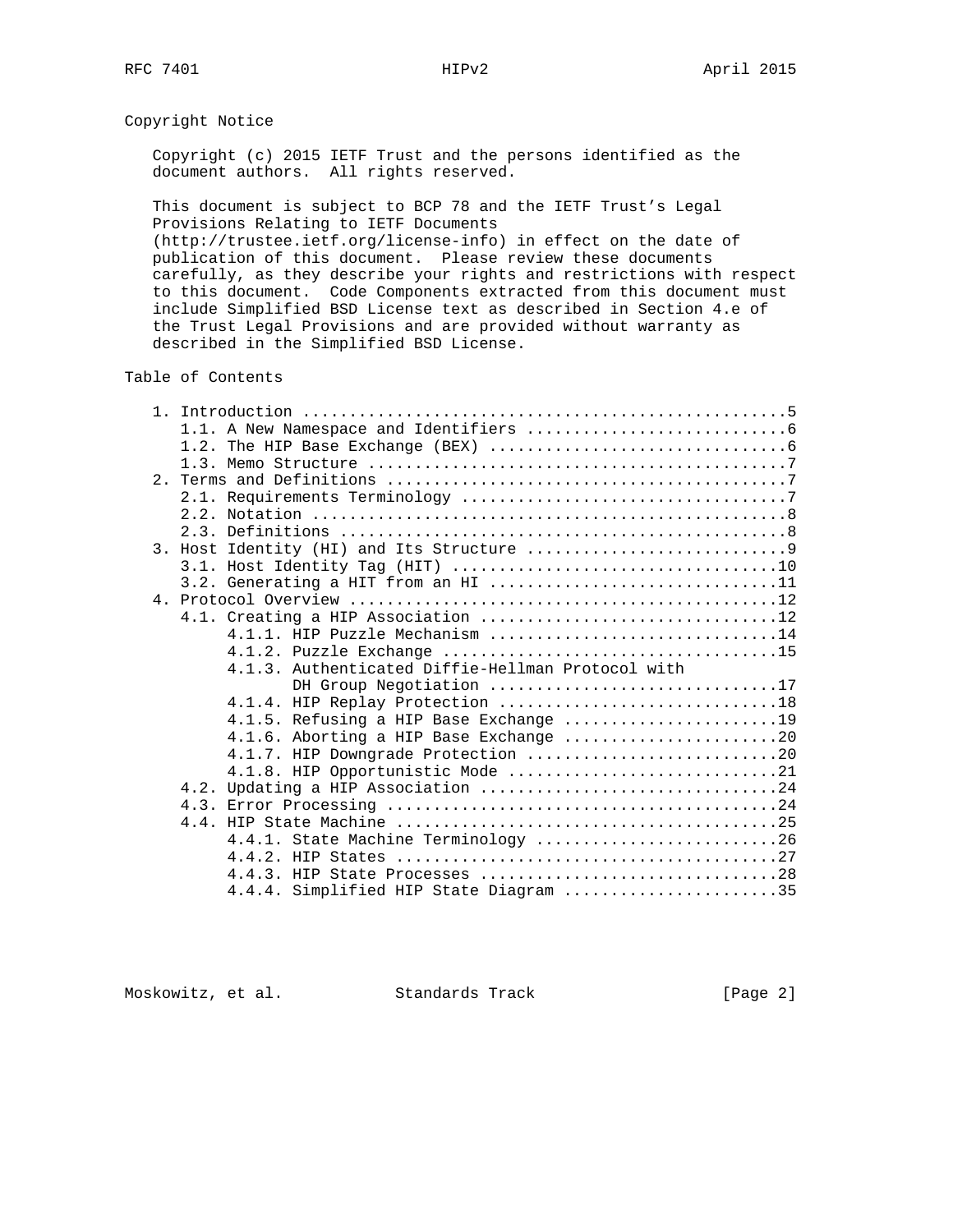|  | 4.5.1. TCP and UDP Pseudo Header Computation for             |
|--|--------------------------------------------------------------|
|  |                                                              |
|  | 4.5.2. Sending Data on HIP Packets 37                        |
|  |                                                              |
|  | 4.5.4. Reboot, Timeout, and Restart of HIP 37                |
|  |                                                              |
|  |                                                              |
|  |                                                              |
|  |                                                              |
|  |                                                              |
|  | 5.1.3. HIP Fragmentation Support 40                          |
|  |                                                              |
|  |                                                              |
|  | 5.2.2. Defining New Parameters 46                            |
|  |                                                              |
|  |                                                              |
|  |                                                              |
|  |                                                              |
|  |                                                              |
|  |                                                              |
|  |                                                              |
|  |                                                              |
|  | 5.2.11. TRANSPORT FORMAT LIST 58                             |
|  |                                                              |
|  |                                                              |
|  |                                                              |
|  |                                                              |
|  |                                                              |
|  |                                                              |
|  |                                                              |
|  |                                                              |
|  |                                                              |
|  |                                                              |
|  |                                                              |
|  |                                                              |
|  |                                                              |
|  |                                                              |
|  | 5.3.3. I2 - the Second HIP Initiator Packet 75               |
|  | 5.3.4. R2 - the Second HIP Responder Packet 76               |
|  | 5.3.5. UPDATE - the HIP Update Packet 77                     |
|  |                                                              |
|  | 5.3.7. CLOSE - the HIP Association Closing Packet 78         |
|  | 5.3.8. CLOSE_ACK - the HIP Closing Acknowledgment Packet  79 |
|  |                                                              |

Moskowitz, et al. Standards Track [Page 3]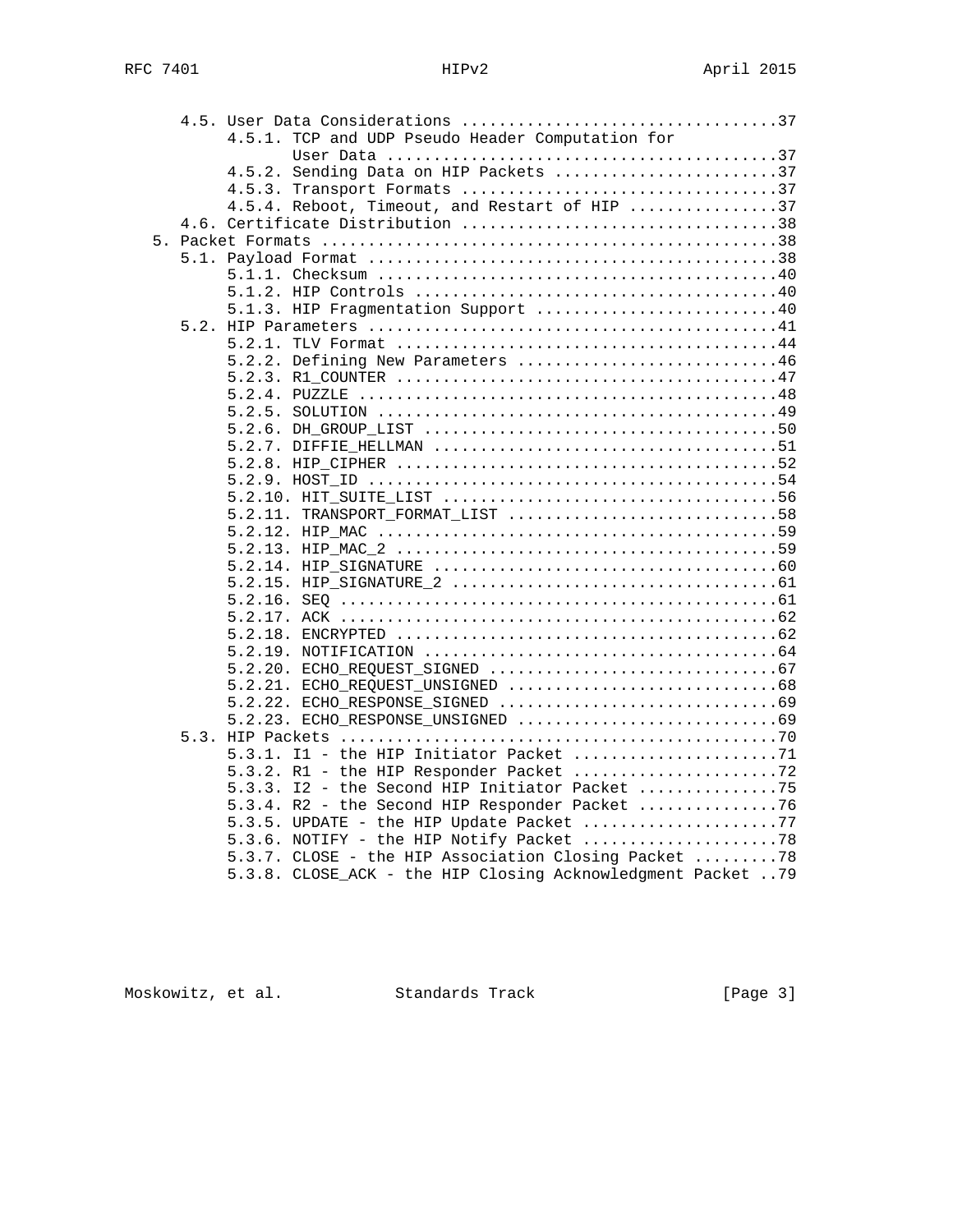|  | 5.4.2. Other Problems with the HIP Header and               |  |
|--|-------------------------------------------------------------|--|
|  |                                                             |  |
|  | 5.4.3. Invalid Puzzle Solution 80                           |  |
|  | 5.4.4. Non-existing HIP Association 80                      |  |
|  |                                                             |  |
|  | 6.1. Processing Outgoing Application Data 81                |  |
|  | 6.2. Processing Incoming Application Data 82                |  |
|  |                                                             |  |
|  | 6.4. HIP_MAC and SIGNATURE Calculation and Verification 84  |  |
|  |                                                             |  |
|  |                                                             |  |
|  |                                                             |  |
|  | 6.6. Initiation of a HIP Base Exchange 90                   |  |
|  | 6.6.1. Sending Multiple I1 Packets in Parallel 91           |  |
|  | 6.6.2. Processing Incoming ICMP Protocol                    |  |
|  | Unreachable Messages 92                                     |  |
|  | 6.7. Processing of Incoming Il Packets 92                   |  |
|  |                                                             |  |
|  | 6.7.2. Handling of Malformed Messages 94                    |  |
|  | 6.8. Processing of Incoming R1 Packets 94                   |  |
|  | 6.8.1. Handling of Malformed Messages 97                    |  |
|  | 6.9. Processing of Incoming 12 Packets 97                   |  |
|  | 6.9.1. Handling of Malformed Messages 100                   |  |
|  | 6.10. Processing of Incoming R2 Packets 101                 |  |
|  |                                                             |  |
|  | 6.12. Receiving UPDATE Packets 102                          |  |
|  | 6.12.1. Handling a SEQ Parameter in a Received              |  |
|  | UPDATE Message 103                                          |  |
|  | 6.12.2. Handling an ACK Parameter in a Received             |  |
|  |                                                             |  |
|  | 6.13. Processing of NOTIFY Packets 104                      |  |
|  | 6.14. Processing of CLOSE Packets 105                       |  |
|  | 6.15. Processing of CLOSE_ACK Packets 105                   |  |
|  |                                                             |  |
|  |                                                             |  |
|  |                                                             |  |
|  |                                                             |  |
|  |                                                             |  |
|  |                                                             |  |
|  |                                                             |  |
|  | Appendix A. Using Responder Puzzles 122                     |  |
|  | Appendix B. Generating a Public Key Encoding from an HI 123 |  |
|  |                                                             |  |

Moskowitz, et al. Standards Track [Page 4]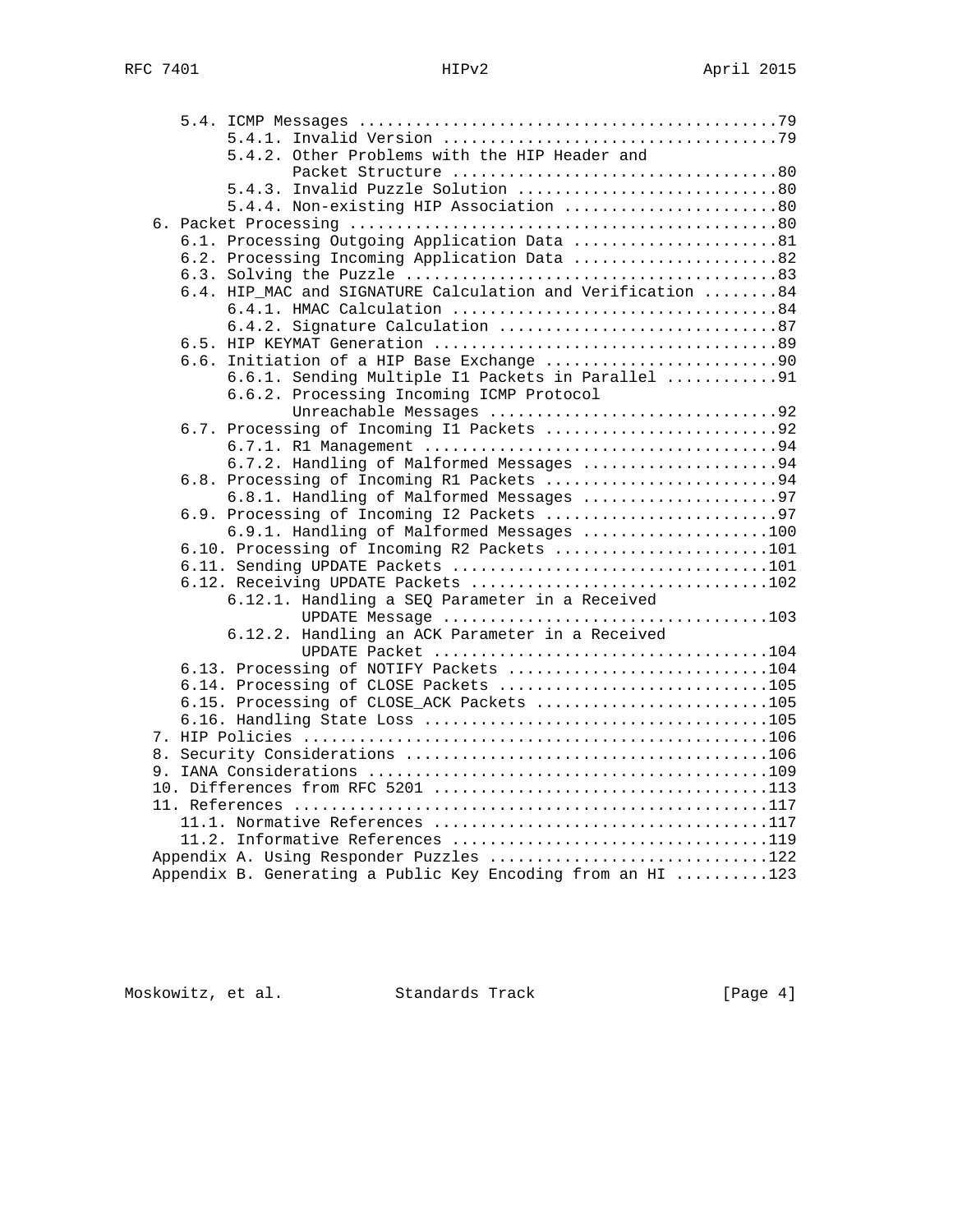| Appendix C. Example Checksums for HIP Packets 123 |  |
|---------------------------------------------------|--|
| C.1. IPv6 HIP Example (I1 Packet) 124             |  |
| C.2. IPv4 HIP Packet (I1 Packet) 124              |  |
|                                                   |  |
| Appendix D. ECDH and ECDSA 160-Bit Groups 125     |  |
| Appendix E. HIT Suites and HIT Generation 125     |  |
|                                                   |  |
|                                                   |  |

1. Introduction

 This document specifies the details of the Host Identity Protocol (HIP). A high-level description of the protocol and the underlying architectural thinking is available in the separate HIP architecture description [HIP-ARCH]. Briefly, the HIP architecture proposes an alternative to the dual use of IP addresses as "locators" (routing labels) and "identifiers" (endpoint, or host, identifiers). In HIP, public cryptographic keys, of a public/private key pair, are used as host identifiers, to which higher-layer protocols are bound instead of an IP address. By using public keys (and their representations) as host identifiers, dynamic changes to IP address sets can be directly authenticated between hosts, and if desired, strong authentication between hosts at the TCP/IP stack level can be obtained.

 This memo specifies the base HIP protocol ("base exchange") used between hosts to establish an IP-layer communications context, called a HIP association, prior to communications. It also defines a packet format and procedures for updating and terminating an active HIP association. Other elements of the HIP architecture are specified in other documents, such as:

- o "Using the Encapsulating Security Payload (ESP) Transport Format with the Host Identity Protocol (HIP)" [RFC7402]: how to use the Encapsulating Security Payload (ESP) for integrity protection and optional encryption
- o "Host Mobility with the Host Identity Protocol" [HIP-HOST-MOB]: how to support host mobility in HIP
- o "Host Identity Protocol (HIP) Domain Name System (DNS) Extension" [HIP-DNS-EXT]: how to extend DNS to contain Host Identity information
- o "Host Identity Protocol (HIP) Rendezvous Extension" [HIP-REND-EXT]: using a rendezvous mechanism to contact mobile HIP hosts

Moskowitz, et al. Standards Track [Page 5]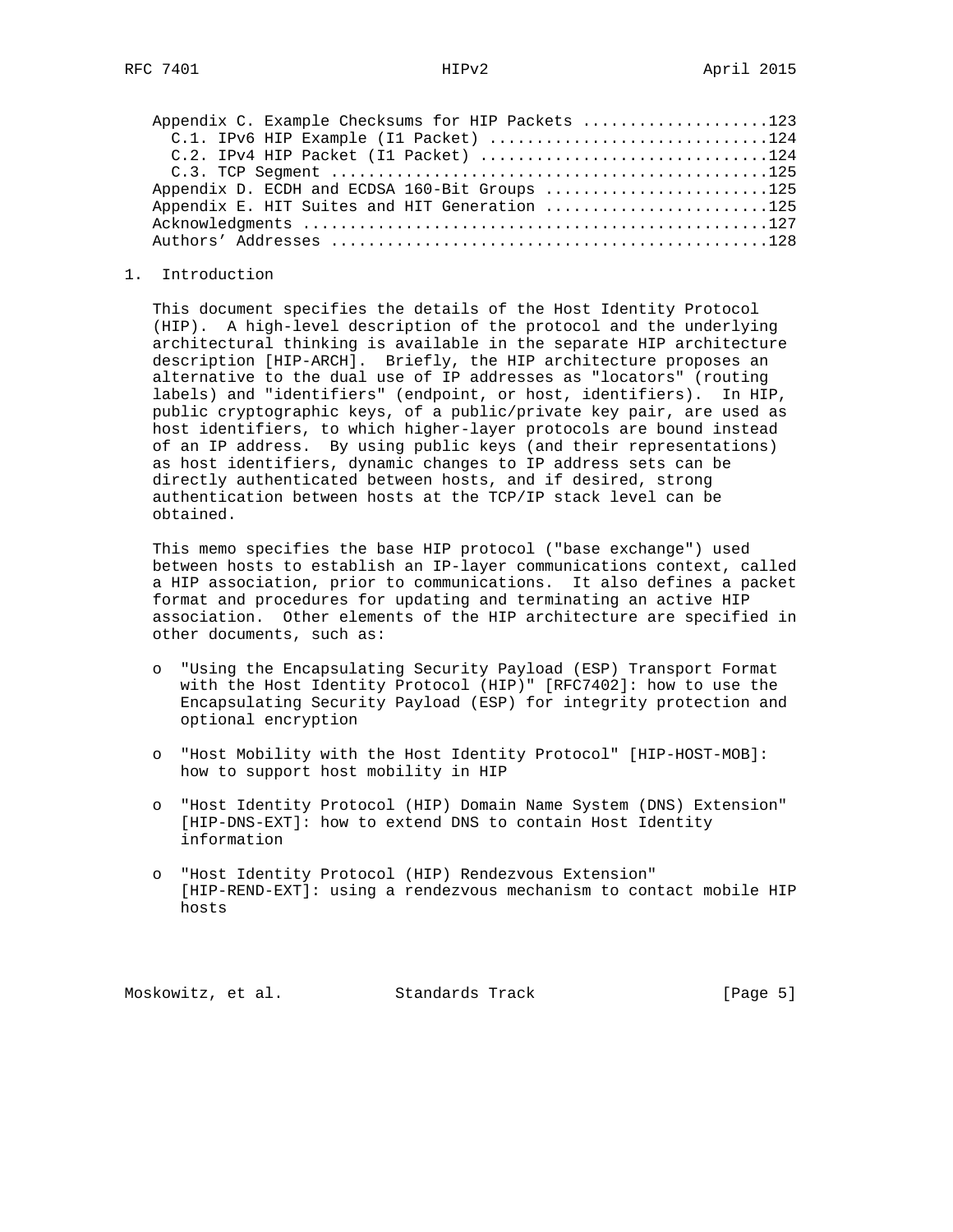Since the HIP base exchange was first developed, there have been a few advances in cryptography and attacks against cryptographic systems. As a result, all cryptographic protocols need to be agile. That is, the ability to switch from one cryptographic primitive to another should be a part of such protocols. It is important to support a reasonable set of mainstream algorithms to cater to different use cases and allow moving away from algorithms that are later discovered to be vulnerable. This update to the base exchange includes this needed cryptographic agility while addressing the downgrade attacks that such flexibility introduces. In addition, Elliptic Curve support via Elliptic Curve DSA (ECDSA) and Elliptic Curve Diffie-Hellman (ECDH) has been added.

# 1.1. A New Namespace and Identifiers

 The Host Identity Protocol introduces a new namespace, the Host Identity namespace. Some ramifications of this new namespace are explained in the HIP architecture description [HIP-ARCH].

 There are two main representations of the Host Identity, the full Host Identity (HI) and the Host Identity Tag (HIT). The HI is a public key and directly represents the Identity of a host. Since there are different public key algorithms that can be used with different key lengths, the HI, as such, is unsuitable for use as a packet identifier, or as an index into the various state-related implementation structures needed to support HIP. Consequently, a hash of the HI, the Host Identity Tag (HIT), is used as the operational representation. The HIT is 128 bits long and is used in the HIP headers and to index the corresponding state in the end hosts. The HIT has an important security property in that it is self-certifying (see Section 3).

# 1.2. The HIP Base Exchange (BEX)

 The HIP base exchange is a two-party cryptographic protocol used to establish communications context between hosts. The base exchange is a SIGMA-compliant [KRA03] four-packet exchange. The first party is called the Initiator and the second party the Responder. The protocol exchanges Diffie-Hellman [DIF76] keys in the 2nd and 3rd packets, and authenticates the parties in the 3rd and 4th packets. The four-packet design helps to make HIP resistant to DoS attacks. It allows the Responder to stay stateless until the IP address and the cryptographic puzzle are verified. The Responder starts the puzzle exchange in the 2nd packet, with the Initiator completing it in the 3rd packet before the Responder stores any state from the exchange.

Moskowitz, et al. Standards Track [Page 6]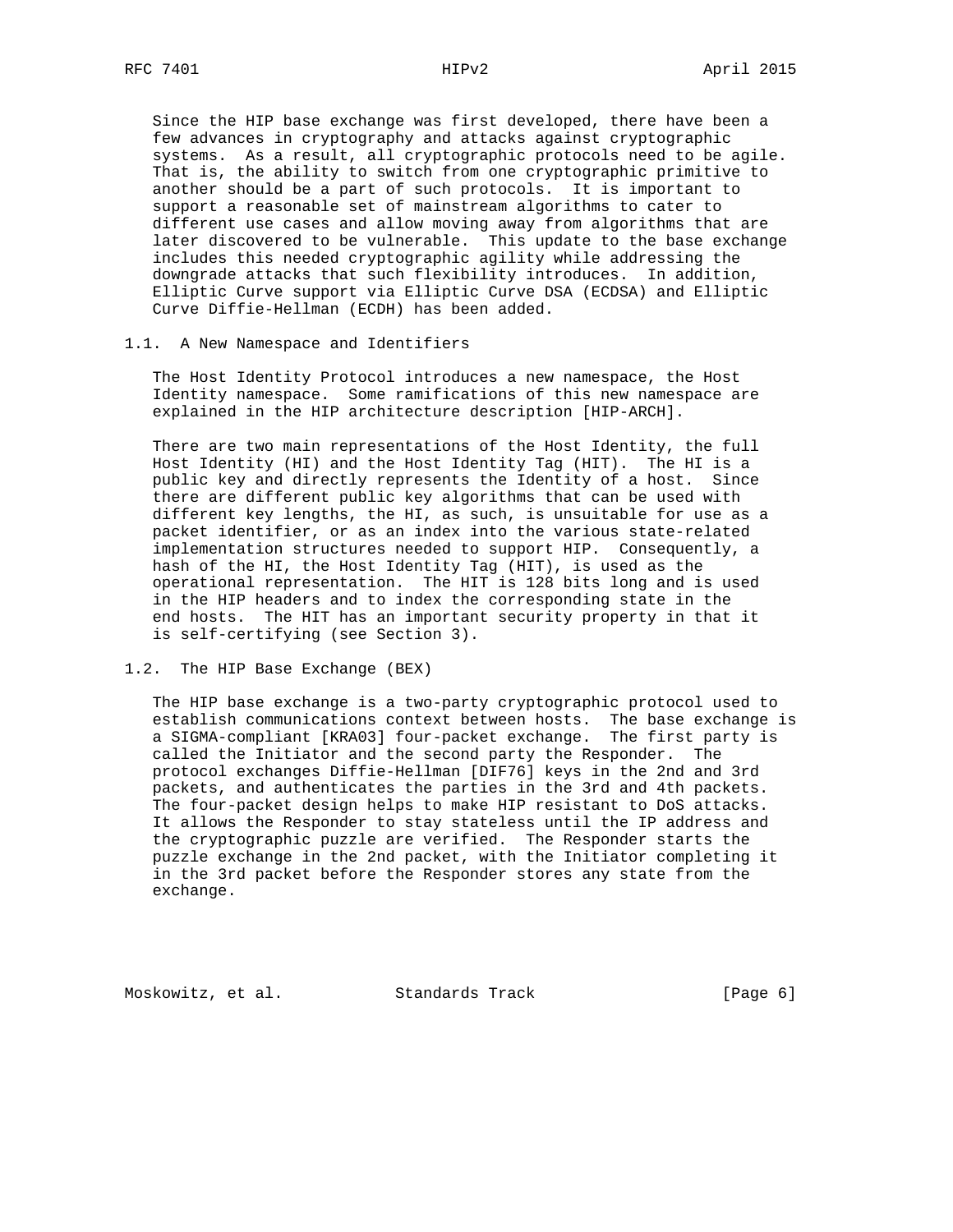The exchange can use the Diffie-Hellman output to encrypt the Host Identity of the Initiator in the 3rd packet (although Aura, et al. [AUR05] note that such operation may interfere with packet-inspecting middleboxes), or the Host Identity may instead be sent unencrypted. The Responder's Host Identity is not protected. It should be noted, however, that both the Initiator's and the Responder's HITs are transported as such (in cleartext) in the packets, allowing an eavesdropper with a priori knowledge about the parties to identify them by their HITs. Hence, encrypting the HI of any party does not provide privacy against such an attacker.

 Data packets start to flow after the 4th packet. The 3rd and 4th HIP packets may carry a data payload in the future. However, the details of this may be defined later.

 An existing HIP association can be updated using the update mechanism defined in this document, and when the association is no longer needed, it can be closed using the defined closing mechanism.

 Finally, HIP is designed as an end-to-end authentication and key establishment protocol, to be used with Encapsulating Security Payload (ESP) [RFC7402] and other end-to-end security protocols. The base protocol does not cover all the fine-grained policy control found in Internet Key Exchange (IKE) [RFC7296] that allows IKE to support complex gateway policies. Thus, HIP is not a complete replacement for IKE.

#### 1.3. Memo Structure

 The rest of this memo is structured as follows. Section 2 defines the central keywords, notation, and terms used throughout the rest of the document. Section 3 defines the structure of the Host Identity and its various representations. Section 4 gives an overview of the HIP base exchange protocol. Sections 5 and 6 define the detailed packet formats and rules for packet processing. Finally, Sections 7, 8, and 9 discuss policy, security, and IANA considerations, respectively.

- 2. Terms and Definitions
- 2.1. Requirements Terminology

 The key words "MUST", "MUST NOT", "REQUIRED", "SHALL", "SHALL NOT", "SHOULD", "SHOULD NOT", "RECOMMENDED", "MAY", and "OPTIONAL" in this document are to be interpreted as described in RFC 2119 [RFC2119].

Moskowitz, et al. Standards Track [Page 7]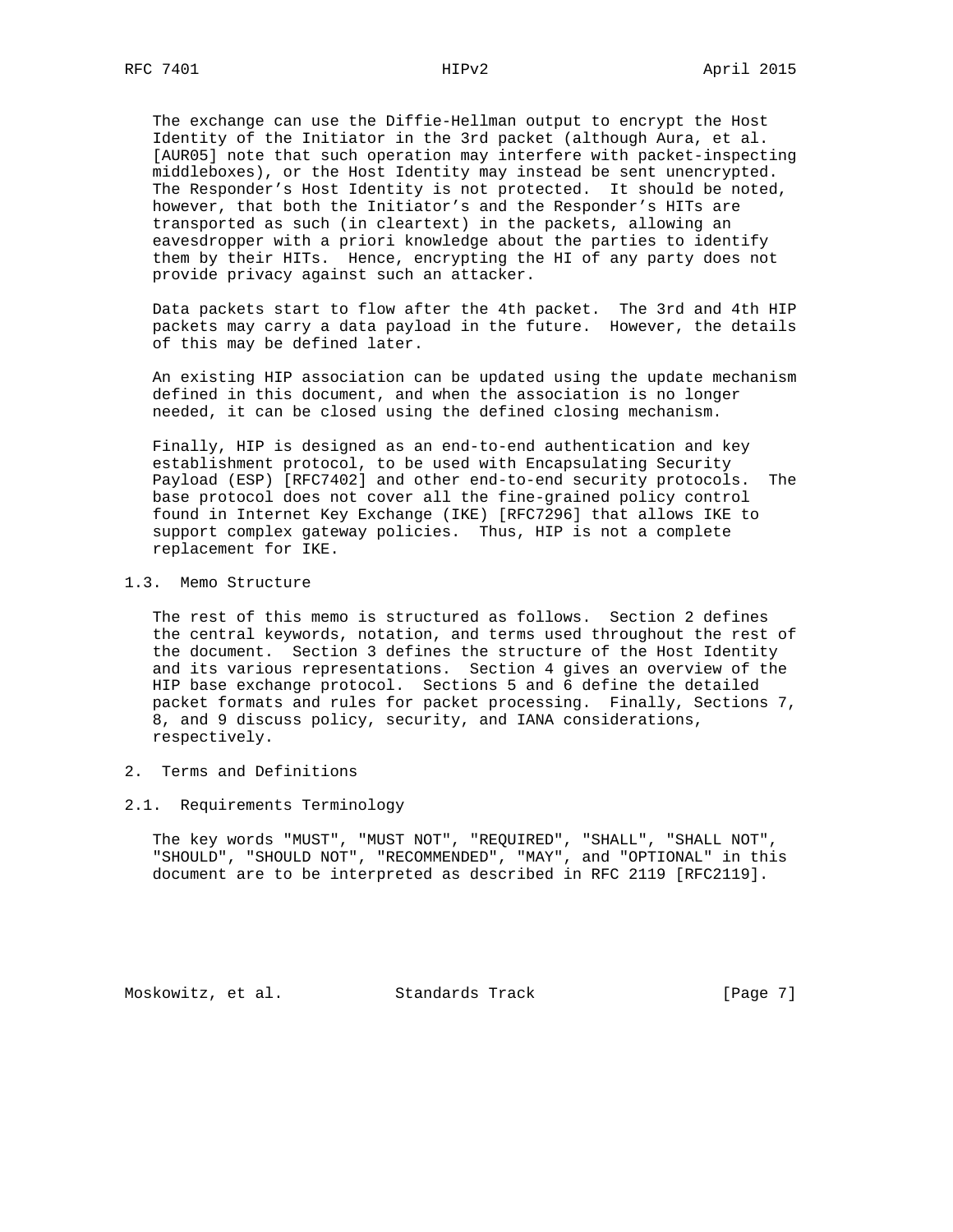2.2. Notation

- [x] indicates that x is optional.
- {x} indicates that x is encrypted.
- $X(y)$  indicates that y is a parameter of X.
- <x>i indicates that x exists i times.
- --> signifies "Initiator to Responder" communication (requests).
- <-- signifies "Responder to Initiator" communication (replies).
- | signifies concatenation of information (e.g., X | Y is the concatenation of X with Y).
- Ltrunc  $(H(x), #K)$  denotes the lowest-order #K bits of the result of the hash function H on the input x.

### 2.3. Definitions

- HIP base exchange (BEX): The handshake for establishing a new HIP association.
- Host Identity (HI): The public key of the signature algorithm that represents the identity of the host. In HIP, a host proves its identity by creating a signature with the private key belonging to its HI (cf. Section 3).
- Host Identity Tag (HIT): A shorthand for the HI in IPv6 format. It is generated by hashing the HI (cf. Section 3.1).
- HIT Suite: A HIT Suite groups all cryptographic algorithms that are required to generate and use an HI and its HIT. In particular, these algorithms are 1) the public key signature algorithm, 2) the hash function, and 3) the truncation (cf. Appendix E).
- HIP association: The shared state between two peers after completion of the BEX.
- HIP packet: A control packet carrying a HIP packet header relating to the establishment, maintenance, or termination of the HIP association.
- Initiator: The host that initiates the BEX. This role is typically forgotten once the BEX is completed.

Moskowitz, et al. Standards Track [Page 8]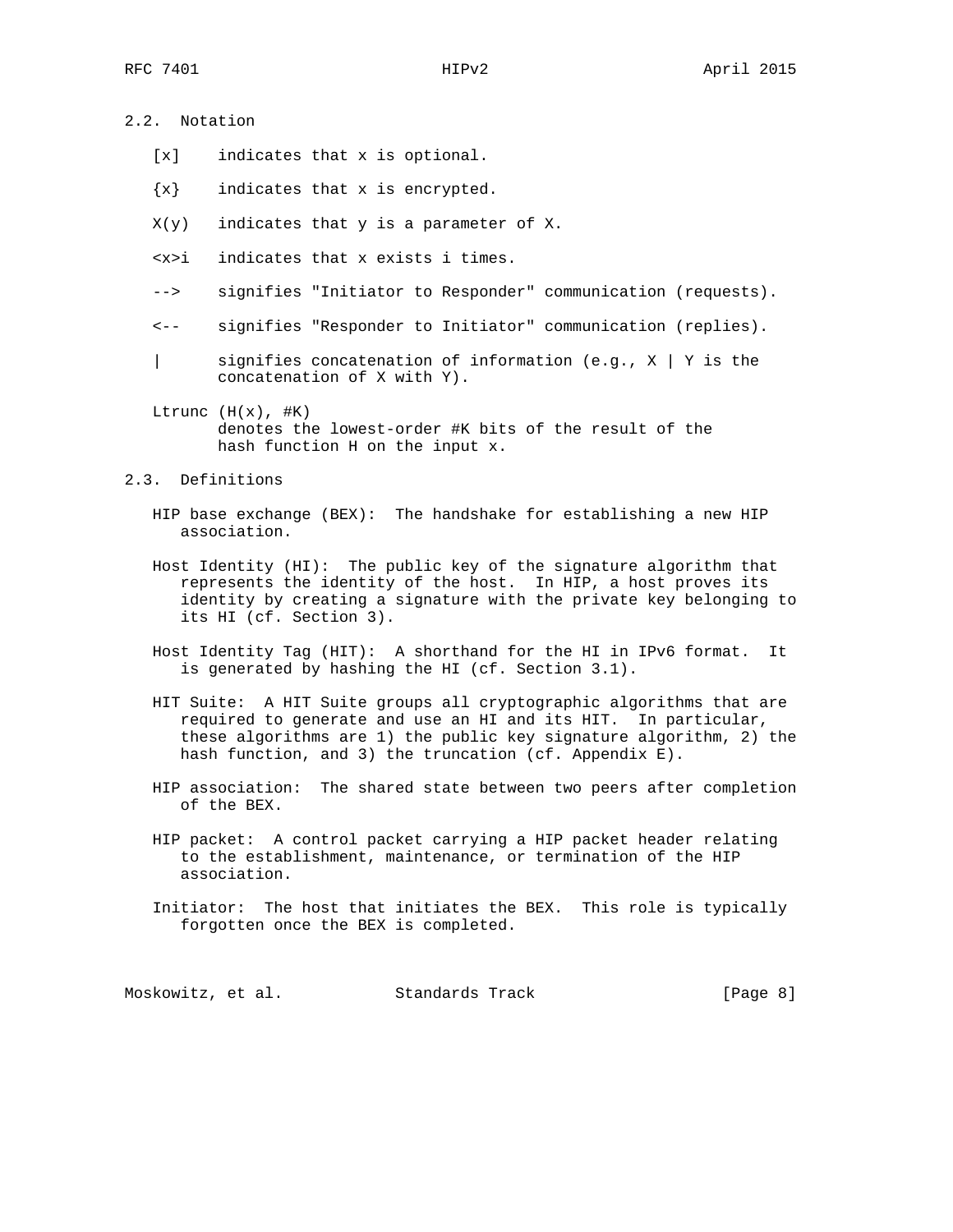Responder: The host that responds to the Initiator in the BEX. This role is typically forgotten once the BEX is completed.

- Responder's HIT hash algorithm (RHASH): The hash algorithm used for various hash calculations in this document. The algorithm is the same as is used to generate the Responder's HIT. The RHASH is the hash function defined by the HIT Suite of the Responder's HIT (cf. Section 5.2.10).
- Length of the Responder's HIT hash algorithm (RHASH\_len): The natural output length of RHASH in bits.
- Signed data: Data that is signed is protected by a digital signature that was created by the sender of the data by using the private key of its HI.
- KDF: The Key Derivation Function (KDF) is used for deriving the symmetric keys from the Diffie-Hellman key exchange.
- KEYMAT: The keying material derived from the Diffie-Hellman key exchange by using the KDF. Symmetric keys for encryption and integrity protection of HIP packets and encrypted user data packets are drawn from this keying material.
- 3. Host Identity (HI) and Its Structure

 In this section, the properties of the Host Identity and Host Identity Tag are discussed, and the exact format for them is defined. In HIP, the public key of an asymmetric key pair is used as the Host Identity (HI). Correspondingly, the host itself is defined as the entity that holds the private key of the key pair. See the HIP architecture specification [HIP-ARCH] for more details on the difference between an identity and the corresponding identifier.

 HIP implementations MUST support the Rivest Shamir Adleman [RSA] public key algorithm and the Elliptic Curve Digital Signature Algorithm (ECDSA) for generating the HI as defined in Section 5.2.9. Additional algorithms MAY be supported.

 A hashed encoding of the HI, the Host Identity Tag (HIT), is used in protocols to represent the Host Identity. The HIT is 128 bits long and has the following three key properties: i) it is the same length as an IPv6 address and can be used in fixed address-sized fields in APIs and protocols; ii) it is self-certifying (i.e., given a HIT, it is computationally hard to find a Host Identity key that matches the HIT); and iii) the probability of a HIT collision between two hosts

Moskowitz, et al. Standards Track [Page 9]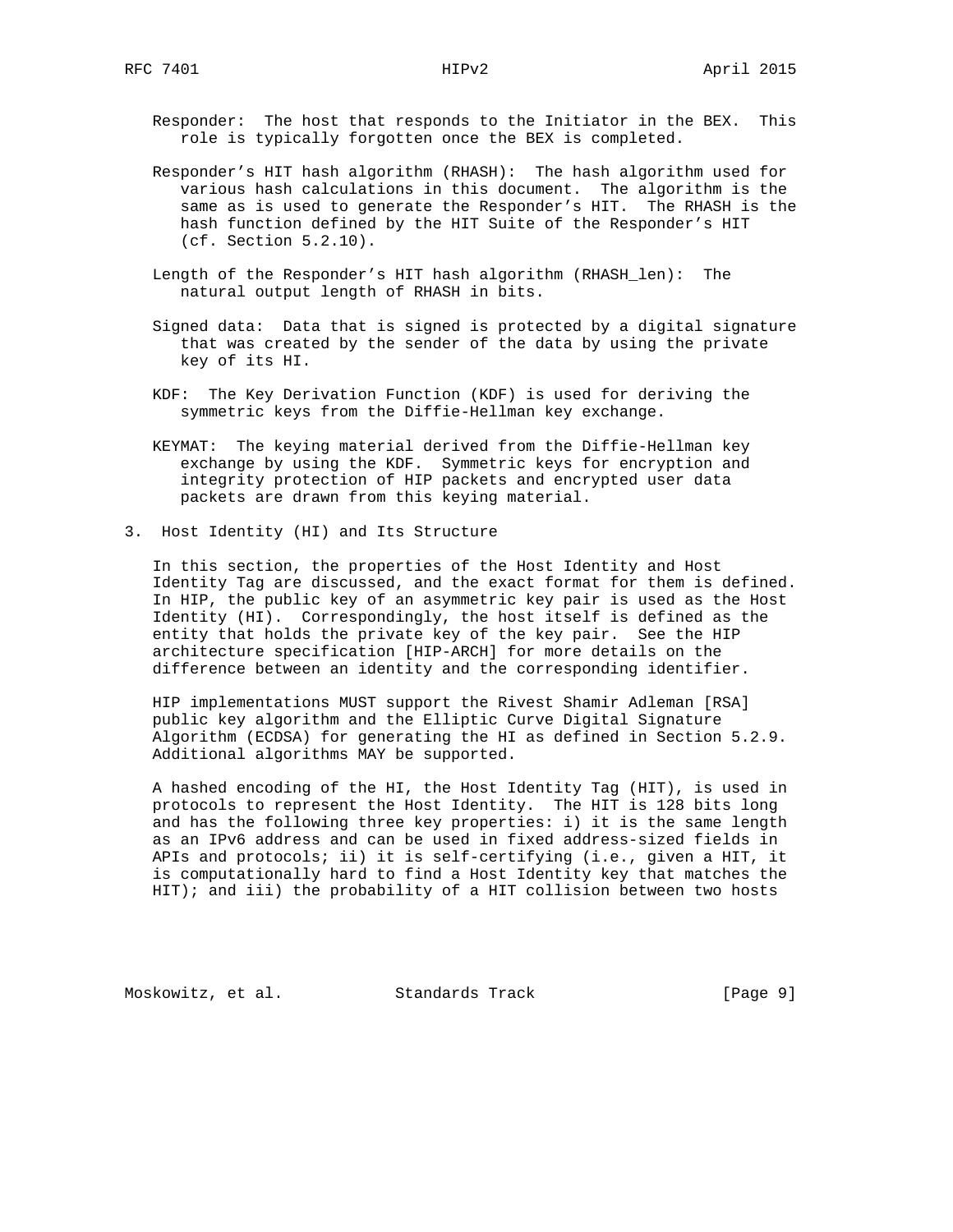is very low; hence, it is infeasible for an attacker to find a collision with a HIT that is in use. For details on the security properties of the HIT, see [HIP-ARCH].

 The structure of the HIT is defined in [RFC7343]. The HIT is an Overlay Routable Cryptographic Hash Identifier (ORCHID) and consists of three parts: first, an IANA-assigned prefix to distinguish it from other IPv6 addresses; second, a four-bit encoding of the algorithms that were used for generating the HI and the hashed representation of HI; third, a 96-bit hashed representation of the Host Identity. The encoding of the ORCHID generation algorithm and the exact algorithm for generating the hashed representation are specified in Appendix E and [RFC7343].

 Carrying HIs and HITs in the header of user data packets would increase the overhead of packets. Thus, it is not expected that they are carried in every packet, but other methods are used to map the data packets to the corresponding HIs. In some cases, this makes it possible to use HIP without any additional headers in the user data packets. For example, if ESP is used to protect data traffic, the Security Parameter Index (SPI) carried in the ESP header can be used to map the encrypted data packet to the correct HIP association.

3.1. Host Identity Tag (HIT)

 The Host Identity Tag is a 128-bit value -- a hashed encoding of the Host Identifier. There are two advantages of using a hashed encoding over the actual variable-sized Host Identity public key in protocols. First, the fixed length of the HIT keeps packet sizes manageable and eases protocol coding. Second, it presents a consistent format for the protocol, independent of the underlying identity technology in use.

 RFC 7343 [RFC7343] specifies 128-bit hash-based identifiers, called ORCHIDs. Their prefix, allocated from the IPv6 address block, is defined in [RFC7343]. The Host Identity Tag is one type of ORCHID.

 This document extends the original, experimental HIP specification [RFC5201] with measures to support crypto agility. One of these measures allows different hash functions for creating a HIT. HIT Suites group the sets of algorithms that are required to generate and use a particular HIT. The Suites are encoded in HIT Suite IDs. These HIT Suite IDs are transmitted in the ORCHID Generation Algorithm (OGA) field in the ORCHID. With the HIT Suite ID in the OGA ID field, a host can tell, from another host's HIT, whether it supports the necessary hash and signature algorithms to establish a HIP association with that host.

Moskowitz, et al. Standards Track [Page 10]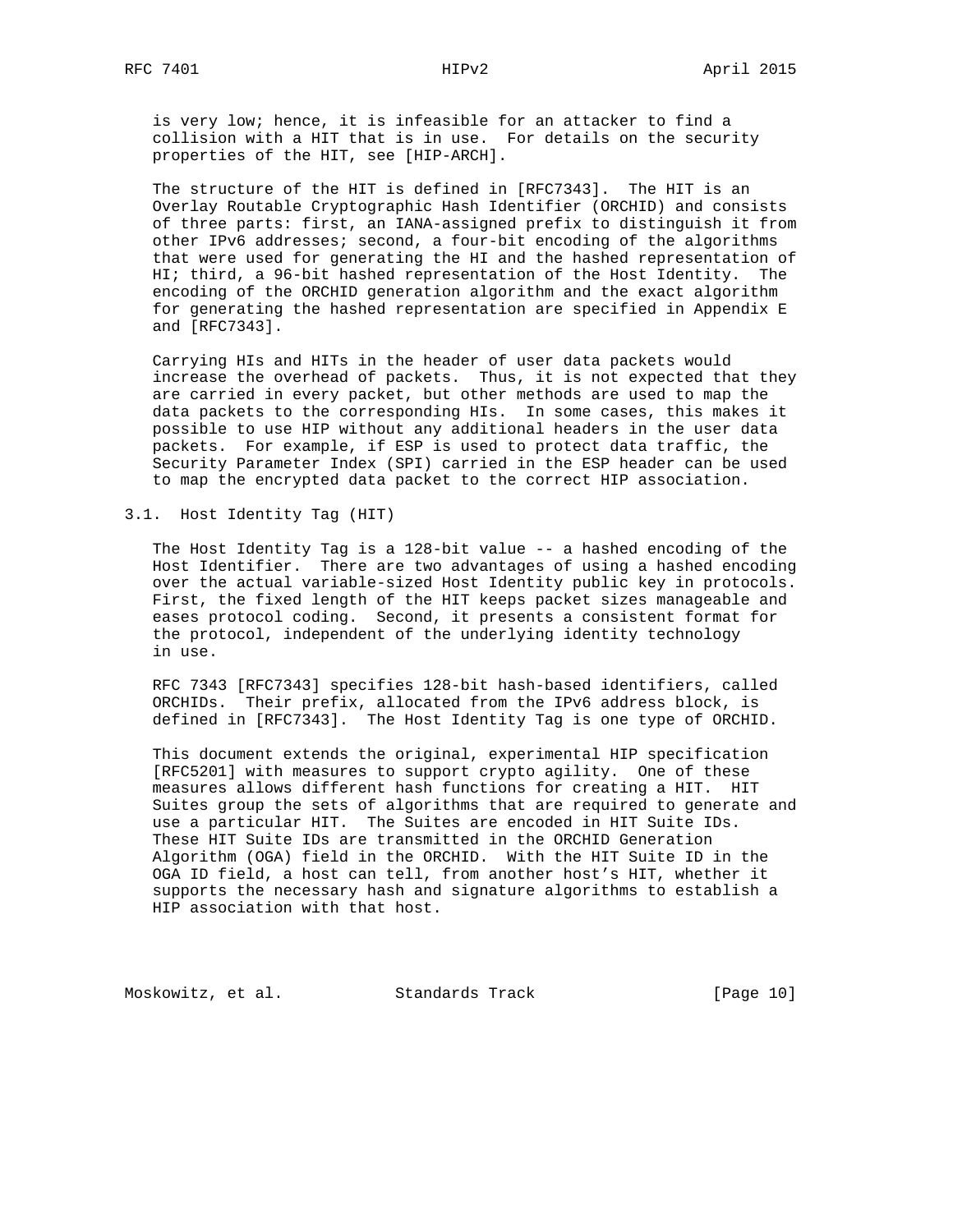# 3.2. Generating a HIT from an HI

 The HIT MUST be generated according to the ORCHID generation method described in [RFC7343] using a context ID value of 0xF0EF F02F BFF4 3D0F E793 0C3C 6E61 74EA (this tag value has been generated randomly by the editor of this specification), and an input that encodes the Host Identity field (see Section 5.2.9) present in a HIP payload packet. The set of hash function, signature algorithm, and the algorithm used for generating the HIT from the HI depends on the HIT Suite (see Section 5.2.10) and is indicated by the four bits of the OGA ID field in the ORCHID. Currently, truncated SHA-1, truncated SHA-384, and truncated SHA-256 [FIPS.180-4.2012] are defined as hashes for generating a HIT.

 For identities that are either RSA, Digital Signature Algorithm (DSA) [FIPS.186-4.2013], or Elliptic Curve DSA (ECDSA) public keys, the ORCHID input consists of the public key encoding as specified for the Host Identity field of the HOST\_ID parameter (see Section 5.2.9). This document defines four algorithm profiles: RSA, DSA, ECDSA, and ECDSA\_LOW. The ECDSA\_LOW profile is meant for devices with low computational capabilities. Hence, one of the following applies:

 The RSA public key is encoded as defined in [RFC3110], Section 2, taking the exponent length (e\_len), exponent (e), and modulus (n) fields concatenated. The length (n\_len) of the modulus (n) can be determined from the total HI Length and the preceding HI fields including the exponent (e). Thus, the data that serves as input for the HIT generation has the same length as the HI. The fields MUST be encoded in network byte order, as defined in [RFC3110].

 The DSA public key is encoded as defined in [RFC2536], Section 2, taking the fields T, Q, P, G, and Y, concatenated as input. Thus, the data to be hashed is  $1 + 20 + 3 * 64 + 3 * 8 * T$  octets long, where T is the size parameter as defined in [RFC2536]. The size parameter T, affecting the field lengths, MUST be selected as the minimum value that is long enough to accommodate P, G, and Y. The fields MUST be encoded in network byte order, as defined in [RFC2536].

 The ECDSA public keys are encoded as defined in Sections 4.2 and 6 of [RFC6090].

 In Appendix B, the public key encoding process is illustrated using pseudo-code.

Moskowitz, et al. Standards Track [Page 11]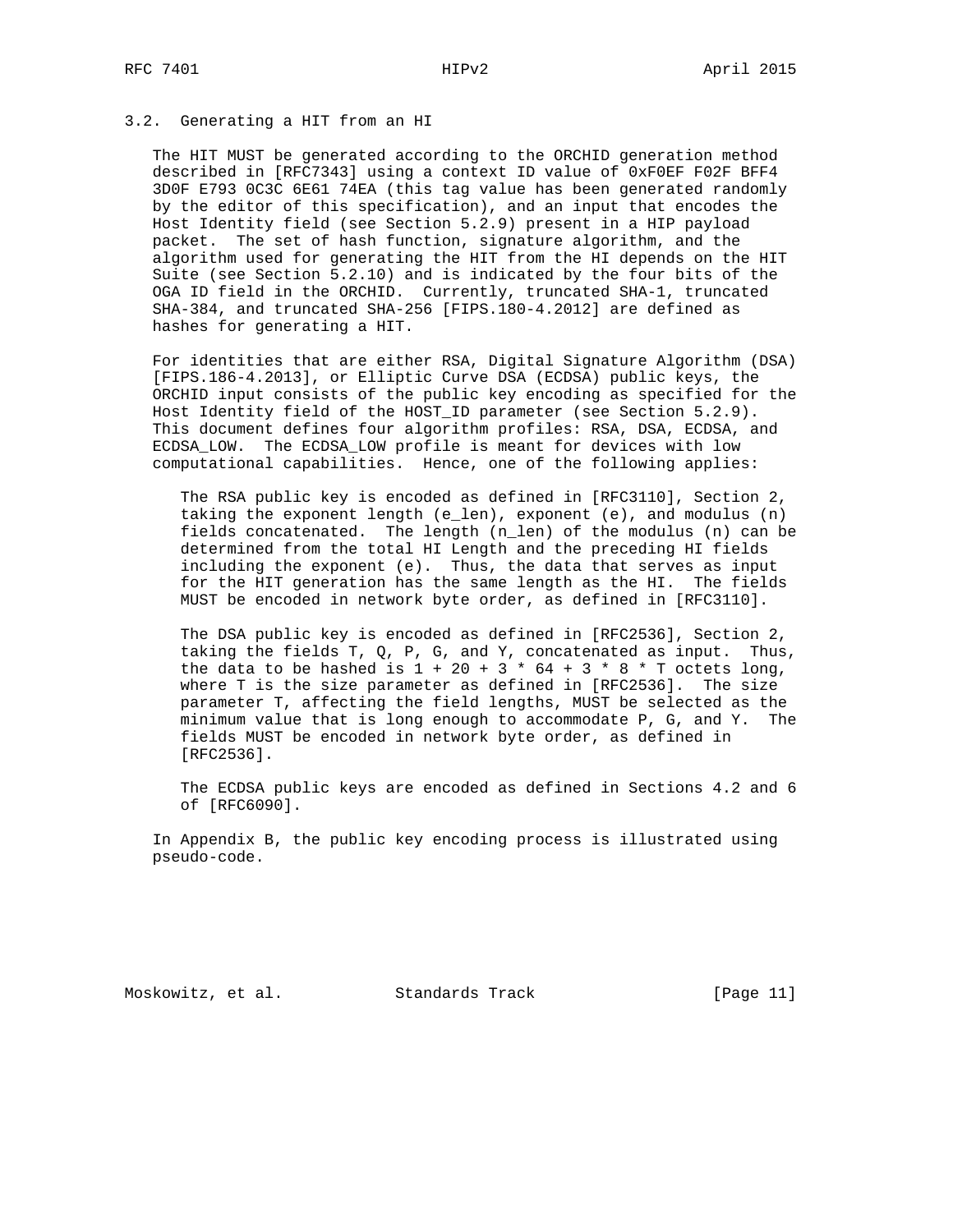# 4. Protocol Overview

 This section is a simplified overview of the HIP protocol operation, and does not contain all the details of the packet formats or the packet processing steps. Sections 5 and 6 describe in more detail the packet formats and packet processing steps, respectively, and are normative in case of any conflicts with this section.

 The protocol number 139 has been assigned by IANA to the Host Identity Protocol.

 The HIP payload (Section 5.1) header could be carried in every IP datagram. However, since HIP headers are relatively large (40 bytes), it is desirable to 'compress' the HIP header so that the HIP header only occurs in control packets used to establish or change HIP association state. The actual method for header 'compression' and for matching data packets with existing HIP associations (if any) is defined in separate documents, describing transport formats and methods. All HIP implementations MUST implement, at minimum, the ESP transport format for HIP [RFC7402].

#### 4.1. Creating a HIP Association

 By definition, the system initiating a HIP base exchange is the Initiator, and the peer is the Responder. This distinction is typically forgotten once the base exchange completes, and either party can become the Initiator in future communications.

 The HIP base exchange serves to manage the establishment of state between an Initiator and a Responder. The first packet, I1, initiates the exchange, and the last three packets, R1, I2, and R2, constitute an authenticated Diffie-Hellman [DIF76] key exchange for session-key generation. In the first two packets, the hosts agree on a set of cryptographic identifiers and algorithms that are then used in and after the exchange. During the Diffie-Hellman key exchange, a piece of keying material is generated. The HIP association keys are drawn from this keying material by using a Key Derivation Function (KDF). If other cryptographic keys are needed, e.g., to be used with ESP, they are expected to be drawn from the same keying material by using the KDF.

 The Initiator first sends a trigger packet, I1, to the Responder. The packet contains the HIT of the Initiator and possibly the HIT of the Responder, if it is known. Moreover, the I1 packet initializes the negotiation of the Diffie-Hellman group that is used for generating the keying material. Therefore, the I1 packet contains a list of Diffie-Hellman Group IDs supported by the Initiator. Note that in some cases it may be possible to replace this trigger packet

Moskowitz, et al. Standards Track [Page 12]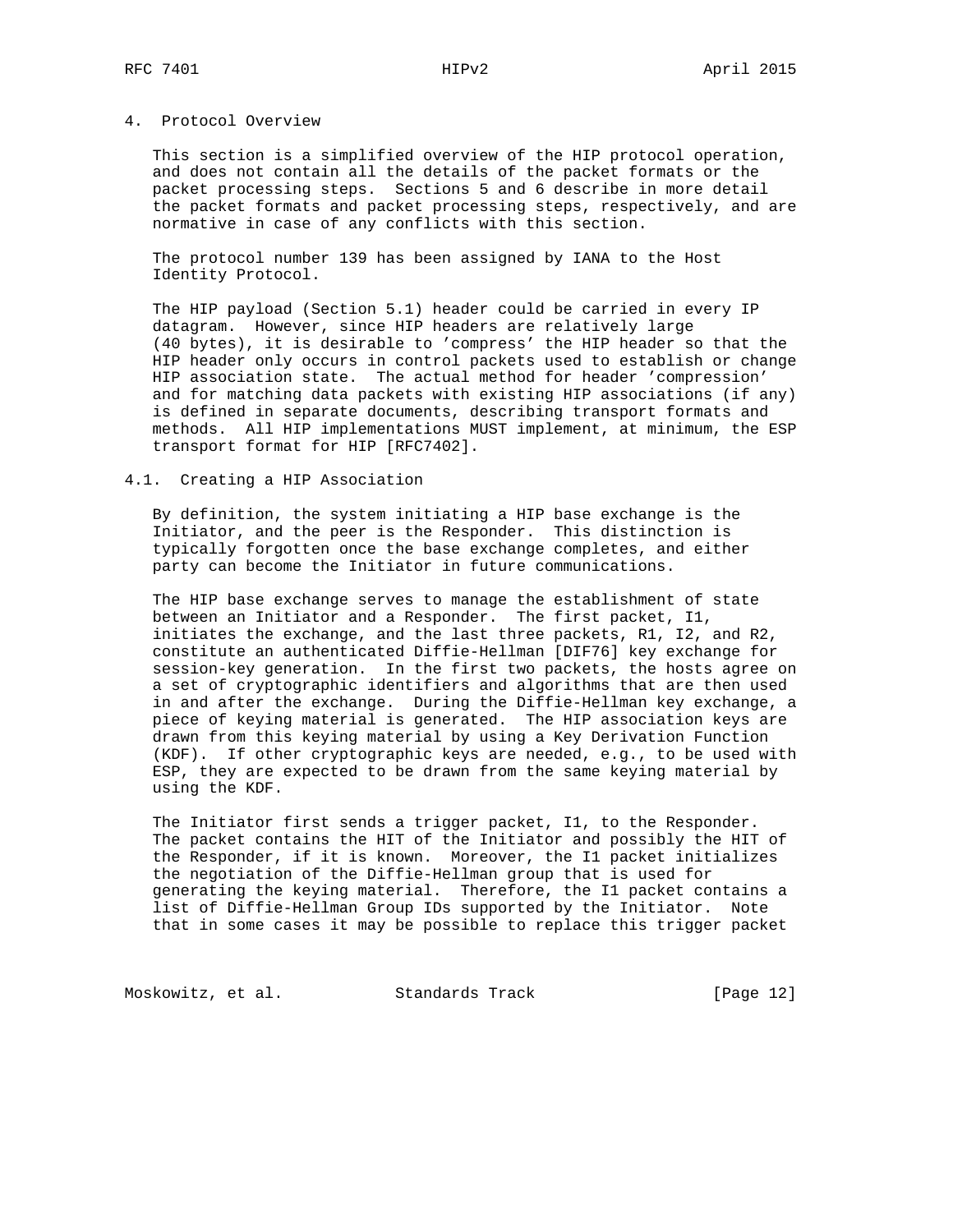with some other form of a trigger, in which case the protocol starts with the Responder sending the R1 packet. In such cases, another mechanism to convey the Initiator's supported DH groups (e.g., by using a default group) must be specified.

 The second packet, R1, starts the actual authenticated Diffie-Hellman exchange. It contains a puzzle -- a cryptographic challenge that the Initiator must solve before continuing the exchange. The level of difficulty of the puzzle can be adjusted based on the level of trust with the Initiator, the current load, or other factors. In addition, the R1 contains the Responder's Diffie-Hellman parameter and lists of cryptographic algorithms supported by the Responder. Based on these lists, the Initiator can continue, abort, or restart the base exchange with a different selection of cryptographic algorithms. Also, the R1 packet contains a signature that covers selected parts of the message. Some fields are left outside the signature to support pre-created R1s.

 In the I2 packet, the Initiator MUST display the solution to the received puzzle. Without a correct solution, the I2 message is discarded. The I2 packet also contains a Diffie-Hellman parameter that carries needed information for the Responder. The I2 packet is signed by the Initiator.

 The R2 packet acknowledges the receipt of the I2 packet and completes the base exchange. The packet is signed by the Responder.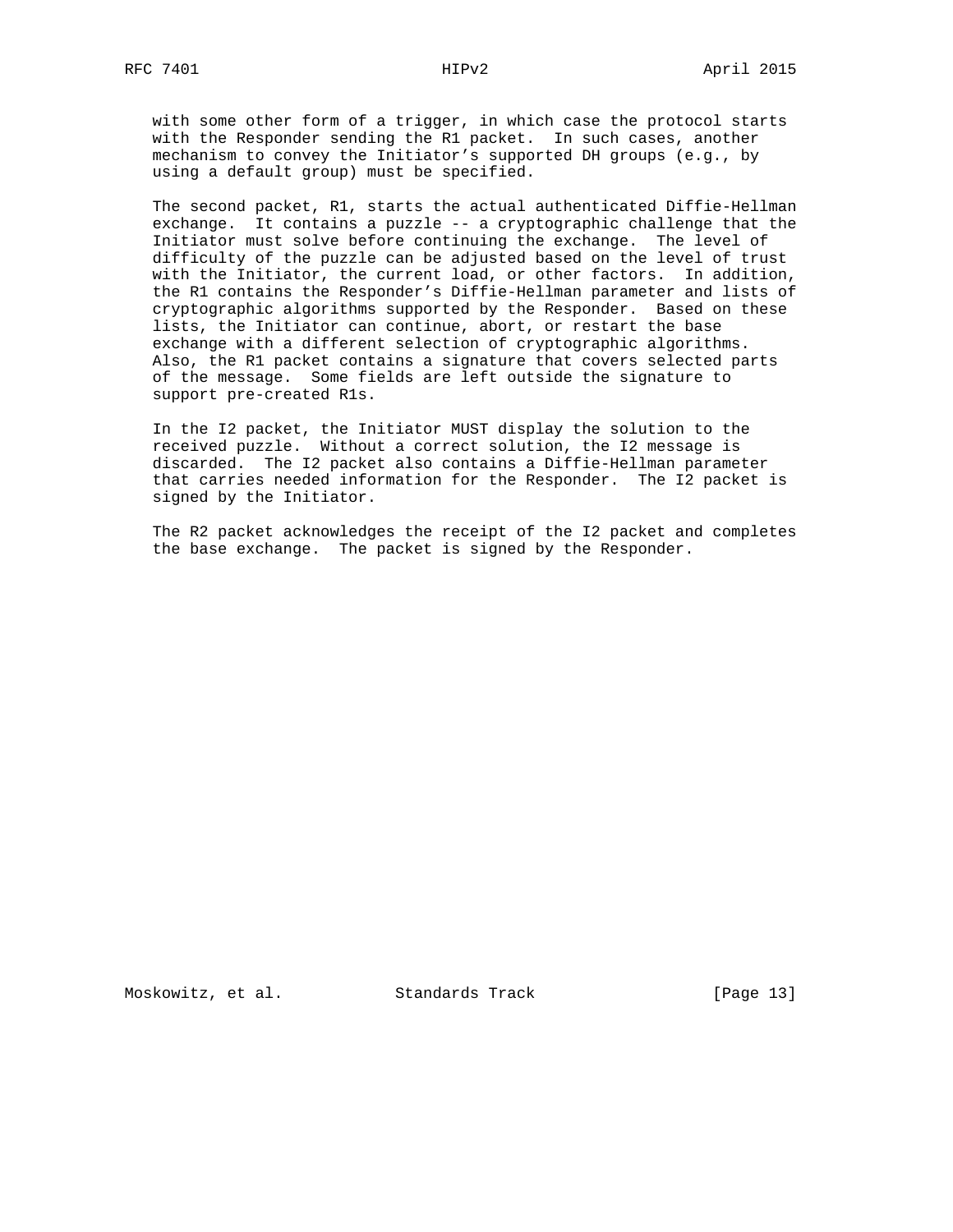The base exchange is illustrated below in Figure 1. The term "key" refers to the Host Identity public key, and "sig" represents a signature using such a key. The packets contain other parameters not shown in this figure.

| Initiator                 |                                                      | Responder                 |
|---------------------------|------------------------------------------------------|---------------------------|
|                           | I1: DH list<br>--------------------------->          |                           |
|                           | R1: puzzle, DH, key, sig<br>------------------------ | select precomputed R1     |
| check sig<br>solve puzzle |                                                      | remain stateless          |
|                           | I2: solution, DH, {key}, sig                         |                           |
| compute DH                | -------------------------->                          | check puzzle<br>check sig |
|                           | R2: sig                                              |                           |
| check sig                 | ------------------------                             | compute DH                |

Figure 1

# 4.1.1. HIP Puzzle Mechanism

 The purpose of the HIP puzzle mechanism is to protect the Responder from a number of denial-of-service threats. It allows the Responder to delay state creation until receiving the I2 packet. Furthermore, the puzzle allows the Responder to use a fairly cheap calculation to check that the Initiator is "sincere" in the sense that it has churned enough CPU cycles in solving the puzzle.

 The puzzle allows a Responder implementation to completely delay association-specific state creation until a valid I2 packet is received. An I2 packet without a valid puzzle solution can be rejected immediately once the Responder has checked the solution. The solution can be checked by computing only one hash function, and invalid solutions can be rejected before state is created, and before CPU-intensive public-key signature verification and Diffie-Hellman key generation are performed. By varying the difficulty of the puzzle, the Responder can frustrate CPU- or memory-targeted DoS attacks.

 The Responder can remain stateless and drop most spoofed I2 packets because puzzle calculation is based on the Initiator's Host Identity Tag. The idea is that the Responder has a (perhaps varying) number of pre-calculated R1 packets, and it selects one of these based on

Moskowitz, et al. Standards Track [Page 14]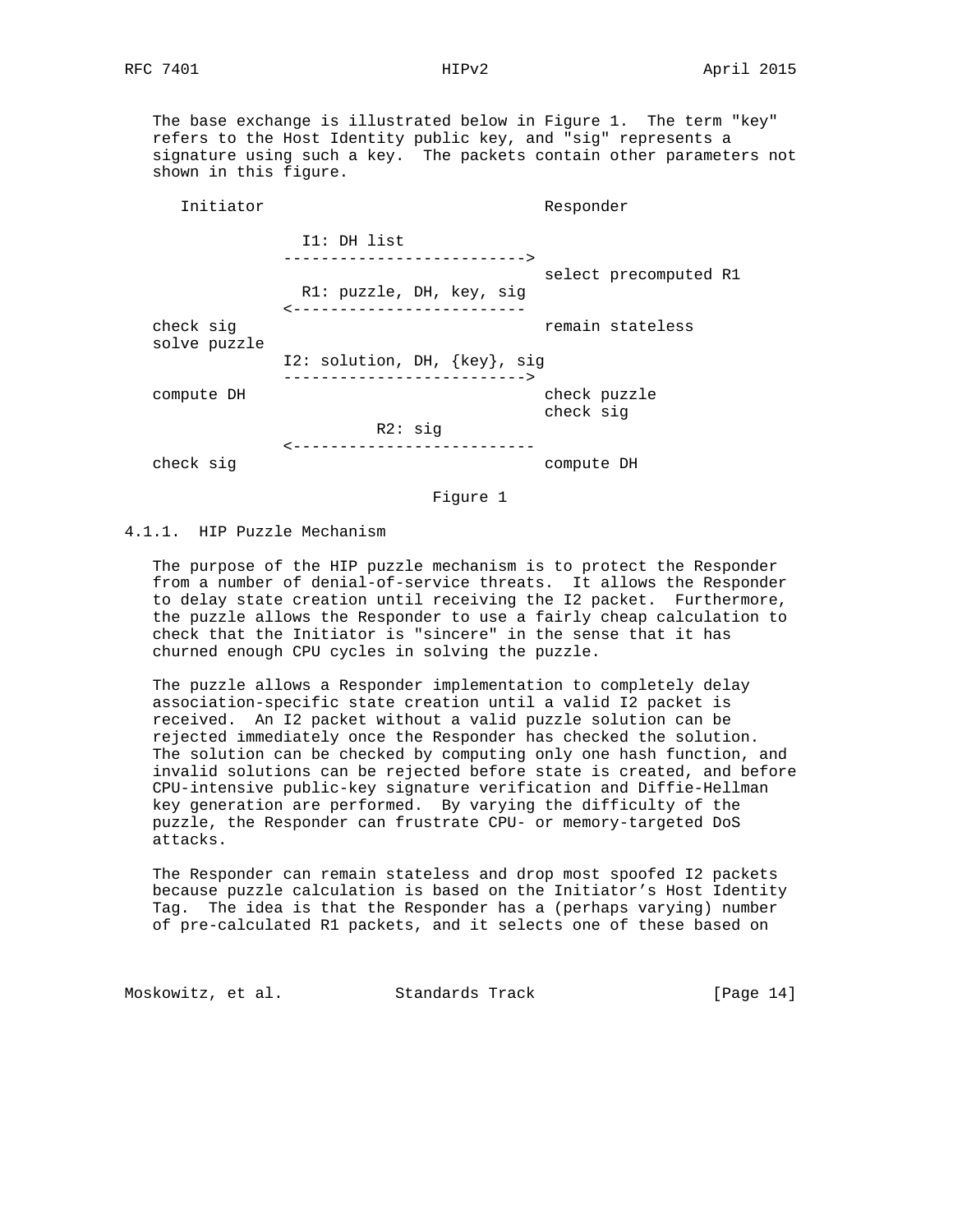the information carried in the I1 packet. When the Responder then later receives the I2 packet, it can verify that the puzzle has been solved using the Initiator's HIT. This makes it impractical for the attacker to first exchange one I1/R1 packet, and then generate a large number of spoofed I2 packets that seemingly come from different HITs. This method does not protect the Responder from an attacker that uses fixed HITs, though. Against such an attacker, a viable approach may be to create a piece of local state, and remember that the puzzle check has previously failed. See Appendix A for one possible implementation. Responder implementations SHOULD include sufficient randomness in the puzzle values so that algorithmic complexity attacks become impossible [CRO03].

 The Responder can set the puzzle difficulty for the Initiator, based on its level of trust of the Initiator. Because the puzzle is not included in the signature calculation, the Responder can use pre-calculated R1 packets and include the puzzle just before sending the R1 to the Initiator. The Responder SHOULD use heuristics to determine when it is under a denial-of-service attack, and set the puzzle difficulty value #K appropriately, as explained later.

#### 4.1.2. Puzzle Exchange

 The Responder starts the puzzle exchange when it receives an I1 packet. The Responder supplies a random number #I, and requires the Initiator to find a number #J. To select a proper #J, the Initiator must create the concatenation of #I, the HITs of the parties, and #J, and calculate a hash over this concatenation using the RHASH algorithm. The lowest-order #K bits of the result MUST be zeros. The value #K sets the difficulty of the puzzle.

 To generate a proper number #J, the Initiator will have to generate a number of #Js until one produces the hash target of zeros. The Initiator SHOULD give up after exceeding the puzzle Lifetime in the PUZZLE parameter (as described in Section 5.2.4). The Responder needs to re-create the concatenation of #I, the HITs, and the provided #J, and compute the hash once to prove that the Initiator completed its assigned task.

 To prevent precomputation attacks, the Responder MUST select the number #I in such a way that the Initiator cannot guess it. Furthermore, the construction MUST allow the Responder to verify that the value #I was indeed selected by it and not by the Initiator. See Appendix A for an example on how to implement this.

 Using the Opaque data field in the PUZZLE (see Section 5.2.4) in an ECHO\_REQUEST\_SIGNED (see Section 5.2.20) or in an ECHO\_REQUEST\_UNSIGNED parameter (see Section 5.2.21), the Responder

Moskowitz, et al. Standards Track [Page 15]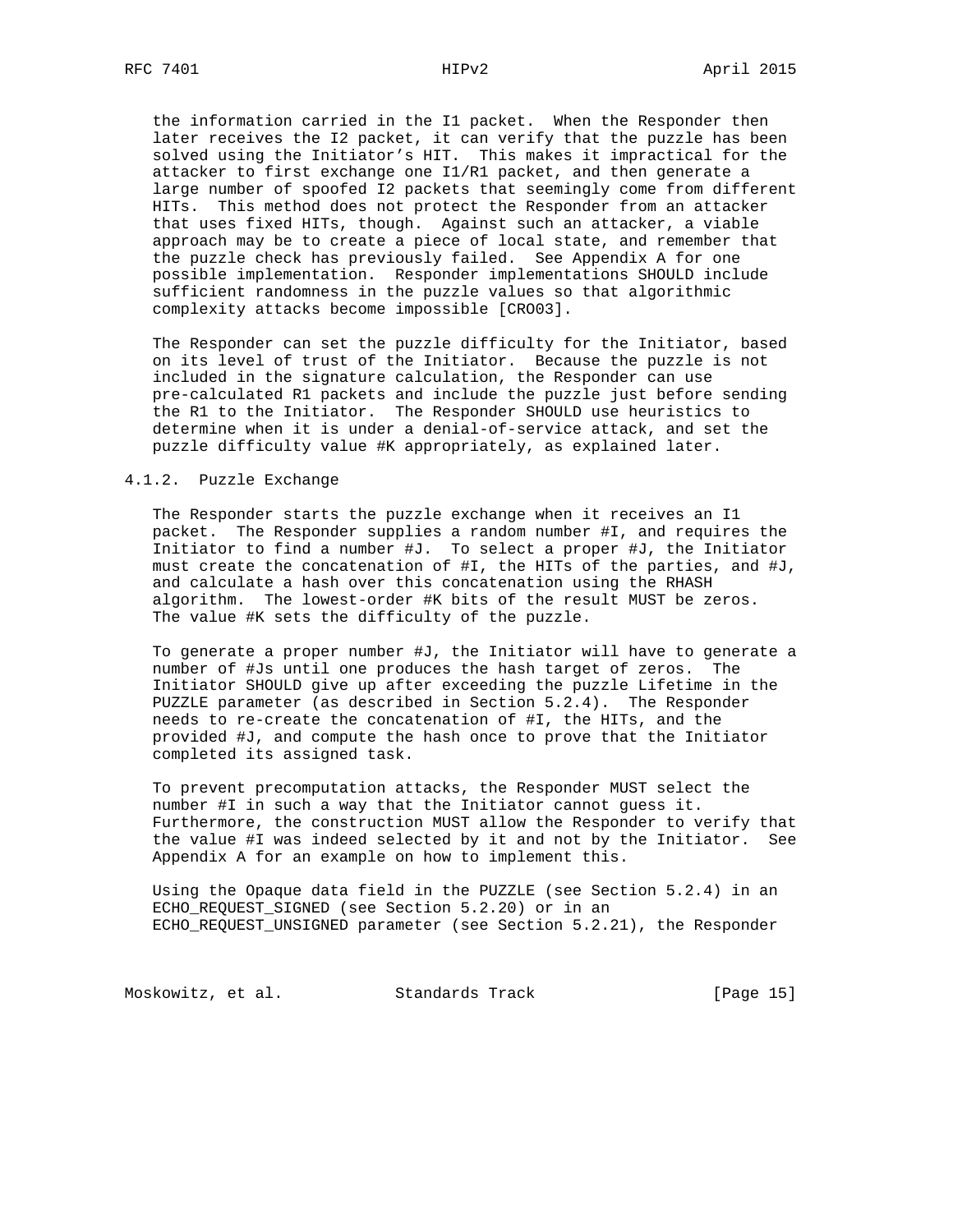can include some data in R1 that the Initiator MUST copy unmodified in the corresponding I2 packet. The Responder can use the opaque data to transfer a piece of local state information to the Initiator and back -- for example, to recognize that the I2 is a response to a previously sent R1. The Responder can generate the opaque data in various ways, e.g., using encryption or hashing with some secret, the sent #I, and possibly using other related data. With the same secret, the received #I (from the I2 packet), and the other related data (if any), the Responder can verify that it has itself sent the #I to the Initiator. The Responder MUST periodically change such a secret.

 It is RECOMMENDED that the Responder generates new secrets for the puzzle and new R1s once every few minutes. Furthermore, it is RECOMMENDED that the Responder is able to verify a valid puzzle solution at least Lifetime seconds after the puzzle secret has been deprecated. This time value guarantees that the puzzle is valid for at least Lifetime and at most 2 \* Lifetime seconds. This limits the usability that an old, solved puzzle has to an attacker. Moreover, it avoids problems with the validity of puzzles if the lifetime is relatively short compared to the network delay and the time for solving the puzzle.

 The puzzle value #I and the solution #J are inputs for deriving the keying material from the Diffie-Hellman key exchange (see Section 6.5). Therefore, to ensure that the derived keying material differs, a Responder SHOULD NOT use the same puzzle #I with the same DH keys for the same Initiator twice. Such uniqueness can be achieved, for example, by using a counter as an additional input for generating #I. This counter can be increased for each processed I1 packet. The state of the counter can be transmitted in the Opaque data field in the PUZZLE (see Section 5.2.4), in an ECHO\_REQUEST\_SIGNED parameter (see Section 5.2.20), or in an ECHO\_REQUEST\_UNSIGNED parameter (see Section 5.2.21) without the need to establish state.

 NOTE: The protocol developers explicitly considered whether R1 should include a timestamp in order to protect the Initiator from replay attacks. The decision was to NOT include a timestamp, to avoid problems with global time synchronization.

 NOTE: The protocol developers explicitly considered whether a memory bound function should be used for the puzzle instead of a CPU-bound function. The decision was to not use memory-bound functions.

Moskowitz, et al. Standards Track [Page 16]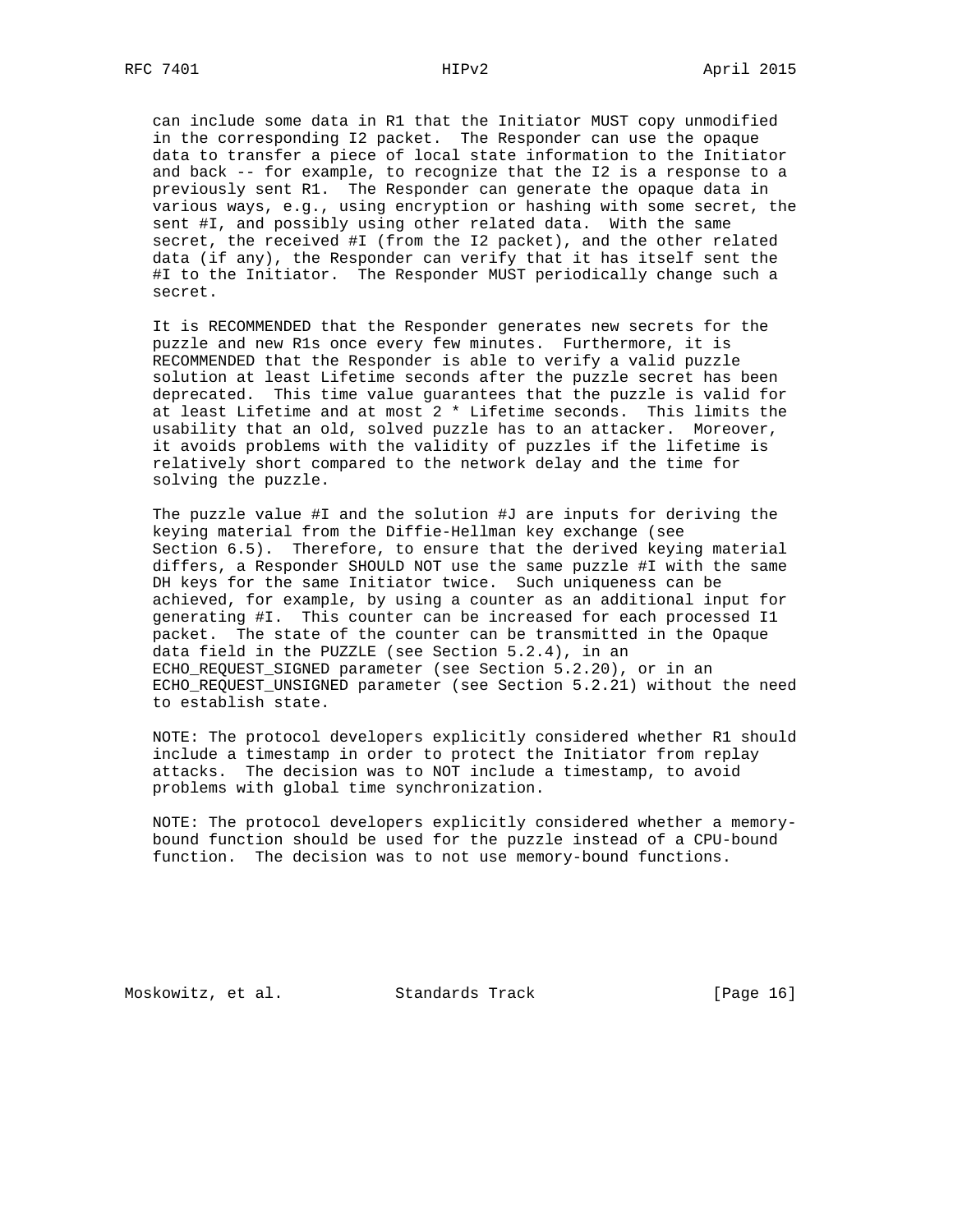4.1.3. Authenticated Diffie-Hellman Protocol with DH Group Negotiation

 The packets R1, I2, and R2 implement a standard authenticated Diffie-Hellman exchange. The Responder sends one of its public Diffie-Hellman keys and its public authentication key, i.e., its Host Identity, in R1. The signature in the R1 packet allows the Initiator to verify that the R1 has been once generated by the Responder. However, since the R1 is precomputed and therefore does not cover association-specific information in the I1 packet, it does not protect against replay attacks.

 Before the actual authenticated Diffie-Hellman exchange, the Initiator expresses its preference regarding its choice of the DH groups in the I1 packet. The preference is expressed as a sorted list of DH Group IDs. The I1 packet is not protected by a signature. Therefore, this list is sent in an unauthenticated way to avoid costly computations for processing the I1 packet at the Responder side. Based on the preferences of the Initiator, the Responder sends an R1 packet containing its most suitable public DH value. The Responder also attaches a list of its own preferences to the R1 to convey the basis for the DH group selection to the Initiator. This list is carried in the signed part of the R1 packet. If the choice of the DH group value in the R1 does not match the preferences of the Initiator and the Responder, the Initiator can detect that the list of DH Group IDs in the I1 was manipulated (see below for details).

 If none of the DH Group IDs in the I1 packet are supported by the Responder, the Responder selects the DH group most suitable for it, regardless of the Initiator's preference. It then sends the R1 containing this DH group and its list of supported DH Group IDs to the Initiator.

 When the Initiator receives an R1, it receives one of the Responder's public Diffie-Hellman values and the list of DH Group IDs supported by the Responder. This list is covered by the signature in the R1 packet to avoid forgery. The Initiator compares the Group ID of the public DH value in the R1 packet to the list of supported DH Group IDs in the R1 packets and to its own preferences expressed in the list of supported DH Group IDs. The Initiator continues the BEX only if the Group ID of the public DH value of the Responder is the most preferred of the IDs supported by both the Initiator and Responder. Otherwise, the communication is subject to a downgrade attack, and the Initiator MUST either restart the base exchange with a new I1 packet or abort the base exchange. If the Responder's choice of the DH group is not supported by the Initiator, the Initiator MAY abort the handshake or send a new I1 packet with a different list of supported DH groups. However, the Initiator MUST verify the

Moskowitz, et al. Standards Track [Page 17]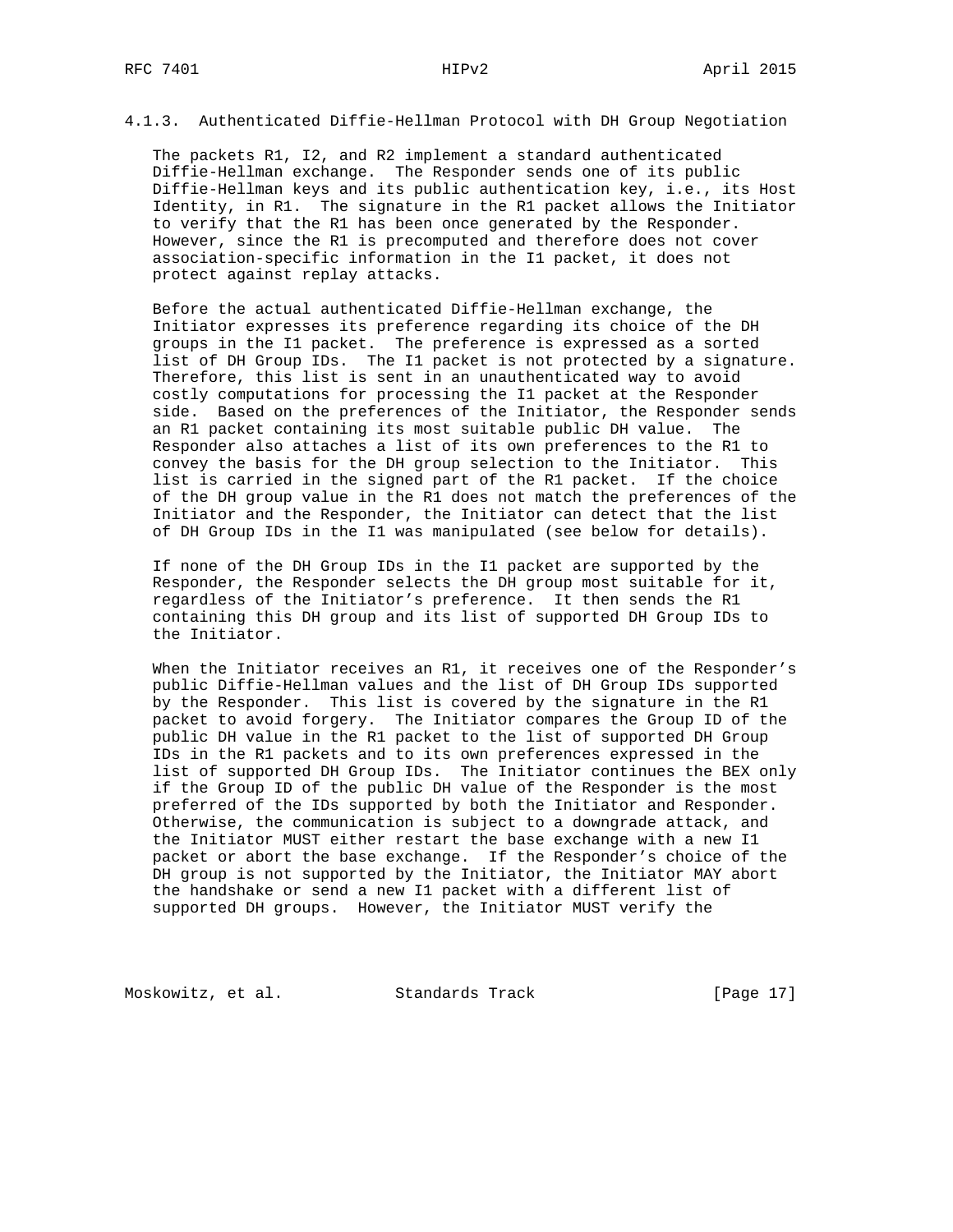signature of the R1 packet before restarting or aborting the handshake. It MUST silently ignore the R1 packet if the signature is not valid.

 If the preferences regarding the DH Group ID match, the Initiator computes the Diffie-Hellman session key (Kij). The Initiator creates a HIP association using keying material from the session key (see Section 6.5) and may use the HIP association to encrypt its public authentication key, i.e., the Host Identity. The resulting I2 packet contains the Initiator's Diffie-Hellman key and its (optionally encrypted) public authentication key. The signature of the I2 message covers all parameters of the signed parameter ranges (see Section 5.2) in the packet without exceptions, as in the R1.

 The Responder extracts the Initiator's Diffie-Hellman public key from the I2 packet, computes the Diffie-Hellman session key, creates a corresponding HIP association, and decrypts the Initiator's public authentication key. It can then verify the signature using the authentication key.

 The final message, R2, completes the BEX and protects the Initiator against replay attacks, because the Responder uses the shared key from the Diffie-Hellman exchange to create a Hashed Message Authentication Code (HMAC) and also uses the private key of its Host Identity to sign the packet contents.

### 4.1.4. HIP Replay Protection

 HIP includes the following mechanisms to protect against malicious packet replays. Responders are protected against replays of I1 packets by virtue of the stateless response to I1 packets with pre-signed R1 messages. Initiators are protected against R1 replays by a monotonically increasing "R1 generation counter" included in the R1. Responders are protected against replays of forged I2 packets by the puzzle mechanism (see Section 4.1.1 above), and optional use of opaque data. Hosts are protected against replays of R2 packets and UPDATEs by use of a less expensive HMAC verification preceding the HIP signature verification.

 The R1 generation counter is a monotonically increasing 64-bit counter that may be initialized to any value. The scope of the counter MAY be system-wide, but there SHOULD be a separate counter for each Host Identity, if there is more than one local Host Identity. The value of this counter SHOULD be preserved across system reboots and invocations of the HIP base exchange. This counter indicates the current generation of puzzles. Implementations MUST accept puzzles from the current generation and MAY accept puzzles from earlier generations. A system's local counter MUST be

Moskowitz, et al. Standards Track [Page 18]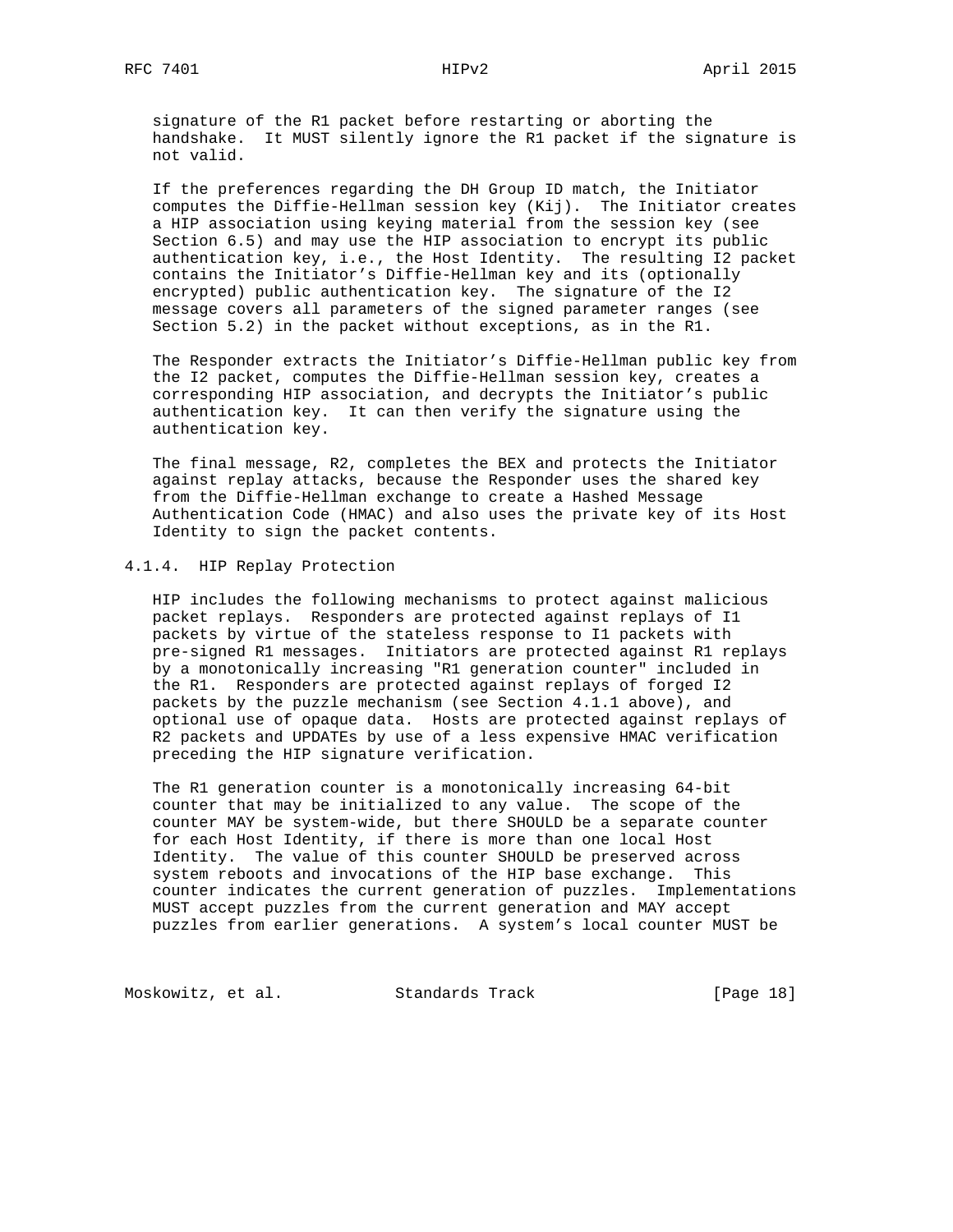incremented at least as often as every time old R1s cease to be valid. The local counter SHOULD never be decremented; otherwise, the host exposes its peers to the replay of previously generated, higher numbered R1s.

 A host may receive more than one R1, either due to sending multiple I1 packets (see Section 6.6.1) or due to a replay of an old R1. When sending multiple I1 packets to the same host, an Initiator SHOULD wait for a small amount of time (a reasonable time may be 2 \* expected RTT) after the first R1 reception to allow possibly multiple R1s to arrive, and it SHOULD respond to an R1 among the set with the largest R1 generation counter. If an Initiator is processing an R1 or has already sent an I2 packet (still waiting for the R2 packet) and it receives another R1 with a larger R1 generation counter, it MAY elect to restart R1 processing with the fresher R1, as if it were the first R1 to arrive.

 The R1 generation counter may roll over or may become reset. It is important for an Initiator to be robust to the loss of state about the R1 generation counter of a peer or to a reset of the peer's counter. It is recommended that, when choosing between multiple R1s, the Initiator prefer to use the R1 that corresponds to the current R1 generation counter, but that if it is unable to make progress with that R1, the Initiator may try the other R1s, beginning with the R1 packet with the highest counter.

#### 4.1.5. Refusing a HIP Base Exchange

 A HIP-aware host may choose not to accept a HIP base exchange. If the host's policy is to only be an Initiator and policy allows the establishment of a HIP association with the original Initiator, it should begin its own HIP base exchange. A host MAY choose to have such a policy since only the privacy of the Initiator's HI is protected in the exchange. It should be noted that such behavior can introduce the risk of a race condition if each host's policy is to only be an Initiator, at which point the HIP base exchange will fail.

 If the host's policy does not permit it to enter into a HIP exchange with the Initiator, it should send an ICMP 'Destination Unreachable, Administratively Prohibited' message. A more complex HIP packet is not used here as it actually opens up more potential DoS attacks than a simple ICMP message. A HIP NOTIFY message is not used because no HIP association exists between the two hosts at that time.

Moskowitz, et al. Standards Track [Page 19]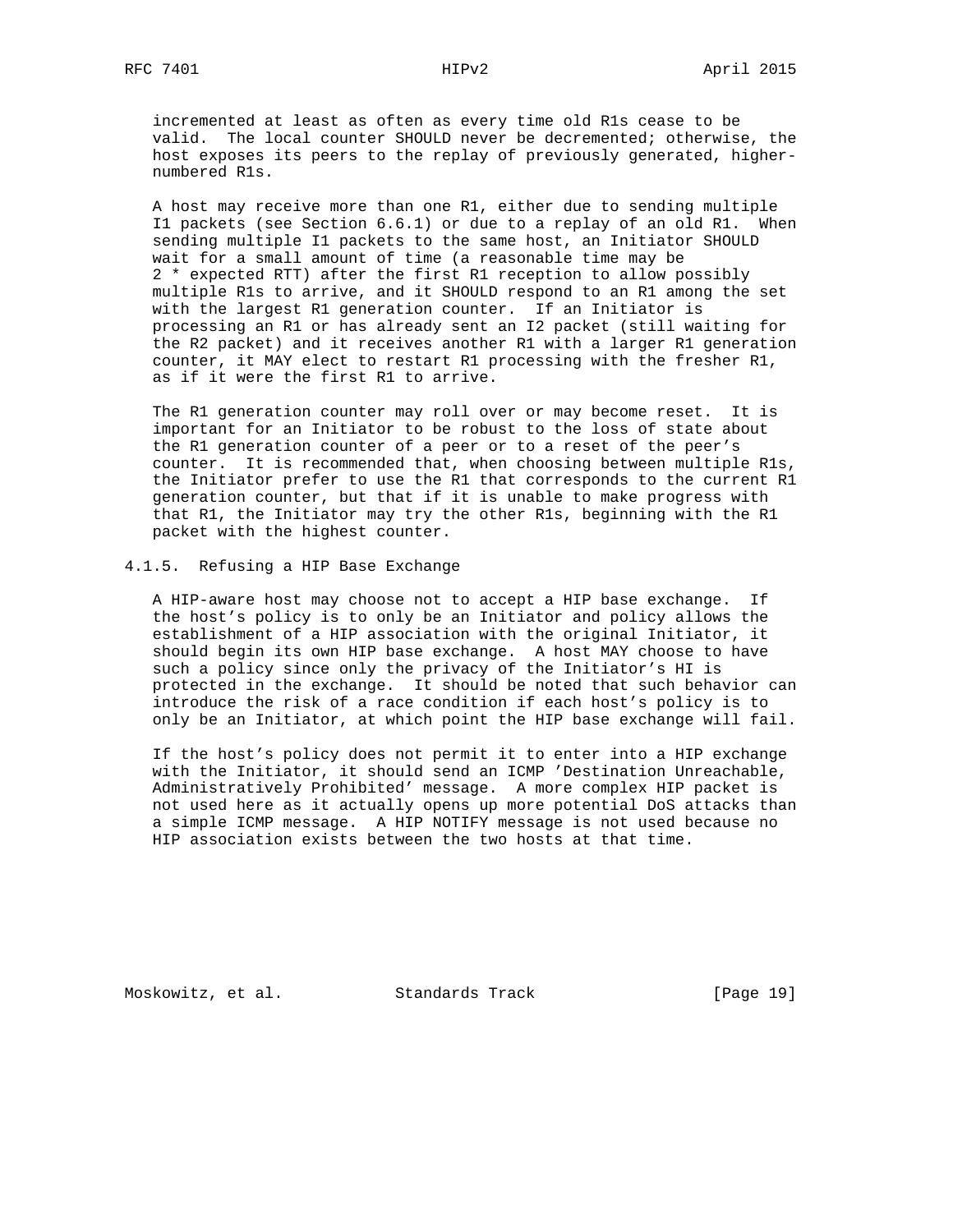### 4.1.6. Aborting a HIP Base Exchange

 Two HIP hosts may encounter situations in which they cannot complete a HIP base exchange because of insufficient support for cryptographic algorithms, in particular the HIT Suites and DH groups. After receiving the R1 packet, the Initiator can determine whether the Responder supports the required cryptographic operations to successfully establish a HIP association. The Initiator can abort the BEX silently after receiving an R1 packet that indicates an unsupported set of algorithms. The specific conditions are described below.

 The R1 packet contains a signed list of HIT Suite IDs as supported by the Responder. Therefore, the Initiator can determine whether its source HIT is supported by the Responder. If the HIT Suite ID of the Initiator's HIT is not contained in the list of HIT Suites in the R1, the Initiator MAY abort the handshake silently or MAY restart the handshake with a new I1 packet that contains a source HIT supported by the Responder.

 During the handshake, the Initiator and the Responder agree on a single DH group. The Responder selects the DH group and its DH public value in the R1 based on the list of DH Group IDs in the I1 packet. If the Responder supports none of the DH groups requested by the Initiator, the Responder selects an arbitrary DH and replies with an R1 containing its list of supported DH Group IDs. In such a case, the Initiator receives an R1 packet containing the DH public value for an unrequested DH group and also the Responder's DH group list in the signed part of the R1 packet. At this point, the Initiator MAY abort the handshake or MAY restart the handshake by sending a new I1 packet containing a selection of DH Group IDs that is supported by the Responder.

# 4.1.7. HIP Downgrade Protection

 In a downgrade attack, an attacker attempts to unnoticeably manipulate the packets of an Initiator and/or a Responder to influence the result of the cryptographic negotiations in the BEX in its favor. As a result, the victims select weaker cryptographic algorithms than they would otherwise have selected without the attacker's interference. Downgrade attacks can only be successful if they remain undetected by the victims and the victims falsely assume a secure communication channel.

 In HIP, almost all packet parameters related to cryptographic negotiations are covered by signatures. These parameters cannot be directly manipulated in a downgrade attack without invalidating the signature. However, signed packets can be subject to replay attacks.

Moskowitz, et al. Standards Track [Page 20]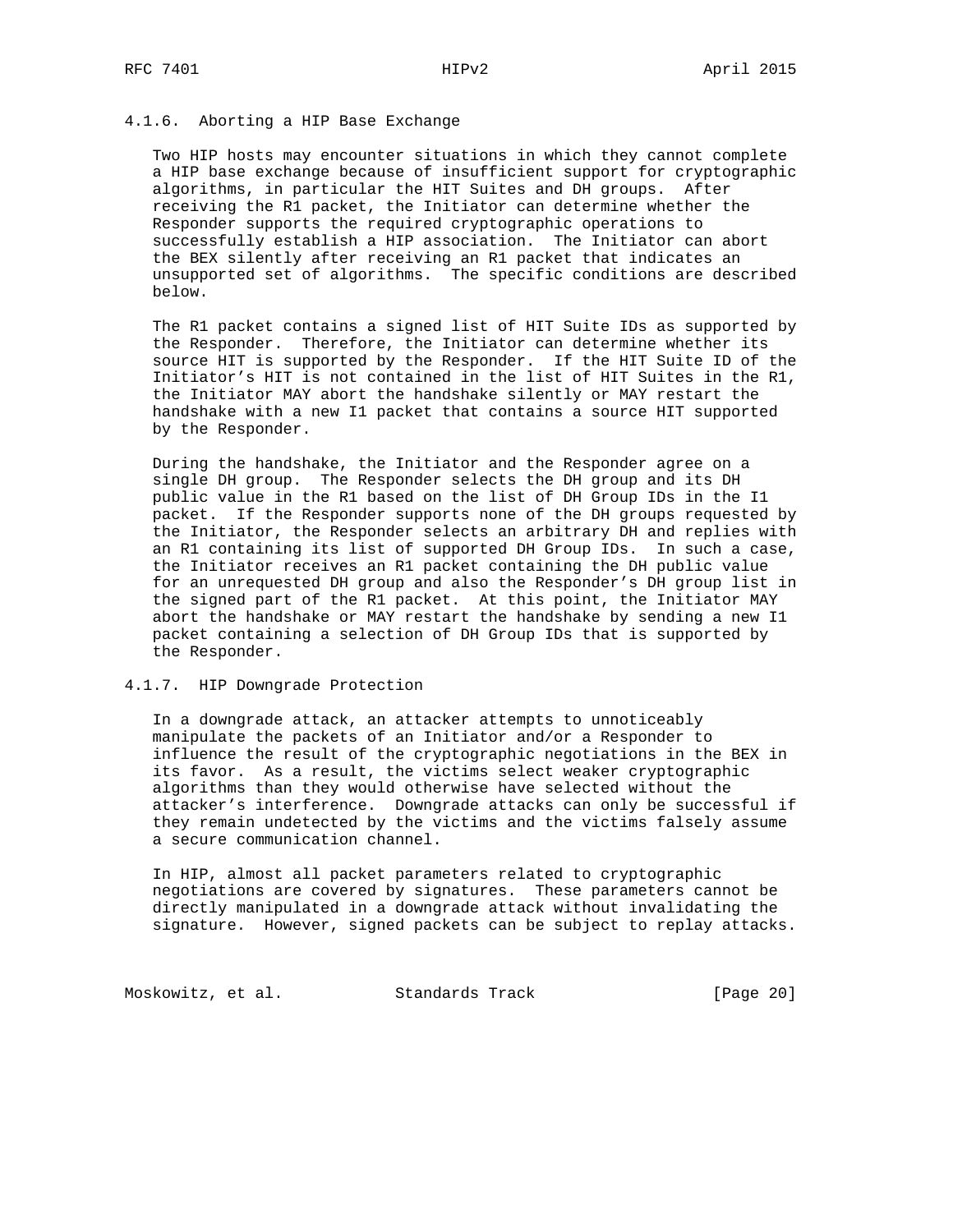In such a replay attack, the attacker could use an old BEX packet with an outdated and weak selection of cryptographic algorithms and replay it instead of a more recent packet with a collection of stronger cryptographic algorithms. Signed packets that could be subject to this replay attack are the R1 and I2 packet. However, replayed R1 and I2 packets cannot be used to successfully establish a HIP BEX because these packets also contain the public DH values of the Initiator and the Responder. Old DH values from replayed packets lead to invalid keying material and mismatching shared secrets because the attacker is unable to derive valid keying material from the DH public keys in the R1 and cannot generate a valid HMAC and signature for a replayed I2.

 In contrast to the first version of HIP [RFC5201], version 2 of HIP as defined in this document begins the negotiation of the DH groups already in the first BEX packet, the I1. The I1 packet is, by intention, not protected by a signature, to avoid CPU-intensive cryptographic operations processing floods of I1 packets targeted at the Responder. Hence, the list of DH Group IDs in the I1 packet is vulnerable to forgery and manipulation. To thwart an unnoticed manipulation of the I1 packet, the Responder chooses the DH group deterministically and includes its own list of DH Group IDs in the signed part of the R1 packet. The Initiator can detect an attempted downgrade attack by comparing the list of DH Group IDs in the R1 packet to its own preferences in the I1 packet. If the choice of the DH group in the R1 packet does not equal the best match of the two lists (the highest-priority DH ID of the Responder that is present in the Initiator's DH list), the Initiator can conclude that its list in the I1 packet was altered by an attacker. In this case, the Initiator can restart or abort the BEX. As mentioned before, the detection of the downgrade attack is sufficient to prevent it.

# 4.1.8. HIP Opportunistic Mode

 It is possible to initiate a HIP BEX even if the Responder's HI (and HIT) is unknown. In this case, the initial I1 packet contains all zeros as the destination HIT. This kind of connection setup is called opportunistic mode.

 The Responder may have multiple HITs due to multiple supported HIT Suites. Since the Responder's HIT Suite in the opportunistic mode is not determined by the destination HIT of the I1 packet, the Responder can freely select a HIT of any HIT Suite. The complete set of HIT Suites supported by the Initiator is not known to the Responder. Therefore, the Responder SHOULD select its HIT from the same HIT Suite as the Initiator's HIT (indicated by the HIT Suite information in the OGA ID field of the Initiator's HIT) because this HIT Suite is obviously supported by the Initiator. If the Responder selects a

Moskowitz, et al. Standards Track [Page 21]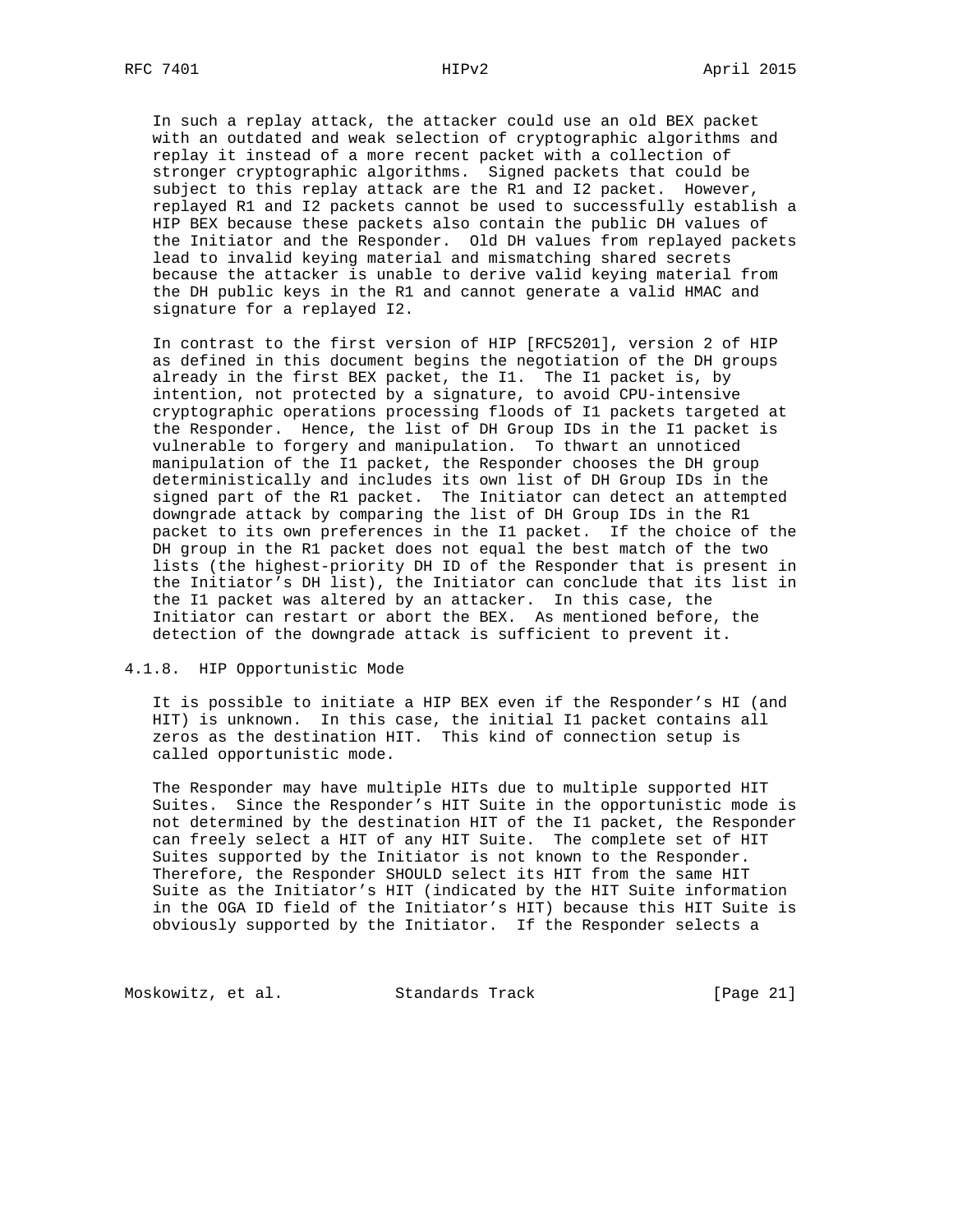different HIT that is not supported by the Initiator, the Initiator MAY restart the BEX with an I1 packet with a source HIT that is contained in the list of the Responder's HIT Suites in the R1 packet.

 Note that the Initiator cannot verify the signature of the R1 packet if the Responder's HIT Suite is not supported. Therefore, the Initiator MUST treat R1 packets with unsupported Responder HITs as potentially forged and MUST NOT use any parameters from the unverified R1 besides the HIT\_SUITE\_LIST. Moreover, an Initiator that uses an unverified HIT\_SUITE\_LIST from an R1 packet to determine a possible source HIT MUST verify that the HIT\_SUITE\_LIST in the first unverified R1 packet matches the HIT\_SUITE\_LIST in the second R1 packet for which the Initiator supports the signature algorithm. The Initiator MUST restart the BEX with a new I1 packet for which the algorithm was mentioned in the verifiable R1 if the two lists do not match. This procedure is necessary to mitigate downgrade attacks.

 There are both security and API issues involved with the opportunistic mode. These issues are described in the remainder of this section.

 Given that the Responder's HI is not known by the Initiator, there must be suitable API calls that allow the Initiator to request, directly or indirectly, that the underlying system initiates the HIP base exchange solely based on locators. The Responder's HI will be tentatively available in the R1 packet, and in an authenticated form once the R2 packet has been received and verified. Hence, the Responder's HIT could be communicated to the application via new API mechanisms. However, with a backwards-compatible API the application sees only the locators used for the initial contact. Depending on the desired semantics of the API, this can raise the following issues:

- o The actual locators may later change if an UPDATE message is used, even if from the API perspective the association still appears to be between two specific locators. However, the locator update is still secure, and the association is still between the same nodes.
- o Different associations between the same two locators may result in connections to different nodes, if the implementation no longer remembers which identifier the peer had in an earlier association. This is possible when the peer's locator has changed for legitimate reasons or when an attacker pretends to be a node that has the peer's locator. Therefore, when using opportunistic mode, HIP implementations MUST NOT place any expectation that the peer's HI returned in the R1 message matches any HI previously seen from that address.

Moskowitz, et al. Standards Track [Page 22]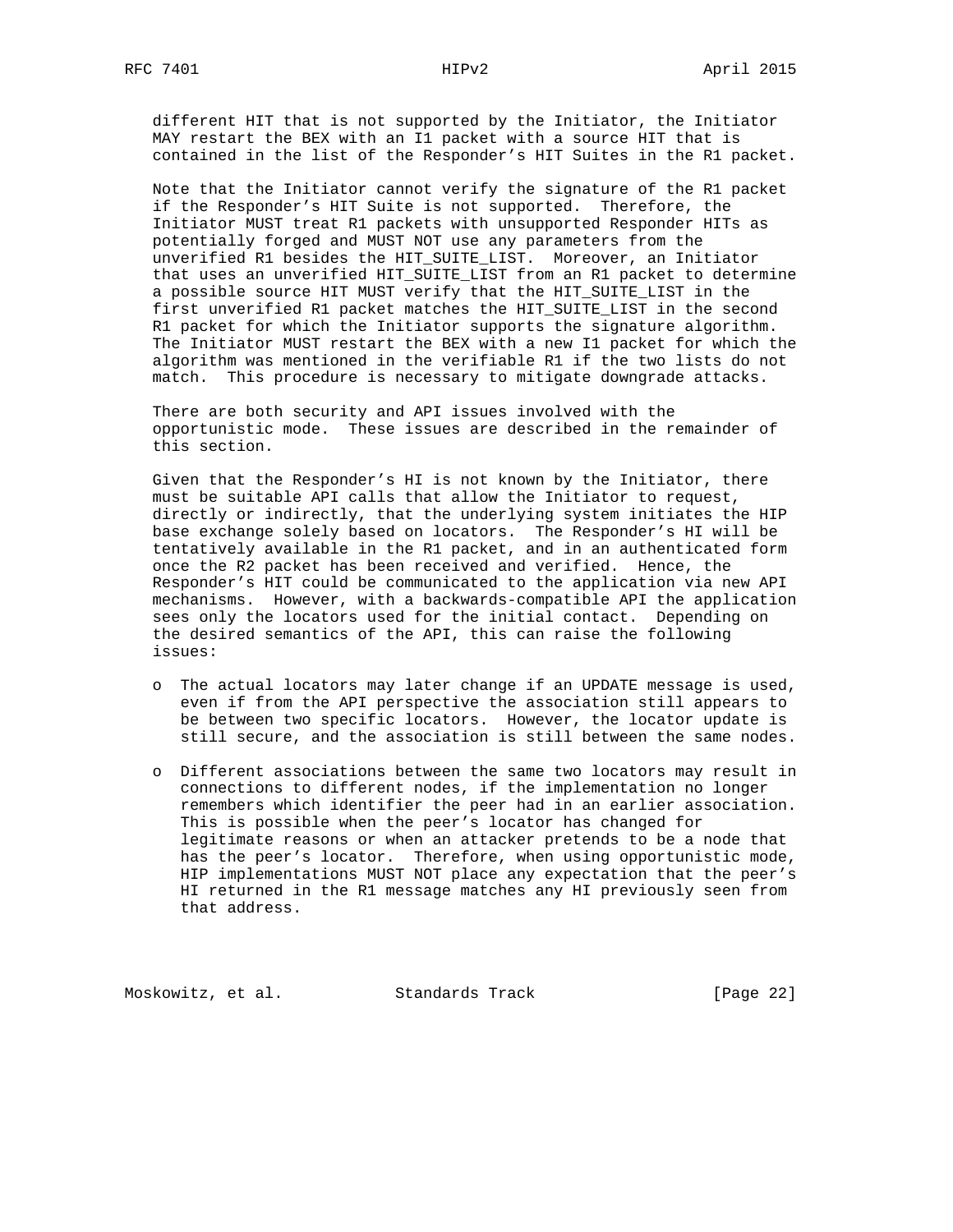If the HIP implementation and application do not have the same understanding of what constitutes an association, this may even happen within the same association. For instance, an implementation may not know when HIP state can be purged for UDP-based applications.

 In addition, the following security considerations apply. The generation counter mechanism will be less efficient in protecting against replays of the R1 packet, given that the Responder can choose a replay that uses an arbitrary HI, not just the one given in the I1 packet.

 More importantly, the opportunistic exchange is vulnerable to man-in-the-middle attacks, because the Initiator does not have any public key information about the peer. To assess the impacts of this vulnerability, we compare it to vulnerabilities in current, non-HIP-capable communications.

 An attacker on the path between the two peers can insert itself as a man-in-the-middle by providing its own identifier to the Initiator and then initiating another HIP association towards the Responder. For this to be possible, the Initiator must employ opportunistic mode, and the Responder must be configured to accept a connection from any HIP-enabled node.

 An attacker outside the path will be unable to do so, given that it cannot respond to the messages in the base exchange.

 These security properties are characteristic also of communications in the current Internet. A client contacting a server without employing end-to-end security may find itself talking to the server via a man-in-the-middle, assuming again that the server is willing to talk to anyone.

 If end-to-end security is in place, then the worst that can happen in both the opportunistic HIP and non-HIP (normal IP) cases is denial of-service; an entity on the path can disrupt communications, but will be unable to successfully insert itself as a man-in-the-middle.

 However, once the opportunistic exchange has successfully completed, HIP provides confidentiality and integrity protection for the communications, and can securely change the locators of the endpoints.

 As a result, opportunistic mode in HIP offers a "better than nothing" security model. Initially, a base exchange authenticated in the opportunistic mode involves a leap of faith subject to man-in-the middle attacks, but subsequent datagrams related to the same HIP

Moskowitz, et al. Standards Track [Page 23]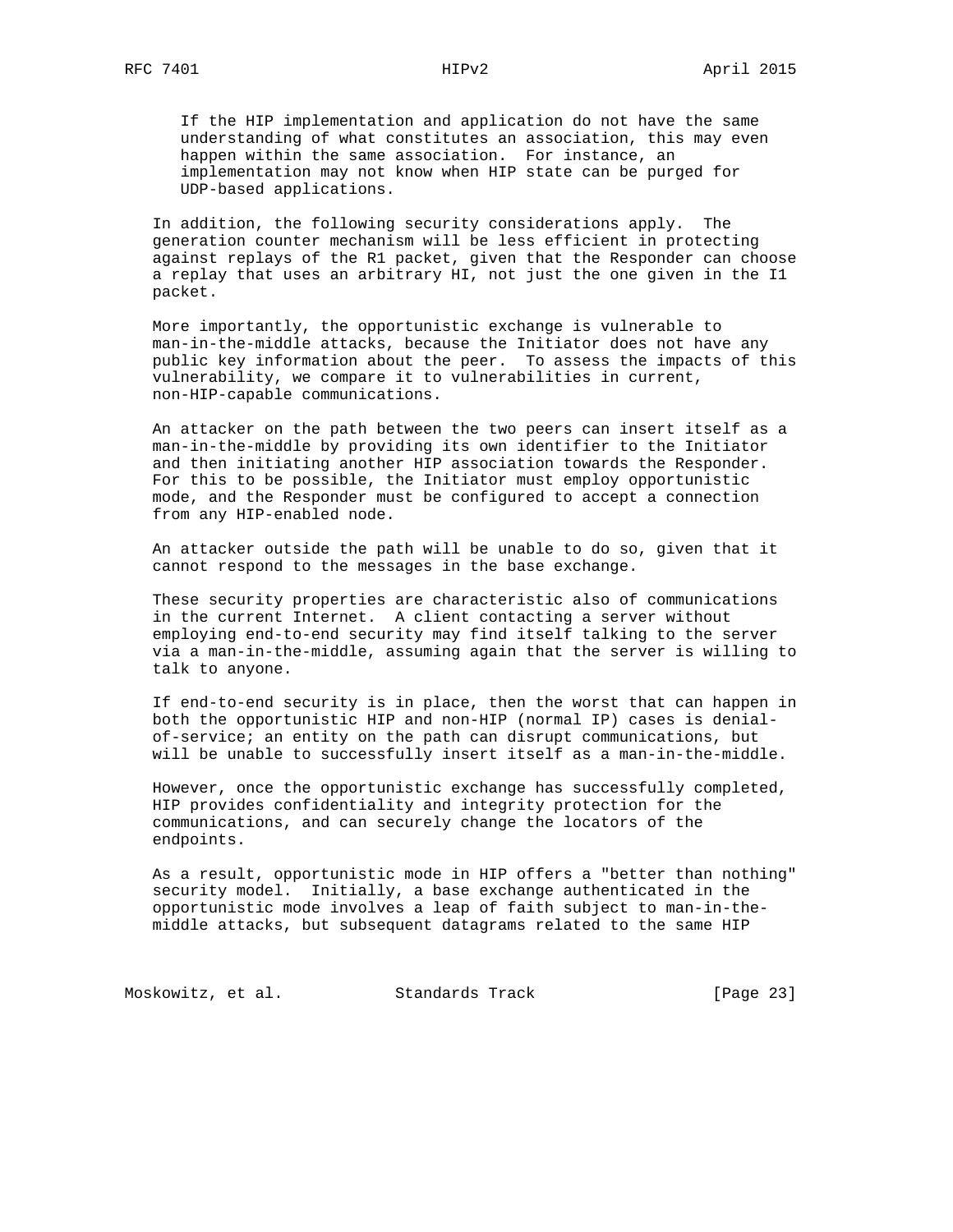association cannot be compromised by a new man-in-the-middle attack. Further, if the man-in-the-middle moves away from the path of the active association, the attack would be exposed after the fact. Thus, it can be stated that opportunistic mode in HIP is at least as secure as unprotected IP-based communications.

# 4.2. Updating a HIP Association

 A HIP association between two hosts may need to be updated over time. Examples include the need to rekey expiring security associations, add new security associations, or change IP addresses associated with hosts. The UPDATE packet is used for those and other similar purposes. This document only specifies the UPDATE packet format and basic processing rules, with mandatory parameters. The actual usage is defined in separate specifications.

 HIP provides a general-purpose UPDATE packet, which can carry multiple HIP parameters, for updating the HIP state between two peers. The UPDATE mechanism has the following properties:

 UPDATE messages carry a monotonically increasing sequence number and are explicitly acknowledged by the peer. Lost UPDATEs or acknowledgments may be recovered via retransmission. Multiple UPDATE messages may be outstanding under certain circumstances.

 UPDATE is protected by both HIP\_MAC and HIP\_SIGNATURE parameters, since processing UPDATE signatures alone is a potential DoS attack against intermediate systems.

 UPDATE packets are explicitly acknowledged by the use of an acknowledgment parameter that echoes an individual sequence number received from the peer. A single UPDATE packet may contain both a sequence number and one or more acknowledgment numbers (i.e., piggybacked acknowledgment(s) for the peer's UPDATE).

The UPDATE packet is defined in Section 5.3.5.

#### 4.3. Error Processing

 HIP error processing behavior depends on whether or not there exists an active HIP association. In general, if a HIP association exists between the sender and receiver of a packet causing an error condition, the receiver SHOULD respond with a NOTIFY packet. On the other hand, if there are no existing HIP associations between the sender and receiver, or the receiver cannot reasonably determine the identity of the sender, the receiver MAY respond with a suitable ICMP message; see Section 5.4 for more details.

Moskowitz, et al. Standards Track [Page 24]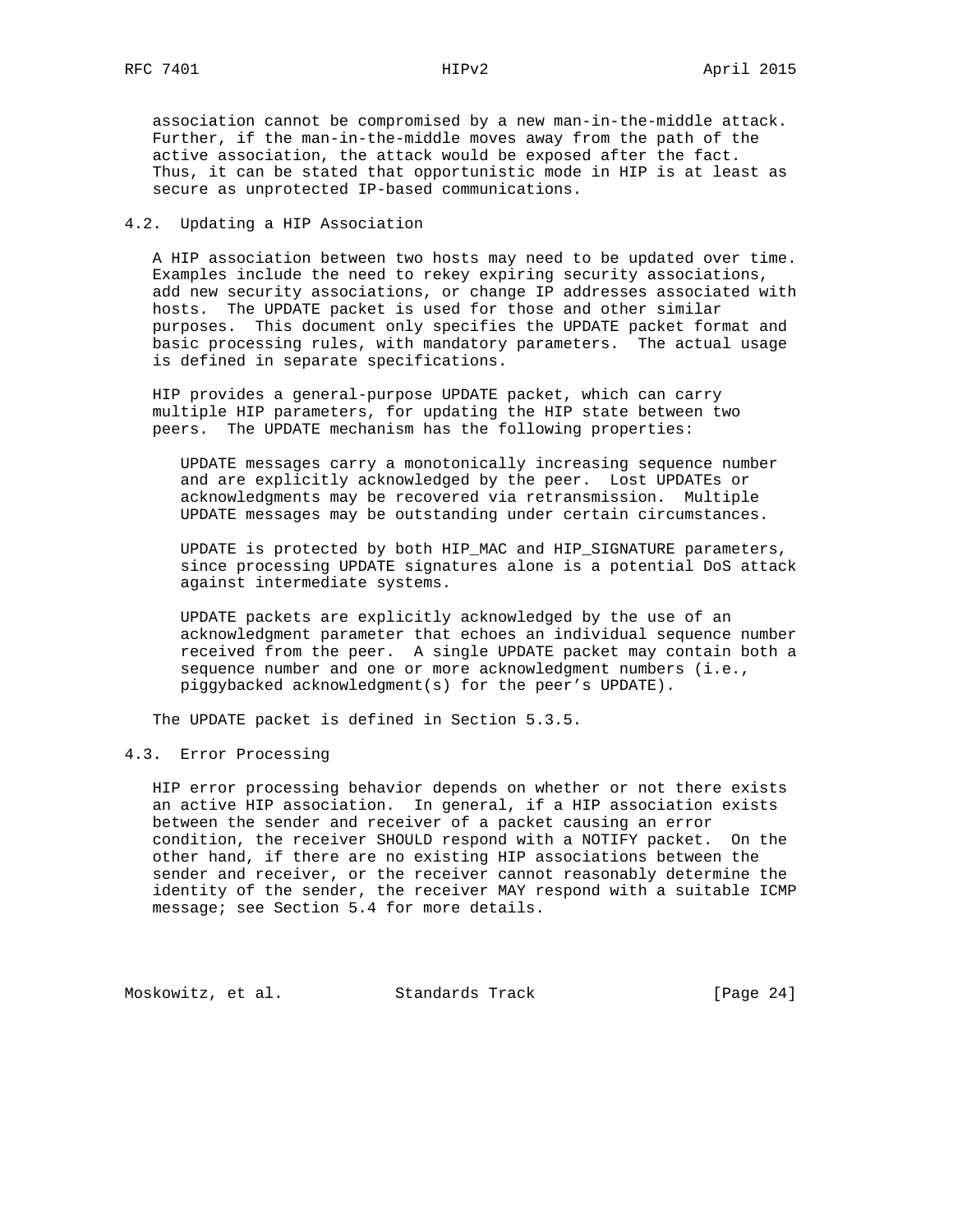The HIP protocol and state machine are designed to recover from one of the parties crashing and losing its state. The following scenarios describe the main use cases covered by the design.

No prior state between the two systems.

 The system with data to send is the Initiator. The process follows the standard four-packet base exchange, establishing the HIP association.

 The system with data to send has no state with the receiver, but the receiver has a residual HIP association.

 The system with data to send is the Initiator. The Initiator acts as in no prior state, sending an I1 packet and receiving an R1 packet. When the Responder receives a valid I2 packet, the old association is 'discovered' and deleted, and the new association is established.

 The system with data to send has a HIP association, but the receiver does not.

 The system sends data on the outbound user data security association. The receiver 'detects' the situation when it receives a user data packet that it cannot match to any HIP association. The receiving host MUST discard this packet.

 The receiving host SHOULD send an ICMP packet, with the type Parameter Problem, to inform the sender that the HIP association does not exist (see Section 5.4), and it MAY initiate a new HIP BEX. However, responding with these optional mechanisms is implementation or policy dependent. If the sending application doesn't expect a response, the system could possibly send a large number of packets in this state, so for this reason, the sending of one or more ICMP packets is RECOMMENDED. However, any such responses MUST be rate-limited to prevent abuse (see Section 5.4).

# 4.4. HIP State Machine

 HIP itself has little state. In the HIP base exchange, there is an Initiator and a Responder. Once the security associations (SAs) are established, this distinction is lost. If the HIP state needs to be re-established, the controlling parameters are which peer still has state and which has a datagram to send to its peer. The following state machine attempts to capture these processes.

Moskowitz, et al. Standards Track [Page 25]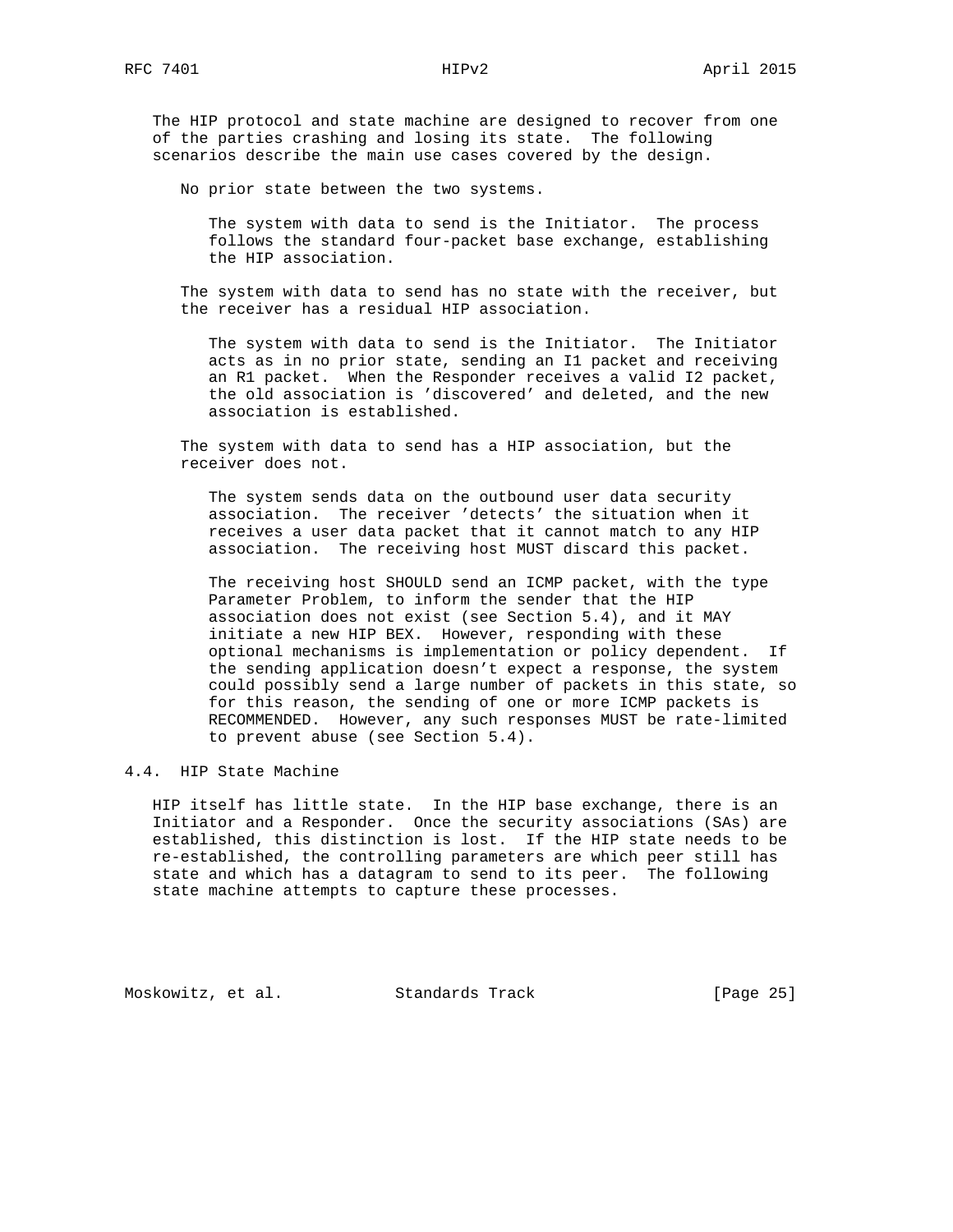The state machine is symmetric and is presented in a single system view, representing either an Initiator or a Responder. The state machine is not a full representation of the processing logic. Additional processing rules are presented in the packet definitions. Hence, both are needed to completely implement HIP.

 This document extends the state machine as defined in [RFC5201] and introduces a restart option to allow for the negotiation of cryptographic algorithms. The extension to the previous state machine in [RFC5201] is a transition from state I1-SENT back again to I1-SENT; namely, the restart option. An Initiator is required to restart the HIP base exchange if the Responder does not support the HIT Suite of the Initiator. In this case, the Initiator restarts the HIP base exchange by sending a new I1 packet with a source HIT supported by the Responder.

 Implementors must understand that the state machine, as described here, is informational. Specific implementations are free to implement the actual processing logic differently. Section 6 describes the packet processing rules in more detail. This state machine focuses on the HIP I1, R1, I2, and R2 packets only. New states and state transitions may be introduced by mechanisms in other specifications (such as mobility and multihoming).

- 4.4.1. State Machine Terminology
	- Unused Association Lifetime (UAL): Implementation-specific time for which, if no packet is sent or received for this time interval, a host MAY begin to tear down an active HIP association.
	- Maximum Segment Lifetime (MSL): Maximum time that a HIP packet is expected to spend in the network. A default value of 2 minutes has been borrowed from [RFC0793] because it is a prevailing assumption for packet lifetimes.
	- Exchange Complete (EC): Time that the host spends at the R2-SENT state before it moves to the ESTABLISHED state. The time is n \* I2 retransmission timeout, where n is about I2\_RETRIES\_MAX.
	- Receive ANYOTHER: Any received packet for which no state transitions or processing rules are defined for a given state.

Moskowitz, et al. Standards Track [Page 26]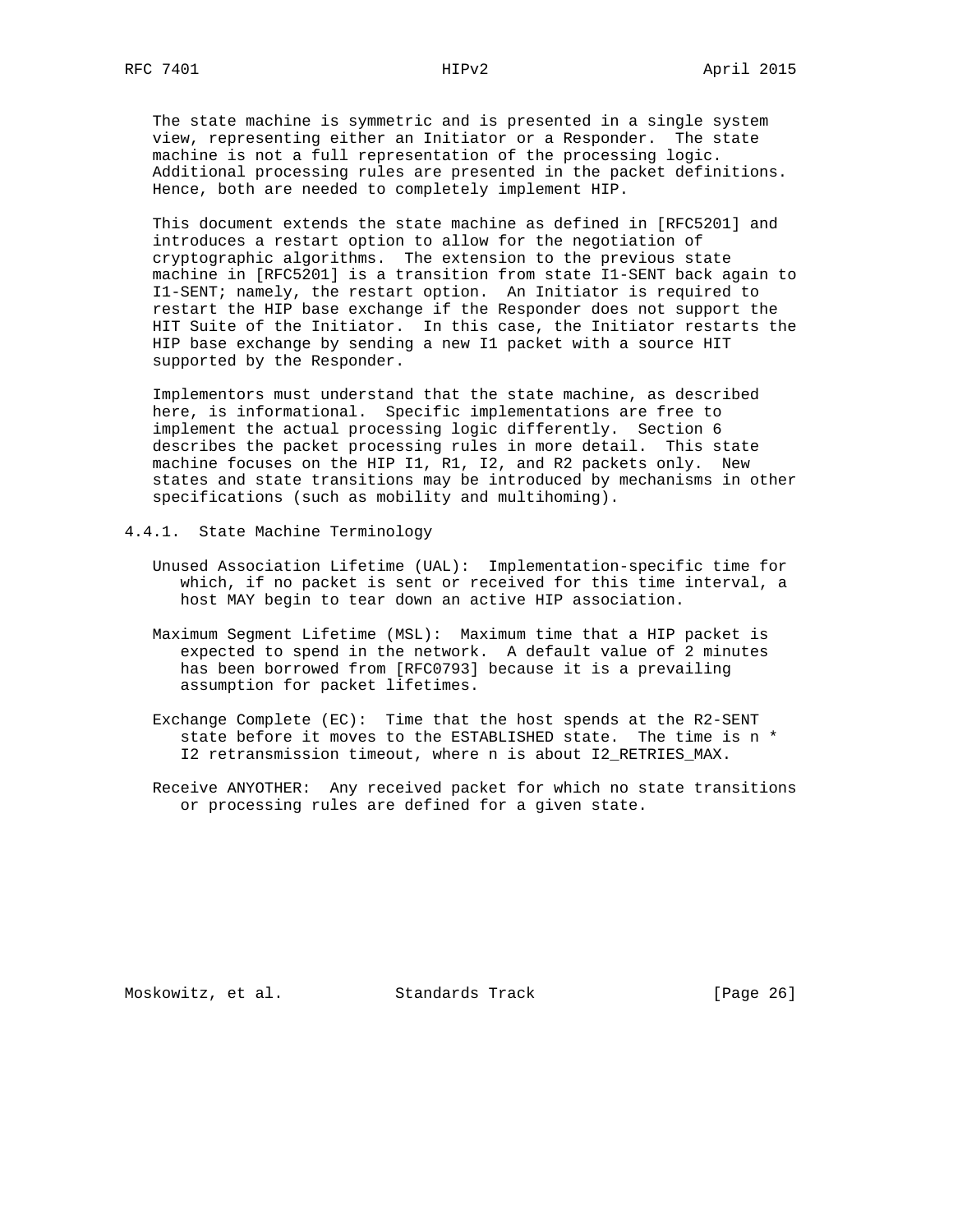# 4.4.2. HIP States

| State              | Explanation                                     |
|--------------------|-------------------------------------------------|
| UNASSOCIATED       | State machine start                             |
| I1-SENT            | Initiating base exchange                        |
| I2-SENT            | Waiting to complete base exchange               |
| R2-SENT            | Waiting to complete base exchange               |
| <b>ESTABLISHED</b> | HIP association established                     |
| CLOSING            | HIP association closing, no data can be<br>sent |
| CLOSED             | HIP association closed, no data can be sent     |
| E-FAILED           | HIP base exchange failed                        |
|                    |                                                 |

Table 1: HIP States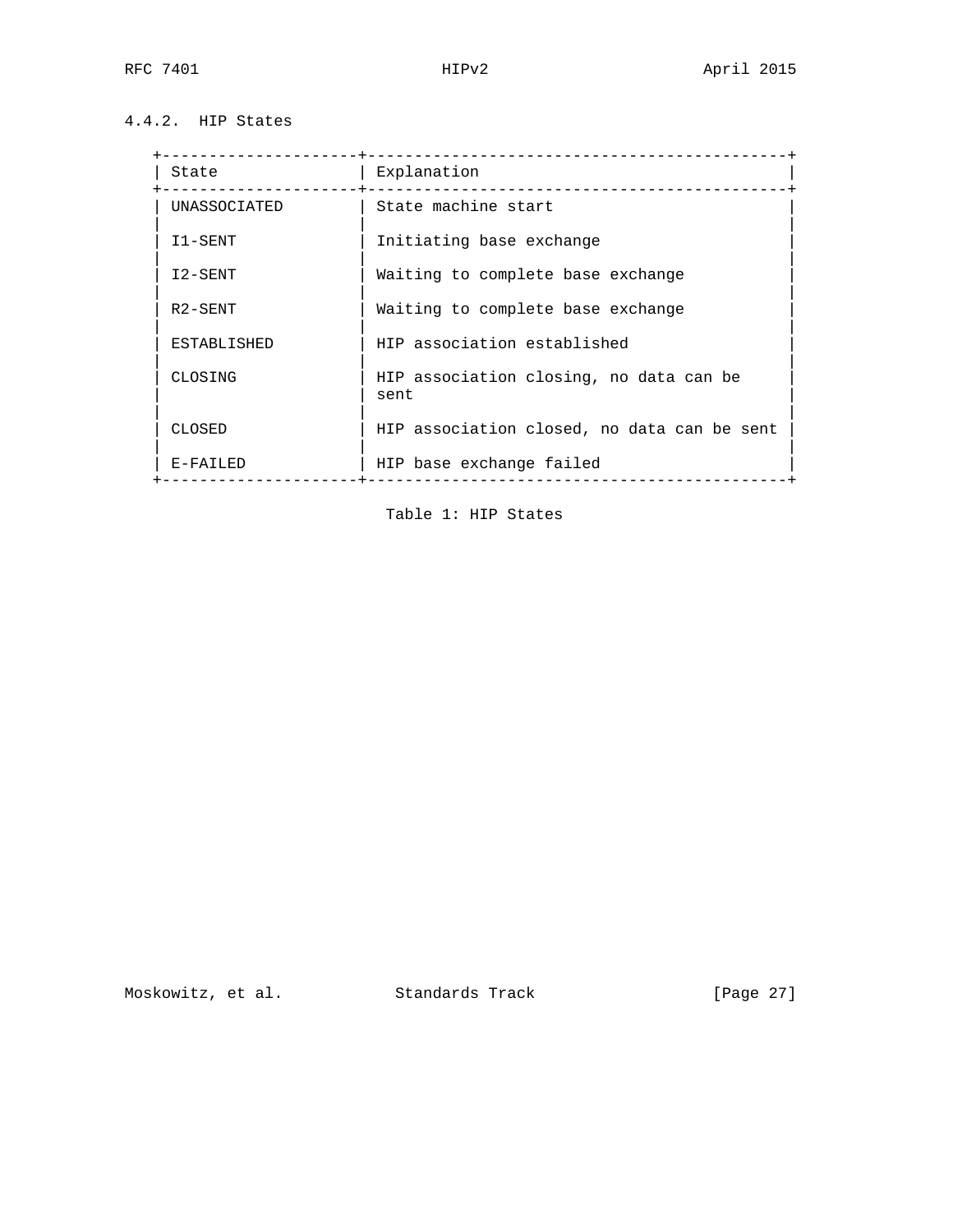# 4.4.3. HIP State Processes

System behavior in state UNASSOCIATED, Table 2.

 +----------------------------+--------------------------------------+ | Trigger | Action +----------------------------+--------------------------------------+ | User data to send,  $\begin{array}{|c|c|c|c|c|c|}\n\hline \end{array}$  | Send I1 and go to I1-SENT |  $\vert$  requiring a new HIP  $\vert$ association | | | Receive I1 | Send R1 and stay at UNASSOCIATED | | | Receive I2, process  $|$  If successful, send R2 and go to  $|$  R2-SENT | | | If fail, stay at UNASSOCIATED | | | | Receive user data for an | Optionally send ICMP as defined in | | unknown HIP association | Section 5.4 and stay at UNASSOCIATED | | | | | Receive CLOSE | Optionally send ICMP Parameter | | | Problem and stay at UNASSOCIATED | | | | | Receive ANYOTHER | Drop and stay at UNASSOCIATED | +----------------------------+--------------------------------------+

Table 2: UNASSOCIATED - Start State

Moskowitz, et al. Standards Track [Page 28]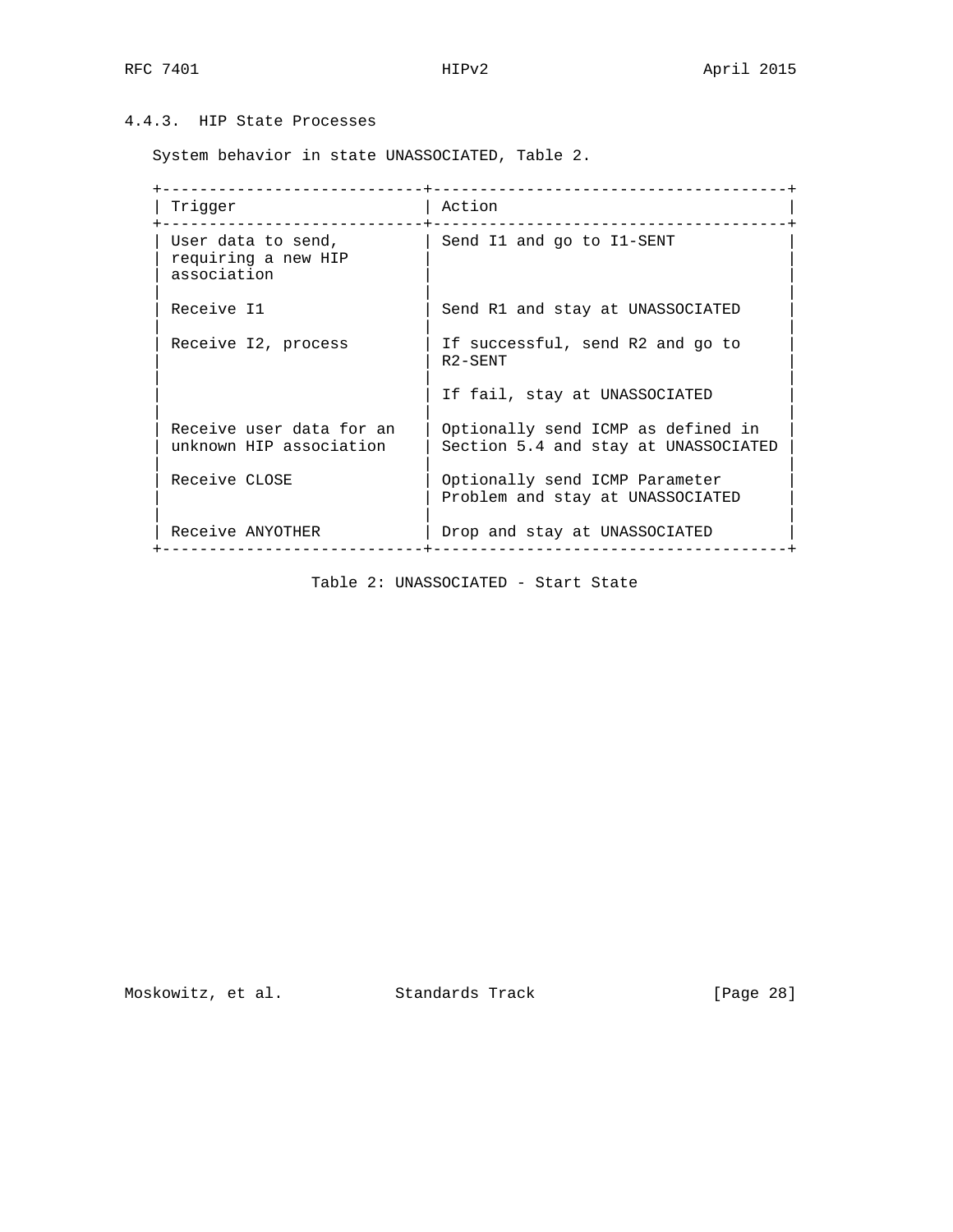System behavior in state I1-SENT, Table 3.

| Trigger                      | Action                                                                                                                         |
|------------------------------|--------------------------------------------------------------------------------------------------------------------------------|
| Receive I1 from<br>Responder | If the local HIT is smaller than the peer<br>HIT, drop I1 and stay at I1-SENT (see<br>Section 6.5 for HIT comparison)          |
|                              | If the local HIT is greater than the peer<br>HIT, send R1 and stay at I1-SENT                                                  |
| Receive I2, process          | If successful, send R2 and go to R2-SENT                                                                                       |
|                              | If fail, stay at I1-SENT                                                                                                       |
| Receive R1, process          | If the HIT Suite of the local HIT is not<br>supported by the peer, select supported<br>local HIT, send I1, and stay at I1-SENT |
|                              | If successful, send I2 and go to I2-SENT                                                                                       |
|                              | If fail, stay at I1-SENT                                                                                                       |
| Receive ANYOTHER             | Drop and stay at I1-SENT                                                                                                       |
| Timeout                      | Increment trial counter                                                                                                        |
|                              | If counter is less than I1 RETRIES MAX,<br>send I1 and stay at I1-SENT                                                         |
|                              | If counter is greater than Il RETRIES MAX,<br>go to E-FAILED<br>---------------------                                          |

Table 3: I1-SENT - Initiating the HIP Base Exchange

Moskowitz, et al. Standards Track [Page 29]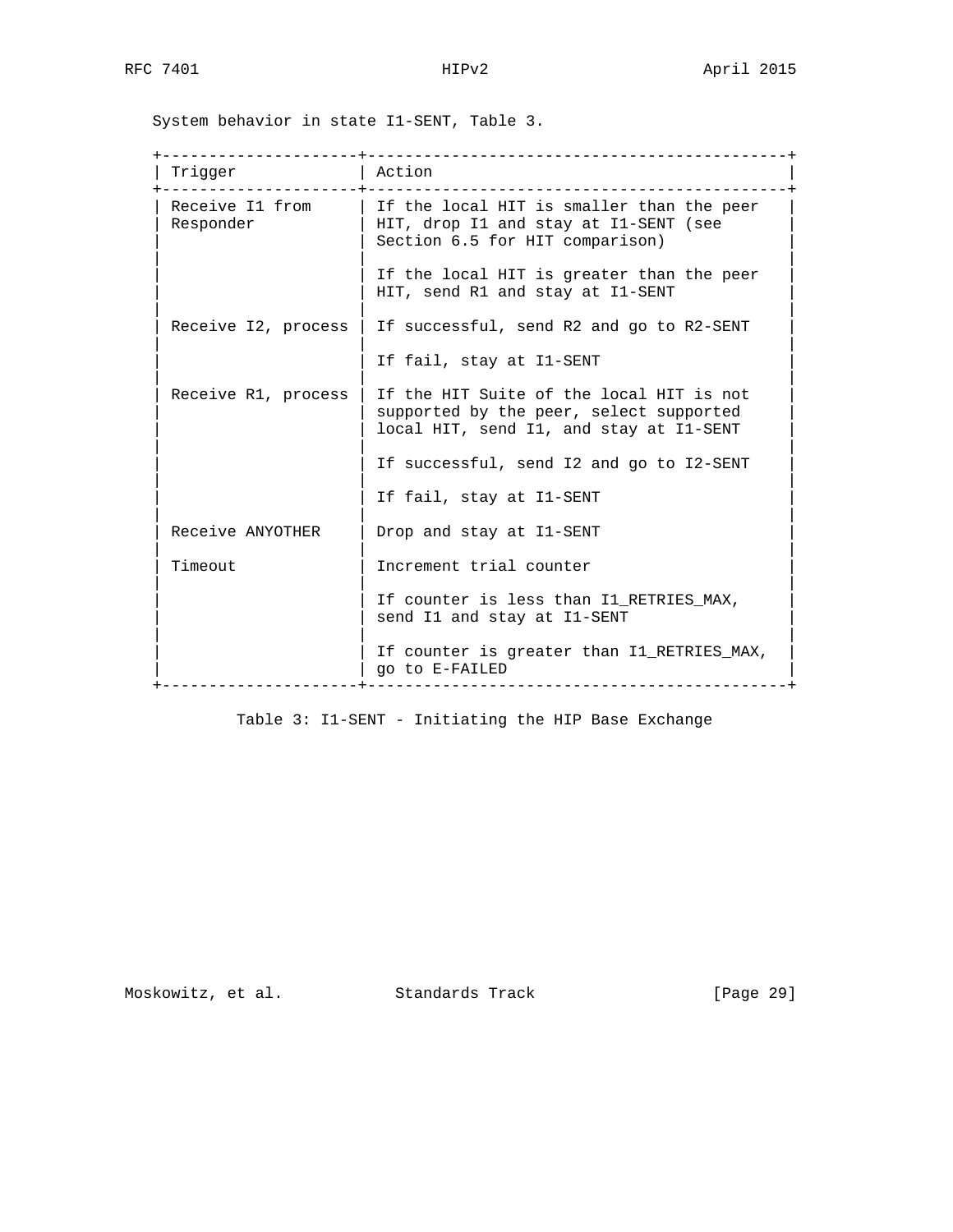System behavior in state I2-SENT, Table 4.

| Trigger                   | Action                                                                                   |
|---------------------------|------------------------------------------------------------------------------------------|
| Receive I1                | Send R1 and stay at I2-SENT                                                              |
| Receive R1, process       | If successful, send I2 and stay at I2-SENT                                               |
|                           | If fail, stay at I2-SENT                                                                 |
| Receive I2, process       | If successful and local HIT is smaller than<br>the peer HIT, drop I2 and stay at I2-SENT |
|                           | If successful and local HIT is greater than<br>the peer HIT, send R2 and go to R2-SENT   |
|                           | If fail, stay at I2-SENT                                                                 |
| Receive R2, process       | If successful, go to ESTABLISHED                                                         |
|                           | If fail, stay at I2-SENT                                                                 |
| Receive CLOSE,<br>process | If successful, send CLOSE_ACK and go to<br>CLOSED                                        |
|                           | If fail, stay at I2-SENT                                                                 |
| Receive ANYOTHER          | Drop and stay at I2-SENT                                                                 |
| Timeout                   | Increment trial counter                                                                  |
|                           | If counter is less than I2_RETRIES_MAX,<br>send I2 and stay at I2-SENT                   |
|                           | If counter is greater than I2_RETRIES_MAX,<br>go to E-FAILED<br>___________________      |

Table 4: I2-SENT - Waiting to Finish the HIP Base Exchange

Moskowitz, et al. Standards Track [Page 30]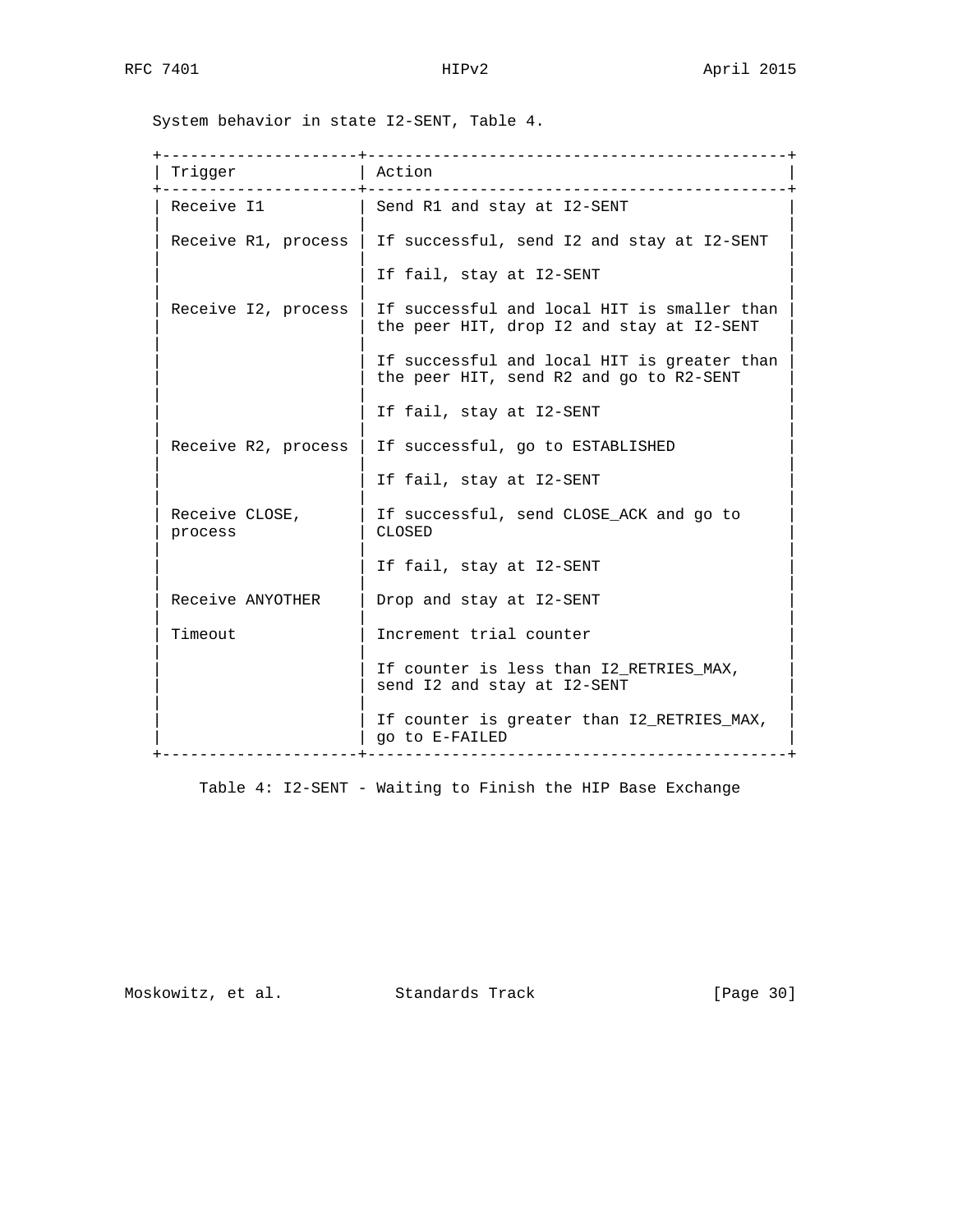System behavior in state R2-SENT, Table 5.

|                              | ___________________________                                |
|------------------------------|------------------------------------------------------------|
| Trigger                      | Action<br>______________________________                   |
| Receive I1                   | Send R1 and stay at R2-SENT                                |
| Receive I2, process          | If successful, send R2 and stay at<br>R <sub>2</sub> -SENT |
|                              | If fail, stay at R2-SENT                                   |
| Receive R1                   | Drop and stay at R2-SENT                                   |
| Receive R2                   | Drop and stay at R2-SENT                                   |
| Receive data or UPDATE       | Move to ESTABLISHED                                        |
| Exchange Complete<br>Timeout | Move to ESTABLISHED                                        |
| Receive CLOSE, process       | If successful, send CLOSE_ACK and go to<br>CLOSED          |
|                              | If fail, stay at ESTABLISHED                               |
| Receive CLOSE ACK            | Drop and stay at R2-SENT                                   |
| Receive NOTIFY               | Process and stay at R2-SENT                                |

Table 5: R2-SENT - Waiting to Finish HIP

Moskowitz, et al. Standards Track [Page 31]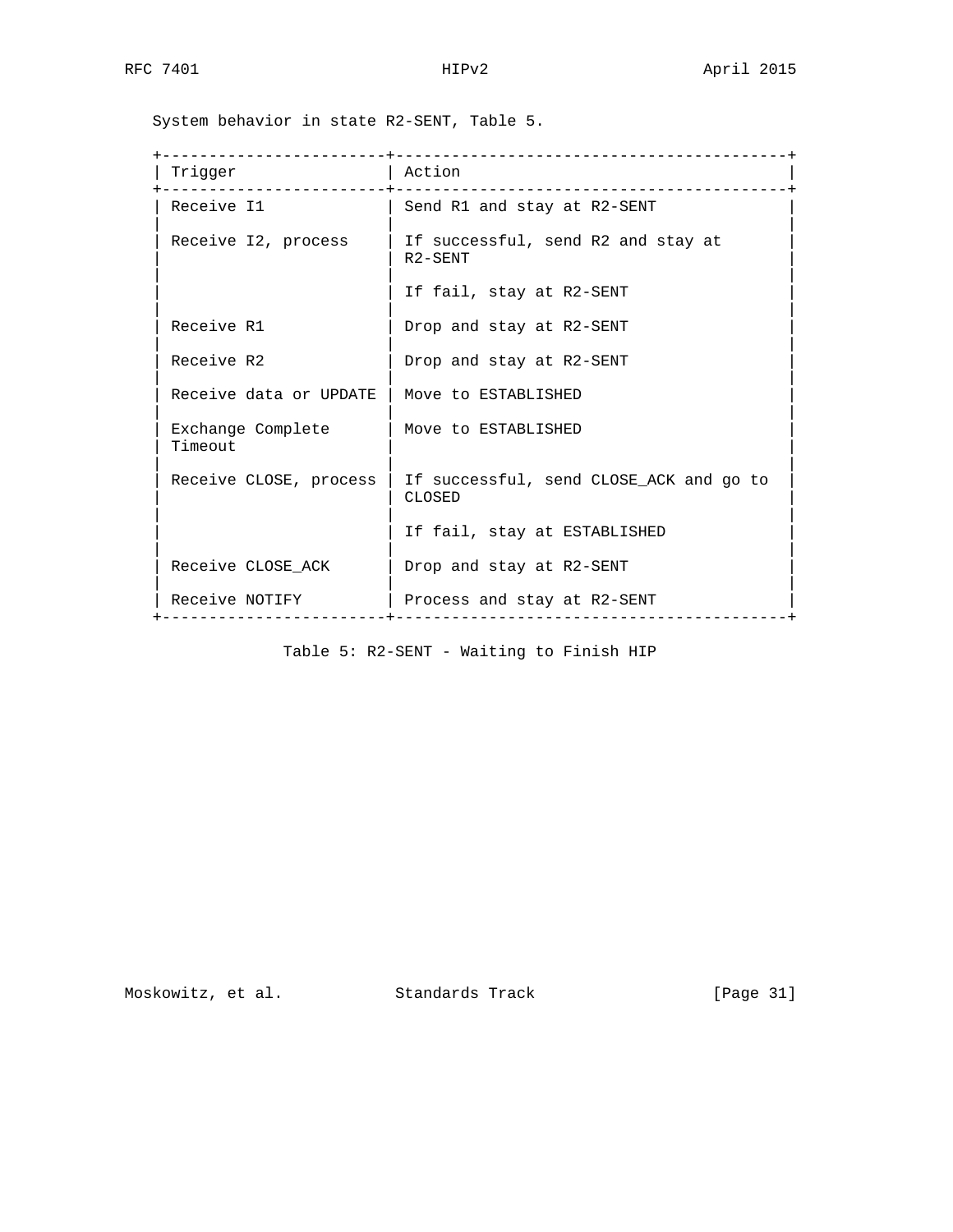System behavior in state ESTABLISHED, Table 6.

| Trigger                                          | Action                                                                                                     |
|--------------------------------------------------|------------------------------------------------------------------------------------------------------------|
| Receive I1                                       | Send R1 and stay at ESTABLISHED                                                                            |
| Receive I2                                       | Process with puzzle and possible Opaque<br>data verification                                               |
|                                                  | If successful, send R2, drop old HIP<br>association, establish a new HIP<br>association, and go to R2-SENT |
|                                                  | If fail, stay at ESTABLISHED                                                                               |
| Receive R1                                       | Drop and stay at ESTABLISHED                                                                               |
| Receive R2                                       | Drop and stay at ESTABLISHED                                                                               |
| Receive user data<br>for HIP association         | Process and stay at ESTABLISHED                                                                            |
| No packet<br>sent/received<br>during UAL minutes | Send CLOSE and go to CLOSING                                                                               |
| Receive UPDATE                                   | Process and stay at ESTABLISHED                                                                            |
| Receive CLOSE,<br>process                        | If successful, send CLOSE_ACK and go to<br>CLOSED                                                          |
|                                                  | If fail, stay at ESTABLISHED                                                                               |
| Receive CLOSE_ACK                                | Drop and stay at ESTABLISHED                                                                               |
| Receive NOTIFY                                   | Process and stay at ESTABLISHED                                                                            |

Table 6: ESTABLISHED - HIP Association Established

Moskowitz, et al. Standards Track [Page 32]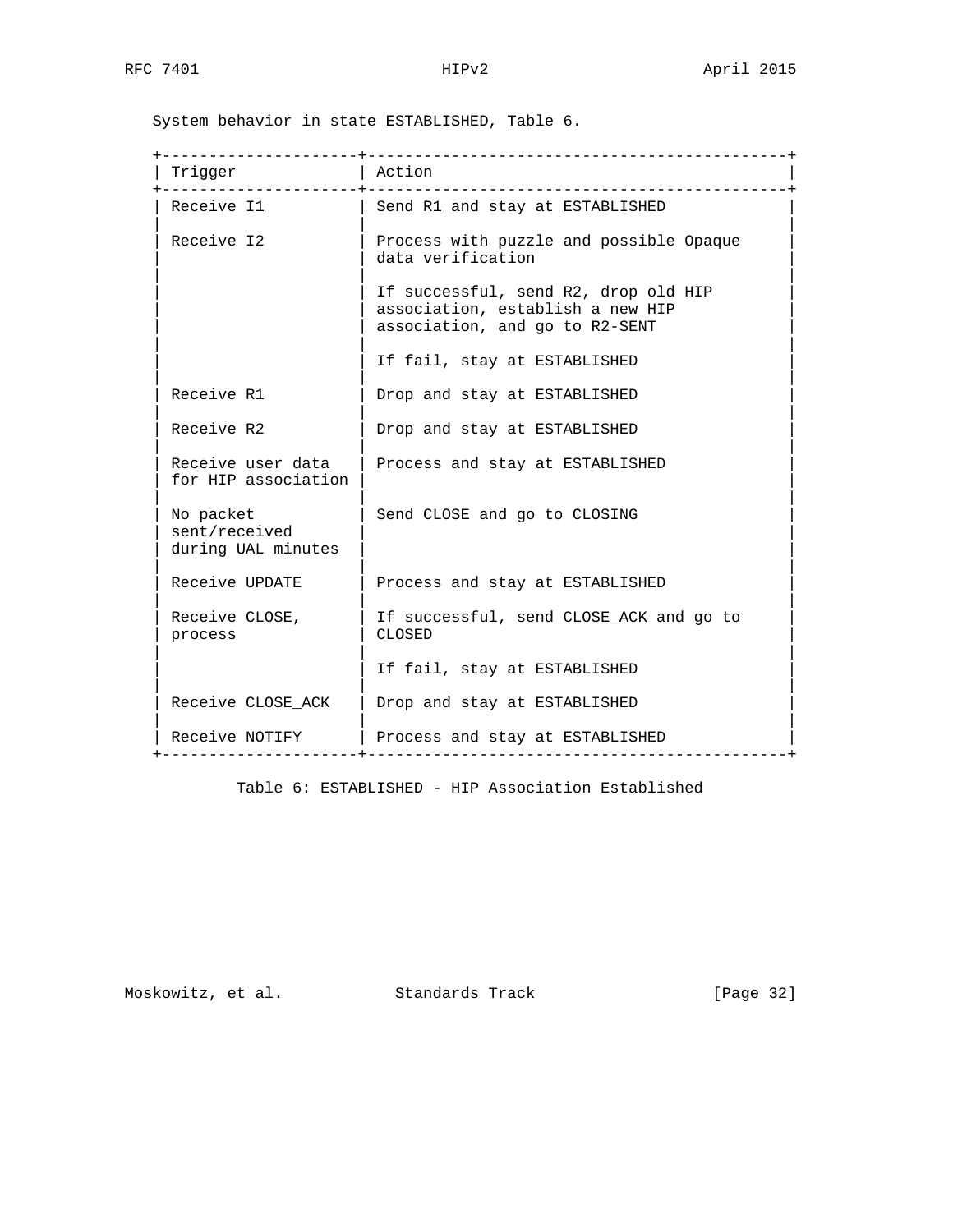System behavior in state CLOSING, Table 7.

| Trigger<br>.                                                                                    | Action<br><u> Le Le Le Le Le Le Le Le</u>                                                                                          |
|-------------------------------------------------------------------------------------------------|------------------------------------------------------------------------------------------------------------------------------------|
| User data to send,<br>requires the creation of<br>another incarnation of the<br>HIP association | Send I1 and go to I1-SENT                                                                                                          |
| Receive I1                                                                                      | Send R1 and stay at CLOSING                                                                                                        |
| Receive I2, process                                                                             | If successful, send R2 and go to<br>R <sub>2</sub> -SENT                                                                           |
|                                                                                                 | If fail, stay at CLOSING                                                                                                           |
| Receive R1, process                                                                             | If successful, send I2 and go to<br>I2-SENT                                                                                        |
|                                                                                                 | If fail, stay at CLOSING                                                                                                           |
| Receive CLOSE, process                                                                          | If successful, send CLOSE_ACK,<br>discard state, and go to CLOSED                                                                  |
|                                                                                                 | If fail, stay at CLOSING                                                                                                           |
| Receive CLOSE_ACK, process                                                                      | If successful, discard state and go<br>to UNASSOCIATED                                                                             |
|                                                                                                 | If fail, stay at CLOSING                                                                                                           |
| Receive ANYOTHER                                                                                | Drop and stay at CLOSING                                                                                                           |
| Timeout                                                                                         | Increment timeout sum and reset<br>timer. If timeout sum is less than<br>UAL+MSL minutes, retransmit CLOSE<br>and stay at CLOSING. |
|                                                                                                 | If timeout sum is greater than<br>UAL+MSL minutes, go to UNASSOCIATED                                                              |

Table 7: CLOSING - HIP Association Has Not Been Used for UAL Minutes

Moskowitz, et al. Standards Track [Page 33]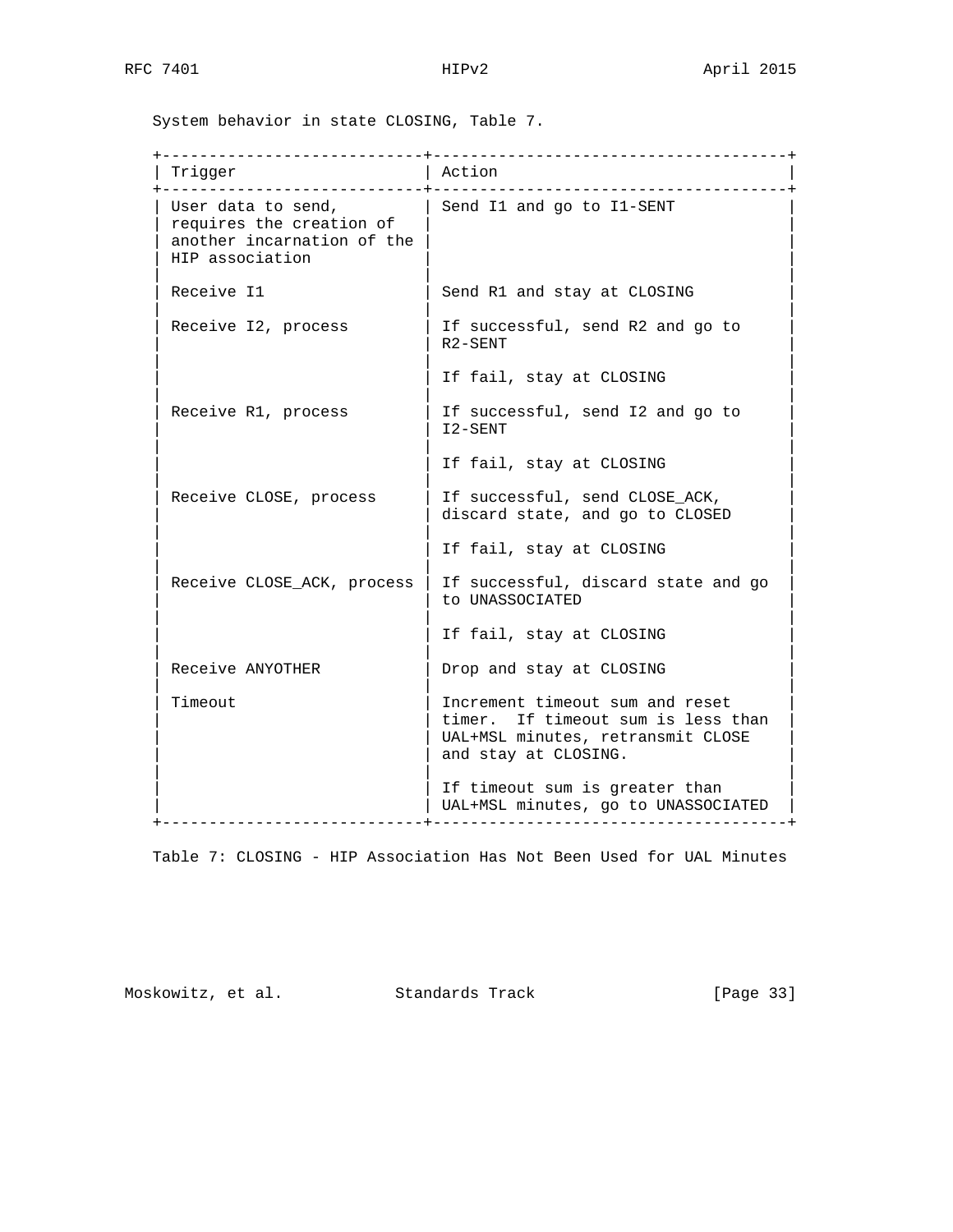System behavior in state CLOSED, Table 8.

| Trigger                                                                                              | Action                                                    |
|------------------------------------------------------------------------------------------------------|-----------------------------------------------------------|
| Datagram to send, requires the<br>creation of another incarnation of the   CLOSED<br>HIP association | Send I1 and stay at                                       |
| Receive I1                                                                                           | Send R1 and stay at<br>CLOSED                             |
| Receive I2, process                                                                                  | If successful, send R2<br>and go to R2-SENT               |
|                                                                                                      | If fail, stay at CLOSED                                   |
| Receive R1, process                                                                                  | If successful, send I2<br>and go to I2-SENT               |
|                                                                                                      | If fail, stay at CLOSED                                   |
| Receive CLOSE, process                                                                               | If successful, send<br>CLOSE_ACK and stay at<br>CLOSED    |
|                                                                                                      | If fail, stay at CLOSED                                   |
| Receive CLOSE_ACK, process                                                                           | If successful, discard<br>state and go to<br>UNASSOCIATED |
|                                                                                                      | If fail, stay at CLOSED                                   |
| Receive ANYOTHER                                                                                     | Drop and stay at CLOSED                                   |
| Timeout (UAL+2MSL)<br>__________________________                                                     | Discard state and go to<br><b>UNASSOCIATED</b>            |

Table 8: CLOSED - CLOSE\_ACK Sent, Resending CLOSE\_ACK if Necessary

Moskowitz, et al. Standards Track [Page 34]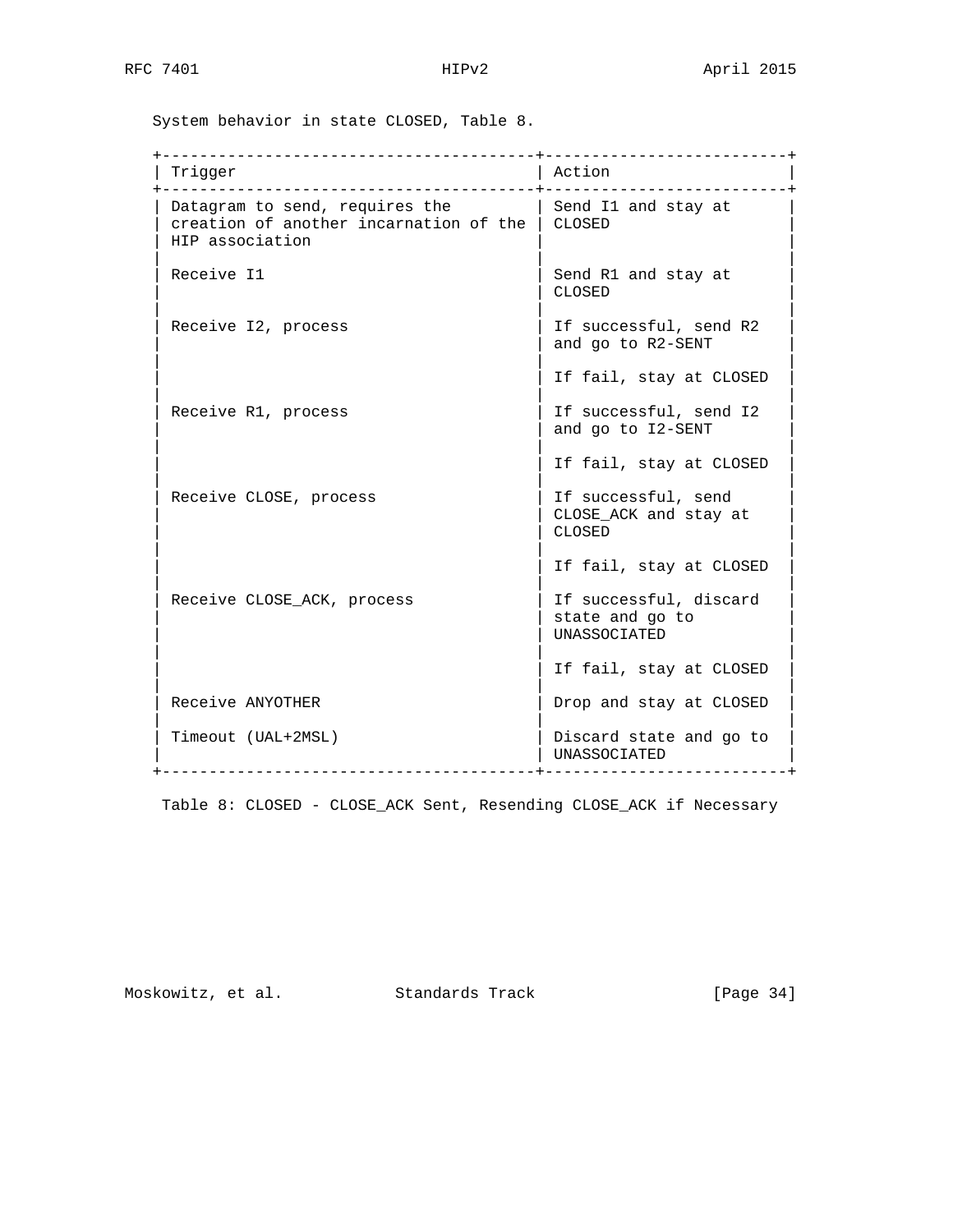System behavior in state E-FAILED, Table 9.

| Trigger                 | Action                                |
|-------------------------|---------------------------------------|
| Wait for                | Go to UNASSOCIATED. Renegotiation is  |
| implementation-specific | possible after moving to UNASSOCIATED |
| time                    | state.                                |

Table 9: E-FAILED - HIP Failed to Establish Association with Peer

# 4.4.4. Simplified HIP State Diagram

 The following diagram (Figure 2) shows the major state transitions. Transitions based on received packets implicitly assume that the packets are successfully authenticated or processed.

Moskowitz, et al. Standards Track [Page 35]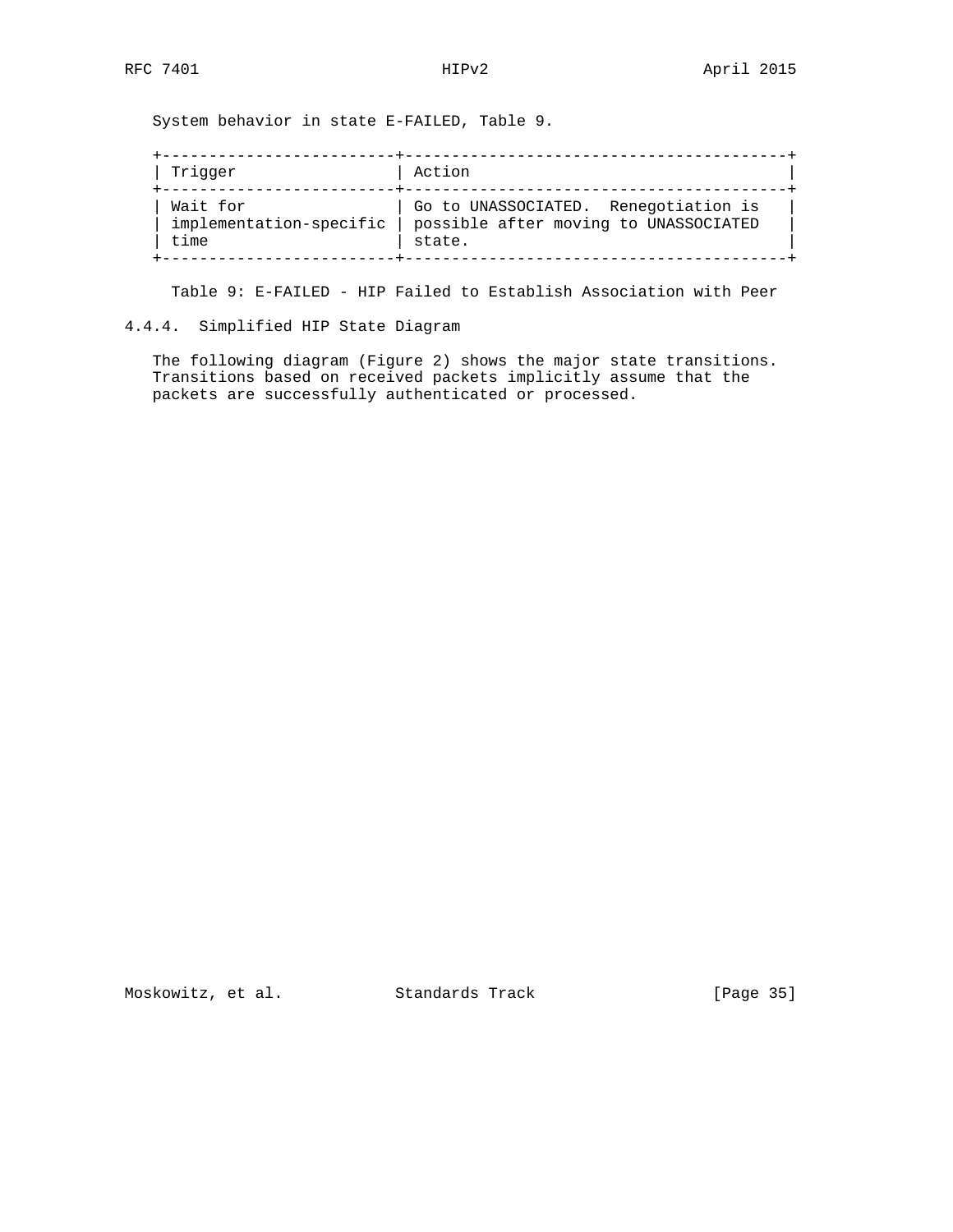

Figure 2

Moskowitz, et al. Standards Track [Page 36]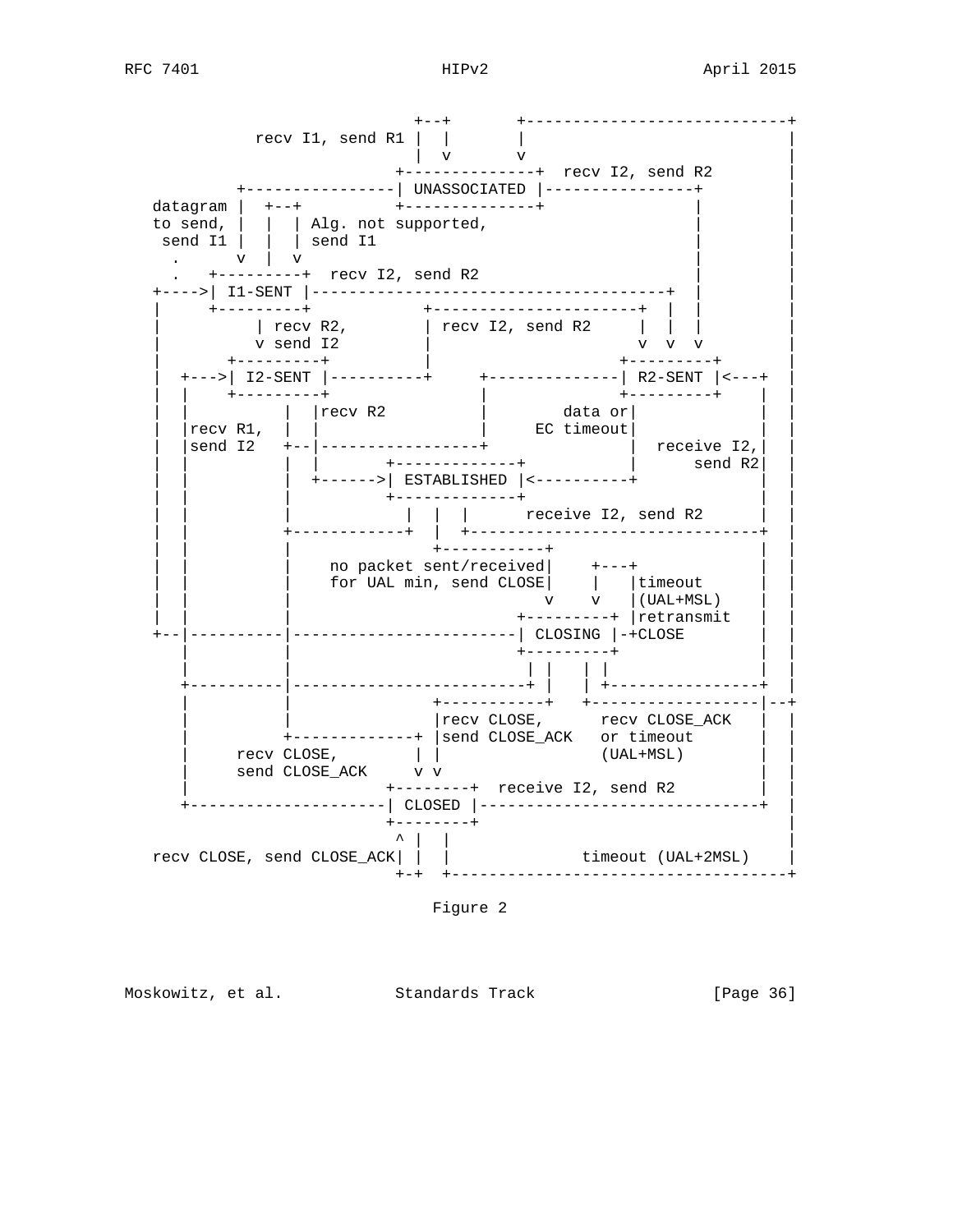## 4.5. User Data Considerations

4.5.1. TCP and UDP Pseudo Header Computation for User Data

 When computing TCP and UDP checksums on user data packets that flow through sockets bound to HITs, the IPv6 pseudo header format [RFC2460] MUST be used, even if the actual addresses in the header of the packet are IPv4 addresses. Additionally, the HITs MUST be used in place of the IPv6 addresses in the IPv6 pseudo header. Note that the pseudo header for actual HIP payloads is computed differently; see Section 5.1.1.

4.5.2. Sending Data on HIP Packets

 Other documents may define how to include user data in various HIP packets. However, currently the HIP header is a terminal header, and not followed by any other headers.

4.5.3. Transport Formats

 The actual data transmission format, used for user data after the HIP base exchange, is not defined in this document. Such transport formats and methods are described in separate specifications. All HIP implementations MUST implement, at minimum, the ESP transport format for HIP [RFC7402]. The transport format to be chosen is negotiated in the base exchange. The Responder expresses its preference regarding the transport format in the TRANSPORT\_FORMAT\_LIST in the R1 packet, and the Initiator selects one transport format and adds the respective HIP parameter to the I2 packet.

4.5.4. Reboot, Timeout, and Restart of HIP

 Simulating a loss of state is a potential DoS attack. The following process has been crafted to manage state recovery without presenting a DoS opportunity.

 If a host reboots or the HIP association times out, it has lost its HIP state. If the host that lost state has a datagram to send to the peer, it simply restarts the HIP base exchange. After the base exchange has completed, the Initiator can create a new payload association and start sending data. The peer does not reset its state until it receives a valid I2 packet.

 If a system receives a user data packet that cannot be matched to any existing HIP association, it is possible that it has lost the state and its peer has not. It MAY send an ICMP packet with the Parameter Problem type, and with the Pointer pointing to the referred

Moskowitz, et al. Standards Track [Page 37]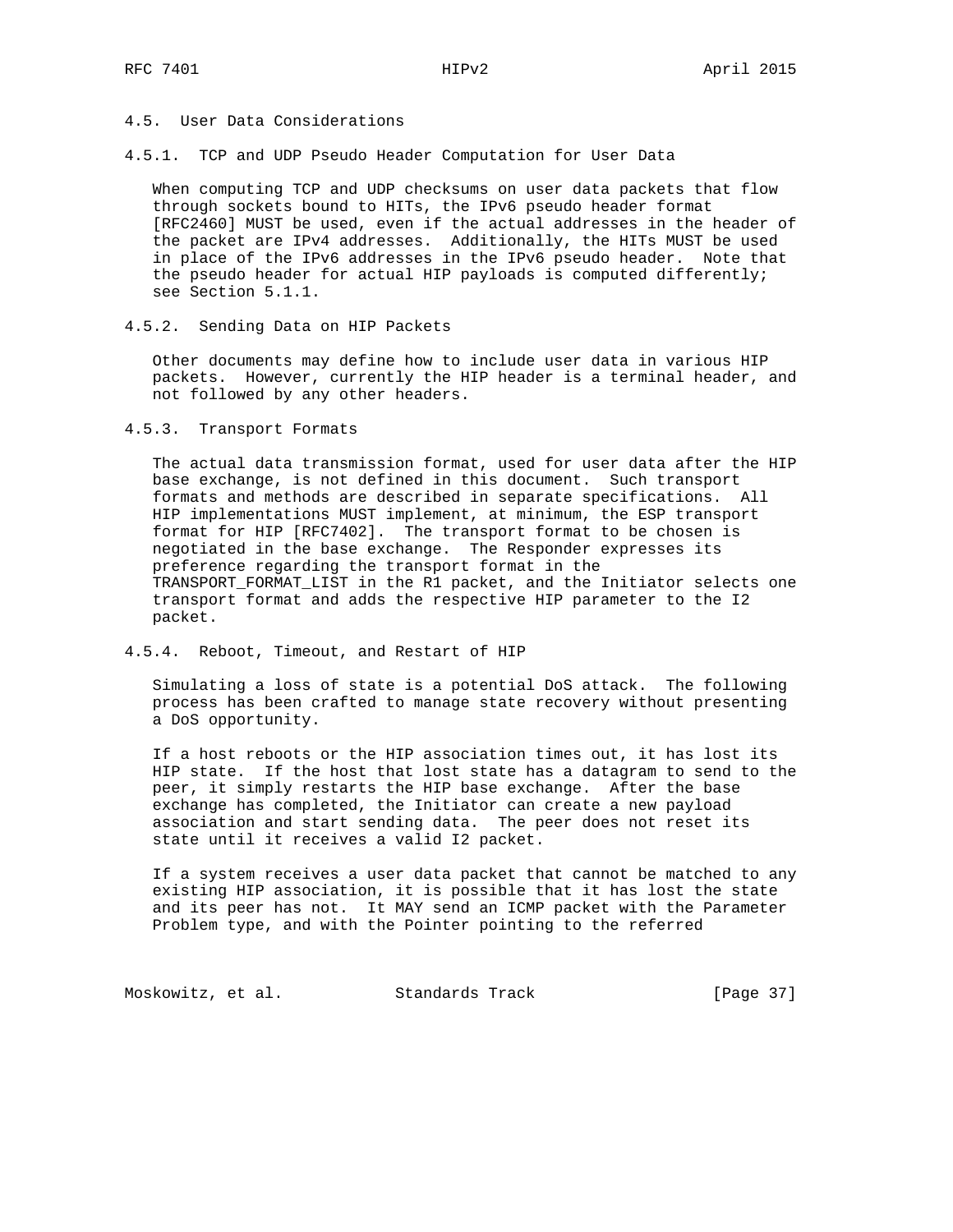HIP-related association information. Reacting to such traffic depends on the implementation and the environment where the implementation is used.

 If the host that apparently has lost its state decides to restart the HIP base exchange, it sends an I1 packet to the peer. After the base exchange has been completed successfully, the Initiator can create a new HIP association, and the peer drops its old payload associations and creates a new one.

### 4.6. Certificate Distribution

 This document does not define how to use certificates or how to transfer them between hosts. These functions are expected to be defined in a future specification, as was done for HIP version 1 (see [RFC6253]). A parameter type value, meant to be used for carrying certificates, is reserved, though: CERT, Type 768; see Section 5.2.

- 5. Packet Formats
- 5.1. Payload Format

All HIP packets start with a fixed header.

0  $1$  2 3 0 1 2 3 4 5 6 7 8 9 0 1 2 3 4 5 6 7 8 9 0 1 2 3 4 5 6 7 8 9 0 1 +-+-+-+-+-+-+-+-+-+-+-+-+-+-+-+-+-+-+-+-+-+-+-+-+-+-+-+-+-+-+-+-+ | Next Header | Header Length |0| Packet Type |Version| RES.|1| +-+-+-+-+-+-+-+-+-+-+-+-+-+-+-+-+-+-+-+-+-+-+-+-+-+-+-+-+-+-+-+-+ | Checksum | Controls | +-+-+-+-+-+-+-+-+-+-+-+-+-+-+-+-+-+-+-+-+-+-+-+-+-+-+-+-+-+-+-+-+ Sender's Host Identity Tag (HIT) | | | | | | +-+-+-+-+-+-+-+-+-+-+-+-+-+-+-+-+-+-+-+-+-+-+-+-+-+-+-+-+-+-+-+-+ Receiver's Host Identity Tag (HIT) | | | | | | +-+-+-+-+-+-+-+-+-+-+-+-+-+-+-+-+-+-+-+-+-+-+-+-+-+-+-+-+-+-+-+-+ | | / HIP Parameters / / / | | +-+-+-+-+-+-+-+-+-+-+-+-+-+-+-+-+-+-+-+-+-+-+-+-+-+-+-+-+-+-+-+-+

Moskowitz, et al. Standards Track [Page 38]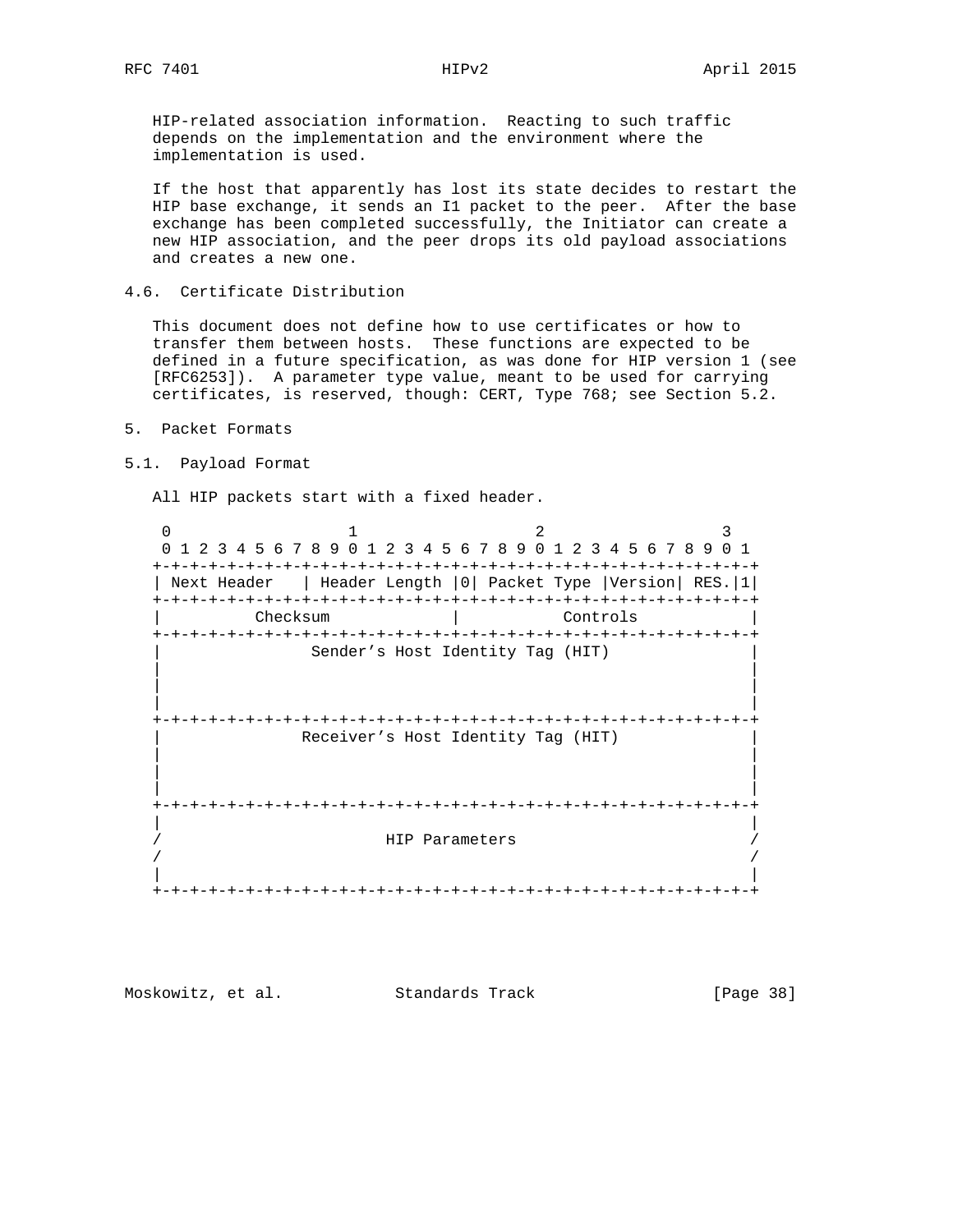The HIP header is logically an IPv6 extension header. However, this document does not describe processing for Next Header values other than decimal 59, IPPROTO\_NONE, the IPv6 'no next header' value. Future documents MAY define behavior for other values. However, current implementations MUST ignore trailing data if an unimplemented Next Header value is received.

 The Header Length field contains the combined length of the HIP Header and HIP parameters in 8-byte units, excluding the first 8 bytes. Since all HIP headers MUST contain the sender's and receiver's HIT fields, the minimum value for this field is 4, and conversely, the maximum length of the HIP Parameters field is  $(255 * 8) - 32 = 2008$  bytes (see Section 5.1.3 regarding HIP fragmentation). Note: this sets an additional limit for sizes of parameters included in the Parameters field, independent of the individual parameter maximum lengths.

 The Packet Type indicates the HIP packet type. The individual packet types are defined in the relevant sections. If a HIP host receives a HIP packet that contains an unrecognized packet type, it MUST drop the packet.

 The HIP Version field is four bits. The version defined in this document is 2. The version number is expected to be incremented only if there are incompatible changes to the protocol. Most extensions can be handled by defining new packet types, new parameter types, or new Controls (see Section 5.1.2).

 The following three bits are reserved for future use. They MUST be zero when sent, and they MUST be ignored when handling a received packet.

 The two fixed bits in the header are reserved for SHIM6 compatibility [RFC5533], Section 5.3. For implementations adhering (only) to this specification, they MUST be set as shown when sending and MUST be ignored when receiving. This is to ensure optimal forward compatibility. Note that for implementations that implement other compatible specifications in addition to this specification, the corresponding rules may well be different. For example, an implementation that implements both this specification and the SHIM6 protocol may need to check these bits in order to determine how to handle the packet.

The HIT fields are always 128 bits (16 bytes) long.

Moskowitz, et al. Standards Track [Page 39]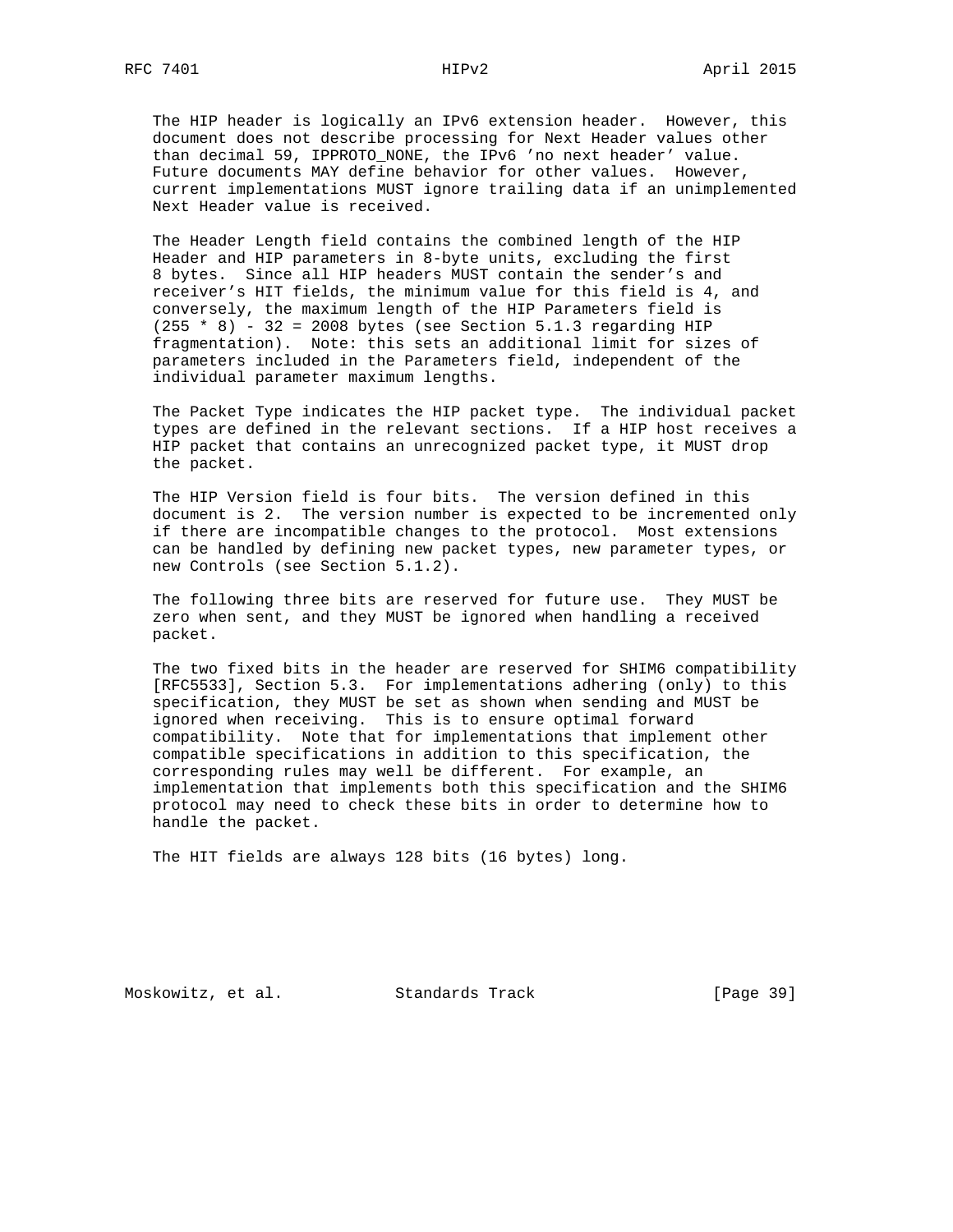5.1.1. Checksum

 Since the checksum covers the source and destination addresses in the IP header, it MUST be recomputed on HIP-aware NAT devices.

 If IPv6 is used to carry the HIP packet, the pseudo header [RFC2460] contains the source and destination IPv6 addresses, HIP packet length in the pseudo header Length field, a zero field, and the HIP protocol number (see Section 5.1) in the Next Header field. The Length field is in bytes and can be calculated from the HIP Header Length field:

(HIP Header Length + 1) \* 8.

 In case of using IPv4, the IPv4 UDP pseudo header format [RFC0768] is used. In the pseudo header, the source and destination addresses are those used in the IP header, the zero field is obviously zero, the protocol is the HIP protocol number (see Section 4), and the length is calculated as in the IPv6 case.

5.1.2. HIP Controls

 The HIP Controls field conveys information about the structure of the packet and capabilities of the host.

The following fields have been defined:

 +-+-+-+-+-+-+-+-+-+-+-+-+-+-+-+-+ | | | | | | | | | | | | | | | |A| +-+-+-+-+-+-+-+-+-+-+-+-+-+-+-+-+

 A - Anonymous: If this is set, the sender's HI in this packet is anonymous, i.e., one not listed in a directory. Anonymous HIs SHOULD NOT be stored. This control is set in packets using anonymous sender HIs. The peer receiving an anonymous HI in an R1 or I2 may choose to refuse it.

 The rest of the fields are reserved for future use, and MUST be set to zero in sent packets and MUST be ignored in received packets.

#### 5.1.3. HIP Fragmentation Support

 A HIP implementation MUST support IP fragmentation/reassembly. Fragment reassembly MUST be implemented in both IPv4 and IPv6, but fragment generation is REQUIRED to be implemented in IPv4 (IPv4 stacks and networks will usually do this by default) and RECOMMENDED to be implemented in IPv6. In IPv6 networks, the minimum MTU is larger, 1280 bytes, than in IPv4 networks. The larger MTU size is usually sufficient for most HIP packets, and therefore fragment

Moskowitz, et al. Standards Track [Page 40]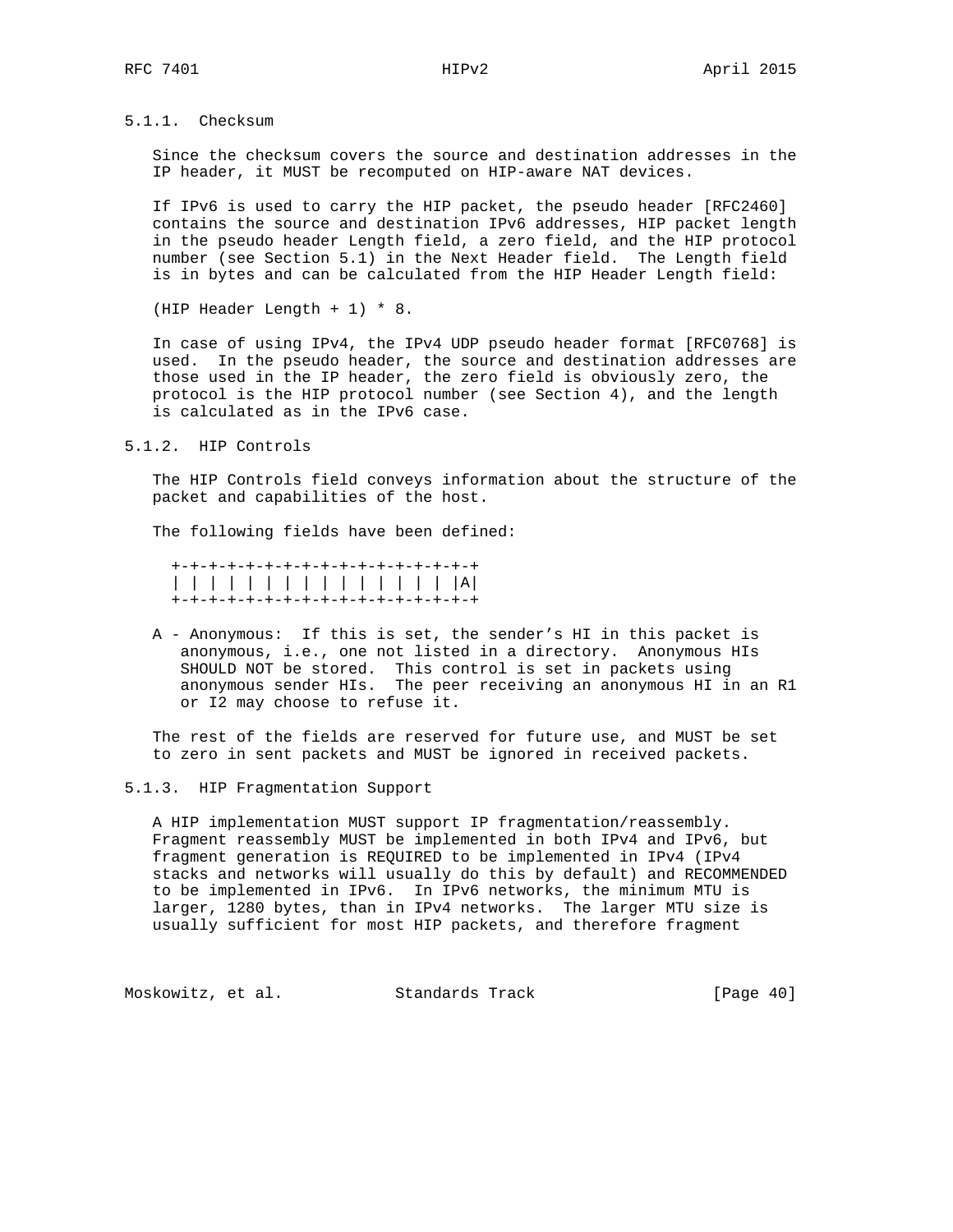generation may not be needed. If it is expected that a host will send HIP packets that are larger than the minimum IPv6 MTU, the implementation MUST implement fragment generation even for IPv6.

 In IPv4 networks, HIP packets may encounter low MTUs along their routed path. Since basic HIP, as defined in this document, does not provide a mechanism to use multiple IP datagrams for a single HIP packet, support for path MTU discovery does not bring any value to HIP in IPv4 networks. HIP-aware NAT devices SHOULD perform IPv4 reassembly/fragmentation for HIP packets.

 All HIP implementations have to be careful while employing a reassembly algorithm so that the algorithm is sufficiently resistant to DoS attacks.

 Certificate chains can cause the packet to be fragmented, and fragmentation can open implementations to denial-of-service attacks [KAU03]. "Hash and URL" schemes as defined in [RFC6253] for HIP version 1 may be used to avoid fragmentation and mitigate resulting DoS attacks.

### 5.2. HIP Parameters

 The HIP parameters carry information that is necessary for establishing and maintaining a HIP association. For example, the peer's public keys as well as the signaling for negotiating ciphers and payload handling are encapsulated in HIP parameters. Additional information, meaningful for end hosts or middleboxes, may also be included in HIP parameters. The specification of the HIP parameters and their mapping to HIP packets and packet types is flexible to allow HIP extensions to define new parameters and new protocol behavior.

 In HIP packets, HIP parameters are ordered according to their numeric type number and encoded in TLV format.

Moskowitz, et al. Standards Track [Page 41]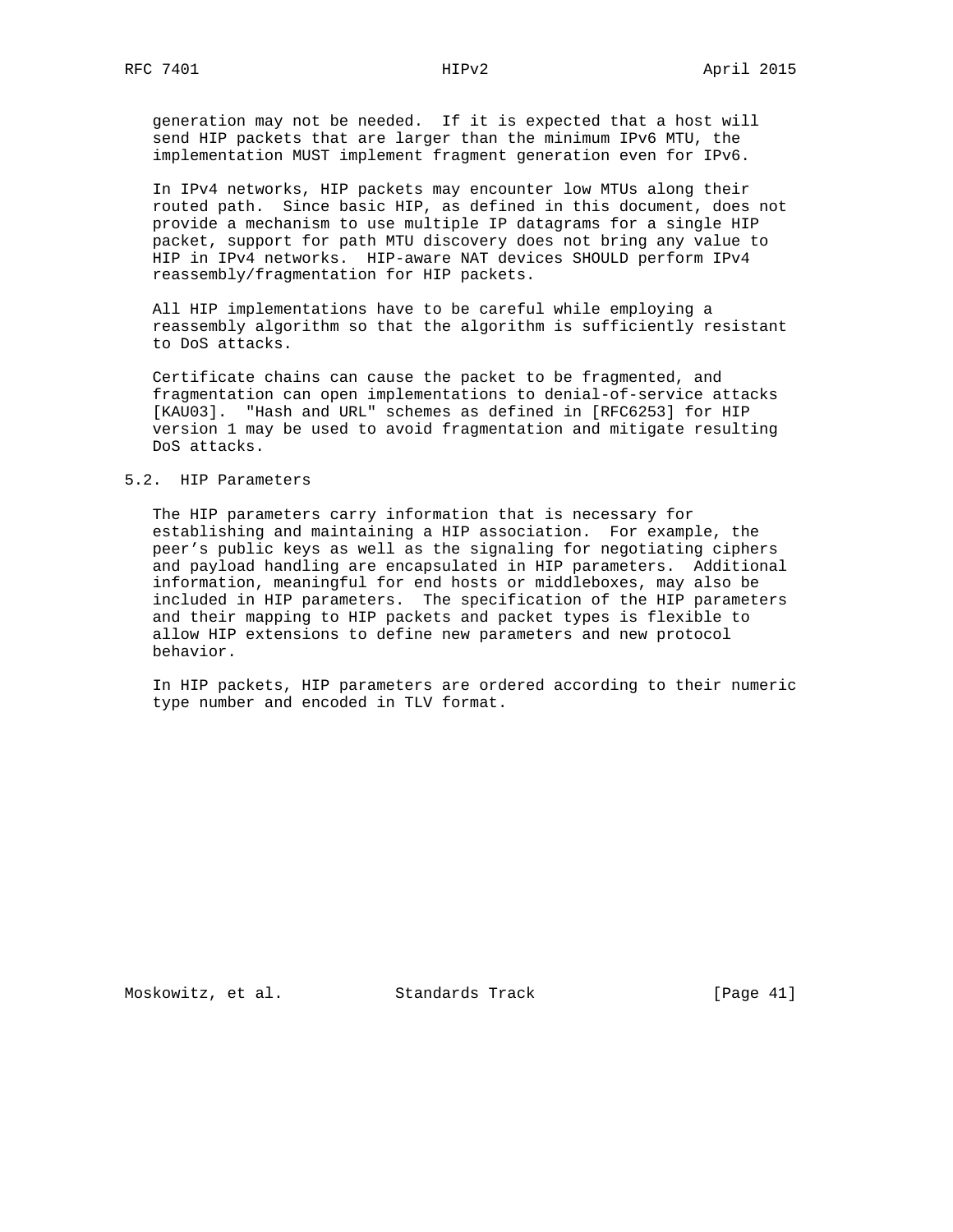| TLV            | Type | Length   | Data                                                                                                 |
|----------------|------|----------|------------------------------------------------------------------------------------------------------|
| R1 COUNTER     | 129  | 12       | Puzzle generation<br>counter                                                                         |
| PUZZLE         | 257  | 12       | #K and Random #I                                                                                     |
| SOLUTION       | 321  | 20       | #K, Random #I and<br>puzzle solution #J                                                              |
| SEQ            | 385  | 4        | UPDATE packet ID<br>number                                                                           |
| ACK            | 449  | variable | UPDATE packet ID<br>number                                                                           |
| DH_GROUP_LIST  | 511  | variable | Ordered list of DH<br>Group IDs supported<br>by a host                                               |
| DIFFIE HELLMAN | 513  | variable | public key                                                                                           |
| HIP_CIPHER     | 579  | variable | List of HIP<br>encryption<br>algorithms                                                              |
| ENCRYPTED      | 641  | variable | Encrypted part of a<br>HIP packet                                                                    |
| HOST_ID        | 705  | variable | Host Identity with<br>Fully Qualified<br>Domain Name (FODN)<br>or Network Access<br>Identifier (NAI) |
| HIT SUITE LIST | 715  | variable | Ordered list of the<br>HIT Suites supported<br>by the Responder                                      |
| <b>CERT</b>    | 768  | variable | HI Certificate; used<br>to transfer<br>certificates.<br>Specified in a<br>separate document.         |

The following parameter types are currently defined.

Moskowitz, et al. Standards Track [Page 42]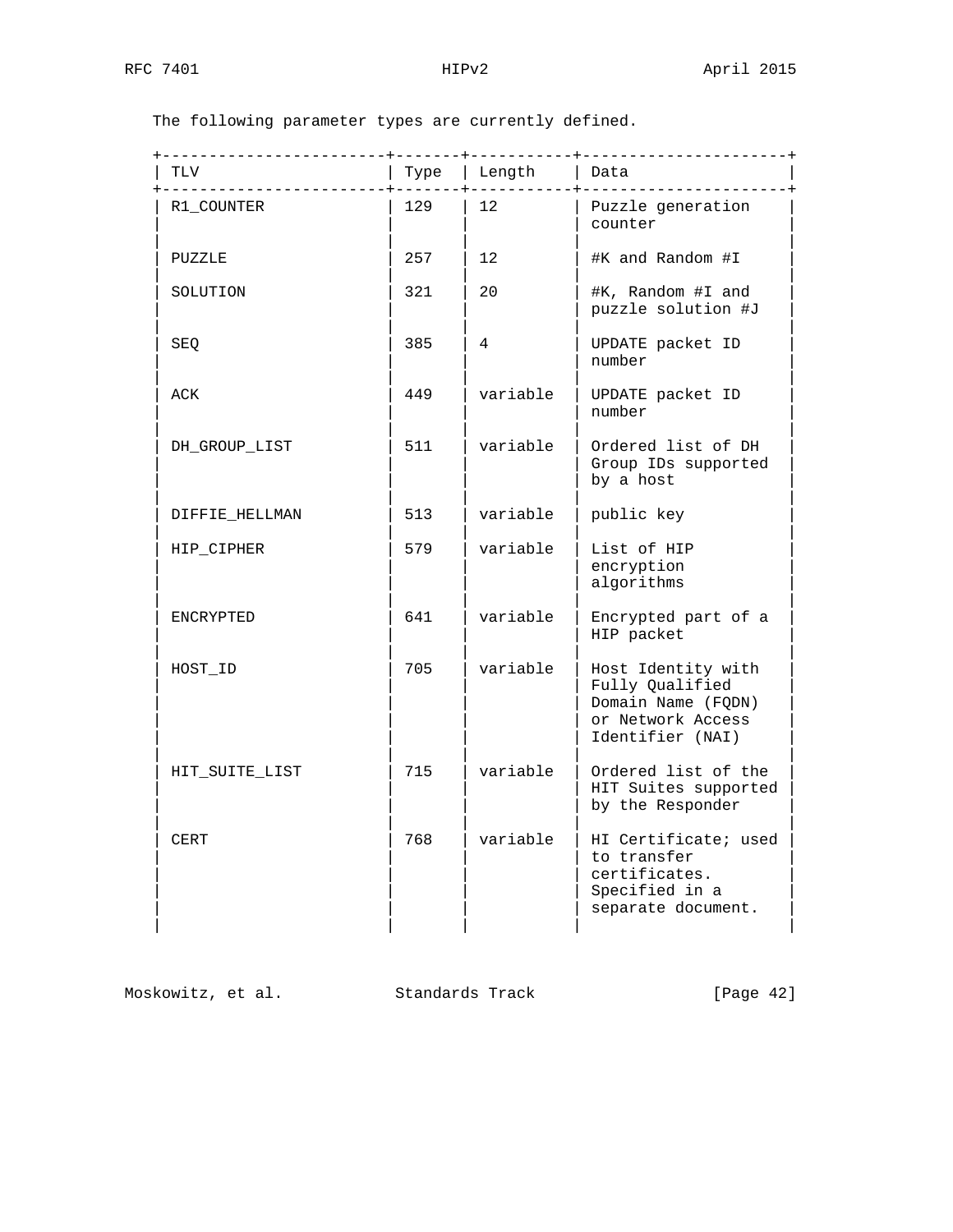| NOTIFICATION           | 832   | variable                                                               | Informational data                                                                                                                                                         |
|------------------------|-------|------------------------------------------------------------------------|----------------------------------------------------------------------------------------------------------------------------------------------------------------------------|
| ECHO_REQUEST_SIGNED    | 897   | variable                                                               | Opaque data to be<br>echoed back; signed                                                                                                                                   |
| ECHO_RESPONSE_SIGNED   | 961   | variable                                                               | Opaque data echoed<br>back by request;<br>signed                                                                                                                           |
| TRANSPORT_FORMAT_LIST  | 2049  | Ordered<br>list of<br>preferred<br>HIP<br>transport<br>type<br>numbers | variable                                                                                                                                                                   |
| HIP_MAC                | 61505 | variable                                                               | HMAC-based message<br>authentication code,<br>with key material<br>from KEYMAT                                                                                             |
| HIP MAC 2              | 61569 | variable                                                               | HMAC-based message<br>authentication code,<br>with key material<br>from KEYMAT. Unlike<br>HIP_MAC, the HOST_ID<br>parameter is<br>included in<br>HIP_MAC_2<br>calculation. |
| HIP SIGNATURE 2        | 61633 | variable                                                               | Signature used in R1<br>packet                                                                                                                                             |
| HIP_SIGNATURE          | 61697 | variable                                                               | Signature of the<br>packet                                                                                                                                                 |
| ECHO_REQUEST_UNSIGNED  | 63661 | variable                                                               | Opaque data to be<br>echoed back; after<br>signature                                                                                                                       |
| ECHO_RESPONSE_UNSIGNED | 63425 | variable                                                               | Opaque data echoed<br>back by request;<br>after signature                                                                                                                  |

Moskowitz, et al. Standards Track [Page 43]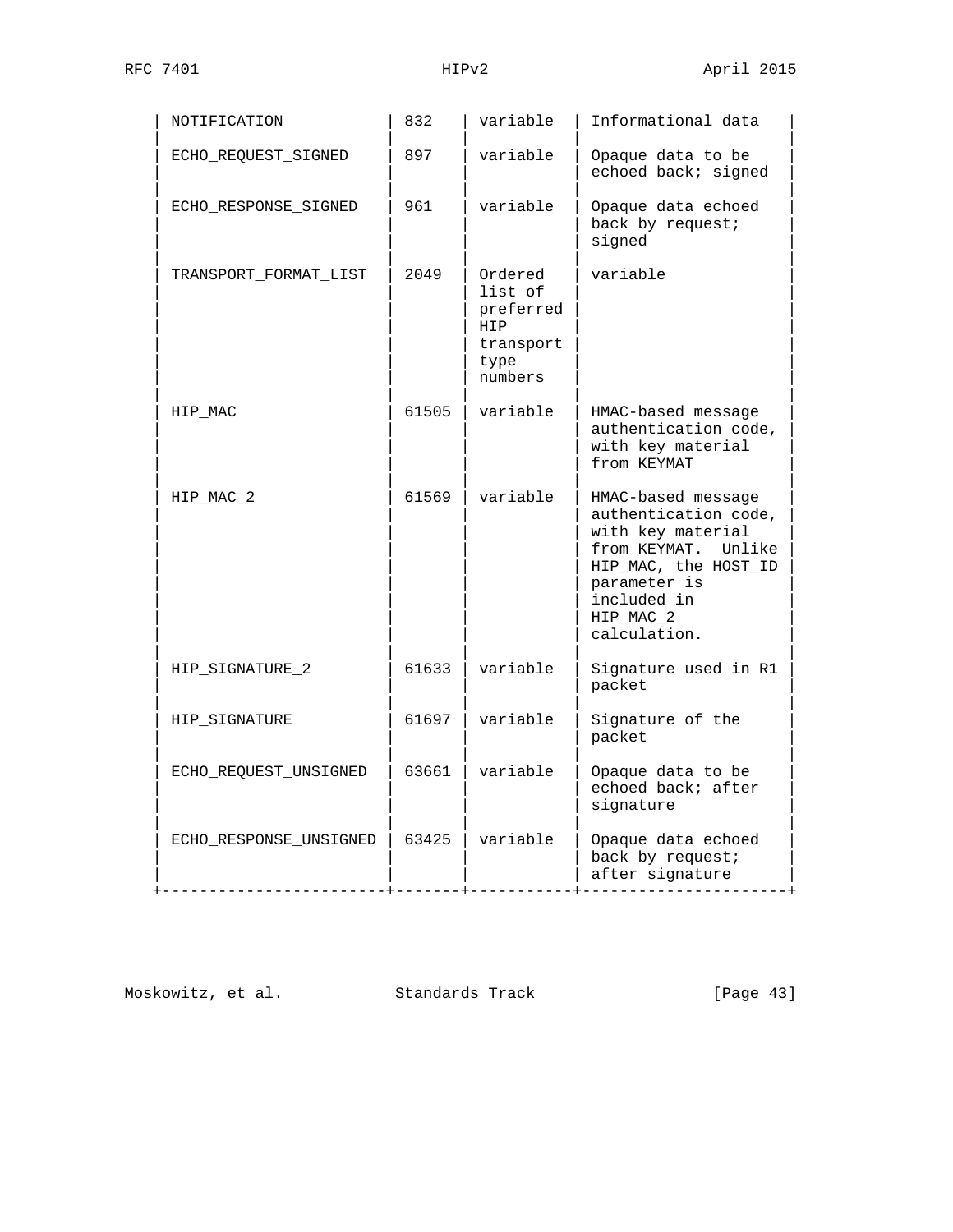As the ordering (from lowest to highest) of HIP parameters is strictly enforced (see Section 5.2.1), the parameter type values for existing parameters have been spaced to allow for future protocol extensions.

The following parameter type number ranges are defined.

| Type Range   Purpose<br>------+--- |                                                                |
|------------------------------------|----------------------------------------------------------------|
| 0 - 1023   Handshake               |                                                                |
| $1024 - 2047$                      | Reserved                                                       |
| $2048 - 4095$                      | Parameters related to HIP transport formats                    |
| $4096 - 8191$                      | Signed parameters allocated through specification<br>documents |
| $8192 - 32767$                     | Reserved                                                       |
| $32768 - 49151$                    | Reserved for Private Use. Signed parameters.                   |
| $49152 - 61439$                    | Reserved                                                       |
| $61440 - 62463$                    | Signatures and (signed) MACs                                   |
| $62464 - 63487$                    | Parameters that are neither signed nor MACed                   |
| $63488 - 64511$                    | Rendezvous and relaying                                        |
| $64512 - 65023$                    | Parameters that are neither signed nor MACed                   |
| $65024 - 65535$   Reserved         | -------------------------------                                |
|                                    |                                                                |

 The process for defining new parameters is described in Section 5.2.2 of this document.

The range between 32768 (2^15) and 49151 (2^15 + 2^14) is Reserved for Private Use. Types from this range SHOULD be selected in a random fashion to reduce the probability of collisions.

#### 5.2.1. TLV Format

 The TLV-encoded parameters are described in the following subsections. The Type field value also describes the order of these fields in the packet. The parameters MUST be included in the packet

Moskowitz, et al. Standards Track [Page 44]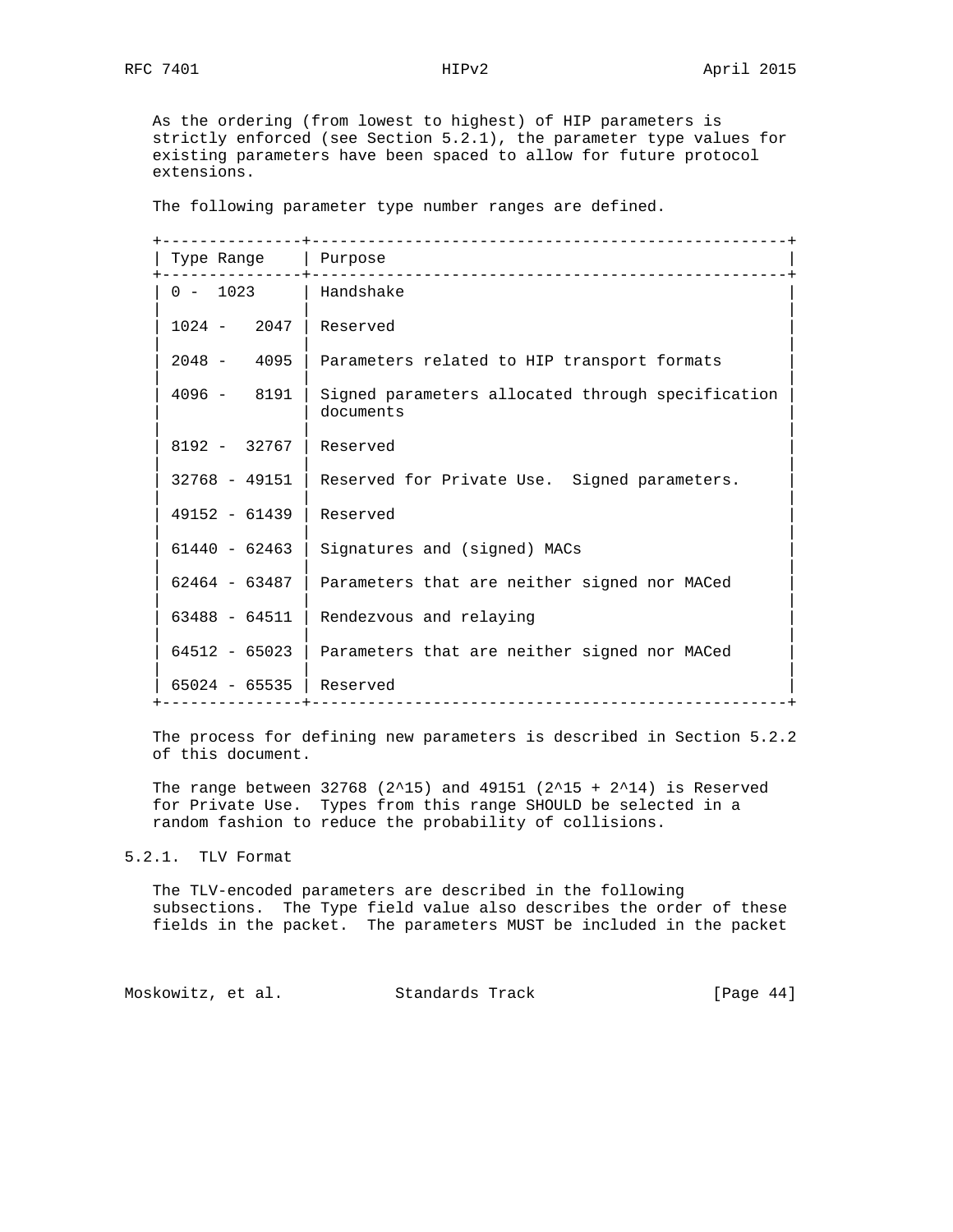so that their types form an increasing order. If multiple parameters with the same type number are in one packet, the parameters with the same type MUST be consecutive in the packet. If the order does not follow this rule, the packet is considered to be malformed and it MUST be discarded.

 Parameters using type values from 2048 up to 4095 are related to transport formats. Currently, one transport format is defined: the ESP transport format [RFC7402].

 All of the encoded TLV parameters have a length (that includes the Type and Length fields), which is a multiple of 8 bytes. When needed, padding MUST be added to the end of the parameter so that the total length is a multiple of 8 bytes. This rule ensures proper alignment of data. Any added padding bytes MUST be zeroed by the sender, and their values SHOULD NOT be checked by the receiver.

 The Length field indicates the length of the Contents field (in bytes). Consequently, the total length of the TLV parameter (including Type, Length, Contents, and Padding) is related to the Length field according to the following formula:

Total Length =  $11 +$  Length - (Length + 3)  $%$  8;

where % is the modulo operator.

| $\Omega$ |                                                          |
|----------|----------------------------------------------------------|
|          | 2 3 4 5 6 7 8 9 0 1<br>2 3 4 5 6 7 8 9 0 1 2 3<br>456789 |
|          |                                                          |
|          | $\mathcal{C}$<br>Type<br>Length                          |
|          |                                                          |
|          |                                                          |
|          | Contents                                                 |
|          | +-+-+-+-+-+-+-+                                          |
|          | Padding                                                  |
| Type     | Type code for the parameter. 16 bits long, C-bit         |
|          | being part of the Type code.                             |
| $\cap$   | Critical. One if this parameter is critical and          |
|          | MUST be recognized by the recipient, zero otherwise.     |
|          | The C-bit is considered to be a part of the Type         |
|          | field. Consequently, critical parameters are always      |
|          | odd, and non-critical ones have an even value.           |
| Length   | Length of the Contents, in bytes, excluding Type,        |
|          | Length, and Padding                                      |
| Contents | Parameter specific, defined by Type                      |
| Padding  | Padding, 0-7 bytes, added if needed                      |

Moskowitz, et al. Standards Track [Page 45]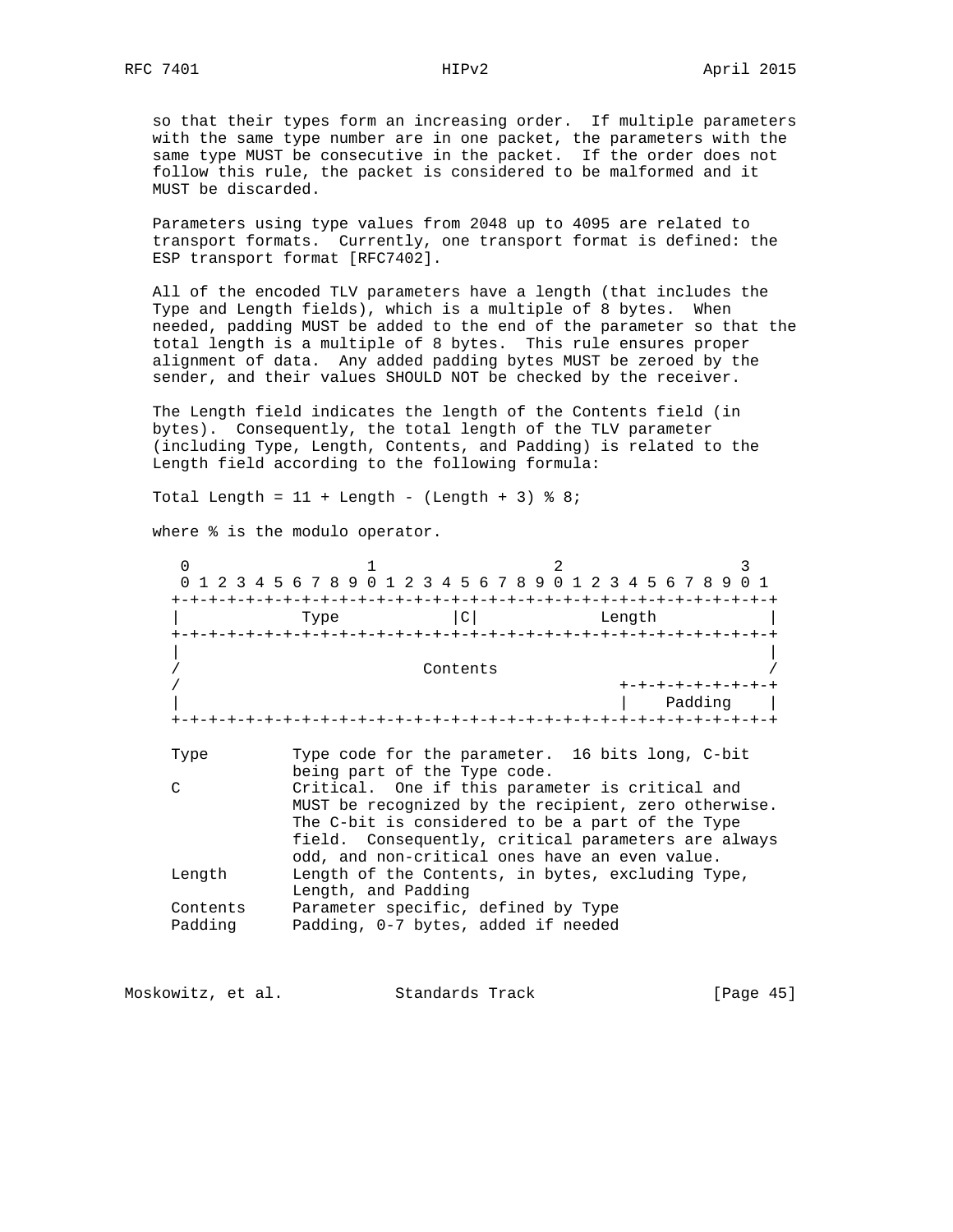Critical parameters (indicated by the odd type number value) MUST be recognized by the recipient. If a recipient encounters a critical parameter that it does not recognize, it MUST NOT process the packet any further. It MAY send an ICMP or NOTIFY, as defined in Section 4.3.

 Non-critical parameters MAY be safely ignored. If a recipient encounters a non-critical parameter that it does not recognize, it SHOULD proceed as if the parameter was not present in the received packet.

#### 5.2.2. Defining New Parameters

 Future specifications may define new parameters as needed. When defining new parameters, care must be taken to ensure that the parameter type values are appropriate and leave suitable space for other future extensions. One must remember that the parameters MUST always be arranged in numerically increasing order by Type code, thereby limiting the order of parameters (see Section 5.2.1).

The following rules MUST be followed when defining new parameters.

- 1. The low-order bit C of the Type code is used to distinguish between critical and non-critical parameters. Hence, even parameter type numbers indicate non-critical parameters while odd parameter type numbers indicate critical parameters.
- 2. A new parameter MAY be critical only if an old implementation that ignored it would cause security problems. In general, new parameters SHOULD be defined as non-critical, and expect a reply from the recipient.
- 3. If a system implements a new critical parameter, it MUST provide the ability to set the associated feature off, such that the critical parameter is not sent at all. The configuration option MUST be well documented. Implementations operating in a mode adhering to this specification MUST disable the sending of new critical parameters by default. In other words, the management interface MUST allow vanilla standards-only mode as a default configuration setting, and MAY allow new critical payloads to be configured on (and off).
- 4. See Section 9 for allocation rules regarding Type codes.

Moskowitz, et al. Standards Track [Page 46]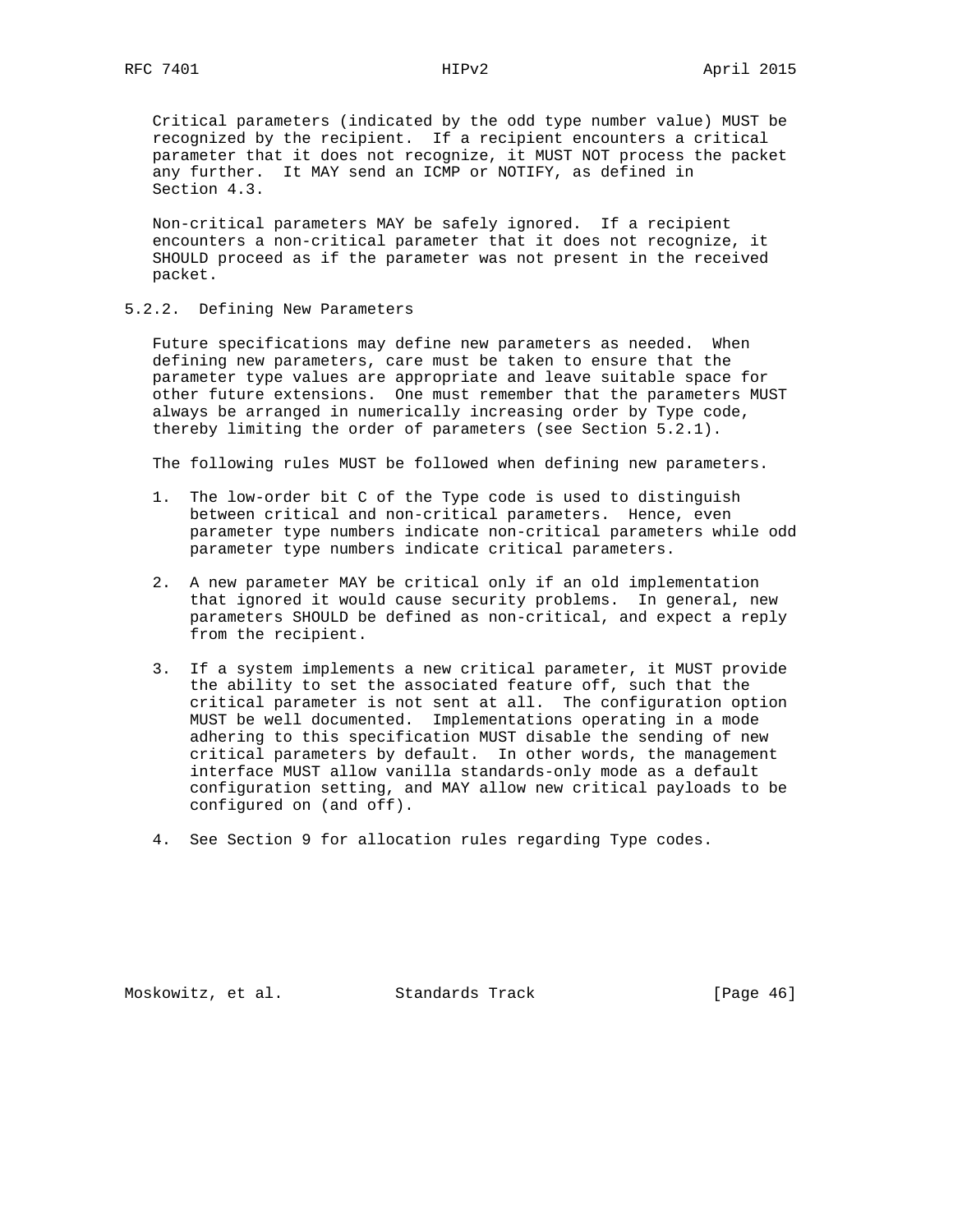## 5.2.3. R1\_COUNTER

 $0$  and  $1$  and  $2$  3 0 1 2 3 4 5 6 7 8 9 0 1 2 3 4 5 6 7 8 9 0 1 2 3 4 5 6 7 8 9 0 1 +-+-+-+-+-+-+-+-+-+-+-+-+-+-+-+-+-+-+-+-+-+-+-+-+-+-+-+-+-+-+-+-+ | Type | Length | +-+-+-+-+-+-+-+-+-+-+-+-+-+-+-+-+-+-+-+-+-+-+-+-+-+-+-+-+-+-+-+-+ Reserved, 4 bytes +-+-+-+-+-+-+-+-+-+-+-+-+-+-+-+-+-+-+-+-+-+-+-+-+-+-+-+-+-+-+-+-+ R1 generation counter, 8 bytes | | +-+-+-+-+-+-+-+-+-+-+-+-+-+-+-+-+-+-+-+-+-+-+-+-+-+-+-+-+-+-+-+-+ Type 129 Length 12 R1 generation counter The current generation of valid puzzles

 The R1\_COUNTER parameter contains a 64-bit unsigned integer in network byte order, indicating the current generation of valid puzzles. The sender SHOULD increment this counter periodically. It is RECOMMENDED that the counter value is incremented at least as often as old PUZZLE values are deprecated so that SOLUTIONs to them are no longer accepted.

 Support for the R1\_COUNTER parameter is mandatory, although its inclusion in the R1 packet is optional. It SHOULD be included in the R1 (in which case it is covered by the signature), and if present in the R1, it MUST be echoed (including the Reserved field verbatim) by the Initiator in the I2 packet.

Moskowitz, et al. Standards Track [Page 47]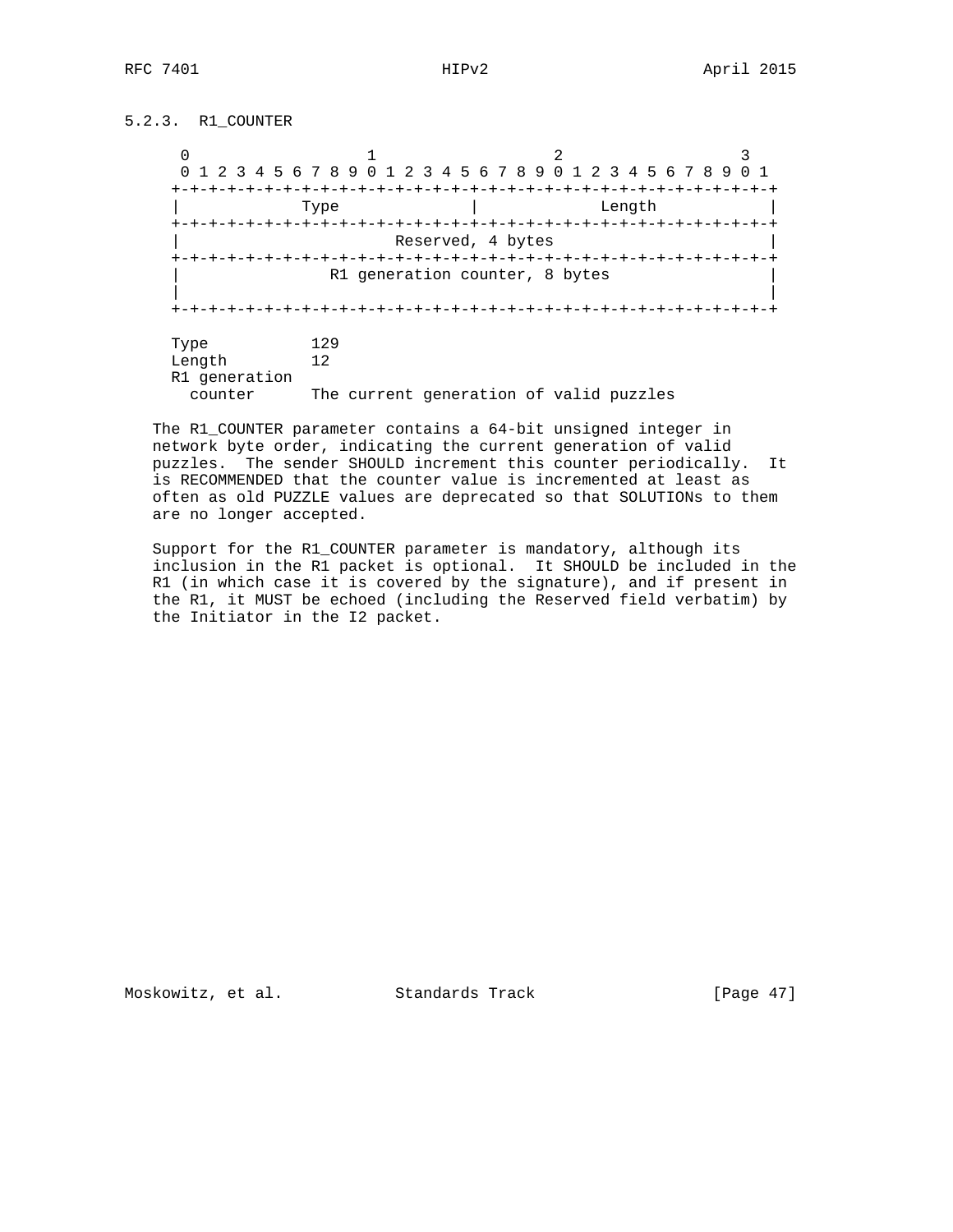5.2.4. PUZZLE

 $0$  and  $1$  and  $2$  3 0 1 2 3 4 5 6 7 8 9 0 1 2 3 4 5 6 7 8 9 0 1 2 3 4 5 6 7 8 9 0 1 +-+-+-+-+-+-+-+-+-+-+-+-+-+-+-+-+-+-+-+-+-+-+-+-+-+-+-+-+-+-+-+-+ | Type | Length | +-+-+-+-+-+-+-+-+-+-+-+-+-+-+-+-+-+-+-+-+-+-+-+-+-+-+-+-+-+-+-+-+ | #K, 1 byte | Lifetime | Opaque, 2 bytes | +-+-+-+-+-+-+-+-+-+-+-+-+-+-+-+-+-+-+-+-+-+-+-+-+-+-+-+-+-+-+-+-+ Random #I, RHASH\_len / 8 bytes / / +-+-+-+-+-+-+-+-+-+-+-+-+-+-+-+-+-+-+-+-+-+-+-+-+-+-+-+-+-+-+-+-+ Type 257 Length  $4 + R$ HASH\_len / 8 #K #K is the number of verified bits Lifetime puzzle lifetime 2^(value - 32) seconds Opaque data set by the Responder, indexing the puzzle Random #I random number of size RHASH\_len bits

 Random #I is represented as an n-bit integer (where n is RHASH\_len), and #K and Lifetime as 8-bit integers, all in network byte order.

 The PUZZLE parameter contains the puzzle difficulty #K and an n-bit random integer #I. The Puzzle Lifetime indicates the time during which the puzzle solution is valid, and sets a time limit that should not be exceeded by the Initiator while it attempts to solve the puzzle. The lifetime is indicated as a power of 2 using the formula 2^(Lifetime - 32) seconds. A puzzle MAY be augmented with an ECHO\_REQUEST\_SIGNED or an ECHO\_REQUEST\_UNSIGNED parameter included in the R1; the contents of the echo request are then echoed back in the ECHO\_RESPONSE\_SIGNED or in the ECHO\_RESPONSE\_UNSIGNED parameter, allowing the Responder to use the included information as a part of its puzzle processing.

 The Opaque and Random #I fields are not covered by the HIP SIGNATURE 2 parameter.

Moskowitz, et al. Standards Track [Page 48]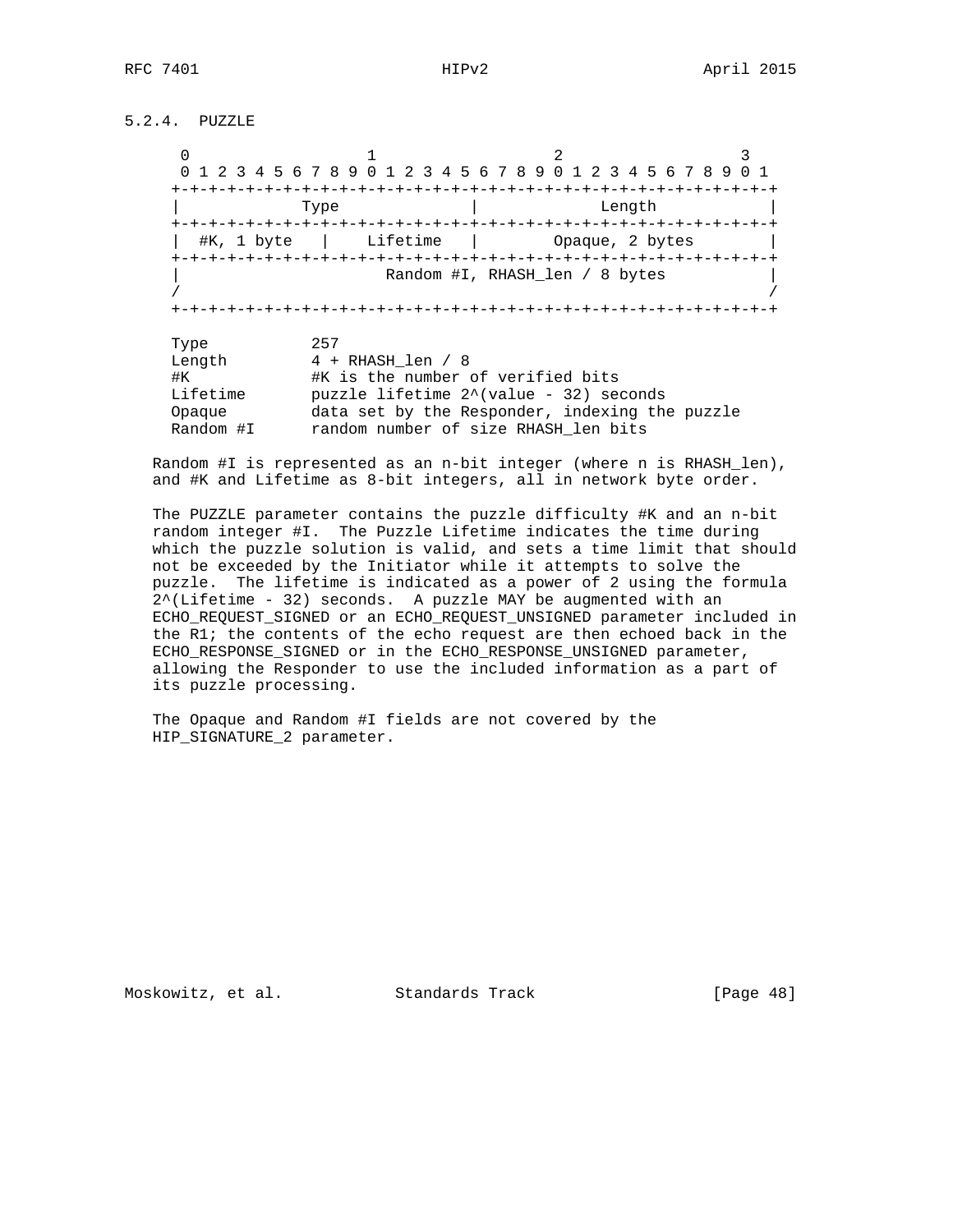## 5.2.5. SOLUTION

 $0$  and  $1$  and  $2$  3 0 1 2 3 4 5 6 7 8 9 0 1 2 3 4 5 6 7 8 9 0 1 2 3 4 5 6 7 8 9 0 1 +-+-+-+-+-+-+-+-+-+-+-+-+-+-+-+-+-+-+-+-+-+-+-+-+-+-+-+-+-+-+-+-+ Type  $|$  Length +-+-+-+-+-+-+-+-+-+-+-+-+-+-+-+-+-+-+-+-+-+-+-+-+-+-+-+-+-+-+-+-+ | #K, 1 byte | Reserved | Opaque, 2 bytes | +-+-+-+-+-+-+-+-+-+-+-+-+-+-+-+-+-+-+-+-+-+-+-+-+-+-+-+-+-+-+-+-+ Random #I, n bytes / / +-+-+-+-+-+-+-+-+-+-+-+-+-+-+-+-+-+-+-+-+-+-+-+-+-+-+-+-+-+-+-+-+ | Puzzle solution #J, RHASH\_len / 8 bytes | / / +-+-+-+-+-+-+-+-+-+-+-+-+-+-+-+-+-+-+-+-+-+-+-+-+-+-+-+-+-+-+-+-+ Type 321 Length  $4 + RHASH_length / 4$  #K #K is the number of verified bits Reserved zero when sent, ignored when received Opaque copied unmodified from the received PUZZLE parameter Random #I random number of size RHASH\_len bits Puzzle solution #J random number of size RHASH\_len bits

 Random #I and Random #J are represented as n-bit unsigned integers (where n is RHASH\_len), and #K as an 8-bit unsigned integer, all in network byte order.

 The SOLUTION parameter contains a solution to a puzzle. It also echoes back the random difficulty #K, the Opaque field, and the puzzle integer #I.

Moskowitz, et al. Standards Track [Page 49]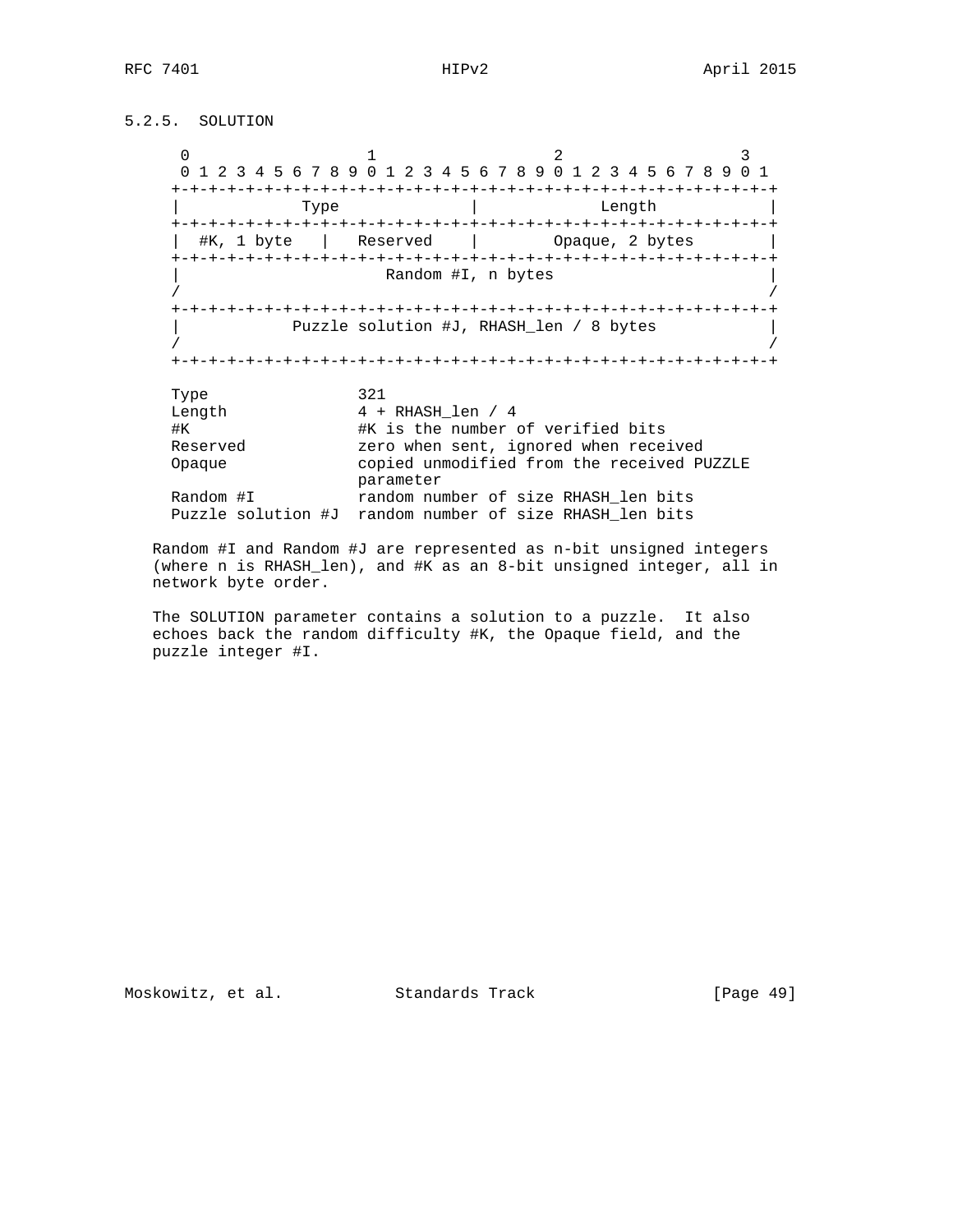5.2.6. DH\_GROUP\_LIST

| 0              |                                                                                                                                                                                        |                                       |        |
|----------------|----------------------------------------------------------------------------------------------------------------------------------------------------------------------------------------|---------------------------------------|--------|
|                | 0 1 2 3 4 5 6 7 8 9 0 1 2 3 4 5 6 7 8 9 0 1 2 3 4 5 6 7 8 9                                                                                                                            |                                       |        |
|                |                                                                                                                                                                                        |                                       |        |
|                | Type                                                                                                                                                                                   |                                       | Length |
| DH GROUP ID #n | DH GROUP ID #1 DH GROUP ID #2 DH GROUP ID #3 DH GROUP ID #4                                                                                                                            | Padding                               |        |
| Type           | 511                                                                                                                                                                                    |                                       |        |
| Length         | number of DH Group IDs                                                                                                                                                                 |                                       |        |
| DH GROUP ID    | identifies a DH GROUP ID supported by the host.<br>The list of IDs is ordered by preference of the<br>host.<br>in the DIFFIE HELLMAN parameter. Each DH<br>Group ID is one octet long. | The possible DH Group IDs are defined |        |

 The DH\_GROUP\_LIST parameter contains the list of supported DH Group IDs of a host. The Initiator sends the DH\_GROUP\_LIST in the I1 packet, and the Responder sends its own list in the signed part of the R1 packet. The DH Group IDs in the DH\_GROUP\_LIST are listed in the order of their preference of the host sending the list. DH Group IDs that are listed first are preferred over the DH Group IDs listed later. The information in the DH\_GROUP\_LIST allows the Responder to select the DH group preferred by itself and supported by the Initiator. Based on the DH\_GROUP\_LIST in the R1 packet, the Initiator can determine if the Responder has selected the best possible choice based on the Initiator's and Responder's preferences. If the Responder's choice differs from the best choice, the Initiator can conclude that there was an attempted downgrade attack (see Section 4.1.7).

 When selecting the DH group for the DIFFIE\_HELLMAN parameter in the R1 packet, the Responder MUST select the first DH Group ID in its DH\_GROUP\_LIST in the R1 packet that is compatible with one of the Suite IDs in the Initiator's DH\_GROUP\_LIST in the I1 packet. The Responder MUST NOT select any other DH Group ID that is contained in both lists, because then a downgrade attack cannot be detected.

 In general, hosts SHOULD prefer stronger groups over weaker ones if the computation overhead is not prohibitively high for the intended application.

Moskowitz, et al. Standards Track [Page 50]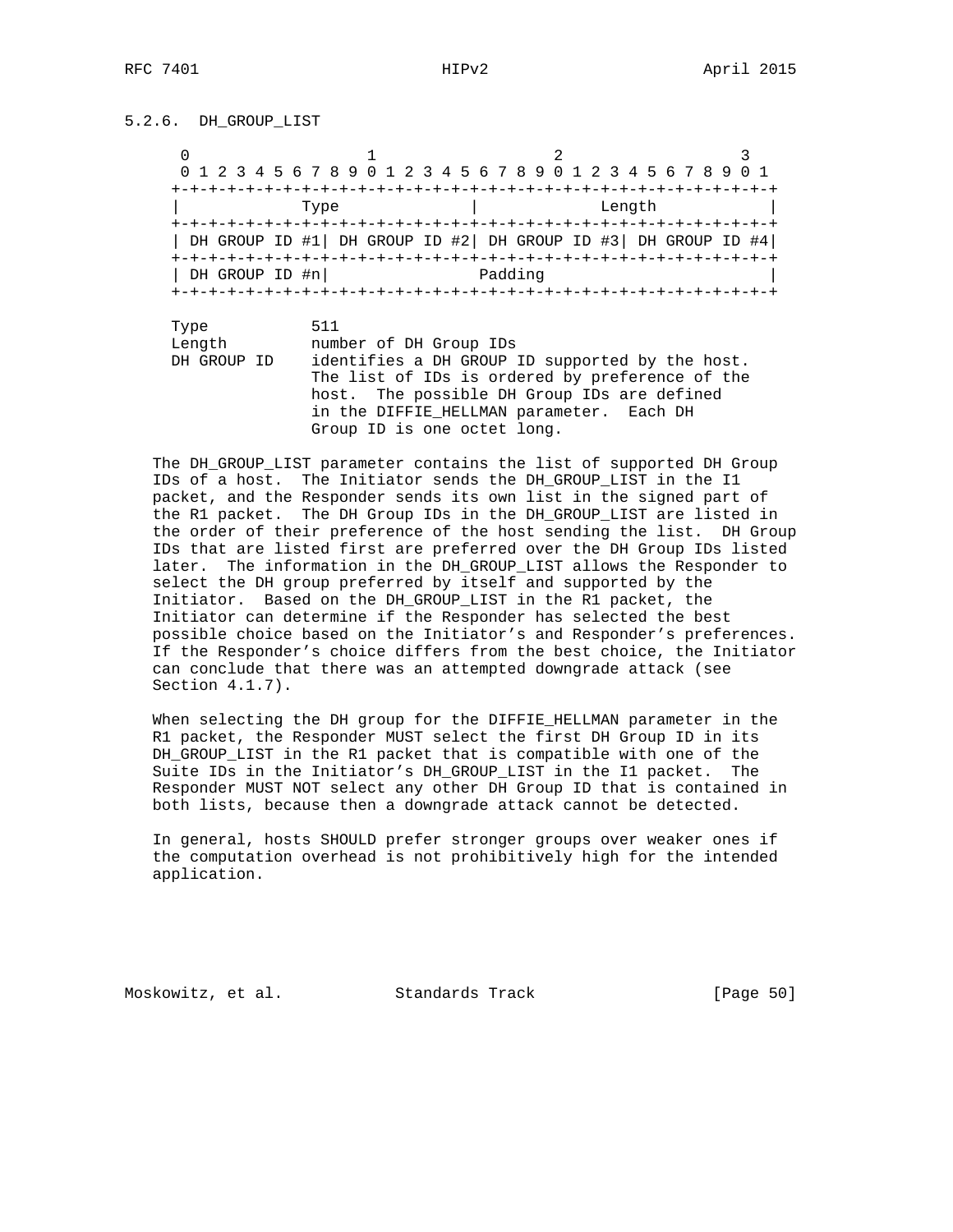## 5.2.7. DIFFIE\_HELLMAN

|                       | 0 1 2 3 4 5 6 7 8 9 0 1 2 3 4 5 6 7 8 9 0 1 2 3 4 5 6 7 8 9 |                     |  |              |      |
|-----------------------|-------------------------------------------------------------|---------------------|--|--------------|------|
|                       |                                                             |                     |  |              |      |
|                       | Type                                                        |                     |  | Length       |      |
|                       |                                                             |                     |  |              |      |
| Group ID              |                                                             | Public Value Length |  | Public Value |      |
|                       |                                                             |                     |  |              |      |
|                       |                                                             |                     |  |              |      |
|                       |                                                             |                     |  |              |      |
|                       |                                                             |                     |  | Padding      |      |
|                       |                                                             |                     |  |              |      |
|                       |                                                             |                     |  |              |      |
| Type                  | 513                                                         |                     |  |              |      |
| $T_{on}$ $\alpha + h$ | lopath in octota excluding Type Length                      |                     |  |              | nnd. |

| Length       | length in octets, excluding Type, Length, and    |
|--------------|--------------------------------------------------|
|              | Padding                                          |
| Group ID     | identifies values for p and g as well as the KDF |
| Public Value | length of the following Public Value in octets   |
| Lenath       |                                                  |
| Public Value | the sender's public Diffie-Hellman key           |
|              |                                                  |

 A single DIFFIE\_HELLMAN parameter may be included in selected HIP packets based on the DH Group ID selected (Section 5.2.6). The following Group IDs have been defined; values are assigned by this document:

| Group                   |           | KDF         |           | Value |
|-------------------------|-----------|-------------|-----------|-------|
| Reserved                |           |             |           | 0     |
| <b>DEPRECATED</b>       |           |             |           |       |
| <b>DEPRECATED</b>       |           |             |           | 2     |
| 1536-bit MODP<br>group  | [RFC3526] | HKDF        | [RFC5869] | 3     |
| 3072-bit MODP group     | [RFC3526] | <b>HKDF</b> | [RFC5869] | 4     |
| <b>DEPRECATED</b>       |           |             |           | 5     |
| <b>DEPRECATED</b>       |           |             |           | 6     |
| NIST P-256 [RFC5903]    |           | <b>HKDF</b> | [RFC5869] | 7     |
| NIST P-384<br>[RFC5903] |           | HKDF        | [RFC5869] | 8     |
| [RFC5903]<br>NIST P-521 |           | <b>HKDF</b> | [RFC5869] | 9     |
| SECP160R1<br>[SECG]     |           | HKDF        | [RFC5869] | 10    |
| 2048-bit MODP group     | [RFC3526] | HKDF        | [RFC5869] | 11    |
|                         |           |             |           |       |

 The MODP Diffie-Hellman groups are defined in [RFC3526]. ECDH groups 7-9 are defined in [RFC5903] and [RFC6090]. ECDH group 10 is covered in Appendix D. Any ECDH used with HIP MUST have a co-factor of 1.

Moskowitz, et al. Standards Track [Page 51]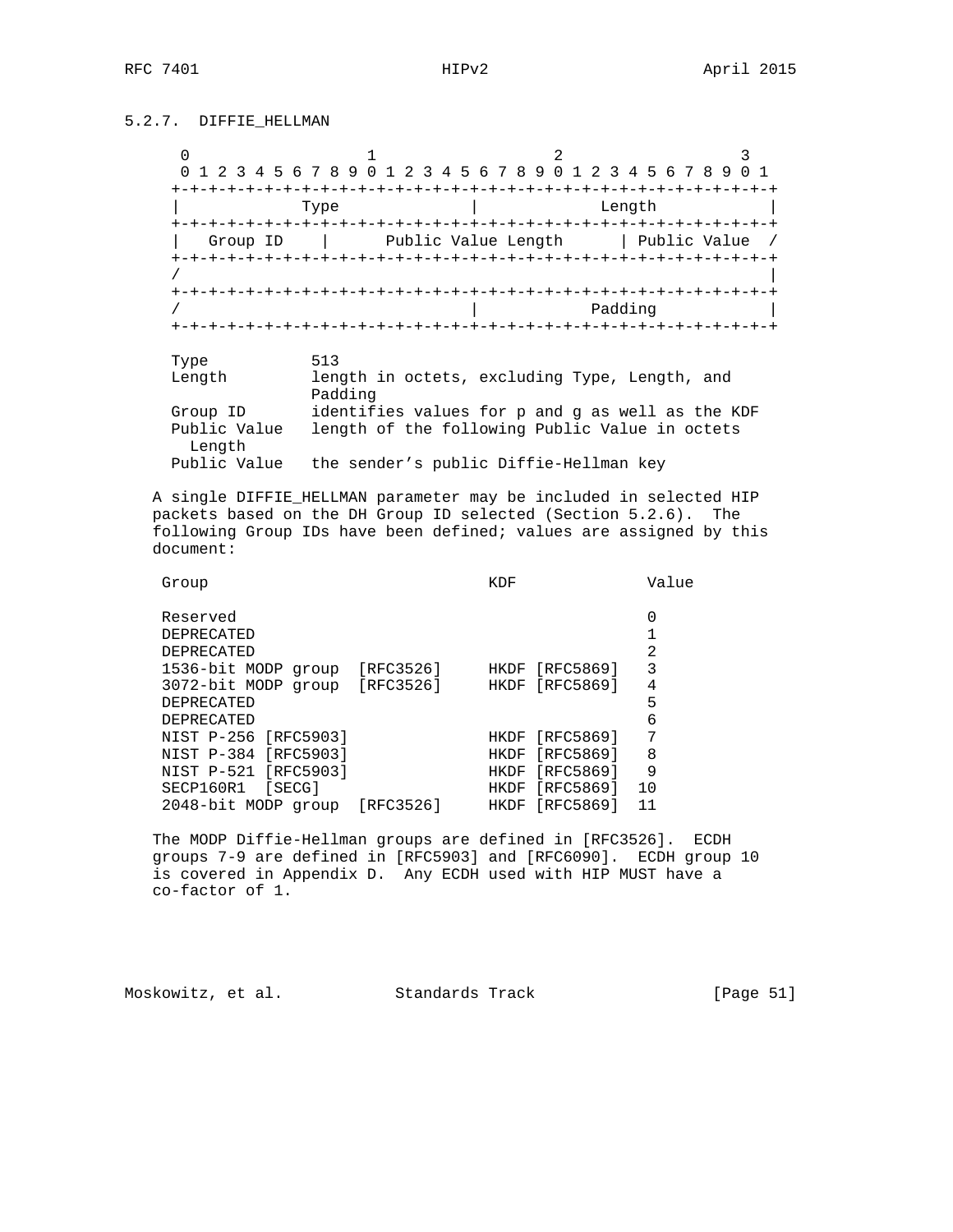The Group ID also defines the key derivation function that is to be used for deriving the symmetric keys for the HMAC and symmetric encryption from the keying material from the Diffie-Hellman key exchange (see Section 6.5).

 A HIP implementation MUST implement Group ID 3. The 160-bit SECP160R1 group can be used when lower security is enough (e.g., web surfing) and when the equipment is not powerful enough (e.g., some PDAs). Implementations SHOULD implement Group IDs 4 and 8.

 To avoid unnecessary failures during the base exchange, the rest of the groups SHOULD be implemented in hosts where resources are adequate.

5.2.8. HIP\_CIPHER

|        | 0 1 2 3 4 5 6 7 8 9 0 1 2 3 4 5 6 7 8 9 0 1 2 3 4 5 6 7 8 9 |              |         |
|--------|-------------------------------------------------------------|--------------|---------|
|        |                                                             |              |         |
|        | Type                                                        | Length       |         |
|        |                                                             |              |         |
|        | Cipher ID #1                                                | Cipher ID #2 |         |
|        |                                                             |              |         |
|        | Cipher ID #n                                                |              | Padding |
|        |                                                             |              |         |
| Type   | 579                                                         |              |         |
| Length | length in octets, excluding Type, Length, and<br>Padding    |              |         |
| Cipher | identifies the cipher algorithm to be used for              |              |         |

 Cipher ID identifies the cipher algorithm to be used for encrypting the contents of the ENCRYPTED parameter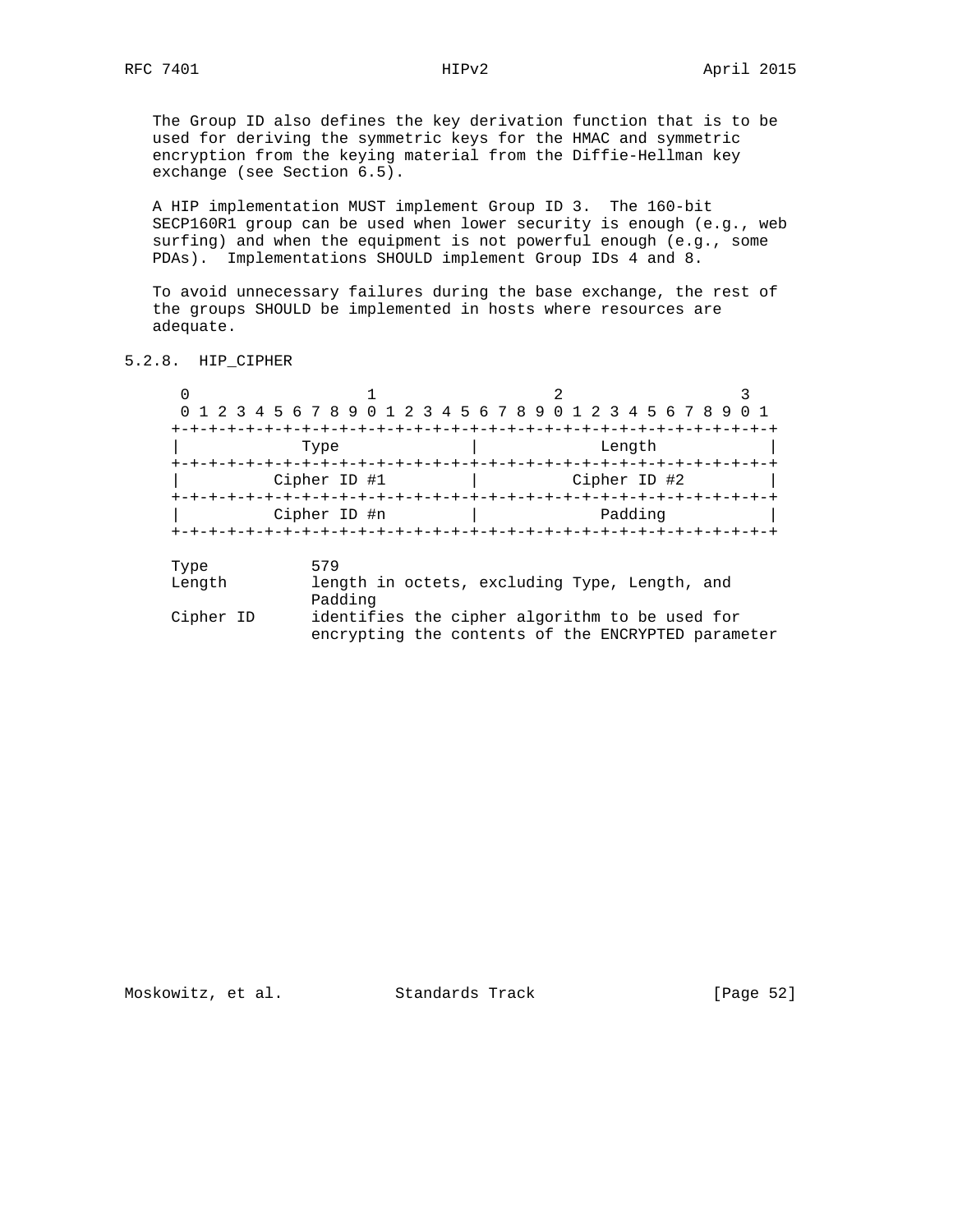The following Cipher IDs are defined:

| Suite ID      | Value |                                  |
|---------------|-------|----------------------------------|
| RESERVED      |       |                                  |
| NULL-ENCRYPT  |       | $(\lceil \text{RFC2410} \rceil)$ |
| $AES-128-CBC$ | 2     | ( [RFC3602])                     |
| RESERVED      | २     | (unused value)                   |
| $AES-256-CBC$ |       | ( [RFC3602])                     |
|               |       |                                  |

 The sender of a HIP\_CIPHER parameter MUST make sure that there are no more than six (6) Cipher IDs in one HIP\_CIPHER parameter.

 Conversely, a recipient MUST be prepared to handle received transport parameters that contain more than six Cipher IDs by accepting the first six Cipher IDs and dropping the rest. The limited number of Cipher IDs sets the maximum size of the HIP\_CIPHER parameter. As the default configuration, the HIP\_CIPHER parameter MUST contain at least one of the mandatory Cipher IDs. There MAY be a configuration option that allows the administrator to override this default.

 The Responder lists supported and desired Cipher IDs in order of preference in the R1, up to the maximum of six Cipher IDs. The Initiator MUST choose only one of the corresponding Cipher IDs. This Cipher ID will be used for generating the ENCRYPTED parameter.

 Mandatory implementation: AES-128-CBC. Implementors SHOULD support NULL-ENCRYPT for testing/debugging purposes but MUST NOT offer or accept this value unless explicitly configured for testing/debugging of HIP.

Moskowitz, et al. Standards Track [Page 53]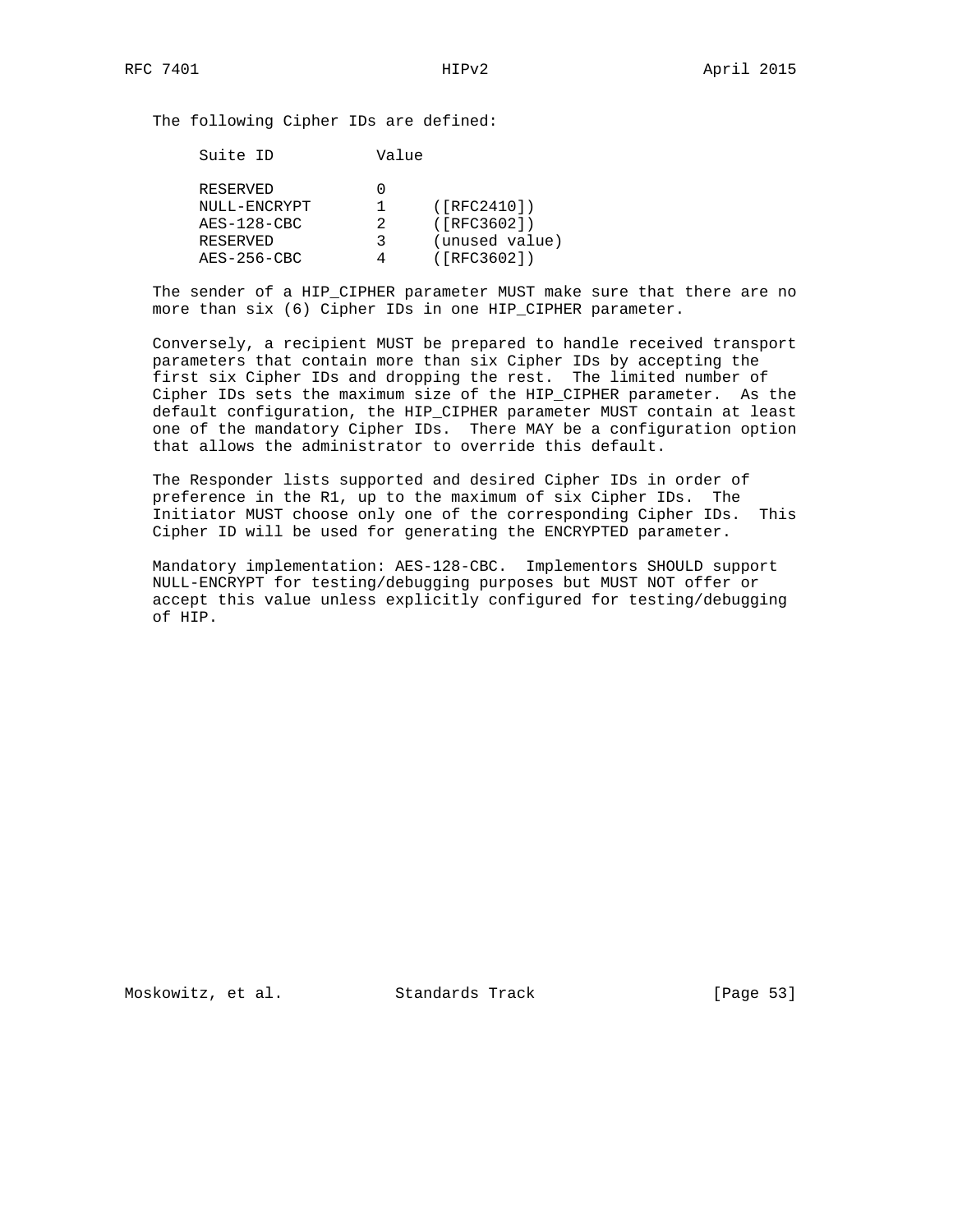# 5.2.9. HOST\_ID

| U                 |                                                          |            |                   |                  |
|-------------------|----------------------------------------------------------|------------|-------------------|------------------|
| 4 5 6 7 8 9 0 1   | 456<br>3<br>2                                            | 78901      | 2 3 4 5 6 7 8 9   |                  |
|                   |                                                          |            |                   |                  |
| Type              |                                                          |            | Length            |                  |
| HI Length         |                                                          | $DI$ -Type | DI Length         |                  |
| Algorithm         |                                                          |            | Host Identity     |                  |
|                   |                                                          |            | Domain Identifier |                  |
|                   |                                                          |            |                   | Padding          |
|                   |                                                          |            |                   | -+-+-+-+-+-+-+-+ |
| Type              | 705                                                      |            |                   |                  |
| Length            | length in octets, excluding Type, Length, and<br>Padding |            |                   |                  |
| HI Length         | length of the Host Identity in octets                    |            |                   |                  |
| $DI-Type$         | type of the following Domain Identifier field            |            |                   |                  |
| DI Length         | length of the Domain Identifier field in octets          |            |                   |                  |
| Algorithm         | index to the employed algorithm                          |            |                   |                  |
| Host Identity     | actual Host Identity                                     |            |                   |                  |
| Domain Identifier | the identifier of the sender                             |            |                   |                  |
|                   |                                                          |            |                   |                  |

The following DI-Types have been defined:

| Type                         | Value                                                                      |  |
|------------------------------|----------------------------------------------------------------------------|--|
| none included<br>FODN<br>NAI | $\mathcal{P}$                                                              |  |
| FODN<br>NAI                  | Fully Qualified Domain Name, in binary format<br>Network Access Identifier |  |

 The format for the FQDN is defined in RFC 1035 [RFC1035], Section 3.1. The format for the NAI is defined in [RFC4282].

 A host MAY optionally associate the Host Identity with a single Domain Identifier in the HOST\_ID parameter. If there is no Domain Identifier, i.e., the DI-Type field is zero, the DI Length field is set to zero as well.

Moskowitz, et al. Standards Track [Page 54]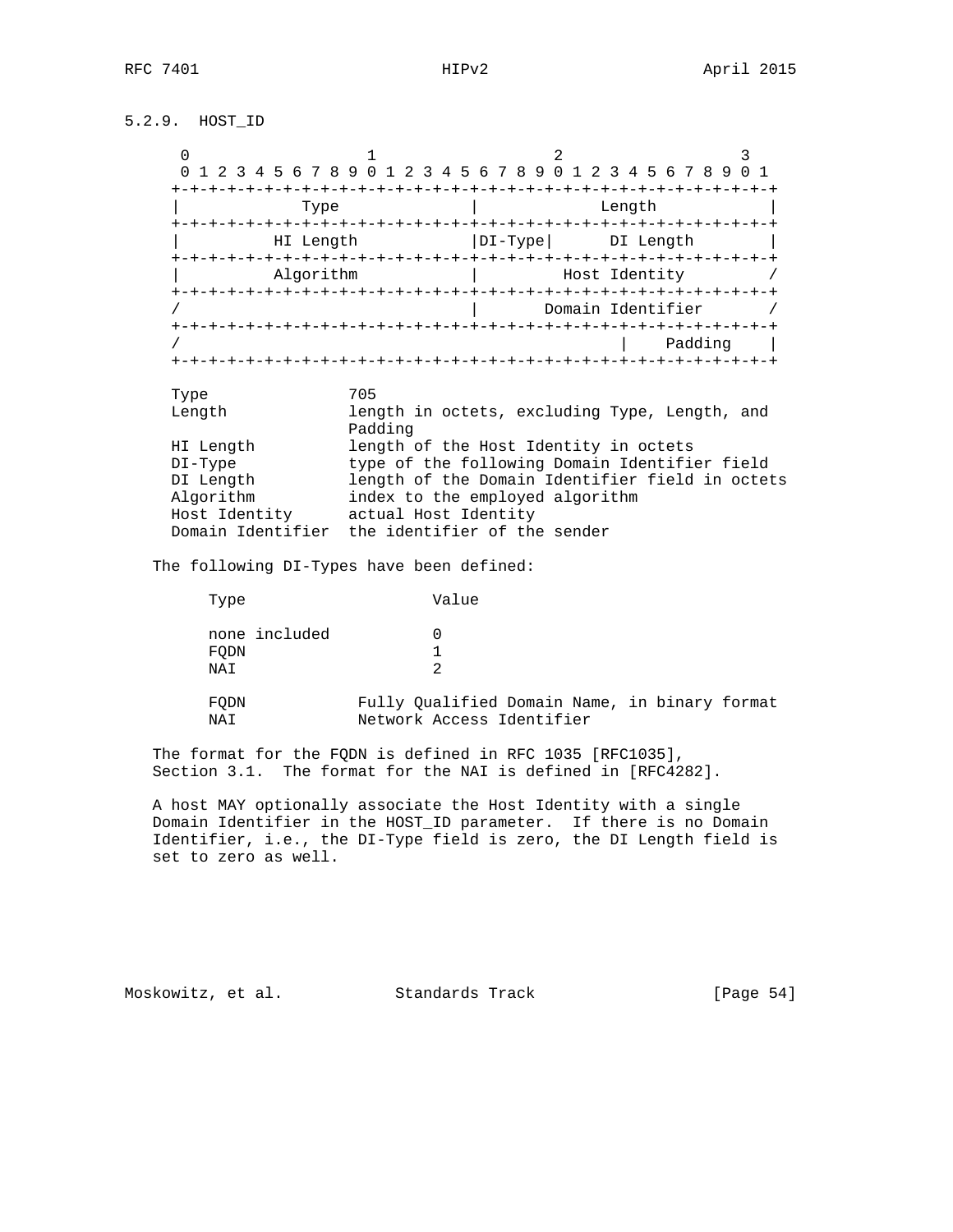The following HI Algorithms have been defined:

Algorithm profiles Values

|       | RESERVED  |                     |               |
|-------|-----------|---------------------|---------------|
| DSA   |           | 3 [FIPS.186-4.2013] | (RECOMMENDED) |
| RSA   |           | 5 [RFC3447]         | (REOUIRED)    |
| ECDSA |           | 7 [RFC4754]         | (REOUIRED)    |
|       | ECDSA LOW | 9 [SECG]            | (RECOMMENDED) |

 For DSA, RSA, and ECDSA key types, profiles containing at least 112 bits of security strength (as defined by [NIST.800-131A.2011]) should be used. For RSA signature padding, the Probabilistic Signature Scheme (PSS) method of padding [RFC3447] MUST be used.

 The Host Identity is derived from the DNSKEY format for RSA and DSA. For these, the Public Key field of the RDATA part from RFC 4034 [RFC4034] is used. For Elliptic Curve Cryptography (ECC), we distinguish two different profiles: ECDSA and ECDSA\_LOW. ECC contains curves approved by NIST and defined in RFC 4754 [RFC4754]. ECDSA\_LOW is defined for devices with low computational capabilities and uses shorter curves from the Standards for Efficient Cryptography Group [SECG]. Any ECDSA used with HIP MUST have a co-factor of 1.

 For ECDSA and ECDSA\_LOW, Host Identities are represented by the following fields:

 $0$  and  $1$  and  $2$  3 0 1 2 3 4 5 6 7 8 9 0 1 2 3 4 5 6 7 8 9 0 1 2 3 4 5 6 7 8 9 0 1 +-+-+-+-+-+-+-+-+-+-+-+-+-+-+-+-+-+-+-+-+-+-+-+-+-+-+-+-+-+-+-+-+ ECC Curve +-+-+-+-+-+-+-+-+-+-+-+-+-+-+-+-+-+-+-+-+-+-+-+-+-+-+-+-+-+-+-+-+ Public Key +-+-+-+-+-+-+-+-+-+-+-+-+-+-+-+-+-+-+-+-+-+-+-+-+-+-+-+-+-+-+-+-+

 ECC Curve Curve label Public Key Represented in octet-string format [RFC6090]

 For hosts that implement ECDSA as the algorithm, the following ECC curves are required:

| Algorithm | Curve      | Values      |
|-----------|------------|-------------|
| ECDSA     | RESERVED   |             |
| ECDSA     | NIST P-256 | 1 [RFC4754] |
| ECDSA     | NIST P-384 | 2 [RFC4754] |

Moskowitz, et al. Standards Track [Page 55]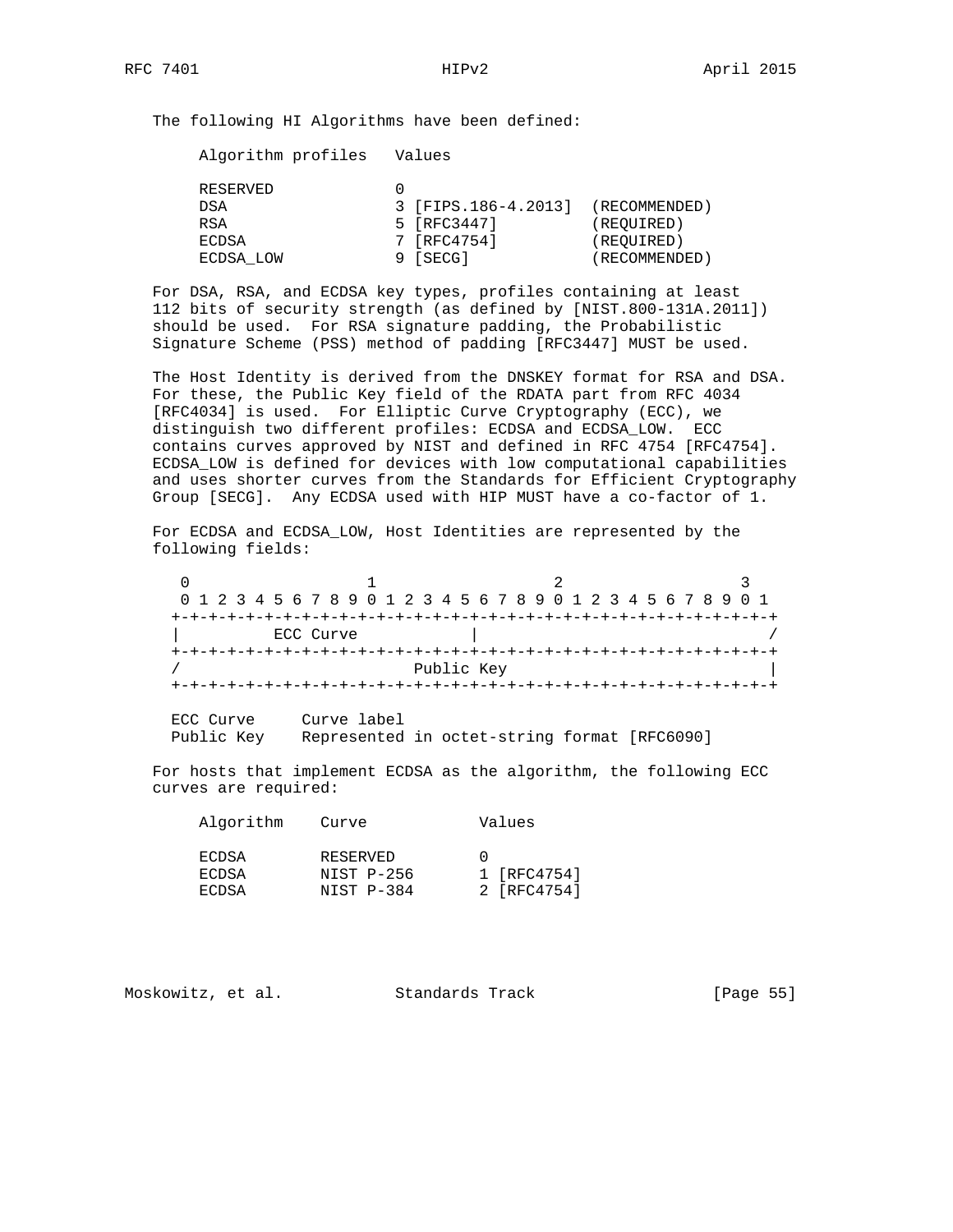For hosts that implement the ECDSA\_LOW algorithm profile, the following curve is required:

| Algorithm | Curve     | Values           |
|-----------|-----------|------------------|
| ECDSA LOW | RESERVED  | $\left( \right)$ |
| ECDSA LOW | SECP160R1 | 1 [SECG]         |

### 5.2.10. HIT\_SUITE\_LIST

 The HIT\_SUITE\_LIST parameter contains a list of the supported HIT Suite IDs of the Responder. The Responder sends the HIT\_SUITE\_LIST in the signed part of the R1 packet. Based on the HIT\_SUITE\_LIST, the Initiator can determine which source HIT Suite IDs are supported by the Responder.

|         |       | 0 1 2 3 4 5 6 7 8 9 0 1 2 3 4 5 6 7 8 9 0 1 2 3 4 5 6 7 8 9 0 1 |         |
|---------|-------|-----------------------------------------------------------------|---------|
|         |       |                                                                 |         |
|         | Type  | Length                                                          |         |
|         |       |                                                                 |         |
| $ID$ #1 | ID #2 | $ID$ #3                                                         | $ID$ #4 |
|         |       |                                                                 |         |
| ID #n   |       | Padding                                                         |         |
|         |       |                                                                 |         |

Type 715

Length number of HIT Suite IDs

 ID identifies a HIT Suite ID supported by the host. The list of IDs is ordered by preference of the host. Each HIT Suite ID is one octet long. The four higher-order bits of the ID field correspond to the HIT Suite ID in the ORCHID OGA ID field. The four lower-order bits are reserved and set to 0 by the sender. The reception of an ID with the four lower-order bits not set to 0 SHOULD be considered as an error that MAY result in a NOTIFICATION of type UNSUPPORTED\_HIT\_SUITE.

 The HIT Suite ID indexes a HIT Suite. HIT Suites are composed of signature algorithms as defined in Section 5.2.9, and hash functions.

 The ID field in the HIT\_SUITE\_LIST is defined as an eight-bit field, as opposed to the four-bit HIT Suite ID and OGA ID field in the ORCHID. This difference is a measure to accommodate larger HIT Suite IDs if the 16 available values prove insufficient. In that case, one of the 16 values, zero, will be used to indicate that four additional bits of the ORCHID will be used to encode the HIT Suite ID. Hence,

Moskowitz, et al. Standards Track [Page 56]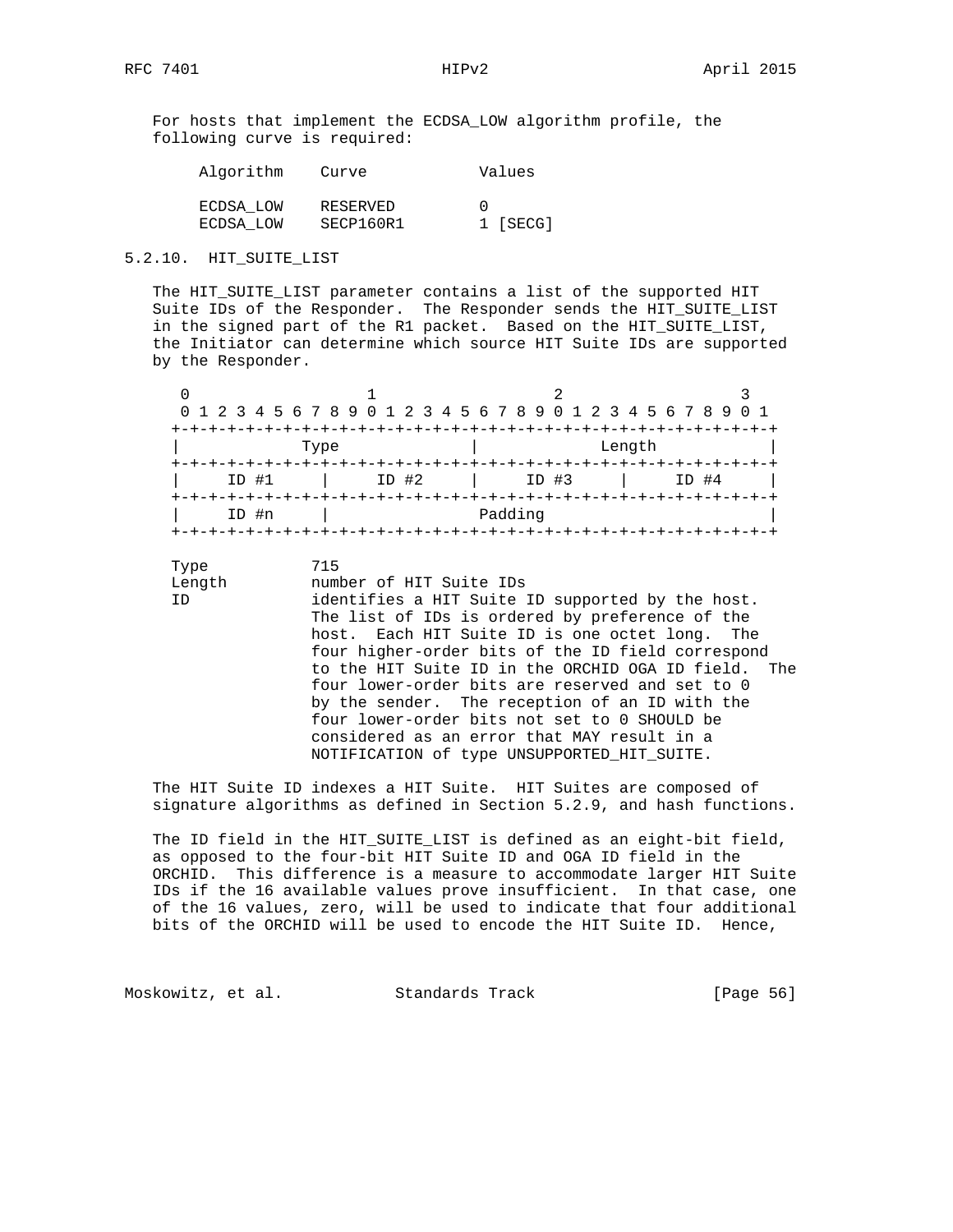the current four-bit HIT Suite IDs only use the four higher-order bits in the ID field. Future documents may define the use of the four lower-order bits in the ID field.

 The following HIT Suite IDs are defined, and the relationship between the four-bit ID value used in the OGA ID field and the eight-bit encoding within the HIT\_SUITE\_LIST ID field is clarified:

| HIT Suite        | Four-bit ID | Eight-bit encoding |               |
|------------------|-------------|--------------------|---------------|
| RESERVED         |             | $0 \times 00$      |               |
| RSA, DSA/SHA-256 |             | 0x10               | (REQUIRED)    |
| ECDSA/SHA-384    |             | $0 \times 20$      | (RECOMMENDED) |
| ECDSA LOW/SHA-1  |             | $0 \times 30$      | (RECOMMENDED) |

 The following table provides more detail on the above HIT Suite combinations. The input for each generation algorithm is the encoding of the HI as defined in Section 3.2. The output is 96 bits long and is directly used in the ORCHID.

| Index          | Hash<br>function | HMAC           | Signature<br>algorithm<br>family | Description                                                      |
|----------------|------------------|----------------|----------------------------------|------------------------------------------------------------------|
| $\Omega$       |                  |                |                                  | Reserved                                                         |
|                | $SHA-256$        | HMAC-SHA-256   | RSA, DSA                         | RSA or DSA HI<br>hashed with<br>SHA-256, truncated<br>to 96 bits |
| $\mathfrak{D}$ | $SHA-384$        | $HMAC-SHA-384$ | ECDSA                            | ECDSA HI hashed<br>with $SHA-384$ ,<br>truncated to 96<br>bits   |
| 3              | $SHA-1$          | HMAC-SHA-1     | ECDSA LOW                        | ECDSA LOW HI<br>hashed with SHA-1,<br>truncated to 96<br>bits    |

Table 10: HIT Suites

Moskowitz, et al. Standards Track [Page 57]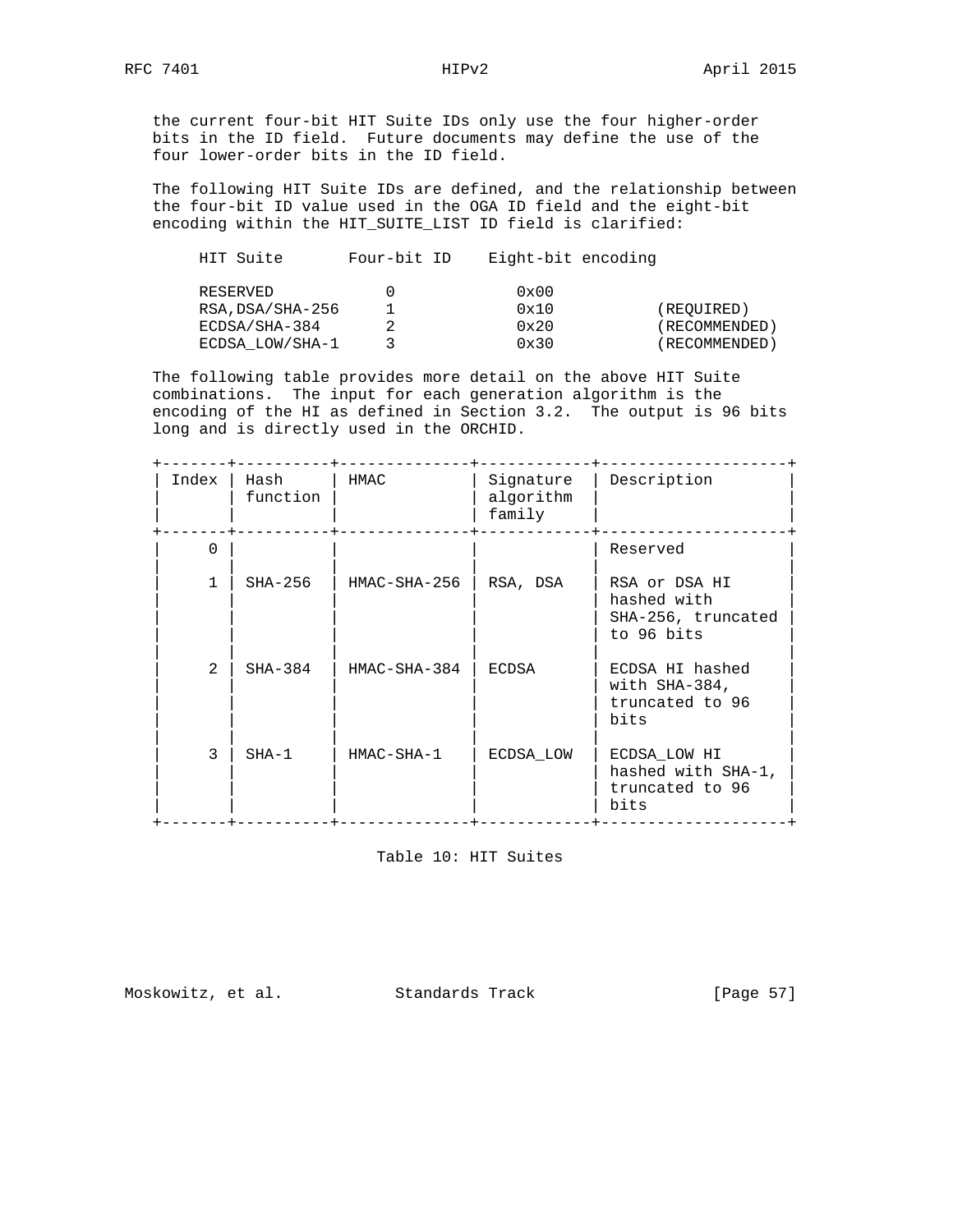The hash of the Responder as defined in the HIT Suite determines the HMAC to be used for the RHASH function. The HMACs currently defined here are HMAC-SHA-256 [RFC4868], HMAC-SHA-384 [RFC4868], and HMAC-SHA-1 [RFC2404].

## 5.2.11. TRANSPORT\_FORMAT\_LIST

 The TRANSPORT\_FORMAT\_LIST parameter contains a list of the supported HIP transport formats (TFs) of the Responder. The Responder sends the TRANSPORT\_FORMAT\_LIST in the signed part of the R1 packet. Based on the TRANSPORT\_FORMAT\_LIST, the Initiator chooses one suitable transport format and includes the respective HIP transport format parameter in its response packet.

| 0 1 2 3 4 5 6 7 8 9 0 1 2 3 4 5 6 7 8 9 0 1 2 3 4 5 6 7 8 9 0 1 |                                         |  |  |  |  |  |  |            |  |  |  |
|-----------------------------------------------------------------|-----------------------------------------|--|--|--|--|--|--|------------|--|--|--|
| +-+-+-+-+-+-+-+-+                                               | --+-+-+-+-+-+-+-+-+-+-+-+-+-+-+-+-+-+-+ |  |  |  |  |  |  |            |  |  |  |
|                                                                 | Type                                    |  |  |  |  |  |  | Length     |  |  |  |
|                                                                 |                                         |  |  |  |  |  |  |            |  |  |  |
|                                                                 | TF type #1                              |  |  |  |  |  |  | TF type #2 |  |  |  |
|                                                                 |                                         |  |  |  |  |  |  |            |  |  |  |
|                                                                 | TF type #n                              |  |  |  |  |  |  | Padding    |  |  |  |

Type 2049<br>
Length 2x n Length 2x number of TF types<br>TF Type identifies a transport identifies a transport format (TF) type supported by the host. The TF type numbers correspond to the HIP parameter type numbers of the respective transport format parameters. The list of TF types is ordered by preference of the sender.

 The TF type numbers index the respective HIP parameters for the transport formats in the type number range between 2050 and 4095. The parameters and their use are defined in separate documents. Currently, the only transport format defined is IPsec ESP [RFC7402].

 For each listed TF type, the sender of the TRANSPORT\_FORMAT\_LIST parameter MUST include the respective transport format parameter in the HIP packet. The receiver MUST ignore the TF type in the TRANSPORT\_FORMAT\_LIST if no matching transport format parameter is present in the packet.

Moskowitz, et al. Standards Track [Page 58]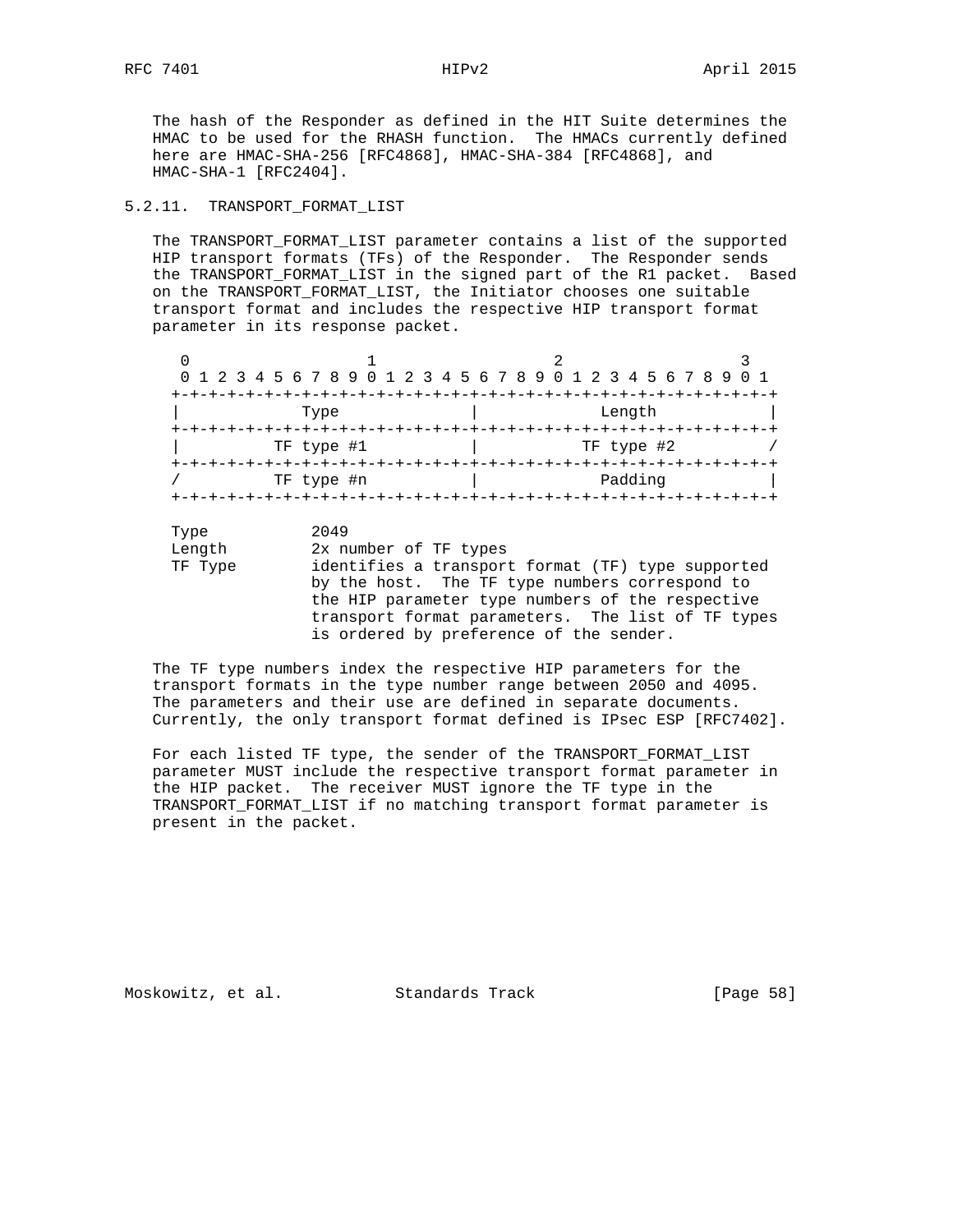5.2.12. HIP\_MAC

| +-+-+-+-+-+-+-+-+ |      |      |                           | 0 1 2 3 4 5 6 7 8 9 0 1 2 3 4 5 6 7 8 9 0 1 2 3 4 5 6 7 8 9 |
|-------------------|------|------|---------------------------|-------------------------------------------------------------|
|                   | Type |      | Length                    |                                                             |
| $+ - + - +$       |      |      |                           |                                                             |
|                   |      | HMAC |                           |                                                             |
|                   |      |      |                           |                                                             |
|                   |      |      | Padding<br>-+-+-+-+-+-+-+ |                                                             |

 Length length in octets, excluding Type, Length, and Padding HMAC HMAC computed over the HIP packet, excluding the HIP\_MAC parameter and any following parameters, such as HIP\_SIGNATURE, HIP\_SIGNATURE\_2, ECHO\_REQUEST\_UNSIGNED, or ECHO\_RESPONSE\_UNSIGNED. The Checksum field MUST be set to zero, and the HIP header length in the HIP common header MUST be calculated not to cover any excluded parameters when the HMAC is calculated. The size of the HMAC is the natural size of the hash computation output depending on the used hash function.

 The HMAC uses RHASH as the hash algorithm. The calculation and verification process is presented in Section 6.4.1.

### 5.2.13. HIP\_MAC\_2

 HIP\_MAC\_2 is a MAC of the packet and the HI of the sender in the form of a HOST\_ID parameter when that parameter is not actually included in the packet. The parameter structure is the same as the structure shown in Section 5.2.12. The fields are as follows:

| Type   | 61569                                                                                                                                                                                                                                                                                                                                                 |
|--------|-------------------------------------------------------------------------------------------------------------------------------------------------------------------------------------------------------------------------------------------------------------------------------------------------------------------------------------------------------|
| Length | length in octets, excluding Type, Length, and<br>Padding                                                                                                                                                                                                                                                                                              |
| HMAC   | HMAC computed over the HIP packet, excluding the<br>HIP MAC 2 parameter and any following parameters<br>such as HIP SIGNATURE, HIP SIGNATURE 2,<br>ECHO REOUEST UNSIGNED, or ECHO RESPONSE UNSIGNED,<br>and including an additional sender's HOST ID<br>parameter during the HMAC calculation. The<br>Checksum field MUST be set to zero, and the HIP |

| Moskowitz, et al. |  | Standards Track |  | [Page 59] |  |
|-------------------|--|-----------------|--|-----------|--|
|-------------------|--|-----------------|--|-----------|--|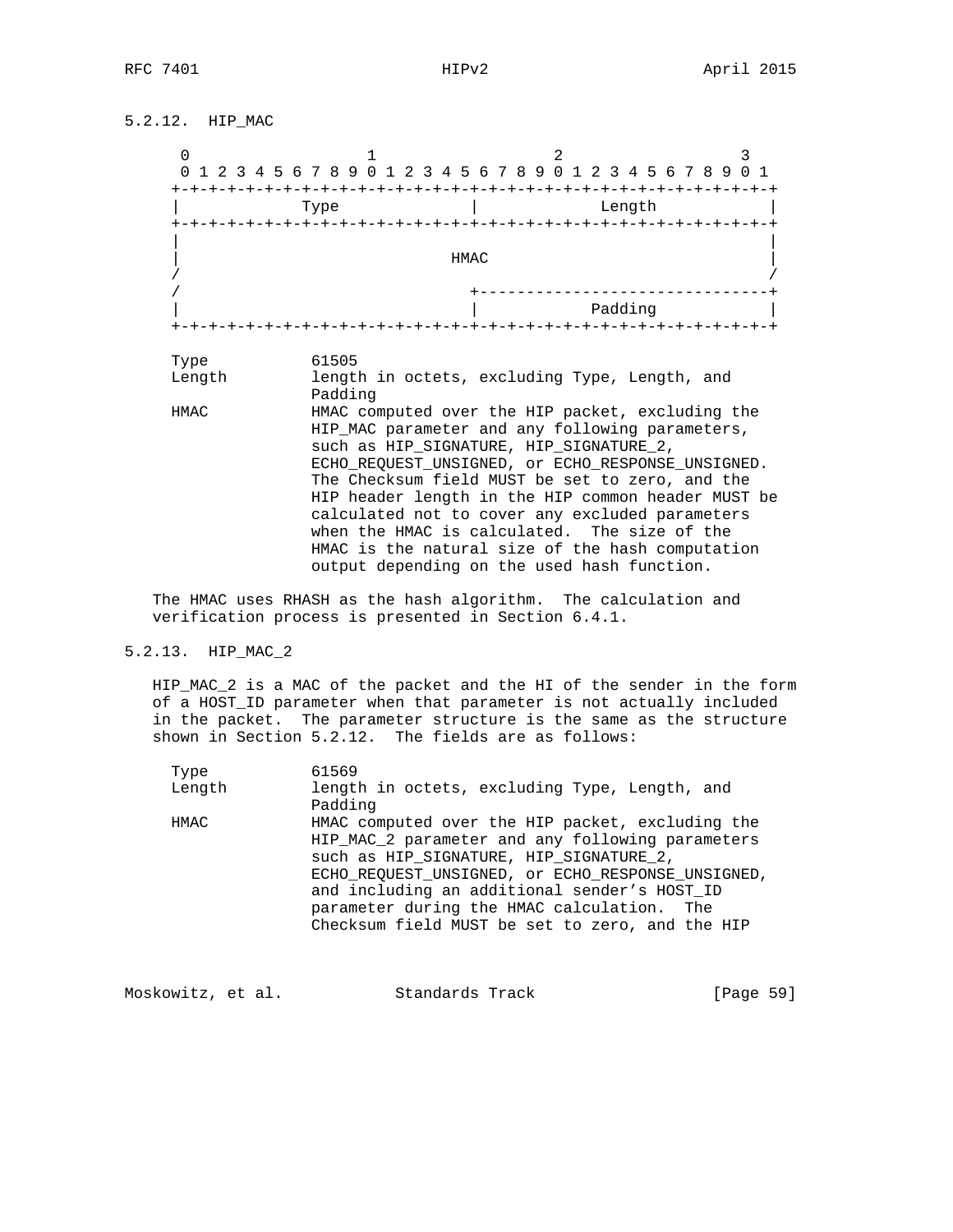header length in the HIP common header MUST be calculated not to cover any excluded parameters when the HMAC is calculated. The size of the HMAC is the natural size of the hash computation output depending on the used hash function.

 The HMAC uses RHASH as the hash algorithm. The calculation and verification process is presented in Section 6.4.1.

### 5.2.14. HIP\_SIGNATURE

| $\Omega$             |                                                                                                                                                                                                                                                                                                                                                                                                         |                                                         |  |  |
|----------------------|---------------------------------------------------------------------------------------------------------------------------------------------------------------------------------------------------------------------------------------------------------------------------------------------------------------------------------------------------------------------------------------------------------|---------------------------------------------------------|--|--|
|                      |                                                                                                                                                                                                                                                                                                                                                                                                         | 2 3 4 5 6 7 8 9 0 1 2 3 4 5 6 7 8 9 0 1 2 3 4 5 6 7 8 9 |  |  |
|                      |                                                                                                                                                                                                                                                                                                                                                                                                         |                                                         |  |  |
|                      | Type                                                                                                                                                                                                                                                                                                                                                                                                    | Length                                                  |  |  |
| SIG alg              |                                                                                                                                                                                                                                                                                                                                                                                                         | Signature                                               |  |  |
|                      |                                                                                                                                                                                                                                                                                                                                                                                                         | Padding                                                 |  |  |
| Length               | Padding                                                                                                                                                                                                                                                                                                                                                                                                 | length in octets, excluding Type, Length, and           |  |  |
| SIG alg<br>Signature | signature algorithm<br>the signature is calculated over the HIP packet,<br>excluding the HIP SIGNATURE parameter and any<br>parameters that follow the HIP SIGNATURE<br>parameter. When the signature is calculated, the<br>Checksum field MUST be set to zero, and the HIP<br>header length in the HIP common header MUST be<br>calculated only up to the beginning of the<br>HIP SIGNATURE parameter. |                                                         |  |  |

 The signature algorithms are defined in Section 5.2.9. The signature in the Signature field is encoded using the method depending on the signature algorithm (e.g., according to [RFC3110] in the case of RSA/ SHA-1, [RFC5702] in the case of RSA/SHA-256, [RFC2536] in the case of DSA, or [RFC6090] in the case of ECDSA).

 HIP\_SIGNATURE calculation and verification follow the process defined in Section 6.4.2.

Moskowitz, et al. Standards Track [Page 60]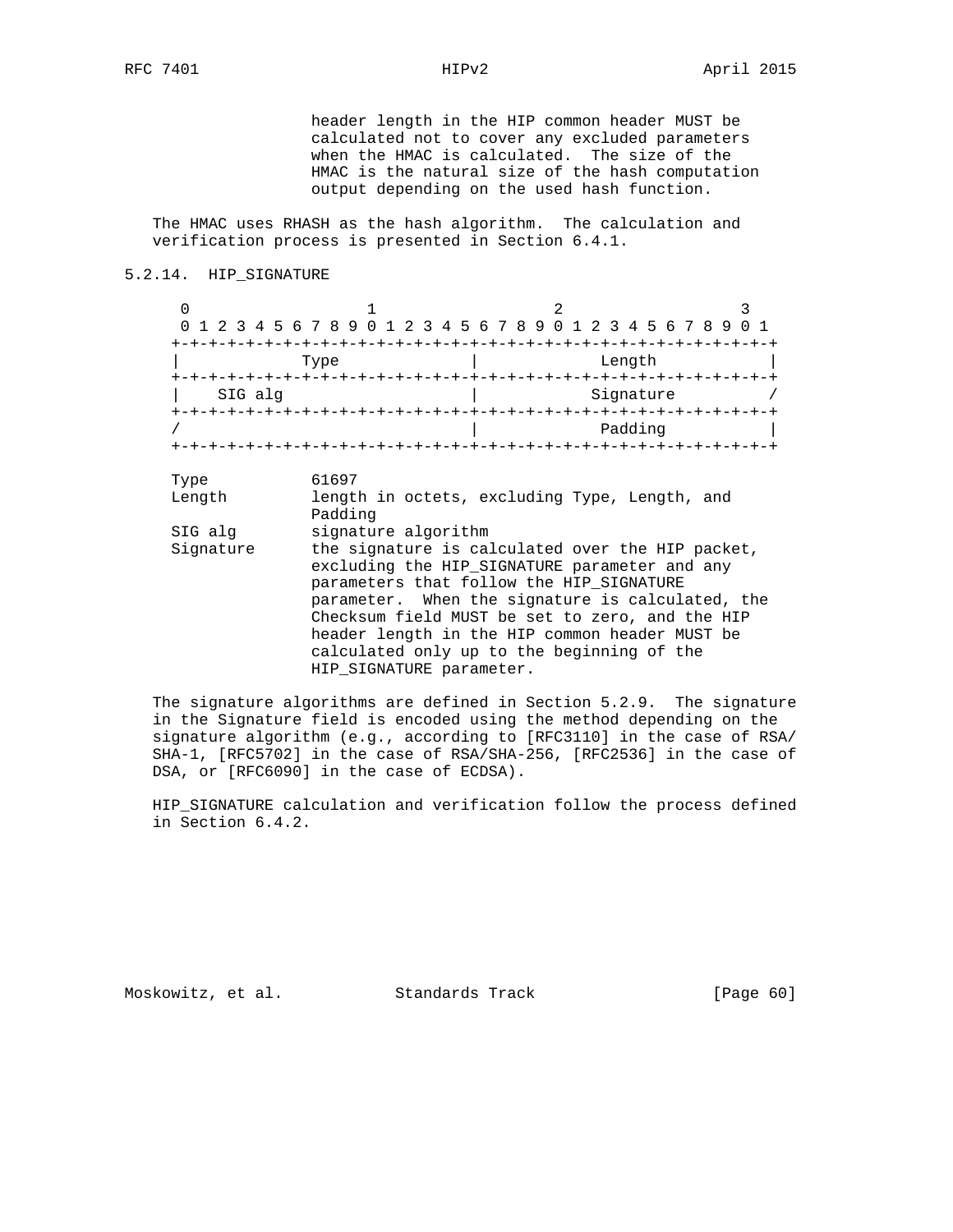5.2.15. HIP\_SIGNATURE\_2

 HIP\_SIGNATURE\_2 excludes the variable parameters in the R1 packet to allow R1 pre-creation. The parameter structure is the same as the structure shown in Section 5.2.14. The fields are as follows:

| Type      | 61633                                                                                                                                                                                                                                                                                                                                                                                                                                                                                                   |
|-----------|---------------------------------------------------------------------------------------------------------------------------------------------------------------------------------------------------------------------------------------------------------------------------------------------------------------------------------------------------------------------------------------------------------------------------------------------------------------------------------------------------------|
| Length    | length in octets, excluding Type, Length, and                                                                                                                                                                                                                                                                                                                                                                                                                                                           |
|           | Padding                                                                                                                                                                                                                                                                                                                                                                                                                                                                                                 |
| SIG alg   | signature algorithm                                                                                                                                                                                                                                                                                                                                                                                                                                                                                     |
| Signature | Within the R1 packet that contains the                                                                                                                                                                                                                                                                                                                                                                                                                                                                  |
|           | HIP SIGNATURE 2 parameter, the Initiator's HIT, the<br>Checksum field, and the Opaque and Random #I fields<br>in the PUZZLE parameter MUST be set to zero while<br>computing the HIP_SIGNATURE_2 signature. Further,<br>the HIP packet length in the HIP header MUST be<br>adjusted as if the HIP SIGNATURE 2 was not in the<br>packet during the signature calculation, i.e., the<br>HIP packet length points to the beginning of<br>the HIP SIGNATURE 2 parameter during signing and<br>verification. |
|           |                                                                                                                                                                                                                                                                                                                                                                                                                                                                                                         |

 Zeroing the Initiator's HIT makes it possible to create R1 packets beforehand, to minimize the effects of possible DoS attacks. Zeroing the Random #I and Opaque fields within the PUZZLE parameter allows these fields to be populated dynamically on precomputed R1s.

 Signature calculation and verification follow the process defined in Section 6.4.2.

5.2.16. SEQ

| 0                           | 0 1 2 3 4 5 6 7 8 9 0 1 2 3 4 5 6 7 8 9 0 1 2 3 4 5 6 7 8 9 |           |        | 0 <sub>1</sub> |
|-----------------------------|-------------------------------------------------------------|-----------|--------|----------------|
| $+ - + -$                   | Type                                                        |           | Length |                |
|                             |                                                             | Update ID |        |                |
| Type<br>Length<br>Update ID | 385<br>4<br>32-bit sequence number                          |           |        |                |

 The Update ID is an unsigned number in network byte order, initialized by a host to zero upon moving to ESTABLISHED state. The Update ID has scope within a single HIP association, and not across

Moskowitz, et al. Standards Track [Page 61]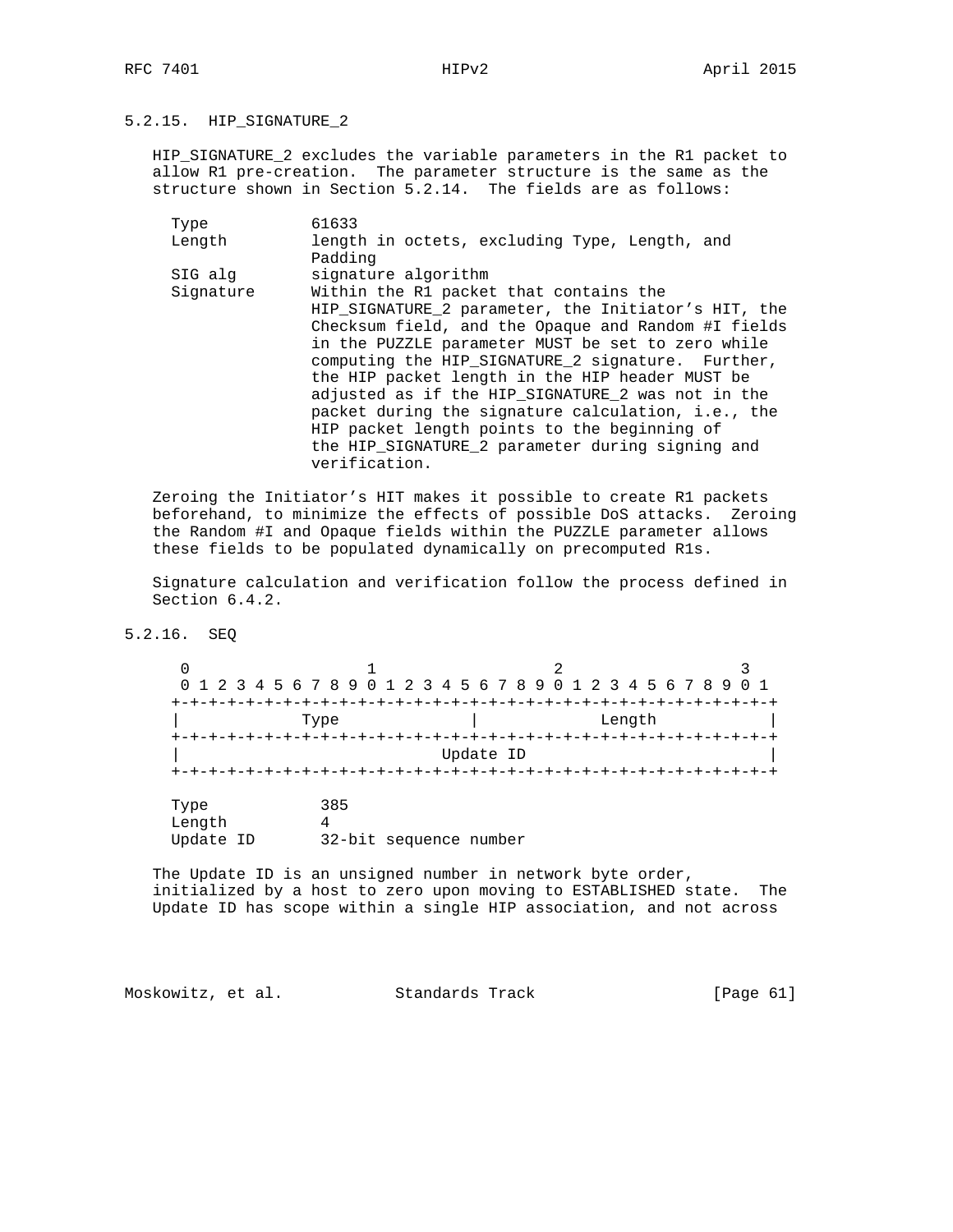multiple associations or multiple hosts. The Update ID is incremented by one before each new UPDATE that is sent by the host; the first UPDATE packet originated by a host has an Update ID of 0.

5.2.17. ACK

 $0$  and  $1$  and  $2$  3 0 1 2 3 4 5 6 7 8 9 0 1 2 3 4 5 6 7 8 9 0 1 2 3 4 5 6 7 8 9 0 1 +-+-+-+-+-+-+-+-+-+-+-+-+-+-+-+-+-+-+-+-+-+-+-+-+-+-+-+-+-+-+-+-+ | Type | Length | +-+-+-+-+-+-+-+-+-+-+-+-+-+-+-+-+-+-+-+-+-+-+-+-+-+-+-+-+-+-+-+-+ peer Update ID 1 +-+-+-+-+-+-+-+-+-+-+-+-+-+-+-+-+-+-+-+-+-+-+-+-+-+-+-+-+-+-+-+-+ / peer Update ID n | +-+-+-+-+-+-+-+-+-+-+-+-+-+-+-+-+-+-+-+-+-+-+-+-+-+-+-+-+-+-+-+-+ Type 449<br>Length leno length in octets, excluding Type and Length peer Update ID 32-bit sequence number corresponding to the Update ID being ACKed

 The ACK parameter includes one or more Update IDs that have been received from the peer. The number of peer Update IDs can be inferred from the length by dividing it by 4.

5.2.18. ENCRYPTED

 $0$  and  $1$  and  $2$  3 0 1 2 3 4 5 6 7 8 9 0 1 2 3 4 5 6 7 8 9 0 1 2 3 4 5 6 7 8 9 0 1 +-+-+-+-+-+-+-+-+-+-+-+-+-+-+-+-+-+-+-+-+-+-+-+-+-+-+-+-+-+-+-+-+ | Type | Length | +-+-+-+-+-+-+-+-+-+-+-+-+-+-+-+-+-+-+-+-+-+-+-+-+-+-+-+-+-+-+-+-+ Reserved +-+-+-+-+-+-+-+-+-+-+-+-+-+-+-+-+-+-+-+-+-+-+-+-+-+-+-+-+-+-+-+-+ | IV / / / / +-+-+-+-+-+-+-+-+-+-+-+-+-+-+-+-+ +-+-+-+-+-+-+-+-+-+-+-+-+-+-+-+<br>/ Encrypted data / Encrypted data / / / / +-------------------------------+ / | Padding | +-+-+-+-+-+-+-+-+-+-+-+-+-+-+-+-+-+-+-+-+-+-+-+-+-+-+-+-+-+-+-+-+ Type 641 Length length in octets, excluding Type, Length, and **Padding** Reserved zero when sent, ignored when received

Moskowitz, et al. Standards Track [Page 62]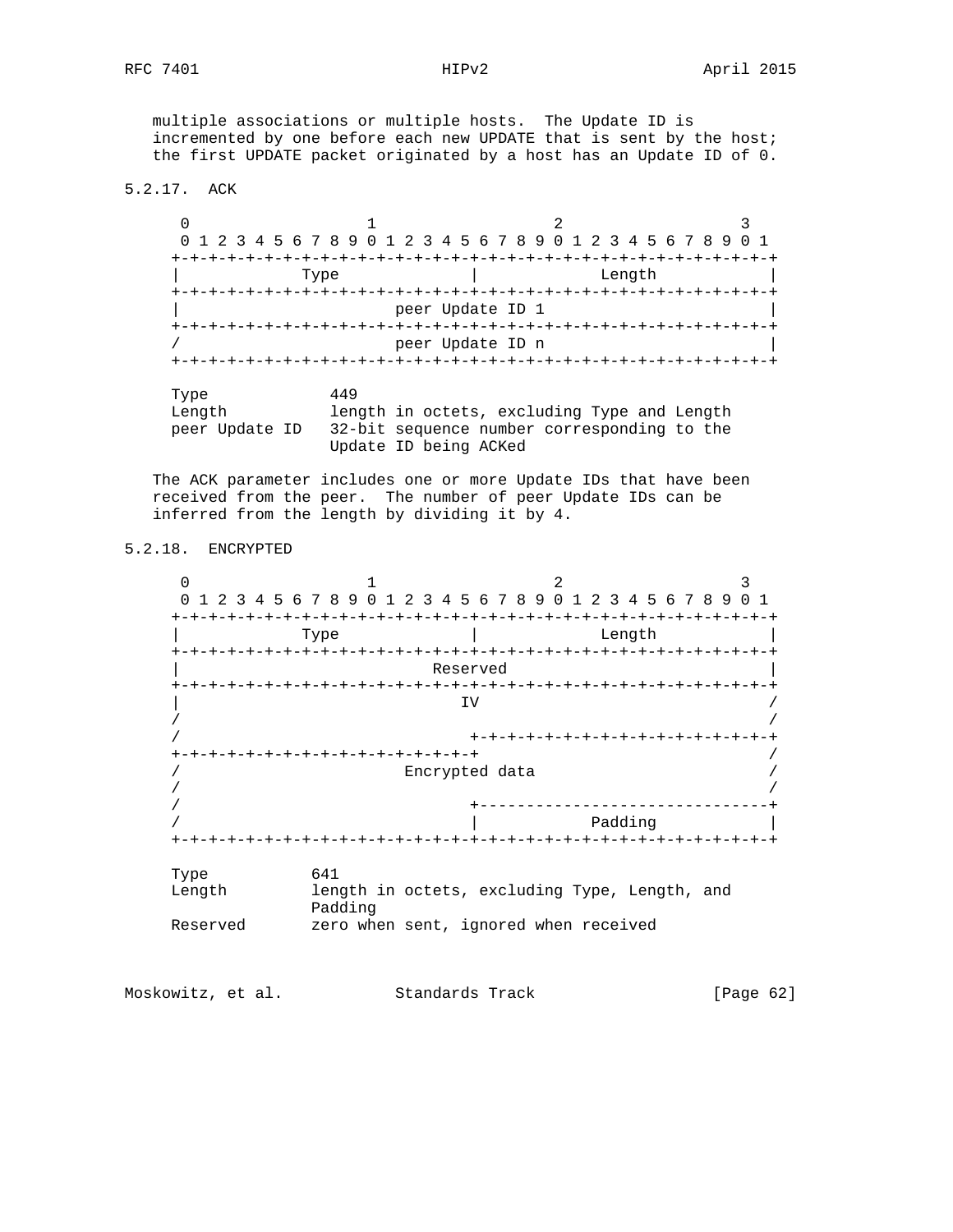| IV.       | Initialization vector, if needed, otherwise          |
|-----------|------------------------------------------------------|
|           | nonexistent. The length of the IV is inferred from   |
|           | the HIP CIPHER.                                      |
| Encrypted | The data is encrypted using the encryption algorithm |
| data      | defined in the HIP CIPHER parameter.                 |

 The ENCRYPTED parameter encapsulates other parameters, the encrypted data, which holds one or more HIP parameters in block encrypted form.

 Consequently, the first fields in the encapsulated parameter(s) are Type and Length of the first such parameter, allowing the contents to be easily parsed after decryption.

 The field labeled "Encrypted data" consists of the output of one or more HIP parameters concatenated together that have been passed through an encryption algorithm. Each of these inner parameters is padded according to the rules of Section 5.2.1 for padding individual parameters. As a result, the concatenated parameters will be a block of data that is 8-byte aligned.

 Some encryption algorithms require that the data to be encrypted must be a multiple of the cipher algorithm block size. In this case, the above block of data MUST include additional padding, as specified by the encryption algorithm. The size of the extra padding is selected so that the length of the unencrypted data block is a multiple of the cipher block size. The encryption algorithm may specify padding bytes other than zero; for example, AES [FIPS.197.2001] uses the PKCS5 padding scheme (see Section 6.1.1 of [RFC2898]) where the remaining n bytes to fill the block each have the value of n. This yields an "unencrypted data" block that is transformed to an "encrypted data" block by the cipher suite. This extra padding added to the set of parameters to satisfy the cipher block alignment rules is not counted in HIP TLV Length fields, and this extra padding should be removed by the cipher suite upon decryption.

 Note that the length of the cipher suite output may be smaller or larger than the length of the set of parameters to be encrypted, since the encryption process may compress the data or add additional padding to the data.

 Once this encryption process is completed, the Encrypted data field is ready for inclusion in the parameter. If necessary, additional Padding for 8-byte alignment is then added according to the rules of Section 5.2.1.

Moskowitz, et al. Standards Track [Page 63]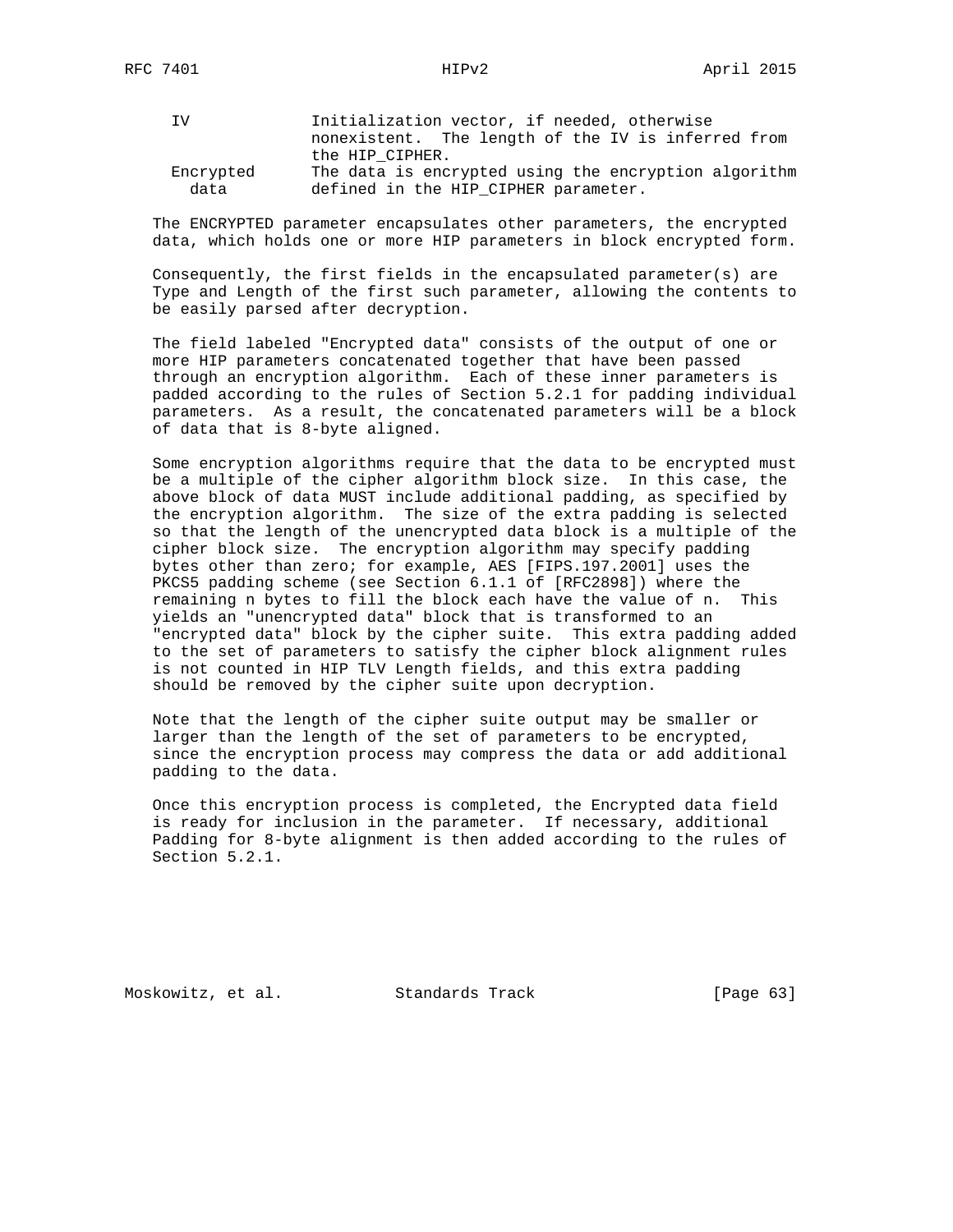## 5.2.19. NOTIFICATION

 The NOTIFICATION parameter is used to transmit informational data, such as error conditions and state transitions, to a HIP peer. A NOTIFICATION parameter may appear in NOTIFY packets. The use of the NOTIFICATION parameter in other packet types is for further study.

 $0$  and  $1$  and  $2$  3 0 1 2 3 4 5 6 7 8 9 0 1 2 3 4 5 6 7 8 9 0 1 2 3 4 5 6 7 8 9 0 1 +-+-+-+-+-+-+-+-+-+-+-+-+-+-+-+-+-+-+-+-+-+-+-+-+-+-+-+-+-+-+-+-+ | Type | Length +-+-+-+-+-+-+-+-+-+-+-+-+-+-+-+-+-+-+-+-+-+-+-+-+-+-+-+-+-+-+-+-+ Reserved | Notify Message Type +-+-+-+-+-+-+-+-+-+-+-+-+-+-+-+-+-+-+-+-+-+-+-+-+-+-+-+-+-+-+-+-+ | / / Notification Data / / +---------------+ / | Padding | +-+-+-+-+-+-+-+-+-+-+-+-+-+-+-+-+-+-+-+-+-+-+-+-+-+-+-+-+-+-+-+-+ Type 832 Length length in octets, excluding Type, Length, and Padding Reserved zero when sent, ignored when received Notify Message specifies the type of notification Type Notification informational or error data transmitted in Data addition to the Notify Message Type. Values for this field are type specific (see below).

 Notification information can be error messages specifying why a HIP Security Association could not be established. It can also be status data that a HIP implementation wishes to communicate with a peer process. The table below lists the notification messages and their Notify Message Types. HIP packets MAY contain multiple NOTIFICATION parameters if several problems exist or several independent pieces of information must be transmitted.

 To avoid certain types of attacks, a Responder SHOULD avoid sending a NOTIFICATION to any host with which it has not successfully verified a puzzle solution.

 Notify Message Types in the range 0-16383 are intended for reporting errors, and those in the range 16384-65535 are for other status information. An implementation that receives a NOTIFY packet with a Notify Message Type that indicates an error in response to a request

Moskowitz, et al. Standards Track [Page 64]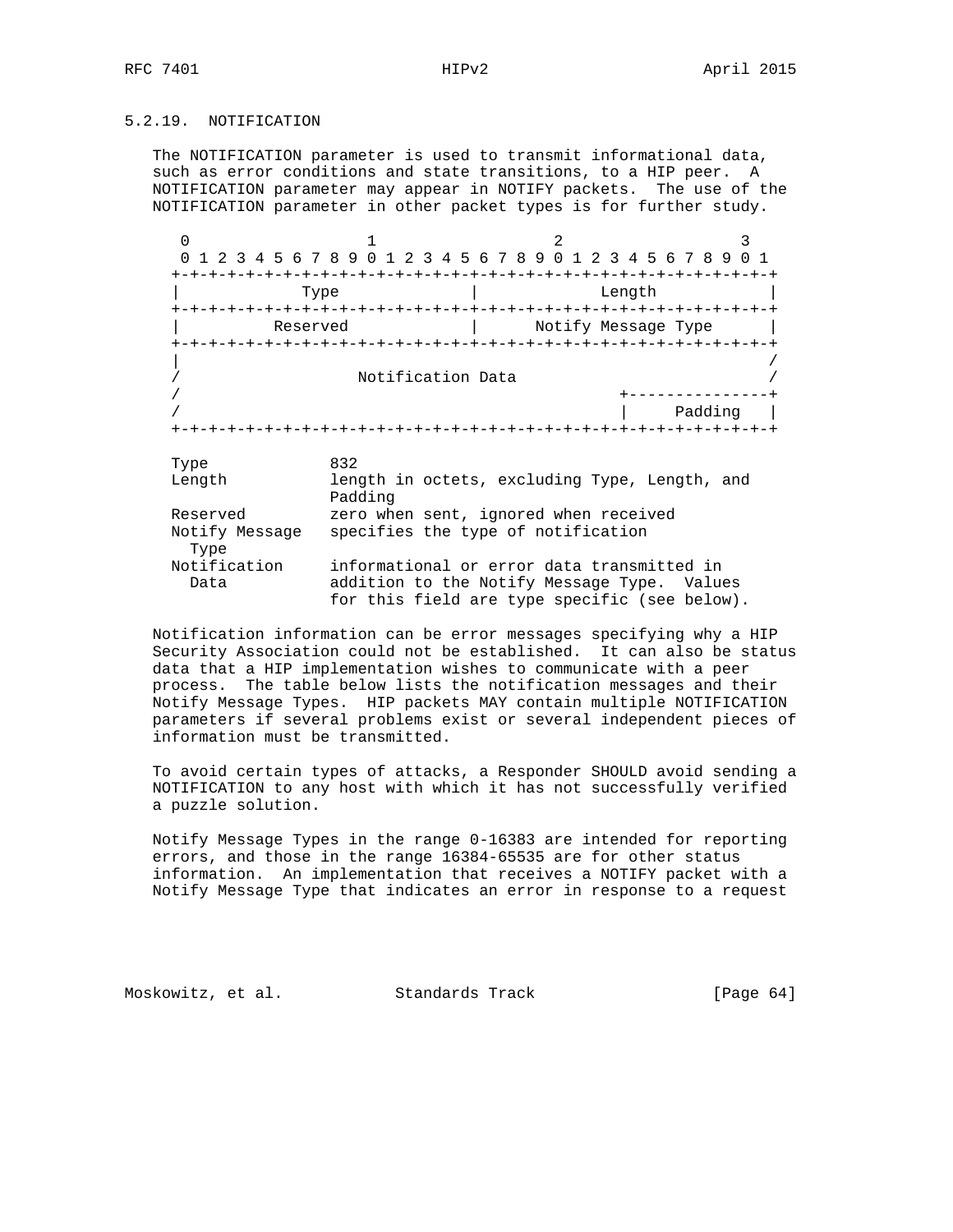packet (e.g., I1, I2, UPDATE) SHOULD assume that the corresponding request has failed entirely. Unrecognized error types MUST be ignored, except that they SHOULD be logged.

 As currently defined, Notify Message Type values 1-10 are used for informing about errors in packet structures, and values 11-20 for informing about problems in parameters.

 Notification Data in NOTIFICATION parameters where the Notify Message Type is in the status range MUST be ignored if not recognized.

Notify Message Types - Errors Value ----------------------------- -----

UNSUPPORTED\_CRITICAL\_PARAMETER\_TYPE 1

 Sent if the parameter type has the "critical" bit set and the parameter type is not recognized. Notification Data contains the two-octet parameter type.

## INVALID\_SYNTAX 7

 Indicates that the HIP message received was invalid because some type, length, or value was out of range or because the request was otherwise malformed. To avoid a denial-of-service attack using forged messages, this status may only be returned for packets whose HIP\_MAC (if present) and SIGNATURE have been verified. This status MUST be sent in response to any error not covered by one of the other status types and SHOULD NOT contain details, to avoid leaking information to someone probing a node. To aid debugging, more detailed error information SHOULD be written to a console or log.

### NO\_DH\_PROPOSAL\_CHOSEN 14

None of the proposed Group IDs were acceptable.

INVALID\_DH\_CHOSEN 15

The DH Group ID field does not correspond to one offered

by the Responder.

NO\_HIP\_PROPOSAL\_CHOSEN 16

 None of the proposed HIT Suites or HIP Encryption Algorithms were acceptable.

Moskowitz, et al. Standards Track [Page 65]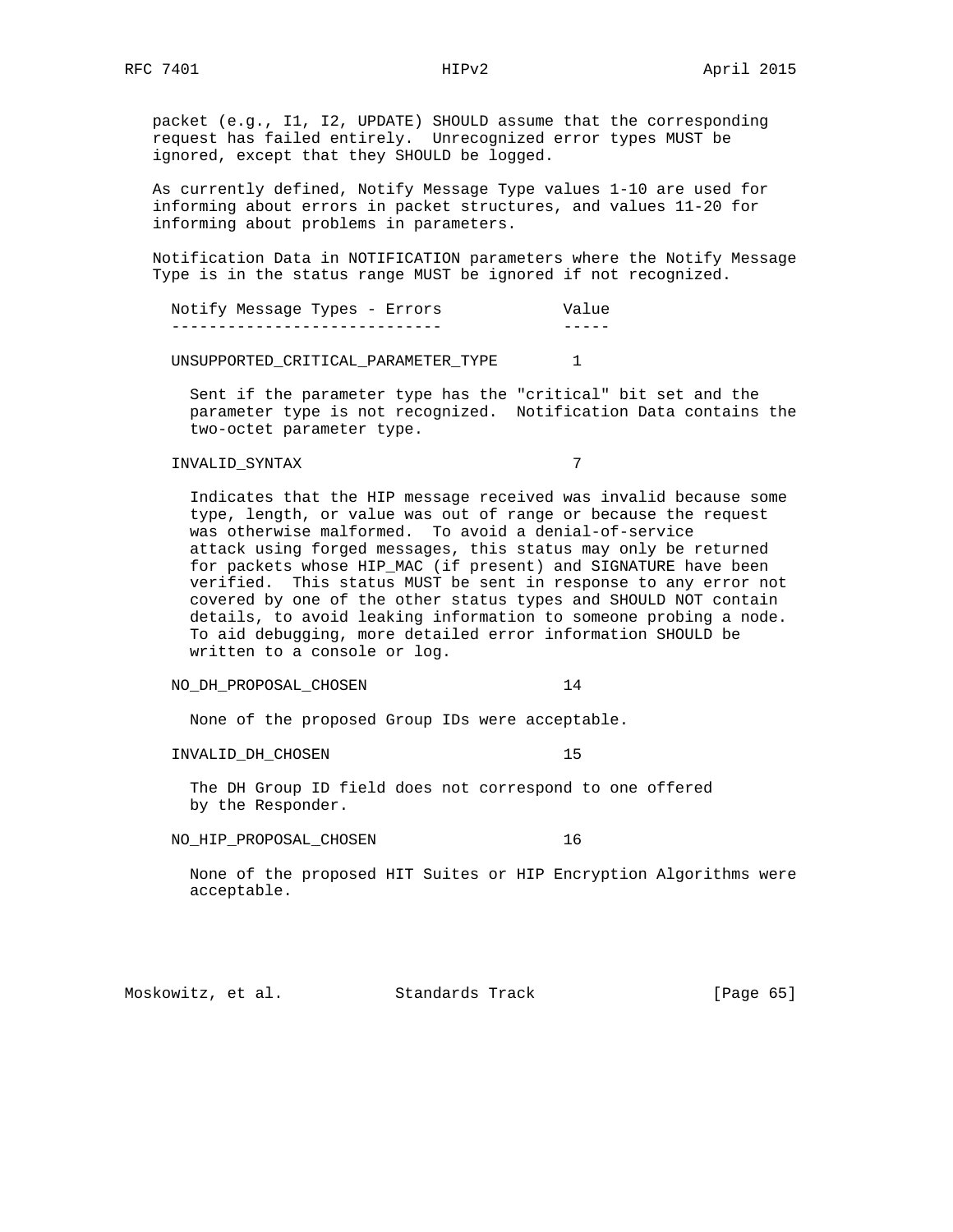INVALID\_HIP\_CIPHER\_CHOSEN 17 The HIP\_CIPHER Crypto ID does not correspond to one offered by the Responder. UNSUPPORTED\_HIT\_SUITE 20 Sent in response to an I1 or R1 packet for which the HIT Suite is not supported. AUTHENTICATION\_FAILED 24 Sent in response to a HIP signature failure, except when the signature verification fails in a NOTIFY message. CHECKSUM FAILED 26 Sent in response to a HIP checksum failure. HIP\_MAC\_FAILED 28 Sent in response to a HIP HMAC failure. ENCRYPTION\_FAILED 32 The Responder could not successfully decrypt the ENCRYPTED parameter. INVALID\_HIT 40 Sent in response to a failure to validate the peer's HIT from the corresponding HI. BLOCKED\_BY\_POLICY 42 The Responder is unwilling to set up an association for some policy reason (e.g., the received HIT is NULL and the policy does not allow opportunistic mode). RESPONDER\_BUSY\_PLEASE\_RETRY 44 The Responder is unwilling to set up an association, as it is suffering under some kind of overload and has chosen to shed load by rejecting the Initiator's request. The Initiator may retry; however, the Initiator MUST find another (different) puzzle solution for any such retries. Note that the Initiator may need

Moskowitz, et al. Standards Track [Page 66]

to obtain a new puzzle with a new I1/R1 exchange.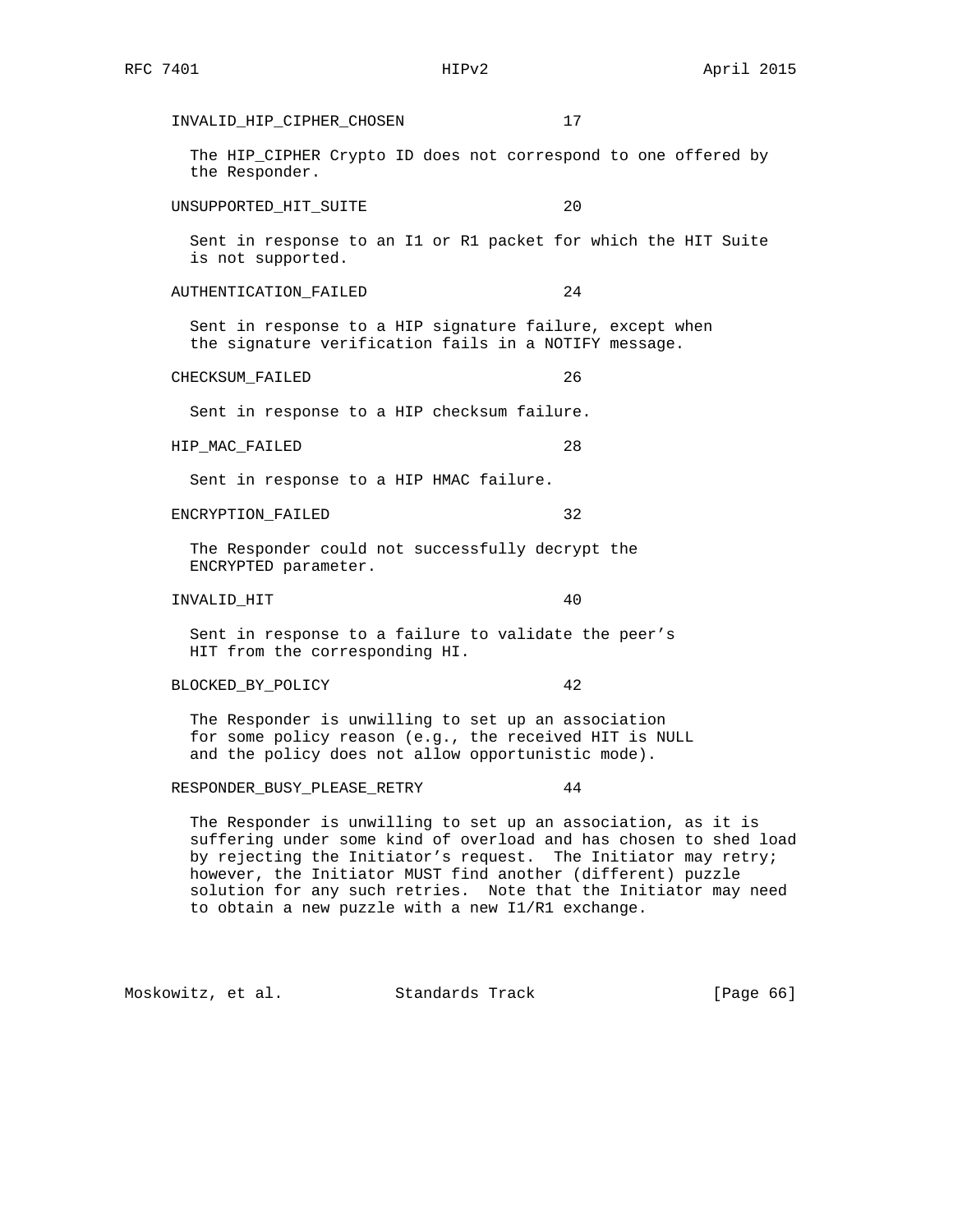| Notify Message Types - Status | Value |
|-------------------------------|-------|
|                               |       |
| I2 ACKNOWLEDGEMENT            | 16384 |

 The Responder has an I2 packet from the Initiator but had to queue the I2 packet for processing. The puzzle was correctly solved, and the Responder is willing to set up an association but currently has a number of I2 packets in the processing queue. The R2 packet is sent after the I2 packet was processed.

5.2.20. ECHO\_REQUEST\_SIGNED

| 0 1 2 3 4 5 6 7 8 9 0 1 2 3 4 5 6 7 8 9 0 1 2 3 4 5 6 7 8 9 0 1 |  |  |      |  |  |  |  |  |  |                               |  |        |  |  |  |  |
|-----------------------------------------------------------------|--|--|------|--|--|--|--|--|--|-------------------------------|--|--------|--|--|--|--|
|                                                                 |  |  |      |  |  |  |  |  |  |                               |  |        |  |  |  |  |
|                                                                 |  |  | Type |  |  |  |  |  |  |                               |  | Length |  |  |  |  |
|                                                                 |  |  |      |  |  |  |  |  |  |                               |  |        |  |  |  |  |
|                                                                 |  |  |      |  |  |  |  |  |  | Opaque data (variable length) |  |        |  |  |  |  |
|                                                                 |  |  |      |  |  |  |  |  |  |                               |  |        |  |  |  |  |

| Type        | 897                                              |
|-------------|--------------------------------------------------|
| Length      | length of the opaque data in octets              |
| Opaque data | opaque data, supposed to be meaningful only to   |
|             | the node that sends ECHO REQUEST SIGNED and      |
|             | receives a corresponding ECHO RESPONSE SIGNED or |
|             | ECHO RESPONSE UNSIGNED                           |

 The ECHO\_REQUEST\_SIGNED parameter contains an opaque blob of data that the sender wants to get echoed back in the corresponding reply packet.

 The ECHO\_REQUEST\_SIGNED and corresponding echo response parameters MAY be used for any purpose where a node wants to carry some state in a request packet and get it back in a response packet. The ECHO\_REQUEST\_SIGNED is covered by the HIP\_MAC and SIGNATURE. A HIP packet can contain only one ECHO\_REQUEST\_SIGNED parameter and MAY contain multiple ECHO\_REQUEST\_UNSIGNED parameters. The ECHO\_REQUEST\_SIGNED parameter MUST be responded to with an ECHO\_RESPONSE\_SIGNED.

Moskowitz, et al. Standards Track [Page 67]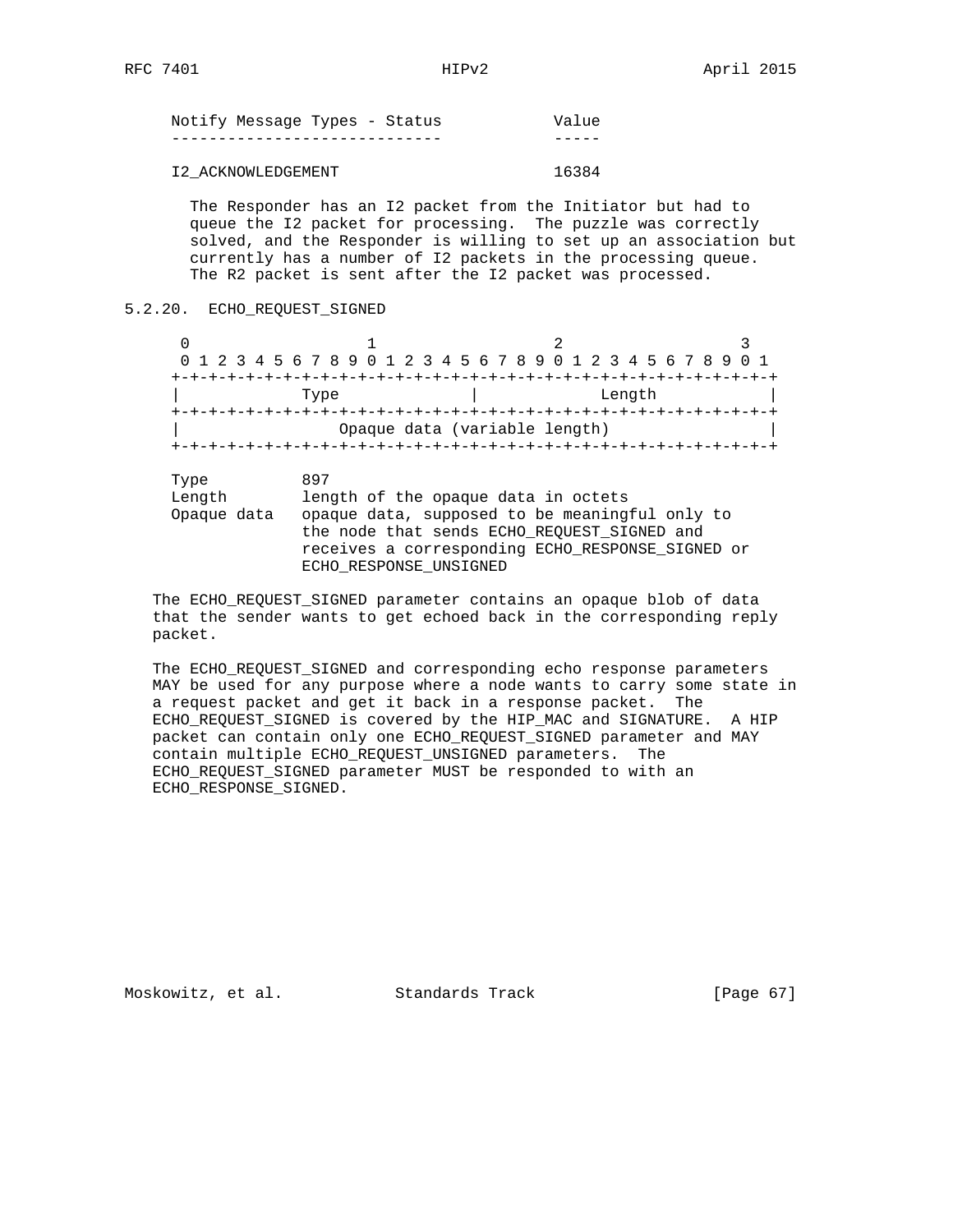## 5.2.21. ECHO\_REQUEST\_UNSIGNED

|                               | 1 2 3 4 5 6 7 8 9 0 1 2 3 4 5 6 7 8 9 0 1 2 3 4 5 6 7 8 9                                        |  |        |  |  |  |
|-------------------------------|--------------------------------------------------------------------------------------------------|--|--------|--|--|--|
|                               |                                                                                                  |  |        |  |  |  |
|                               | Type                                                                                             |  | Length |  |  |  |
|                               |                                                                                                  |  |        |  |  |  |
|                               | Opaque data (variable length)                                                                    |  |        |  |  |  |
|                               |                                                                                                  |  |        |  |  |  |
|                               |                                                                                                  |  |        |  |  |  |
|                               |                                                                                                  |  |        |  |  |  |
|                               | 63661                                                                                            |  |        |  |  |  |
|                               | length of the opaque data in octets                                                              |  |        |  |  |  |
|                               |                                                                                                  |  |        |  |  |  |
|                               | opaque data, supposed to be meaningful only to                                                   |  |        |  |  |  |
| Type<br>Length<br>Opaque data | the node that sends ECHO REOUEST UNSIGNED and<br>receives a corresponding ECHO RESPONSE UNSIGNED |  |        |  |  |  |

 The ECHO\_REQUEST\_UNSIGNED parameter contains an opaque blob of data that the sender wants to get echoed back in the corresponding reply packet.

 The ECHO\_REQUEST\_UNSIGNED and corresponding echo response parameters MAY be used for any purpose where a node wants to carry some state in a request packet and get it back in a response packet. The ECHO\_REQUEST\_UNSIGNED is not covered by the HIP\_MAC and SIGNATURE. A HIP packet can contain one or more ECHO\_REQUEST\_UNSIGNED parameters. It is possible that middleboxes add ECHO\_REQUEST\_UNSIGNED parameters in HIP packets passing by. The creator of the ECHO\_REQUEST\_UNSIGNED (end host or middlebox) has to create the Opaque field so that it can later identify and remove the corresponding ECHO\_RESPONSE\_UNSIGNED parameter.

 The ECHO\_REQUEST\_UNSIGNED parameter MUST be responded to with an ECHO\_RESPONSE\_UNSIGNED parameter.

Moskowitz, et al. Standards Track [Page 68]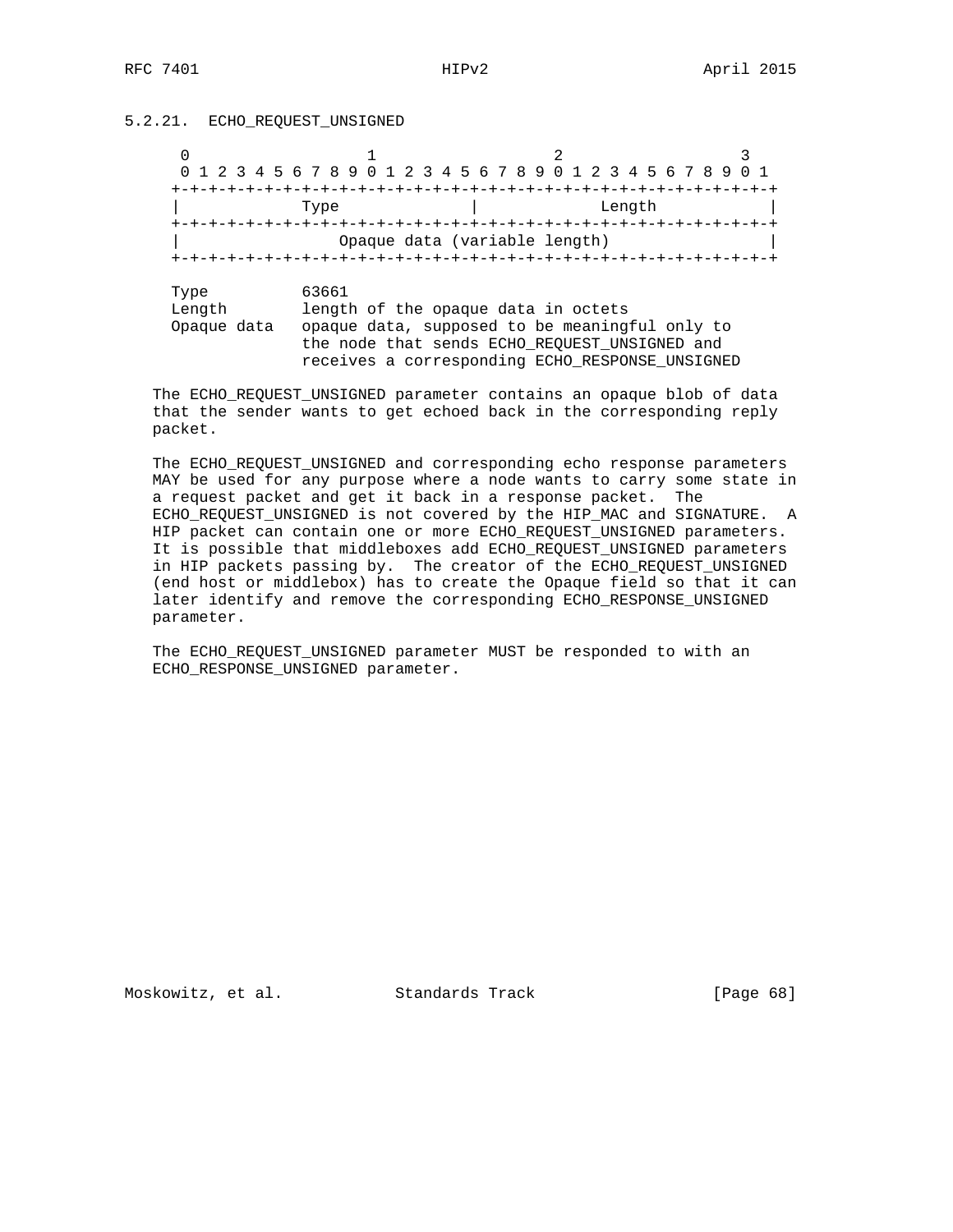## 5.2.22. ECHO\_RESPONSE\_SIGNED

|             | 0 1 2 3 4 5 6 7 8 9 0 1 2 3 4 5 6 7 8 9 0 1 2 3 4 5 6 7 8 9 |  |        |  |
|-------------|-------------------------------------------------------------|--|--------|--|
|             |                                                             |  |        |  |
|             | Type                                                        |  | Length |  |
|             | $+ - + - + - + - + - + -$                                   |  |        |  |
|             | Opaque data (variable length)                               |  |        |  |
|             |                                                             |  |        |  |
|             |                                                             |  |        |  |
| Type        | 961                                                         |  |        |  |
| Length      | length of the opaque data in octets                         |  |        |  |
| Opaque data | opaque data, copied unmodified from the                     |  |        |  |
|             | ECHO REOUEST SIGNED Or ECHO REOUEST UNSIGNED                |  |        |  |

parameter that triggered this response

 The ECHO\_RESPONSE\_SIGNED parameter contains an opaque blob of data that the sender of the ECHO\_REQUEST\_SIGNED wants to get echoed back. The opaque data is copied unmodified from the ECHO\_REQUEST\_SIGNED parameter.

 The ECHO\_REQUEST\_SIGNED and ECHO\_RESPONSE\_SIGNED parameters MAY be used for any purpose where a node wants to carry some state in a request packet and get it back in a response packet. The ECHO\_RESPONSE\_SIGNED is covered by the HIP\_MAC and SIGNATURE.

## 5.2.23. ECHO\_RESPONSE\_UNSIGNED

|  |  |  |  |      |  |  |  |  | 0 1 2 3 4 5 6 7 8 9 0 1 2 3 4 5 6 7 8 9 0 1 2 3 4 5 6 7 8 9 0 1 |  |  |  |        |  |  |  |  |
|--|--|--|--|------|--|--|--|--|-----------------------------------------------------------------|--|--|--|--------|--|--|--|--|
|  |  |  |  |      |  |  |  |  |                                                                 |  |  |  |        |  |  |  |  |
|  |  |  |  | Type |  |  |  |  |                                                                 |  |  |  | Length |  |  |  |  |
|  |  |  |  |      |  |  |  |  |                                                                 |  |  |  |        |  |  |  |  |
|  |  |  |  |      |  |  |  |  | Opaque data (variable length)                                   |  |  |  |        |  |  |  |  |
|  |  |  |  |      |  |  |  |  |                                                                 |  |  |  |        |  |  |  |  |

| Type<br>Length | 63425<br>length of the opaque data in octets |
|----------------|----------------------------------------------|
| Opaque data    | opaque data, copied unmodified from the      |
|                | ECHO REOUEST SIGNED Or ECHO REOUEST UNSIGNED |
|                | parameter that triggered this response       |

 The ECHO\_RESPONSE\_UNSIGNED parameter contains an opaque blob of data that the sender of the ECHO\_REQUEST\_SIGNED or ECHO\_REQUEST\_UNSIGNED wants to get echoed back. The opaque data is copied unmodified from the corresponding echo request parameter.

Moskowitz, et al. Standards Track [Page 69]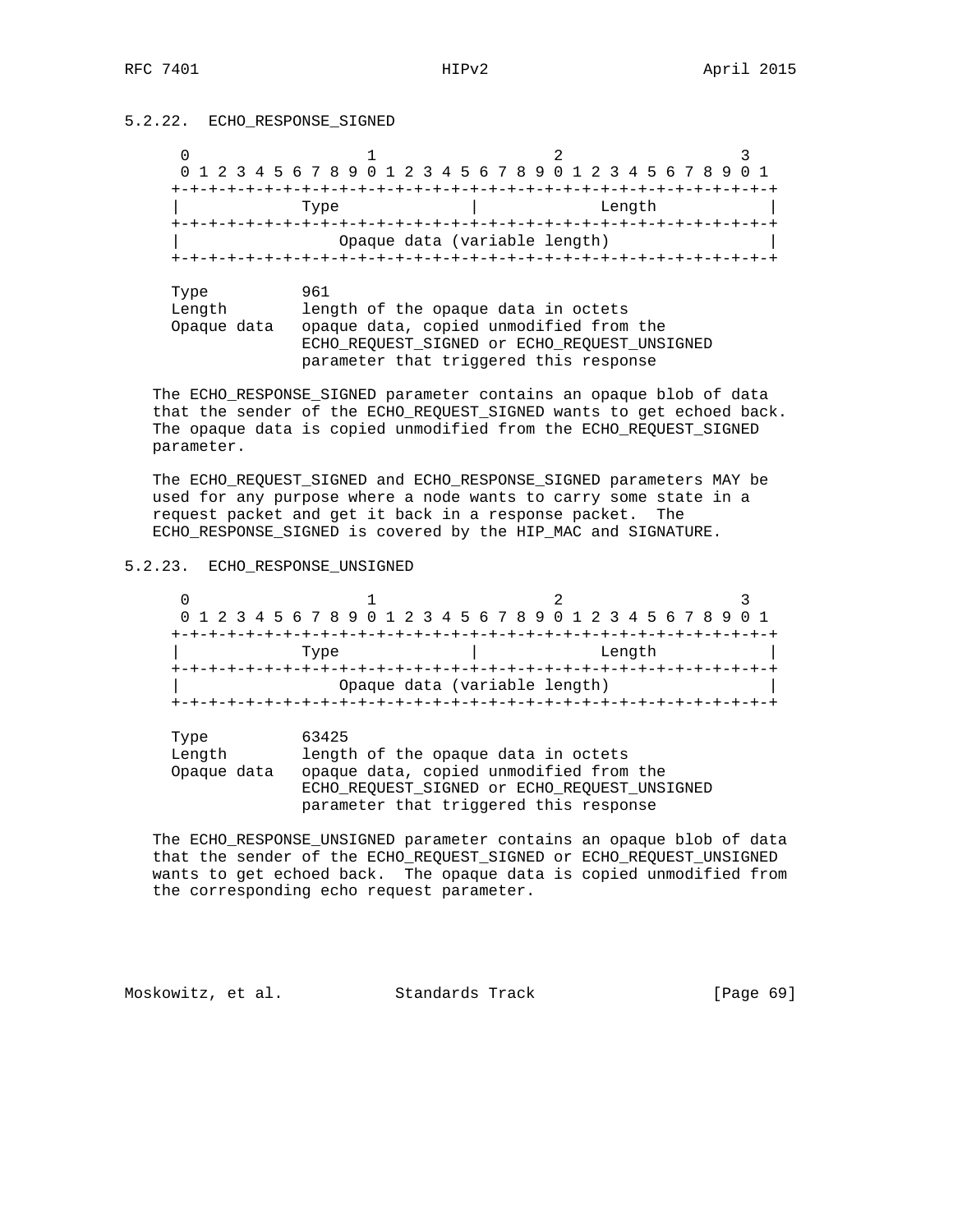The echo request and ECHO\_RESPONSE\_UNSIGNED parameters MAY be used for any purpose where a node wants to carry some state in a request packet and get it back in a response packet. The ECHO RESPONSE UNSIGNED is not covered by the HIP MAC and SIGNATURE.

## 5.3. HIP Packets

 There are eight basic HIP packets (see Table 11). Four are for the HIP base exchange, one is for updating, one is for sending notifications, and two are for closing a HIP association. Support for the NOTIFY packet type is optional, but support for all other HIP packet types listed below is mandatory.

| Packet type | Packet name                                          |
|-------------|------------------------------------------------------|
|             | I1 - the HIP Initiator Packet                        |
| 2           | R1 - the HIP Responder Packet                        |
| 3           | I2 - the Second HIP Initiator Packet                 |
| 4           | R2 - the Second HIP Responder Packet                 |
| 16          | UPDATE - the HIP Update Packet                       |
| 17          | NOTIFY - the HIP Notify Packet                       |
| 18          | CLOSE - the HIP Association Closing Packet           |
| 19          | CLOSE ACK - the HIP Closing Acknowledgment<br>Packet |
|             |                                                      |

### Table 11: HIP Packets and Packet Type Values

 Packets consist of the fixed header as described in Section 5.1, followed by the parameters. The parameter part, in turn, consists of zero or more TLV-coded parameters.

 In addition to the base packets, other packet types may be defined later in separate specifications. For example, support for mobility and multihoming is not included in this specification.

See "Notation" (Section 2.2) for the notation used in the operations.

Moskowitz, et al. Standards Track [Page 70]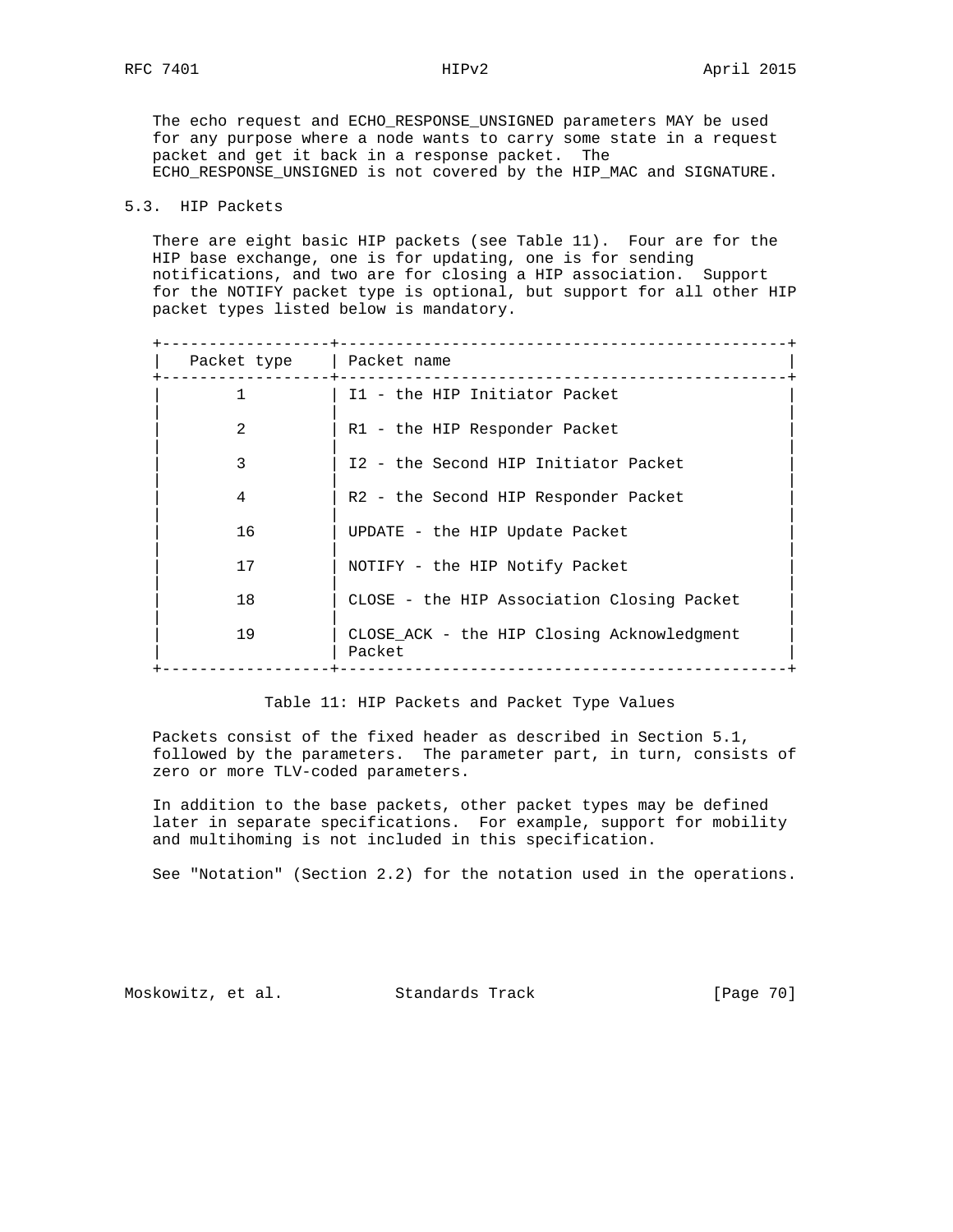In the future, an optional upper-layer payload MAY follow the HIP header. The Next Header field in the header indicates if there is additional data following the HIP header. The HIP packet, however, MUST NOT be fragmented into multiple extension headers by setting the Next Header field in a HIP header to the HIP protocol number. This limits the size of the possible additional data in the packet.

5.3.1. I1 - the HIP Initiator Packet

The HIP header values for the I1 packet:

 Header: Packet Type = 1 SRC HIT = Initiator's HIT DST HIT = Responder's HIT, or NULL

IP ( HIP ( DH\_GROUP\_LIST ) )

 The I1 packet contains the fixed HIP header and the Initiator's DH\_GROUP\_LIST.

Valid control bits: None

 The Initiator receives the Responder's HIT from either a DNS lookup of the Responder's FQDN (see [HIP-DNS-EXT]), some other repository, or a local table. If the Initiator does not know the Responder's HIT, it may attempt to use opportunistic mode by using NULL (all zeros) as the Responder's HIT. See also "HIP Opportunistic Mode" (Section 4.1.8).

 Since the I1 packet is so easy to spoof even if it were signed, no attempt is made to add to its generation or processing cost.

 The Initiator includes a DH\_GROUP\_LIST parameter in the I1 packet to inform the Responder of its preferred DH Group IDs. Note that the DH\_GROUP\_LIST in the I1 packet is not protected by a signature.

 Implementations MUST be able to handle a storm of received I1 packets, discarding those with common content that arrive within a small time delta.

Moskowitz, et al. Standards Track [Page 71]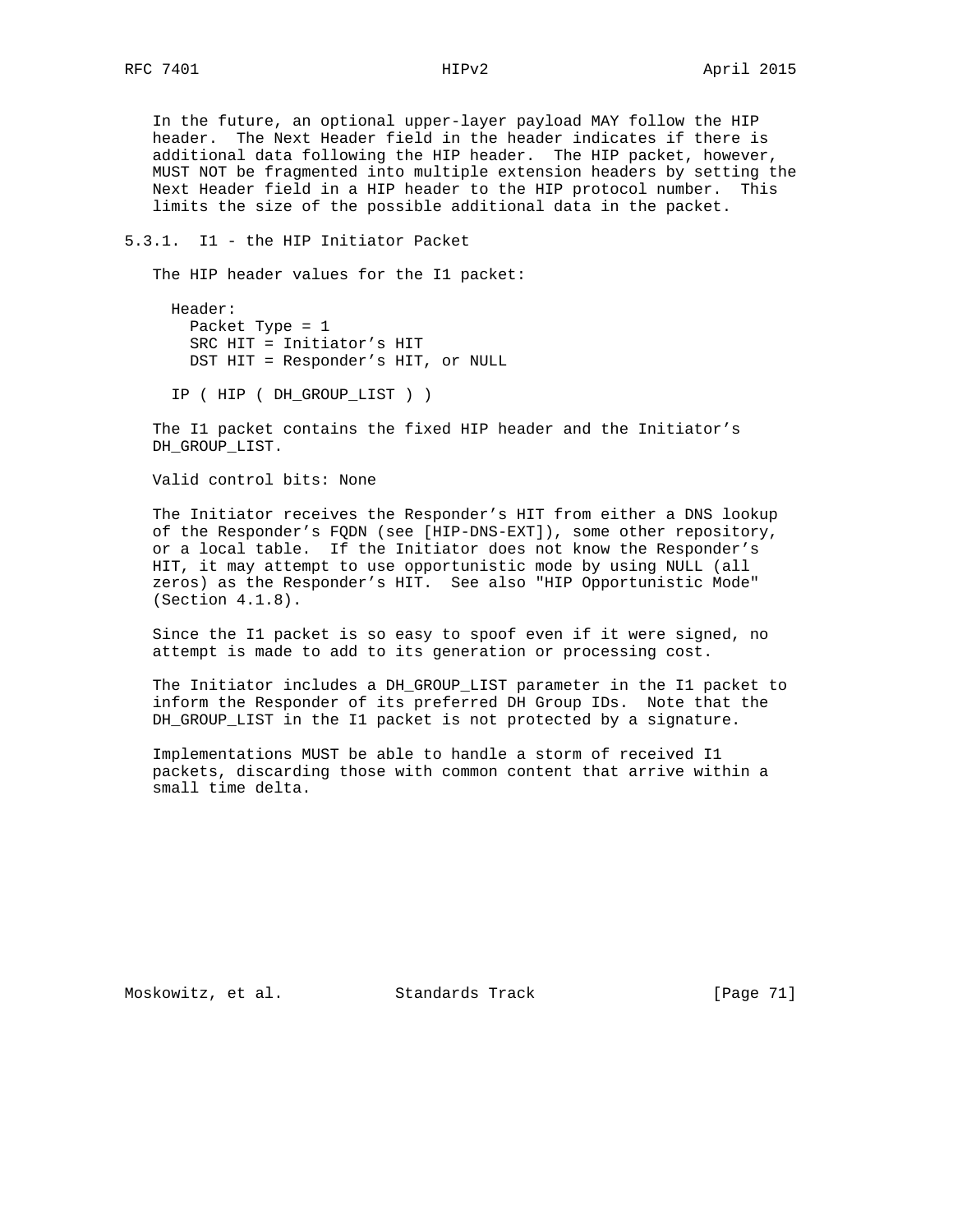5.3.2. R1 - the HIP Responder Packet The HIP header values for the R1 packet: Header: Packet Type = 2 SRC HIT = Responder's HIT DST HIT = Initiator's HIT IP ( HIP ( [ R1\_COUNTER, ] PUZZLE, DIFFIE\_HELLMAN, HIP\_CIPHER, HOST\_ID, HIT\_SUITE\_LIST, DH\_GROUP\_LIST, [ ECHO\_REQUEST\_SIGNED, ] TRANSPORT\_FORMAT\_LIST, HIP\_SIGNATURE\_2 ) <, ECHO\_REQUEST\_UNSIGNED >i)

Valid control bits: A

If the Responder's HI is an anonymous one, the A control MUST be set.

 The Initiator's HIT MUST match the one received in the I1 packet if the R1 is a response to an I1. If the Responder has multiple HIs, the Responder's HIT used MUST match the Initiator's request. If the Initiator used opportunistic mode, the Responder may select freely among its HIs. See also "HIP Opportunistic Mode" (Section 4.1.8).

 The R1 packet generation counter is used to determine the currently valid generation of puzzles. The value is increased periodically, and it is RECOMMENDED that it is increased at least as often as solutions to old puzzles are no longer accepted.

 The puzzle contains a Random #I and the difficulty #K. The difficulty #K indicates the number of lower-order bits, in the puzzle hash result, that must be zeros; see Section 4.1.2. The Random #I is not covered by the signature and must be zeroed during the signature calculation, allowing the sender to select and set the #I into a precomputed R1 packet just prior to sending it to the peer.

 The Responder selects the DIFFIE\_HELLMAN Group ID and Public Value based on the Initiator's preference expressed in the DH\_GROUP\_LIST parameter in the I1 packet. The Responder sends back its own preference based on which it chose the DH public value as

Moskowitz, et al. Standards Track [Page 72]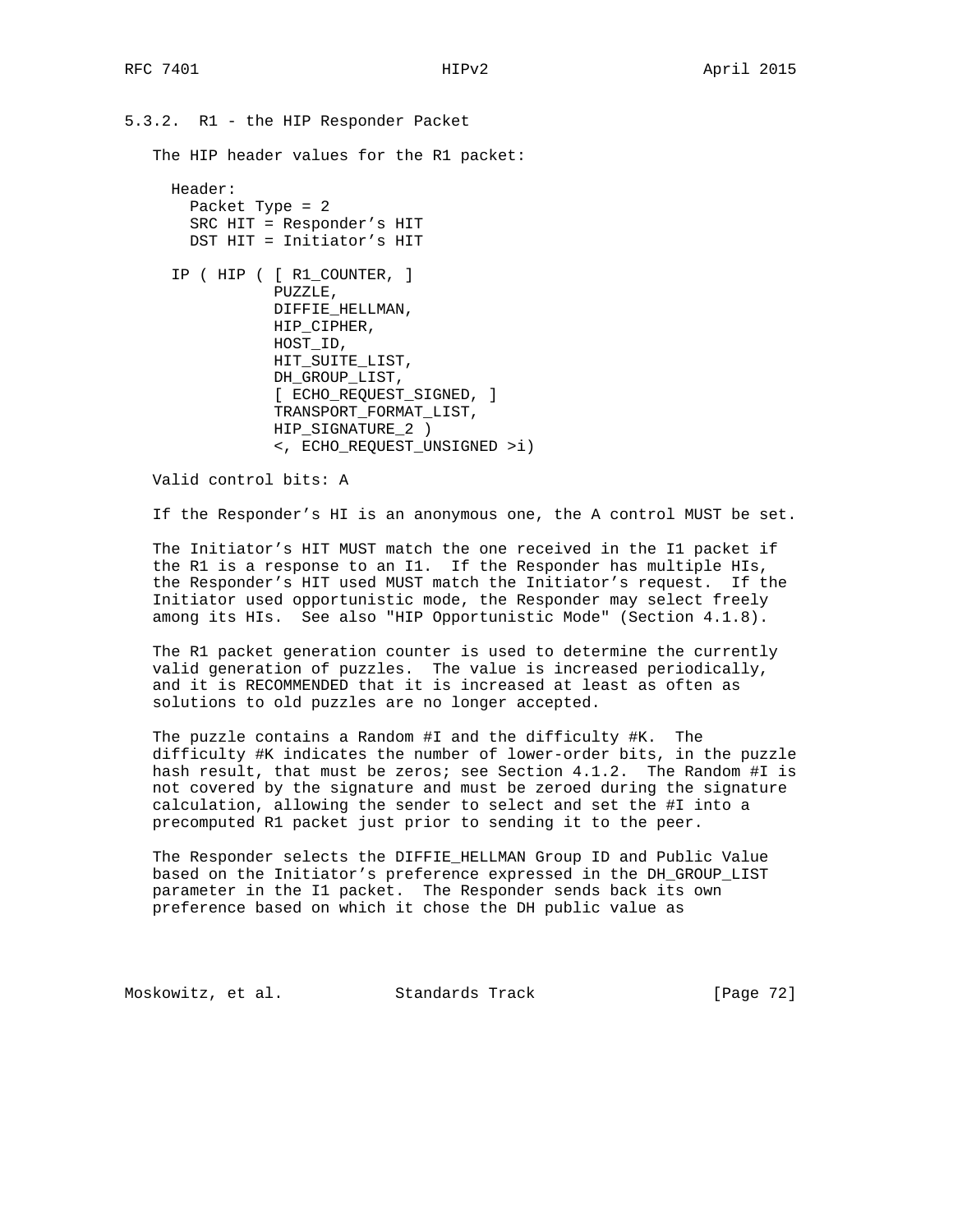DH\_GROUP\_LIST. This allows the Initiator to determine whether its own DH\_GROUP\_LIST in the sent I1 packet was manipulated by an attacker.

 The Diffie-Hellman public value is ephemeral, and values SHOULD NOT be reused across different HIP associations. Once the Responder has received a valid response to an R1 packet, that Diffie-Hellman value SHOULD be deprecated. It is possible that the Responder has sent the same Diffie-Hellman value to different hosts simultaneously in corresponding R1 packets, and those responses should also be accepted. However, as a defense against I1 packet storms, an implementation MAY propose, and reuse unless avoidable, the same Diffie-Hellman value for a period of time -- for example, 15 minutes. By using a small number of different puzzles for a given Diffie-Hellman value, the R1 packets can be precomputed and delivered as quickly as I1 packets arrive. A scavenger process should clean up unused Diffie-Hellman values and puzzles.

 Reusing Diffie-Hellman public values opens up the potential security risk of more than one Initiator ending up with the same keying material (due to faulty random number generators). Also, more than one Initiator using the same Responder public key half may lead to potentially easier cryptographic attacks and to imperfect forward security.

 However, these risks involved in reusing the same public value are statistical; that is, the authors are not aware of any mechanism that would allow manipulation of the protocol so that the risk of the reuse of any given Responder Diffie-Hellman public key would differ from the base probability. Consequently, it is RECOMMENDED that Responders avoid reusing the same DH key with multiple Initiators, but because the risk is considered statistical and not known to be manipulable, the implementations MAY reuse a key in order to ease resource-constrained implementations and to increase the probability of successful communication with legitimate clients even under an I1 packet storm. In particular, when it is too expensive to generate enough precomputed R1 packets to supply each potential Initiator with a different DH key, the Responder MAY send the same DH key to several Initiators, thereby creating the possibility of multiple legitimate Initiators ending up using the same Responder-side public key. However, as soon as the Responder knows that it will use a particular DH key, it SHOULD stop offering it. This design is aimed to allow resource-constrained Responders to offer services under I1 packet storms and to simultaneously make the probability of DH key reuse both statistical and as low as possible.

Moskowitz, et al. Standards Track [Page 73]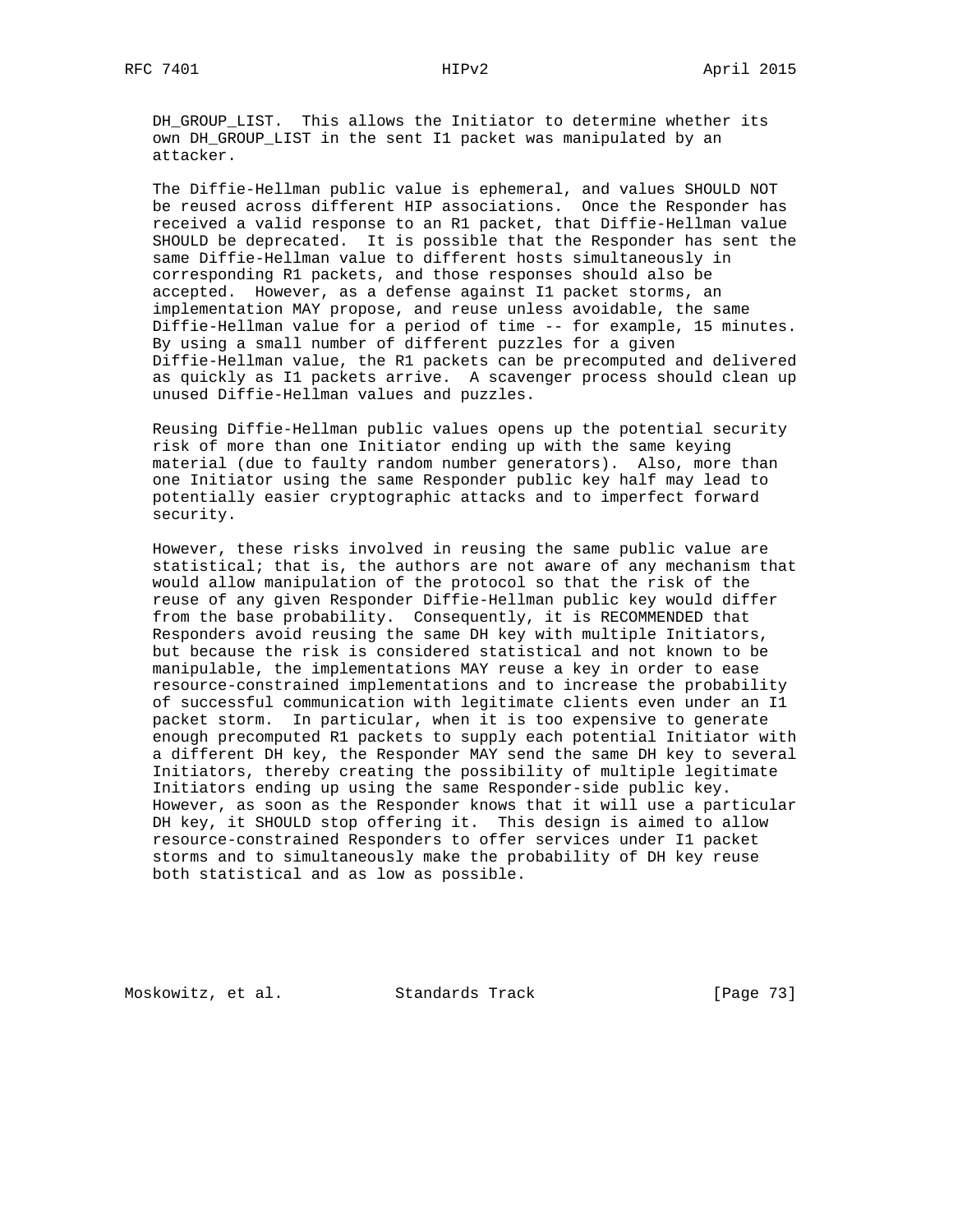If the Responder uses the same DH key pair for multiple handshakes, it must take care to avoid small subgroup attacks [RFC2785]. To avoid these attacks, when receiving the I2 message, the Responder SHOULD validate the Initiator's DH public key as described in [RFC2785], Section 3.1. If the validation fails, the Responder MUST NOT generate a DH shared key and MUST silently abort the HIP BEX.

 The HIP\_CIPHER parameter contains the encryption algorithms supported by the Responder to encrypt the contents of the ENCRYPTED parameter, in the order of preference. All implementations MUST support AES [RFC3602].

 The HIT\_SUITE\_LIST parameter is an ordered list of the Responder's preferred and supported HIT Suites. The list allows the Initiator to determine whether its own source HIT matches any suite supported by the Responder.

 The ECHO\_REQUEST\_SIGNED and ECHO\_REQUEST\_UNSIGNED parameters contain data that the sender wants to receive unmodified in the corresponding response packet in the ECHO\_RESPONSE\_SIGNED or ECHO\_RESPONSE\_UNSIGNED parameter. The R1 packet may contain zero or more ECHO\_REQUEST\_UNSIGNED parameters as described in Section 5.2.21.

 The TRANSPORT\_FORMAT\_LIST parameter is an ordered list of the Responder's preferred and supported transport format types. The list allows the Initiator and the Responder to agree on a common type for payload protection. This parameter is described in Section 5.2.11.

 The signature is calculated over the whole HIP packet as described in Section 5.2.15. This allows the Responder to use precomputed R1s. The Initiator SHOULD validate this signature. It MUST check that the Responder's HI matches with the one expected, if any.

Moskowitz, et al. Standards Track [Page 74]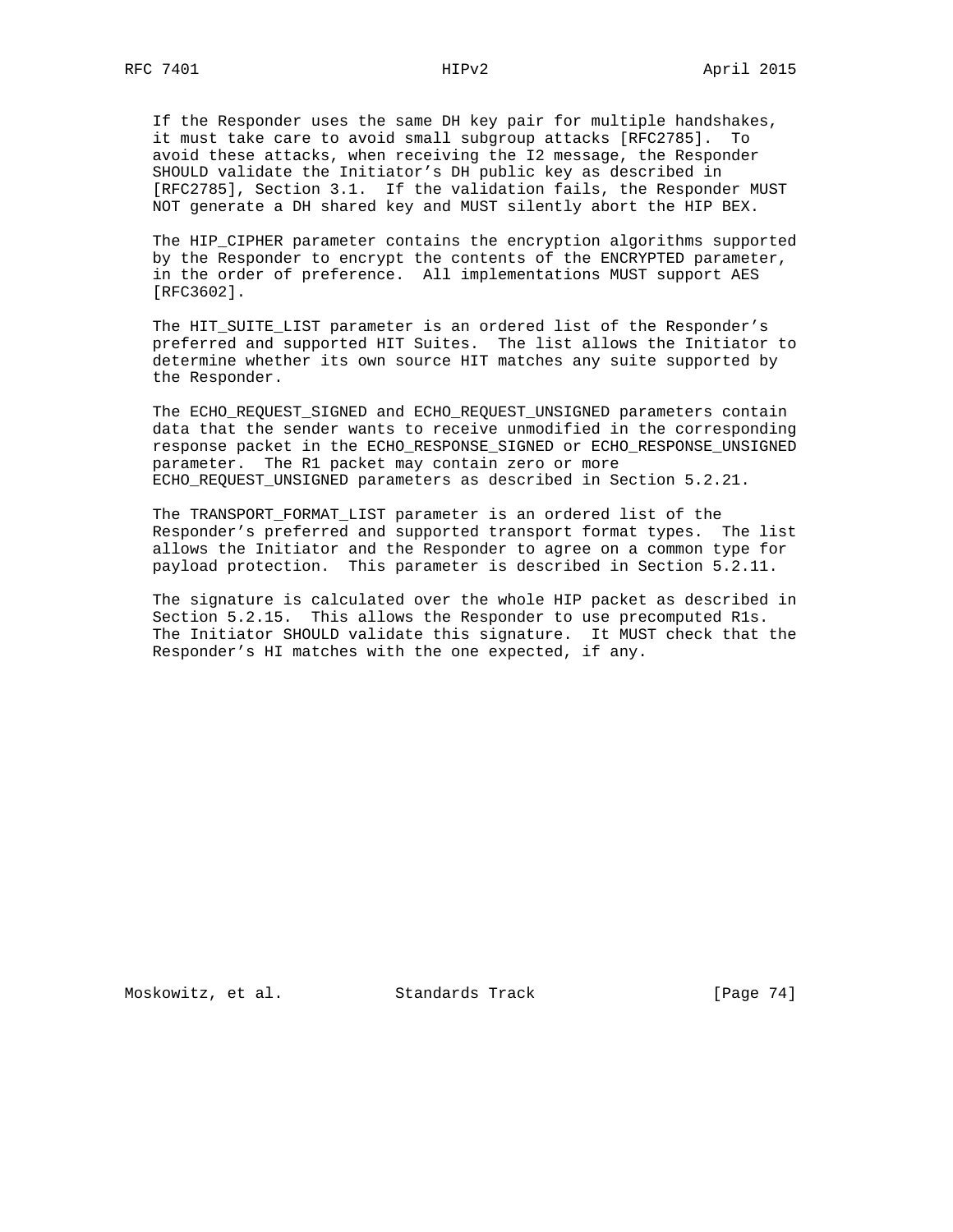5.3.3. I2 - the Second HIP Initiator Packet

The HIP header values for the I2 packet:

 Header: Packet Type = 3 SRC HIT = Initiator's HIT DST HIT = Responder's HIT

 IP ( HIP ( [R1\_COUNTER,] SOLUTION, DIFFIE\_HELLMAN, HIP CIPHER, ENCRYPTED { HOST\_ID } or HOST\_ID, [ ECHO\_RESPONSE\_SIGNED, ] TRANSPORT\_FORMAT\_LIST, HIP\_MAC, HIP\_SIGNATURE <, ECHO\_RESPONSE\_UNSIGNED>i ) )

Valid control bits: A

The HITs used MUST match the ones used in the R1.

 If the Initiator's HI is an anonymous one, the A control bit MUST be set.

 If present in the I1 packet, the Initiator MUST include an unmodified copy of the R1\_COUNTER parameter received in the corresponding R1 packet into the I2 packet.

 The Solution contains the Random #I from R1 and the computed #J. The low-order #K bits of the RHASH( #I | ... | #J ) MUST be zero.

 The Diffie-Hellman value is ephemeral. If precomputed, a scavenger process should clean up unused Diffie-Hellman values. The Responder MAY reuse Diffie-Hellman values under some conditions as specified in Section 5.3.2.

The HIP CIPHER contains the single encryption suite selected by the Initiator, that it uses to encrypt the ENCRYPTED parameters. The chosen cipher MUST correspond to one of the ciphers offered by the Responder in the R1. All implementations MUST support AES [RFC3602].

 The Initiator's HI MAY be encrypted using the HIP\_CIPHER encryption algorithm. The keying material is derived from the Diffie-Hellman exchange as defined in Section 6.5.

Moskowitz, et al. Standards Track [Page 75]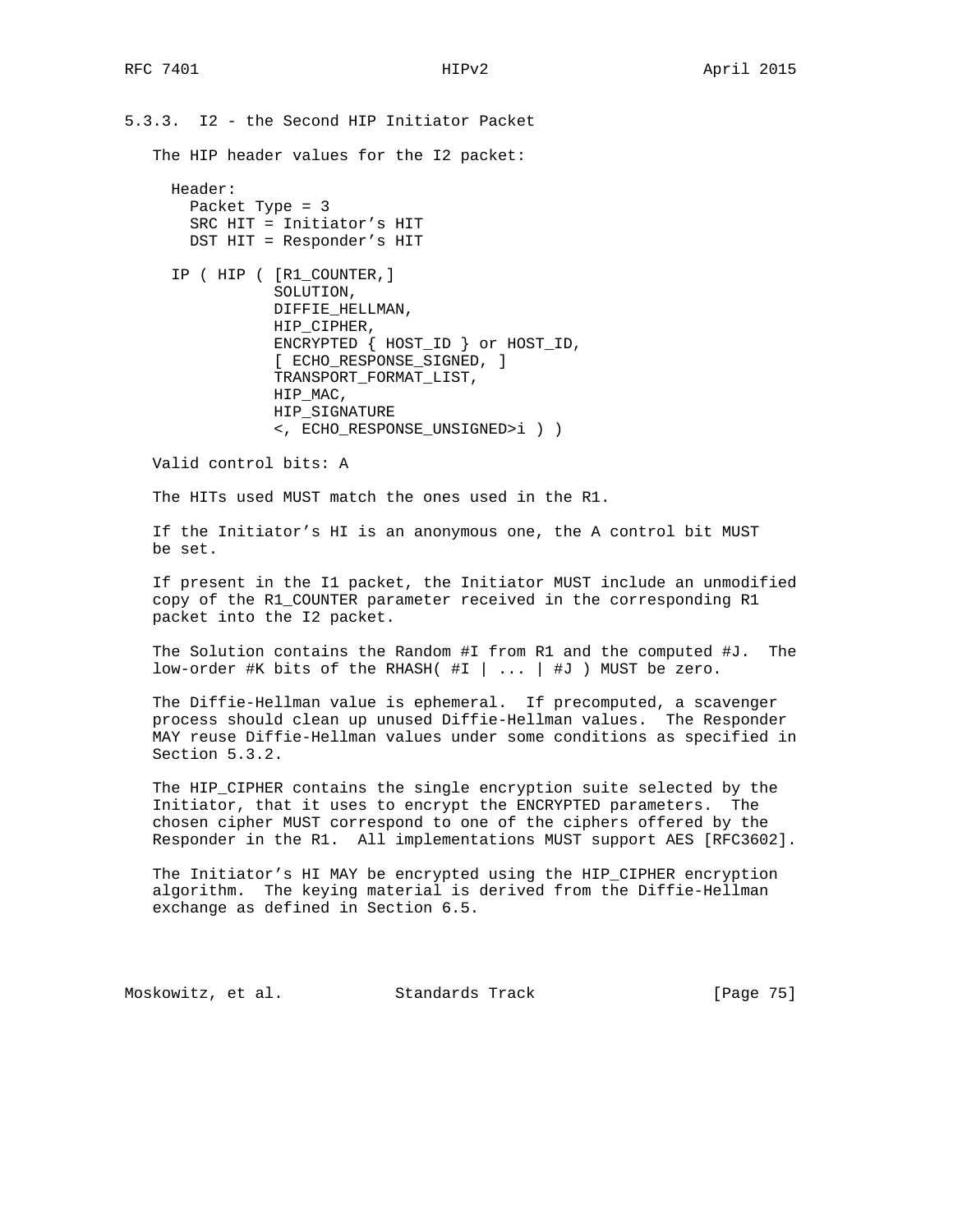The ECHO\_RESPONSE\_SIGNED and ECHO\_RESPONSE\_UNSIGNED contain the unmodified opaque data copied from the corresponding echo request parameter(s).

 The TRANSPORT\_FORMAT\_LIST contains the single transport format type selected by the Initiator. The chosen type MUST correspond to one of the types offered by the Responder in the R1. Currently, the only transport format defined is the ESP transport format ([RFC7402]).

 The HMAC value in the HIP\_MAC parameter is calculated over the whole HIP packet, excluding any parameters after the HIP\_MAC, as described in Section 6.4.1. The Responder MUST validate the HIP\_MAC.

 The signature is calculated over the whole HIP packet, excluding any parameters after the HIP\_SIGNATURE, as described in Section 5.2.14. The Responder MUST validate this signature. The Responder uses the HI in the packet or an HI acquired by some other means for verifying the signature.

5.3.4. R2 - the Second HIP Responder Packet

The HIP header values for the R2 packet:

 Header: Packet Type = 4 SRC HIT = Responder's HIT DST HIT = Initiator's HIT

IP ( HIP ( HIP\_MAC\_2, HIP\_SIGNATURE ) )

Valid control bits: None

 The HIP\_MAC\_2 is calculated over the whole HIP packet, with the Responder's HOST\_ID parameter concatenated with the HIP packet. The HOST\_ID parameter is removed after the HMAC calculation. The procedure is described in Section 6.4.1.

The signature is calculated over the whole HIP packet.

The Initiator MUST validate both the HIP\_MAC and the signature.

Moskowitz, et al. Standards Track [Page 76]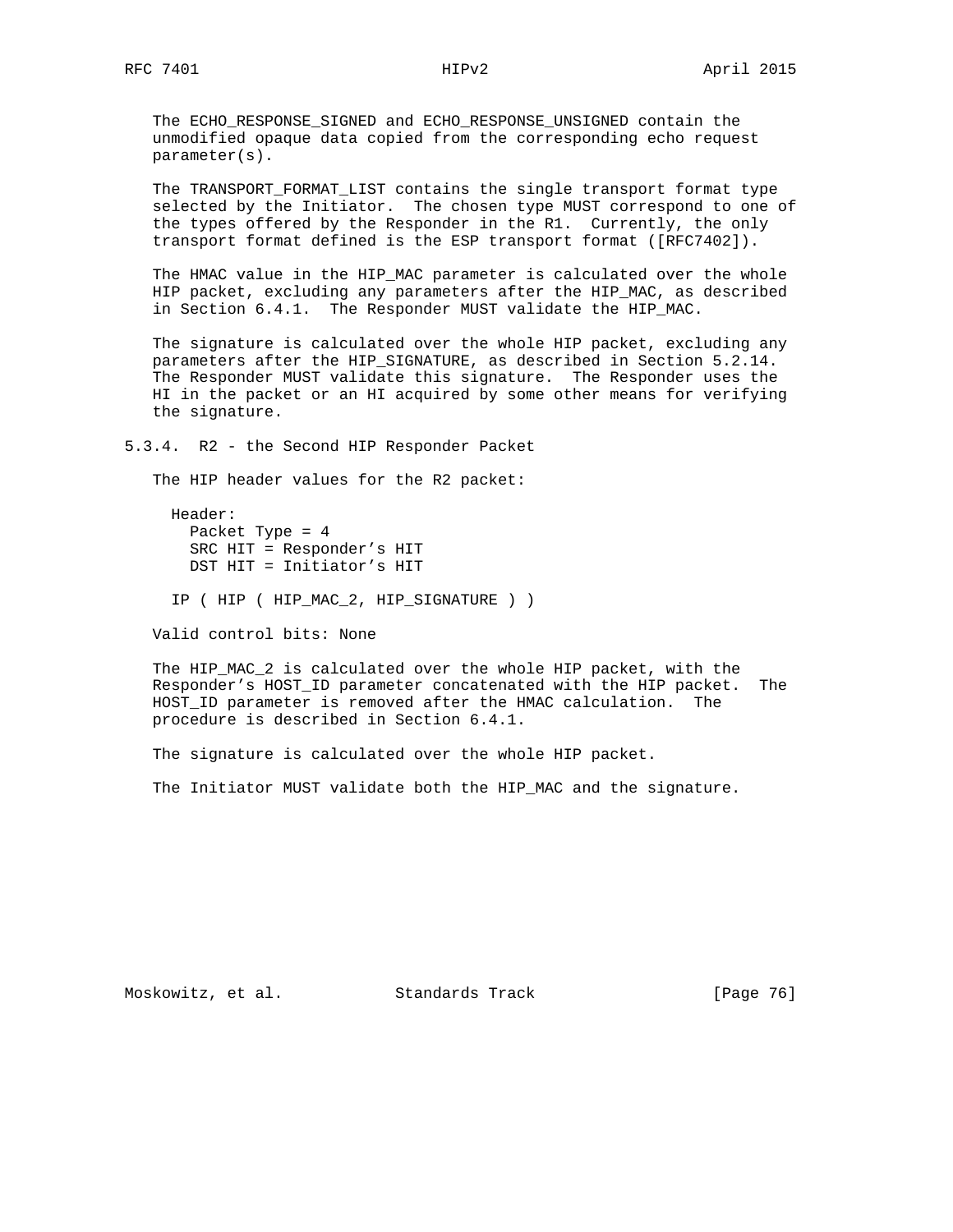5.3.5. UPDATE - the HIP Update Packet The HIP header values for the UPDATE packet: Header: Packet Type = 16 SRC HIT = Sender's HIT DST HIT = Recipient's HIT IP ( HIP ( [SEQ, ACK, ] HIP\_MAC, HIP\_SIGNATURE ) ) Valid control bits: None

 The UPDATE packet contains mandatory HIP\_MAC and HIP\_SIGNATURE parameters, and other optional parameters.

 The UPDATE packet contains zero or one SEQ parameter. The presence of a SEQ parameter indicates that the receiver MUST acknowledge the UPDATE. An UPDATE that does not contain a SEQ but only an ACK parameter is simply an acknowledgment of a previous UPDATE and itself MUST NOT be acknowledged by a separate ACK parameter. Such UPDATE packets containing only an ACK parameter do not require processing in relative order to other UPDATE packets. An UPDATE packet without either a SEQ or an ACK parameter is invalid; such unacknowledged updates MUST instead use a NOTIFY packet.

 An UPDATE packet contains zero or one ACK parameter. The ACK parameter echoes the SEQ sequence number of the UPDATE packet being ACKed. A host MAY choose to acknowledge more than one UPDATE packet at a time; e.g., the ACK parameter may contain the last two SEQ values received, for resilience against packet loss. ACK values are not cumulative; each received unique SEQ value requires at least one corresponding ACK value in reply. Received ACK parameters that are redundant are ignored. Hosts MUST implement the processing of ACK parameters with multiple SEQ sequence numbers even if they do not implement sending ACK parameters with multiple SEQ sequence numbers.

 The UPDATE packet may contain both a SEQ and an ACK parameter. In this case, the ACK parameter is being piggybacked on an outgoing UPDATE. In general, UPDATEs carrying SEQ SHOULD be ACKed upon completion of the processing of the UPDATE. A host MAY choose to hold the UPDATE carrying an ACK parameter for a short period of time to allow for the possibility of piggybacking the ACK parameter, in a manner similar to TCP delayed acknowledgments.

Moskowitz, et al. Standards Track [Page 77]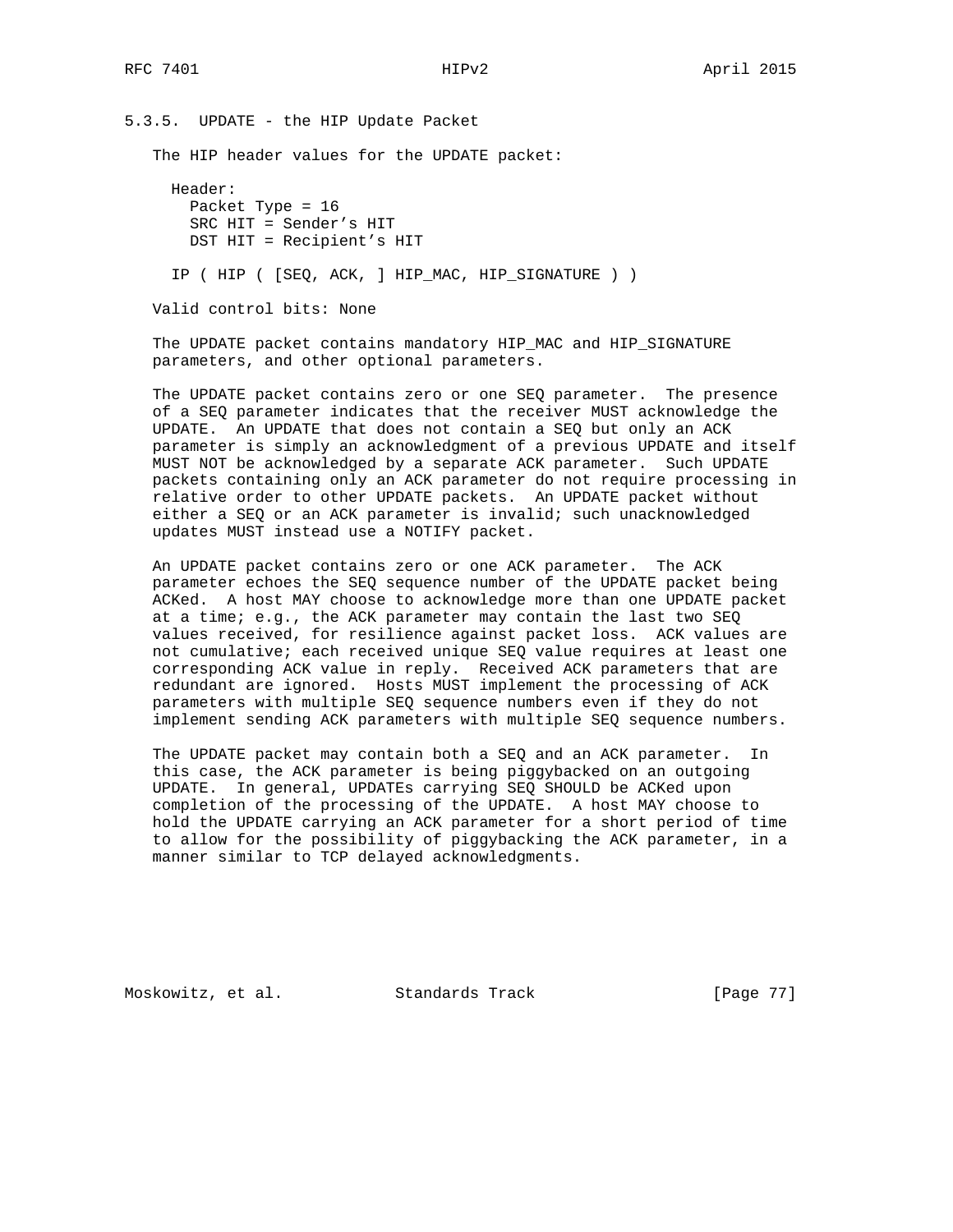A sender MAY choose to forego reliable transmission of a particular UPDATE (e.g., it becomes overcome by events). The semantics are such that the receiver MUST acknowledge the UPDATE, but the sender MAY choose to not care about receiving the ACK parameter.

 UPDATEs MAY be retransmitted without incrementing SEQ. If the same subset of parameters is included in multiple UPDATEs with different SEQs, the host MUST ensure that the receiver's processing of the parameters multiple times will not result in a protocol error.

5.3.6. NOTIFY - the HIP Notify Packet

 The NOTIFY packet MAY be used to provide information to a peer. Typically, NOTIFY is used to indicate some type of protocol error or negotiation failure. NOTIFY packets are unacknowledged. The receiver can handle the packet only as informational, and SHOULD NOT change its HIP state (see Section 4.4.2) based purely on a received NOTIFY packet.

The HIP header values for the NOTIFY packet:

 Header: Packet Type = 17 SRC HIT = Sender's HIT DST HIT = Recipient's HIT, or zero if unknown

IP ( HIP (<NOTIFICATION>i, [HOST\_ID, ] HIP\_SIGNATURE) )

Valid control bits: None

 The NOTIFY packet is used to carry one or more NOTIFICATION parameters.

5.3.7. CLOSE - the HIP Association Closing Packet

The HIP header values for the CLOSE packet:

 Header: Packet Type = 18 SRC HIT = Sender's HIT DST HIT = Recipient's HIT

IP ( HIP ( ECHO\_REQUEST\_SIGNED, HIP\_MAC, HIP\_SIGNATURE ) )

Valid control bits: None

Moskowitz, et al. Standards Track [Page 78]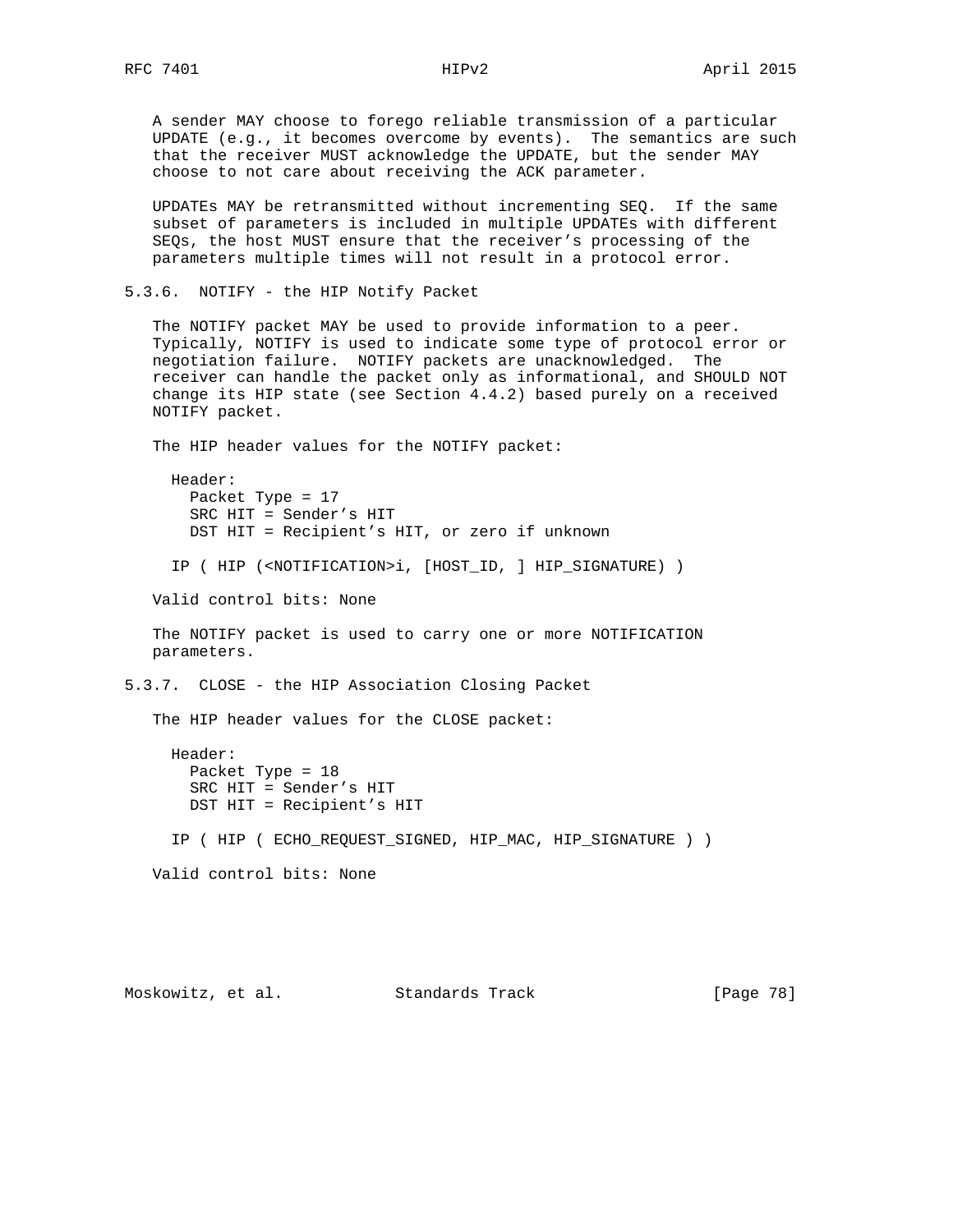The sender MUST include an ECHO\_REQUEST\_SIGNED used to validate CLOSE\_ACK received in response, and both a HIP\_MAC and a signature (calculated over the whole HIP packet).

 The receiver peer MUST reply with a CLOSE\_ACK containing an ECHO\_RESPONSE\_SIGNED corresponding to the received ECHO\_REQUEST\_SIGNED.

### 5.3.8. CLOSE\_ACK - the HIP Closing Acknowledgment Packet

The HIP header values for the CLOSE\_ACK packet:

```
 Header:
Packet Type = 19
SRC HIT = Sender's HIT
DST HIT = Recipient's HIT
```
IP ( HIP ( ECHO\_RESPONSE\_SIGNED, HIP\_MAC, HIP\_SIGNATURE ) )

Valid control bits: None

 The sender MUST include both an HMAC and signature (calculated over the whole HIP packet).

 The receiver peer MUST validate the ECHO\_RESPONSE\_SIGNED and validate both the HIP\_MAC and the signature if the receiver has state for a HIP association.

### 5.4. ICMP Messages

 When a HIP implementation detects a problem with an incoming packet, and it either cannot determine the identity of the sender of the packet or does not have any existing HIP association with the sender of the packet, it MAY respond with an ICMP packet. Any such replies MUST be rate-limited as described in [RFC4443]. In most cases, the ICMP packet has the Parameter Problem type (12 for ICMPv4, 4 for ICMPv6), with the Pointer pointing to the field that caused the ICMP message to be generated.

### 5.4.1. Invalid Version

 If a HIP implementation receives a HIP packet that has an unrecognized HIP version number, it SHOULD respond, rate-limited, with an ICMP packet with type Parameter Problem, with the Pointer pointing to the Version/RES. byte in the HIP header.

Moskowitz, et al. Standards Track [Page 79]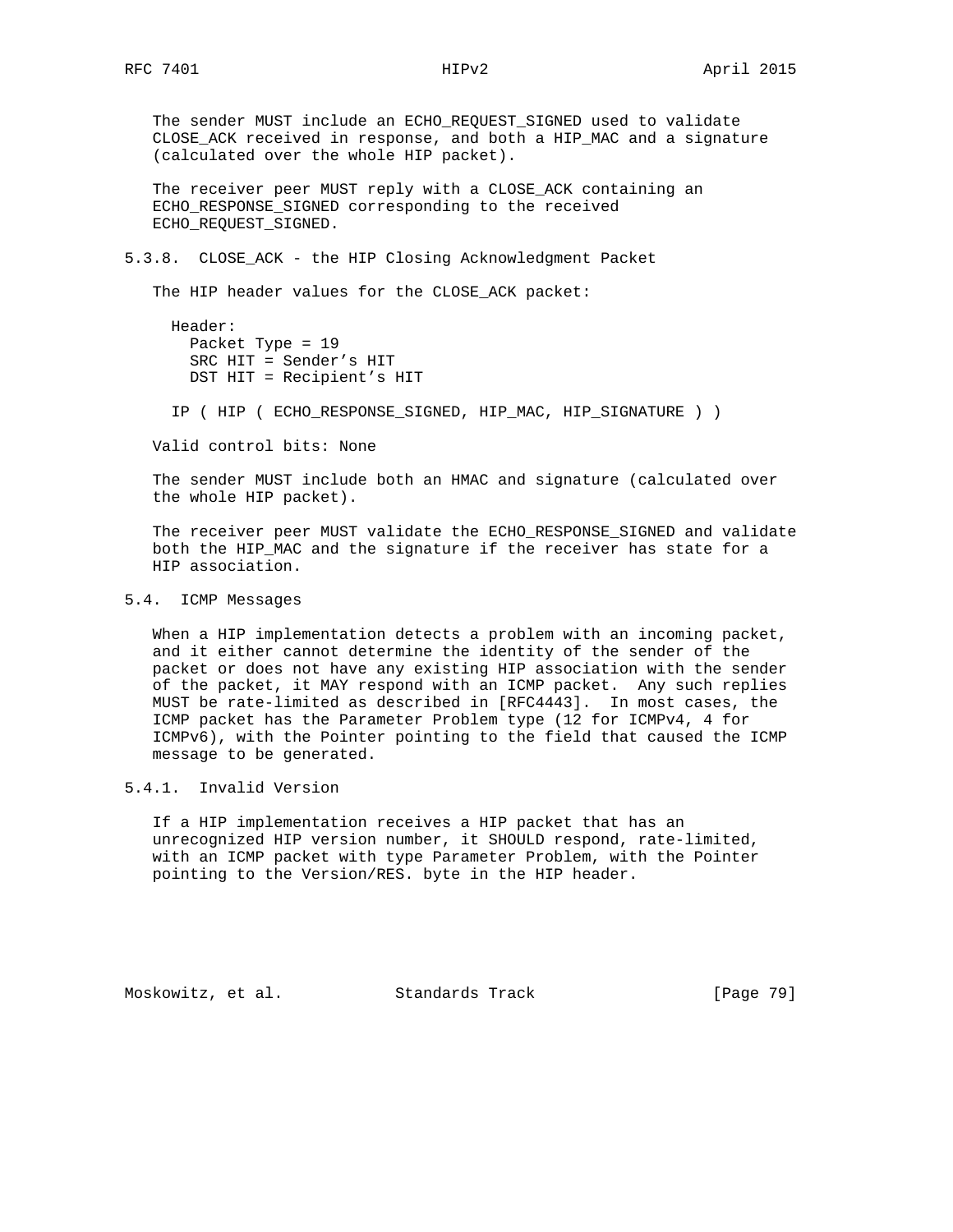5.4.2. Other Problems with the HIP Header and Packet Structure

 If a HIP implementation receives a HIP packet that has other unrecoverable problems in the header or packet format, it MAY respond, rate-limited, with an ICMP packet with type Parameter Problem, with the Pointer pointing to the field that failed to pass the format checks. However, an implementation MUST NOT send an ICMP message if the checksum fails; instead, it MUST silently drop the packet.

### 5.4.3. Invalid Puzzle Solution

 If a HIP implementation receives an I2 packet that has an invalid puzzle solution, the behavior depends on the underlying version of IP. If IPv6 is used, the implementation SHOULD respond with an ICMP packet with type Parameter Problem, with the Pointer pointing to the beginning of the Puzzle solution #J field in the SOLUTION payload in the HIP message.

 If IPv4 is used, the implementation MAY respond with an ICMP packet with the type Parameter Problem, copying enough bytes from the I2 message so that the SOLUTION parameter fits into the ICMP message, with the Pointer pointing to the beginning of the Puzzle solution #J field, as in the IPv6 case. Note, however, that the resulting ICMPv4 message exceeds the typical ICMPv4 message size as defined in [RFC0792].

### 5.4.4. Non-existing HIP Association

 If a HIP implementation receives a CLOSE or UPDATE packet, or any other packet whose handling requires an existing association, that has either a Receiver or Sender HIT that does not match with any existing HIP association, the implementation MAY respond, rate limited, with an ICMP packet with the type Parameter Problem. The Pointer of the ICMP Parameter Problem packet is set pointing to the beginning of the first HIT that does not match.

 A host MUST NOT reply with such an ICMP if it receives any of the following messages: I1, R2, I2, R2, and NOTIFY packet. When introducing new packet types, a specification SHOULD define the appropriate rules for sending or not sending this kind of ICMP reply.

### 6. Packet Processing

 Each host is assumed to have a single HIP implementation that manages the host's HIP associations and handles requests for new ones. Each HIP association is governed by a conceptual state machine, with states defined above in Section 4.4. The HIP implementation can

Moskowitz, et al. Standards Track [Page 80]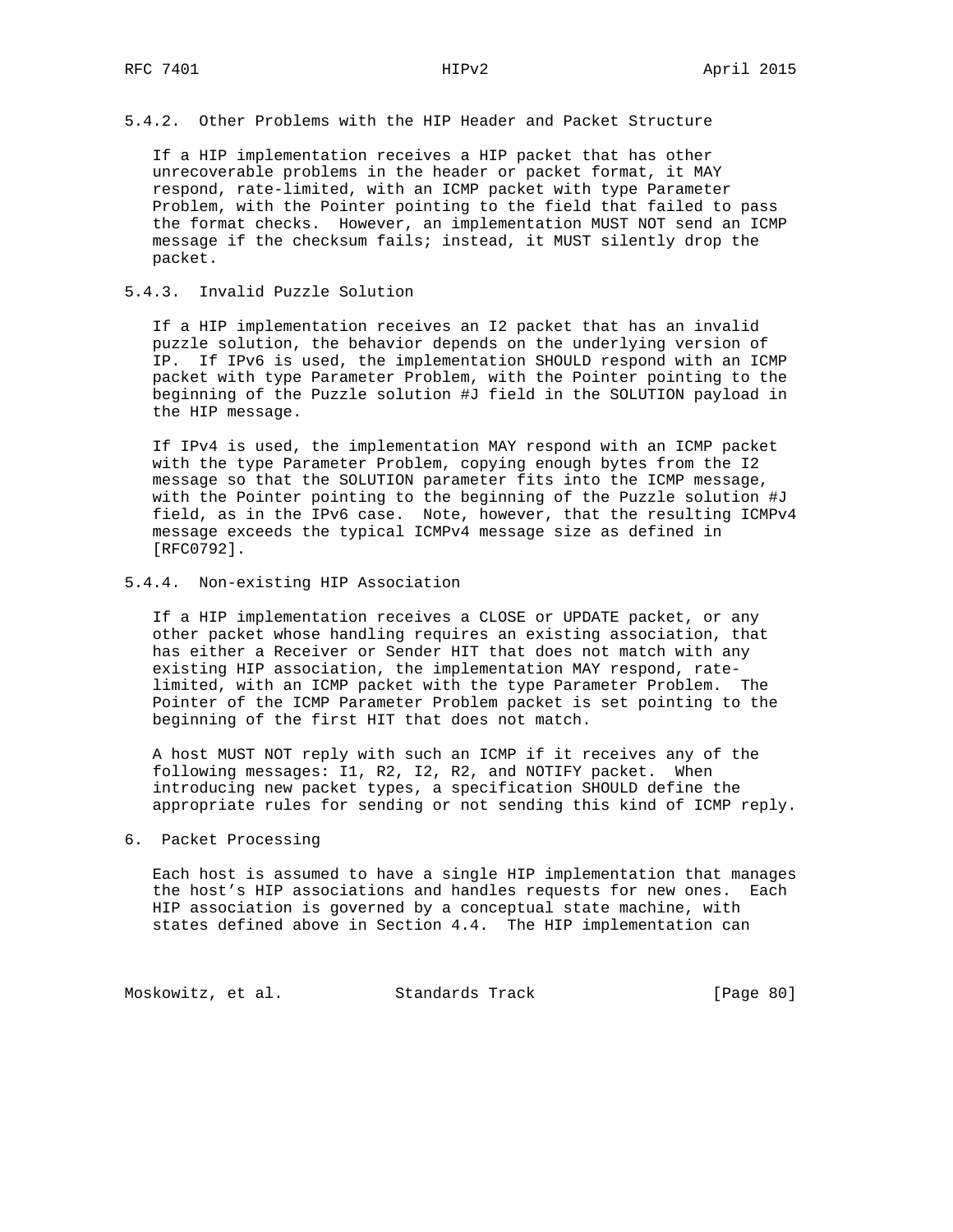simultaneously maintain HIP associations with more than one host. Furthermore, the HIP implementation may have more than one active HIP association with another host; in this case, HIP associations are distinguished by their respective HITs. It is not possible to have more than one HIP association between any given pair of HITs. Consequently, the only way for two hosts to have more than one parallel association is to use different HITs, at least at one end.

 The processing of packets depends on the state of the HIP association(s) with respect to the authenticated or apparent originator of the packet. A HIP implementation determines whether it has an active association with the originator of the packet based on the HITs. In the case of user data carried in a specific transport format, the transport format document specifies how the incoming packets are matched with the active associations.

6.1. Processing Outgoing Application Data

 In a HIP host, an application can send application-level data using an identifier specified via the underlying API. The API can be a backwards-compatible API (see [RFC5338]), using identifiers that look similar to IP addresses, or a completely new API, providing enhanced services related to Host Identities. Depending on the HIP implementation, the identifier provided to the application may be different; for example, it can be a HIT or an IP address.

 The exact format and method for transferring the user data from the source HIP host to the destination HIP host are defined in the corresponding transport format document. The actual data is transferred in the network using the appropriate source and destination IP addresses.

 In this document, conceptual processing rules are defined only for the base case where both hosts have only single usable IP addresses; the multi-address multihoming case is specified separately.

 The following conceptual algorithm describes the steps that are required for handling outgoing datagrams destined to a HIT.

- 1. If the datagram has a specified source address, it MUST be a HIT. If it is not, the implementation MAY replace the source address with a HIT. Otherwise, it MUST drop the packet.
- 2. If the datagram has an unspecified source address, the implementation MUST choose a suitable source HIT for the datagram. Selecting the source HIT is subject to local policy.

Moskowitz, et al. Standards Track [Page 81]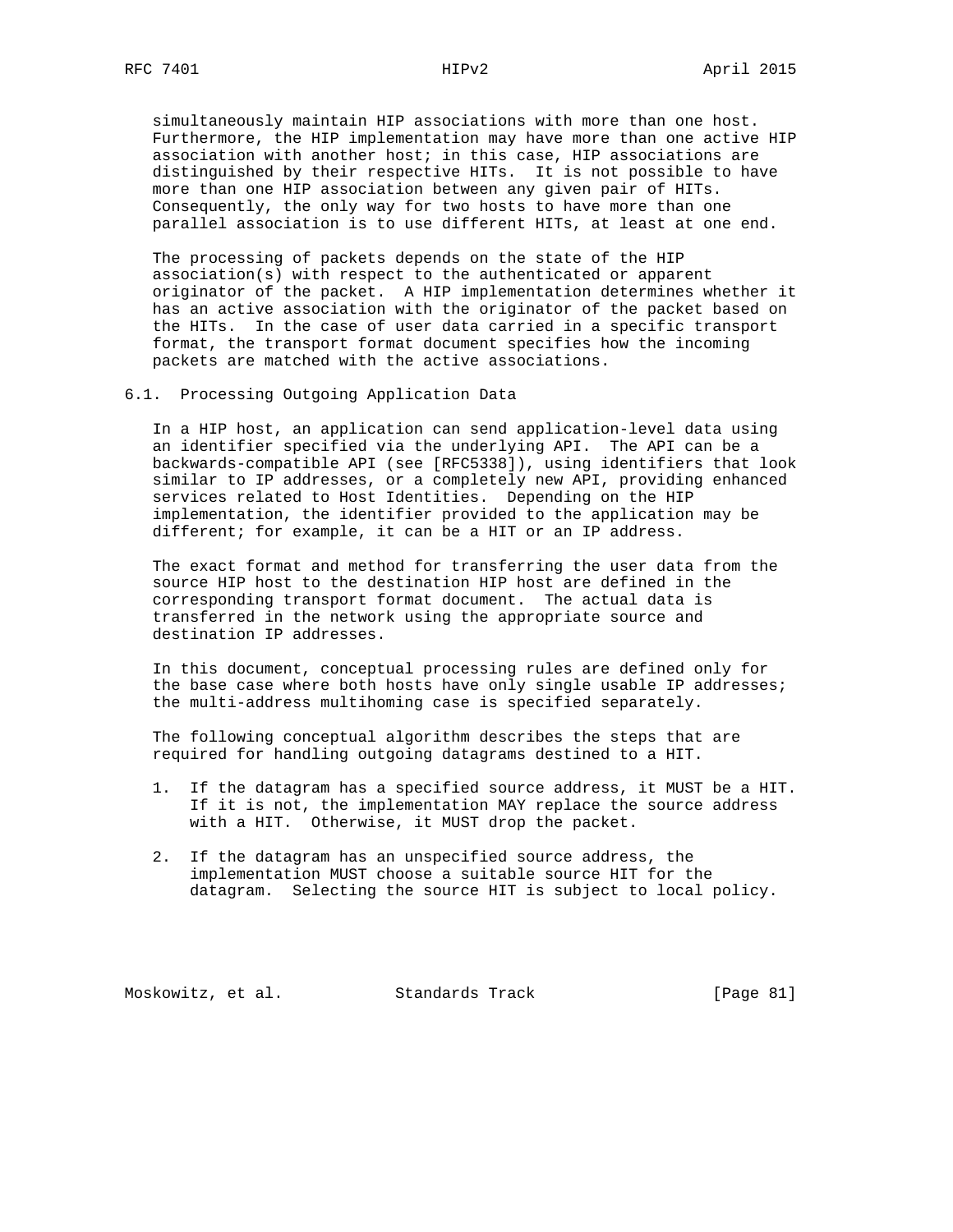- 3. If there is no active HIP association with the given <source, destination> HIT pair, one MUST be created by running the base exchange. While waiting for the base exchange to complete, the implementation SHOULD queue at least one user data packet per HIP association to be formed, and it MAY queue more than one.
- 4. Once there is an active HIP association for the given <source, destination> HIT pair, the outgoing datagram is passed to transport handling. The possible transport formats are defined in separate documents, of which the ESP transport format for HIP is mandatory for all HIP implementations.
- 5. Before sending the packet, the HITs in the datagram are replaced with suitable IP addresses. For IPv6, the rules defined in [RFC6724] SHOULD be followed. Note that this HIT-to-IP-address conversion step MAY also be performed at some other point in the stack, e.g., before wrapping the packet into the output format.
- 6.2. Processing Incoming Application Data

 The following conceptual algorithm describes the incoming datagram handling when HITs are used at the receiving host as application level identifiers. More detailed steps for processing packets are defined in corresponding transport format documents.

- 1. The incoming datagram is mapped to an existing HIP association, typically using some information from the packet. For example, such mapping may be based on the ESP Security Parameter Index (SPI).
- 2. The specific transport format is unwrapped, in a way depending on the transport format, yielding a packet that looks like a standard (unencrypted) IP packet. If possible, this step SHOULD also verify that the packet was indeed (once) sent by the remote HIP host, as identified by the HIP association.

 Depending on the used transport mode, the verification method can vary. While the HI (as well as the HIT) is used as the higher layer identifier, the verification method has to verify that the data packet was sent by the correct node identity and that the actual identity maps to this particular HIT. When using the ESP transport format [RFC7402], the verification is done using the SPI value in the data packet to find the corresponding SA with associated HIT and key, and decrypting the packet with that associated key.

Moskowitz, et al. Standards Track [Page 82]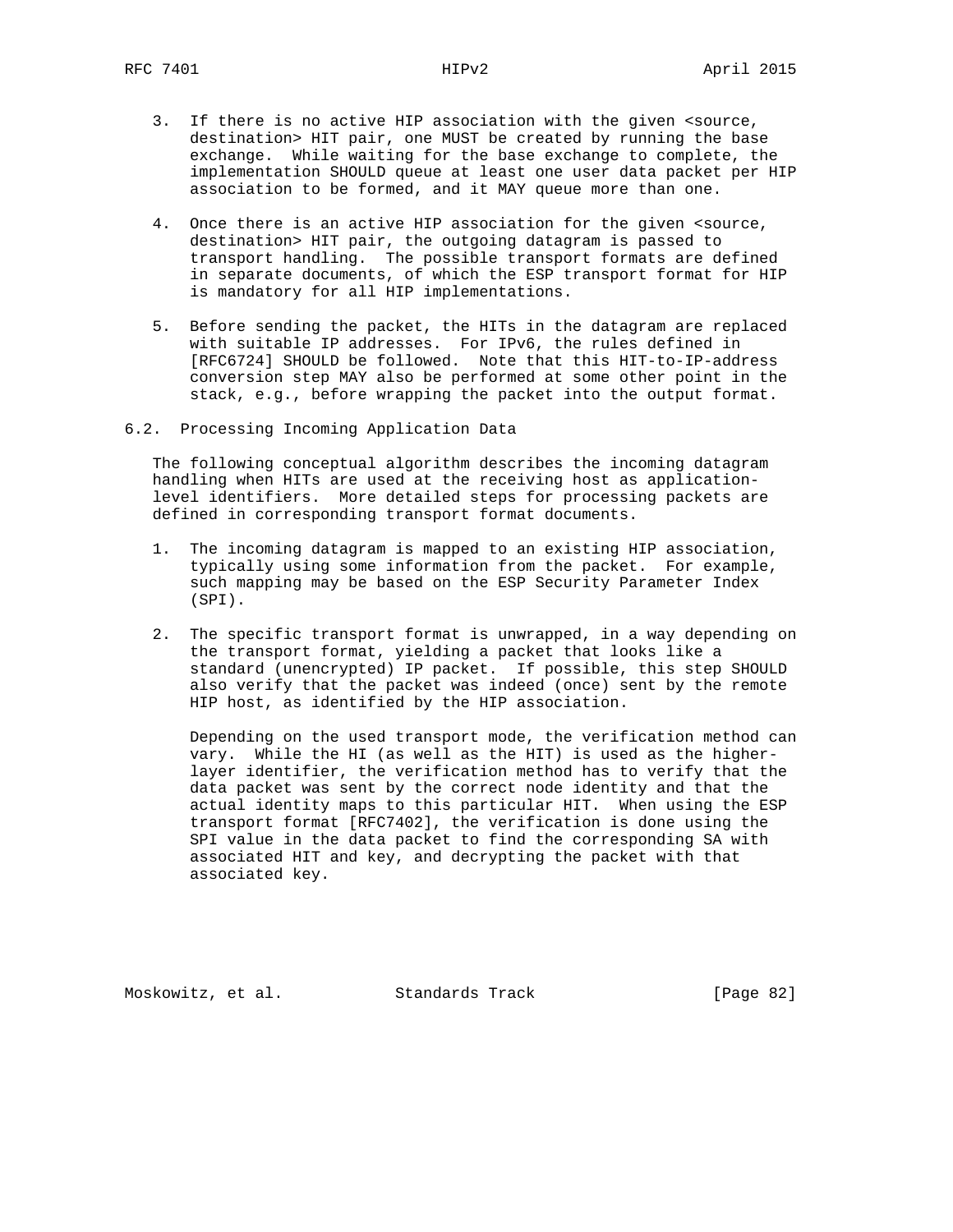- 3. The IP addresses in the datagram are replaced with the HITs associated with the HIP association. Note that this IP-address to-HIT conversion step MAY also be performed at some other point in the stack.
- 4. The datagram is delivered to the upper layer (e.g., UDP or TCP). When demultiplexing the datagram, the right upper-layer socket is selected based on the HITs.

### 6.3. Solving the Puzzle

This subsection describes the details for solving the puzzle.

 In the R1 packet, the values #I and #K are sent in network byte order. Similarly, in the I2 packet, the values #I and #J are sent in network byte order. The hash is created by concatenating, in network byte order, the following data, in the following order and using the RHASH algorithm:

 n-bit random value #I (where n is RHASH\_len), in network byte order, as appearing in the R1 and I2 packets.

 128-bit Initiator's HIT, in network byte order, as appearing in the HIP Payload in the R1 and I2 packets.

 128-bit Responder's HIT, in network byte order, as appearing in the HIP Payload in the R1 and I2 packets.

 n-bit random value #J (where n is RHASH\_len), in network byte order, as appearing in the I2 packet.

 In a valid response puzzle, the #K low-order bits of the resulting RHASH digest MUST be zero.

Notes:

- i) The length of the data to be hashed is variable, depending on the output length of the Responder's hash function RHASH.
- ii) All the data in the hash input MUST be in network byte order.
- iii) The orderings of the Initiator's and Responder's HITs are different in the R1 and I2 packets; see Section 5.1. Care must be taken to copy the values in the right order to the hash input.
- iv) For a puzzle #I, there may exist multiple valid puzzle solutions #J.

Moskowitz, et al. Standards Track [Page 83]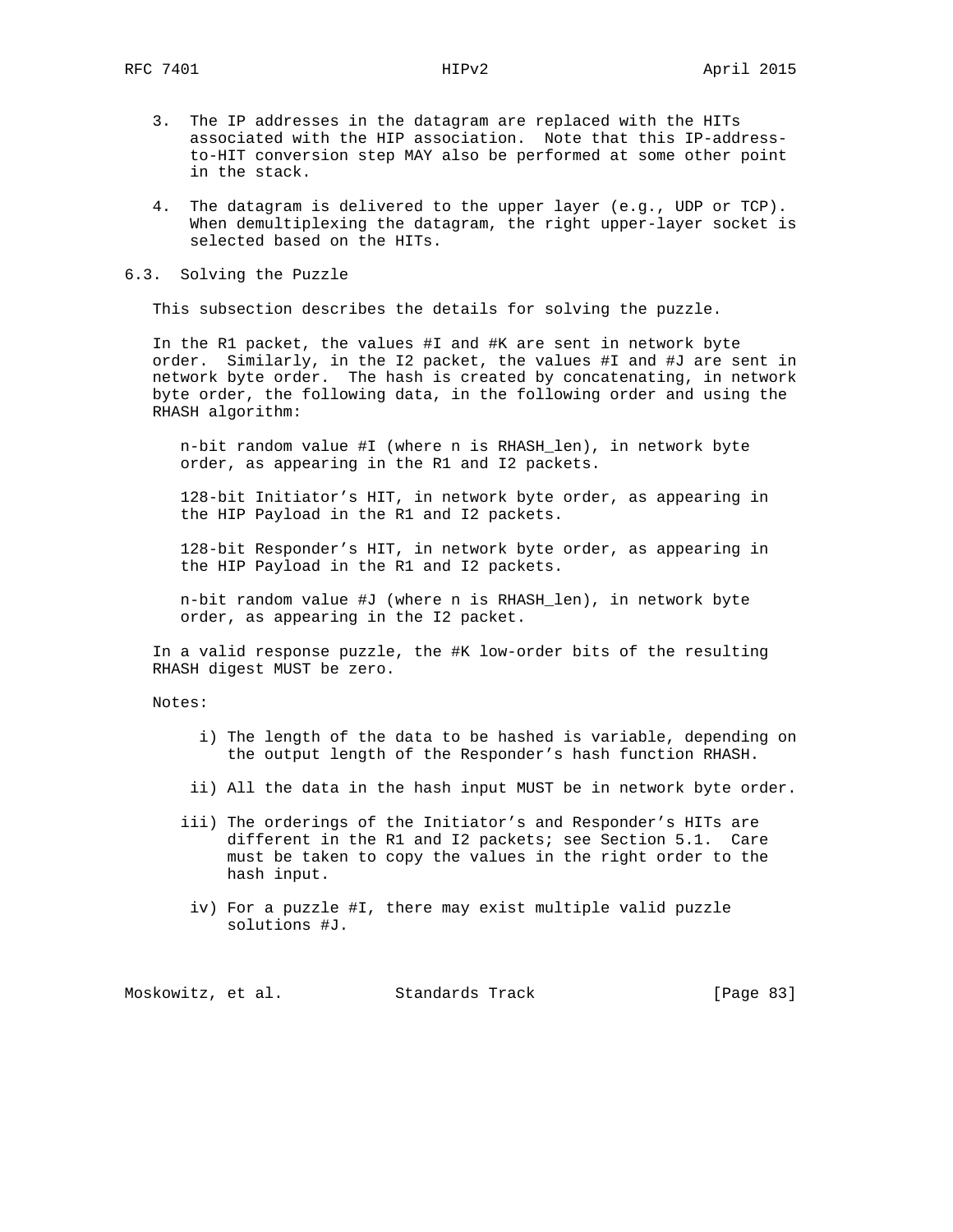The following procedure describes the processing steps involved, assuming that the Responder chooses to precompute the R1 packets: Precomputation by the Responder: Sets up the puzzle difficulty #K. Creates a signed R1 and caches it. Responder: Selects a suitable cached R1. Generates a random number #I. Sends #I and #K in an R1. Saves #I and #K for a delta time. Initiator: Generates repeated attempts to solve the puzzle until a matching #J is found: Ltrunc( RHASH(  $\#I$  | HIT-I | HIT-R |  $\#J$  ),  $\#K$  ) == 0 Sends #I and #J in an I2. Responder: Verifies that the received #I is a saved one. Finds the right #K based on #I. Computes  $V := Ltrunc( RHASH( HI | HIT-I | HIT-R | HJ )$ , #K) Rejects if  $V := 0$ Accepts if  $V == 0$ 

6.4. HIP\_MAC and SIGNATURE Calculation and Verification

 The following subsections define the actions for processing HIP\_MAC, HIP\_MAC\_2, HIP\_SIGNATURE, and HIP\_SIGNATURE\_2 parameters. The HIP\_MAC\_2 parameter is contained in the R2 packet. The HIP\_SIGNATURE\_2 parameter is contained in the R1 packet. The HIP\_SIGNATURE and HIP\_MAC parameters are contained in other HIP packets.

6.4.1. HMAC Calculation

 The HMAC uses RHASH as the underlying hash function. The type of RHASH depends on the HIT Suite of the Responder. Hence, HMAC-SHA-256 [RFC4868] is used for HIT Suite RSA/DSA/SHA-256, HMAC-SHA-1 [RFC2404] is used for HIT Suite ECDSA\_LOW/SHA-1, and HMAC-SHA-384 [RFC4868] is used for HIT Suite ECDSA/SHA-384.

 The following process applies both to the HIP\_MAC and HIP\_MAC\_2 parameters. When processing HIP\_MAC\_2, the difference is that the HIP\_MAC calculation includes a pseudo HOST\_ID field containing the Responder's information as sent in the R1 packet earlier.

Moskowitz, et al. Standards Track [Page 84]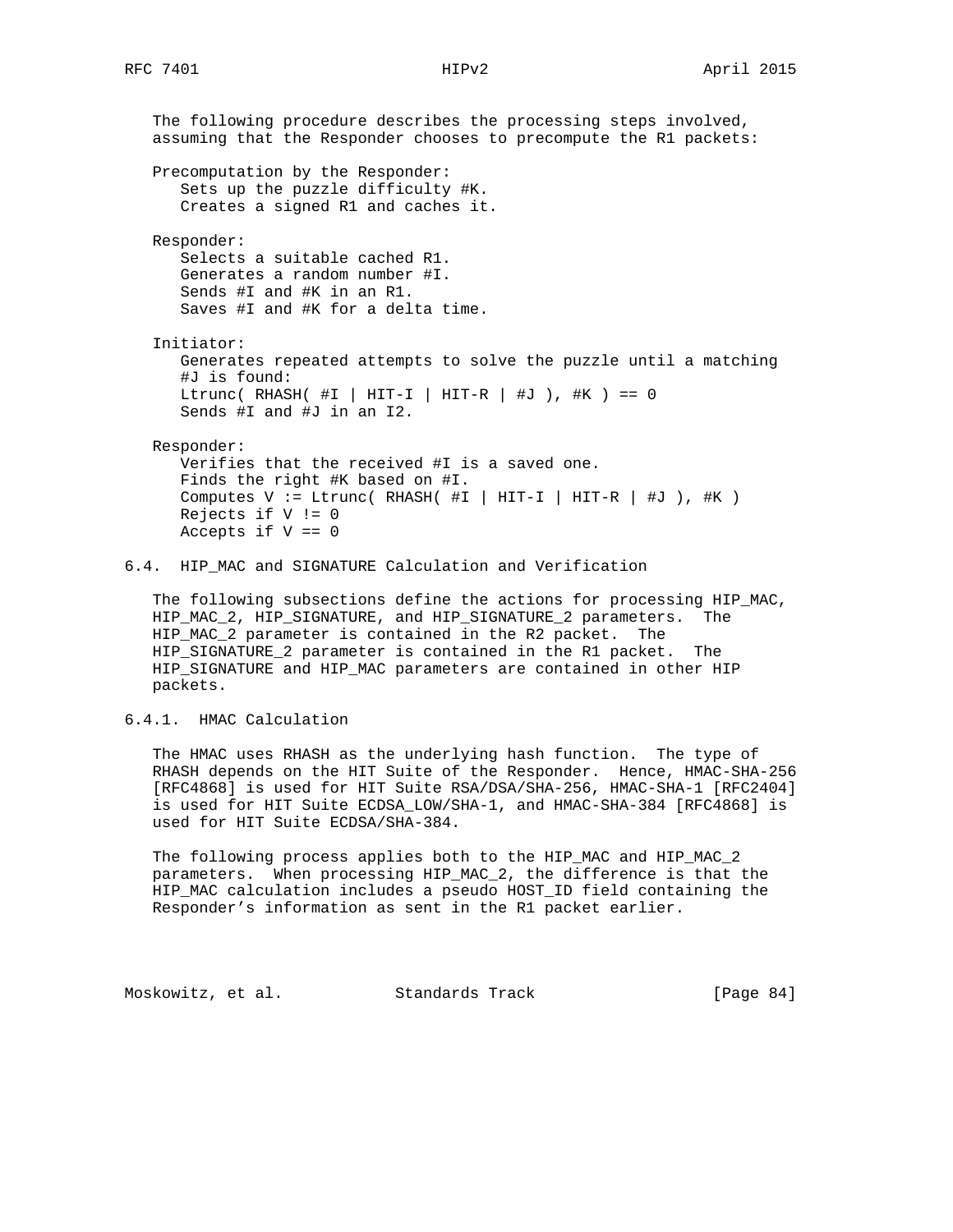Both the Initiator and the Responder should take some care when verifying or calculating the HIP\_MAC\_2. Specifically, the Initiator has to preserve the HOST\_ID exactly as it was received in the R1 packet until it receives the HIP\_MAC\_2 in the R2 packet.

The scope of the calculation for HIP\_MAC is as follows:

HMAC: { HIP header | [ Parameters ] }

 where Parameters include all of the packet's HIP parameters with type values ranging from 1 to (HIP\_MAC's type value - 1), and excluding those parameters with type values greater than or equal to HIP\_MAC's type value.

During HIP\_MAC calculation, the following apply:

- o In the HIP header, the Checksum field is set to zero.
- o In the HIP header, the Header Length field value is calculated to the beginning of the HIP\_MAC parameter.

Parameter order is described in Section 5.2.1.

The scope of the calculation for HIP\_MAC\_2 is as follows:

HIP\_MAC\_2: { HIP header | [ Parameters ] | HOST\_ID }

 where Parameters include all of the packet's HIP parameters with type values from 1 to (HIP\_MAC\_2's type value - 1), and excluding those parameters with type values greater than or equal to HIP\_MAC\_2's type value.

During HIP\_MAC\_2 calculation, the following apply:

- o In the HIP header, the Checksum field is set to zero.
- o In the HIP header, the Header Length field value is calculated to the beginning of the HIP\_MAC\_2 parameter and increased by the length of the concatenated HOST\_ID parameter length (including the Type and Length fields).
- o The HOST\_ID parameter is exactly in the form it was received in the R1 packet from the Responder.

 Parameter order is described in Section 5.2.1, except that the HOST\_ID parameter in this calculation is added to the end.

Moskowitz, et al. Standards Track [Page 85]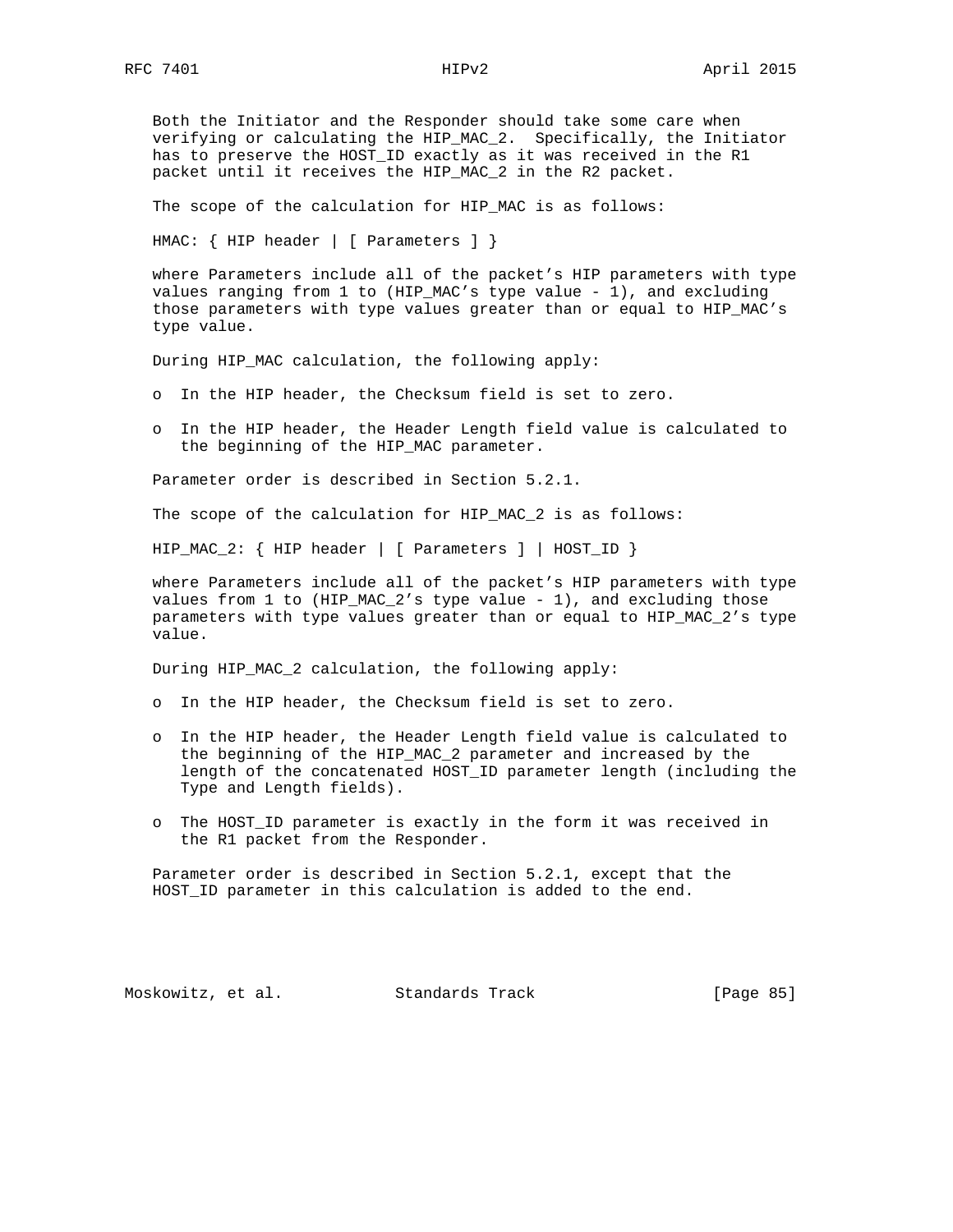The HIP\_MAC parameter is defined in Section 5.2.12 and the HIP\_MAC\_2 parameter in Section 5.2.13. The HMAC calculation and verification process (the process applies both to HIP\_MAC and HIP\_MAC\_2, except where HIP MAC 2 is mentioned separately) is as follows:

Packet sender:

- 1. Create the HIP packet, without the HIP\_MAC, HIP\_SIGNATURE, HIP\_SIGNATURE\_2, or any other parameter with greater type value than the HIP MAC parameter has.
- 2. In case of HIP\_MAC\_2 calculation, add a HOST\_ID (Responder) parameter to the end of the packet.
- 3. Calculate the Header Length field in the HIP header, including the added HOST\_ID parameter in case of HIP\_MAC\_2.
- 4. Compute the HMAC using either the HIP-gl or HIP-lg integrity key retrieved from KEYMAT as defined in Section 6.5.
- 5. In case of HIP\_MAC\_2, remove the HOST\_ID parameter from the packet.
- 6. Add the HIP\_MAC parameter to the packet and any parameter with greater type value than the HIP\_MAC's (HIP\_MAC\_2's) that may follow, including possible HIP\_SIGNATURE or HIP\_SIGNATURE\_2 parameters.
- 7. Recalculate the Length field in the HIP header.

Packet receiver:

- 1. Verify the HIP Header Length field.
- 2. Remove the HIP\_MAC or HIP\_MAC\_2 parameter, as well as all other parameters that follow it with greater type value including possible HIP\_SIGNATURE or HIP\_SIGNATURE\_2 fields, saving the contents if they are needed later.
- 3. In case of HIP\_MAC\_2, build and add a HOST\_ID parameter (with Responder information) to the packet. The HOST\_ID parameter should be identical to the one previously received from the Responder.
- 4. Recalculate the HIP packet length in the HIP header and clear the Checksum field (set it to all zeros). In case of HIP\_MAC\_2, the length is calculated with the added HOST\_ID parameter.

Moskowitz, et al. Standards Track [Page 86]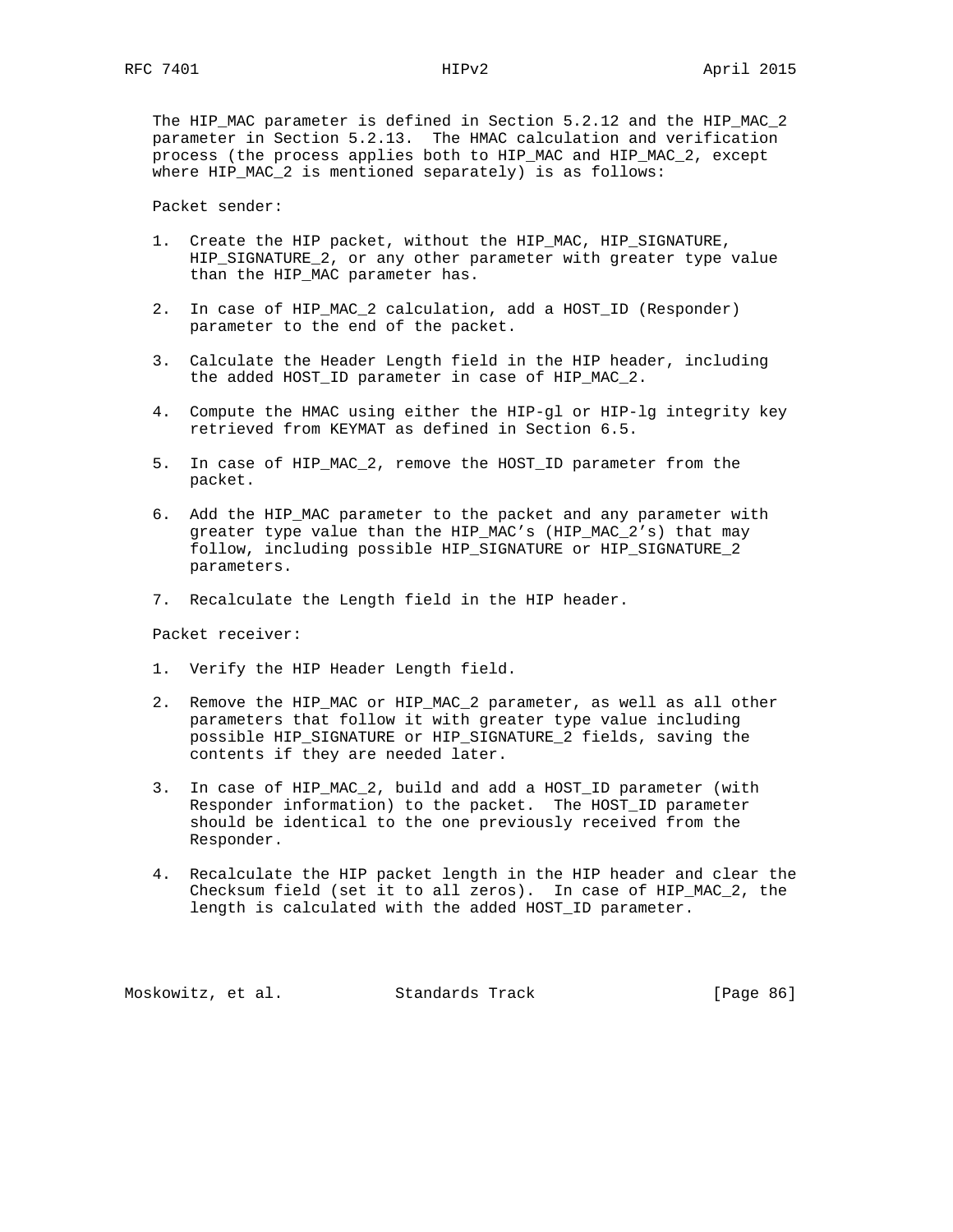- 5. Compute the HMAC using either the HIP-gl or HIP-lg integrity key as defined in Section 6.5 and verify it against the received HMAC.
- 6. Set the Checksum and Header Length fields in the HIP header to original values. Note that the Checksum and Length fields contain incorrect values after this step.
- 7. In case of HIP\_MAC\_2, remove the HOST\_ID parameter from the packet before further processing.
- 6.4.2. Signature Calculation

 The following process applies both to the HIP\_SIGNATURE and HIP\_SIGNATURE\_2 parameters. When processing the HIP\_SIGNATURE\_2 parameter, the only difference is that instead of the HIP\_SIGNATURE parameter, the HIP\_SIGNATURE\_2 parameter is used, and the Initiator's HIT and PUZZLE Opaque and Random #I fields are cleared (set to all zeros) before computing the signature. The HIP\_SIGNATURE parameter is defined in Section 5.2.14 and the HIP\_SIGNATURE\_2 parameter in Section 5.2.15.

 The scope of the calculation for HIP\_SIGNATURE and HIP\_SIGNATURE\_2 is as follows:

HIP\_SIGNATURE: { HIP header | [ Parameters ] }

 where Parameters include all of the packet's HIP parameters with type values from 1 to (HIP\_SIGNATURE's type value - 1).

During signature calculation, the following apply:

- o In the HIP header, the Checksum field is set to zero.
- o In the HIP header, the Header Length field value is calculated to the beginning of the HIP\_SIGNATURE parameter.

Parameter order is described in Section 5.2.1.

HIP\_SIGNATURE\_2: { HIP header | [ Parameters ] }

 where Parameters include all of the packet's HIP parameters with type values ranging from 1 to (HIP\_SIGNATURE\_2's type value - 1).

Moskowitz, et al. Standards Track [Page 87]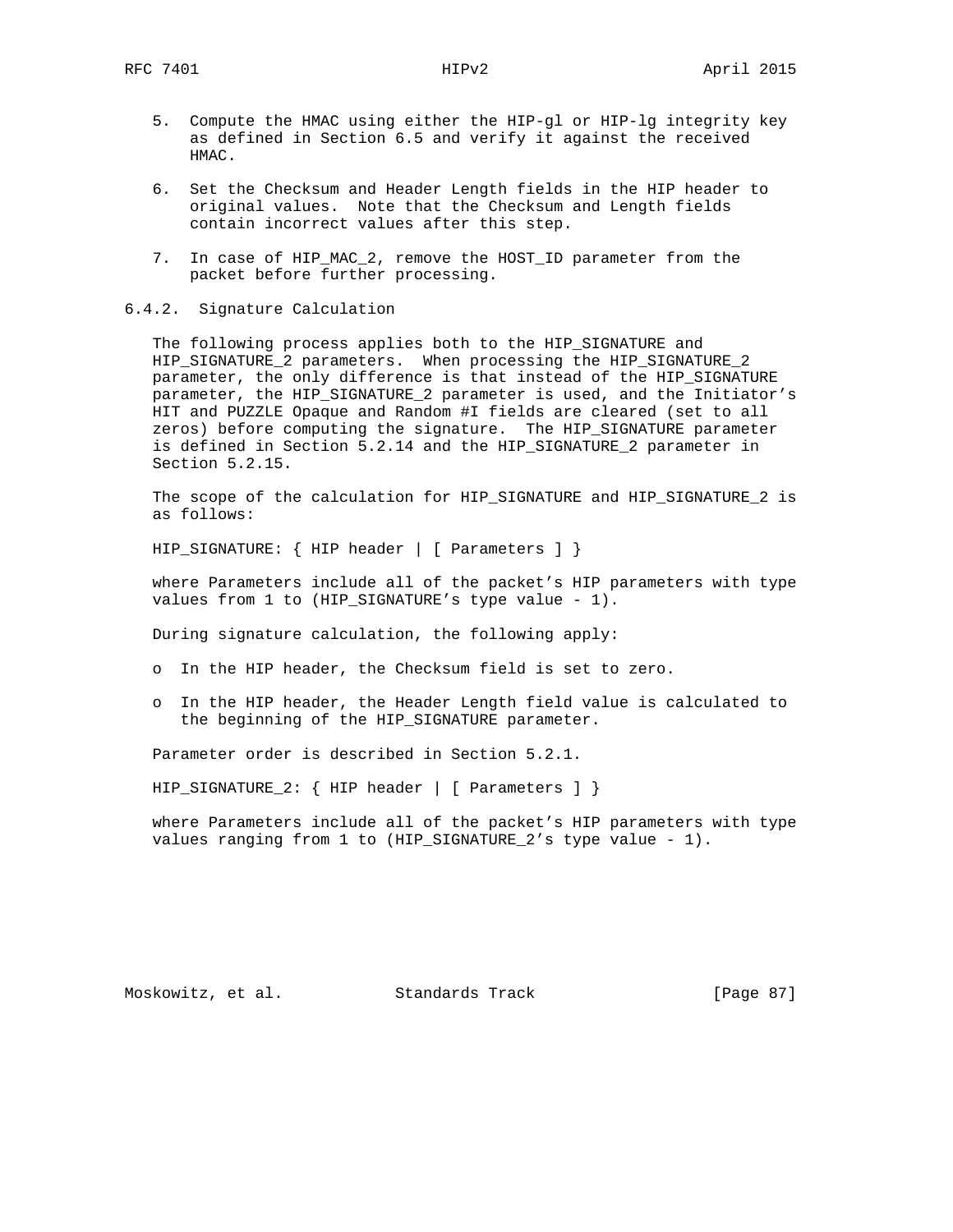During signature calculation, the following apply:

- o In the HIP header, both the Checksum and the Receiver's HIT fields are set to zero.
- o In the HIP header, the Header Length field value is calculated to the beginning of the HIP\_SIGNATURE\_2 parameter.
- o The PUZZLE parameter's Opaque and Random #I fields are set to zero.

Parameter order is described in Section 5.2.1.

 The signature calculation and verification process (the process applies both to HIP\_SIGNATURE and HIP\_SIGNATURE\_2, except in the case where HIP\_SIGNATURE\_2 is separately mentioned) is as follows:

Packet sender:

- 1. Create the HIP packet without the HIP\_SIGNATURE parameter or any other parameters that follow the HIP\_SIGNATURE parameter.
- 2. Calculate the Length field and zero the Checksum field in the HIP header. In case of HIP\_SIGNATURE\_2, set the Initiator's HIT field in the HIP header as well as the PUZZLE parameter's Opaque and Random #I fields to zero.
- 3. Compute the signature using the private key corresponding to the Host Identifier (public key).
- 4. Add the HIP\_SIGNATURE parameter to the packet.
- 5. Add any parameters that follow the HIP\_SIGNATURE parameter.
- 6. Recalculate the Length field in the HIP header, and calculate the Checksum field.

Packet receiver:

- 1. Verify the HIP Header Length field and checksum.
- 2. Save the contents of the HIP\_SIGNATURE parameter and any other parameters following the HIP\_SIGNATURE parameter, and remove them from the packet.

Moskowitz, et al. Standards Track [Page 88]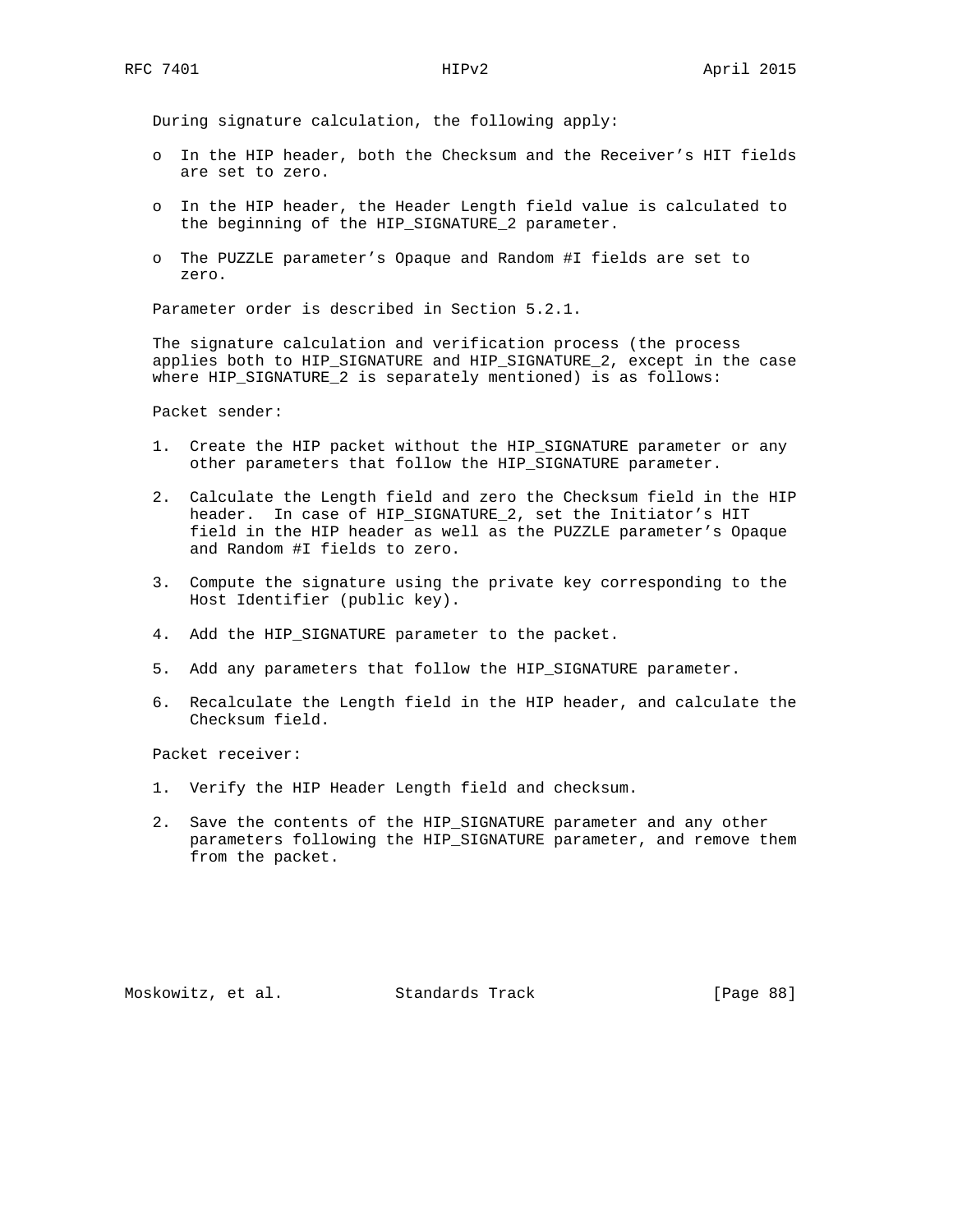- 3. Recalculate the HIP packet Length in the HIP header and clear the Checksum field (set it to all zeros). In case of HIP\_SIGNATURE\_2, set the Initiator's HIT field in the HIP header as well as the PUZZLE parameter's Opaque and Random #I fields to zero.
- 4. Compute the signature and verify it against the received signature using the packet sender's Host Identity (public key).
- 5. Restore the original packet by adding removed parameters (in step 2) and resetting the values that were set to zero (in step 3).

The verification can use either the HI received from a HIP packet; the HI retrieved from a DNS query, if the FQDN has been received in the HOST\_ID parameter; or an HI received by some other means.

6.5. HIP KEYMAT Generation

 HIP keying material is derived from the Diffie-Hellman session key, Kij, produced during the HIP base exchange (see Section 4.1.3). The Initiator has Kij during the creation of the I2 packet, and the Responder has Kij once it receives the I2 packet. This is why I2 can already contain encrypted information.

 The KEYMAT is derived by feeding Kij into the key derivation function defined by the DH Group ID. Currently, the only key derivation function defined in this document is the Hash-based Key Derivation Function (HKDF) [RFC5869] using the RHASH hash function. Other documents may define new DH Group IDs and corresponding key distribution functions.

 In the following, we provide the details for deriving the keying material using HKDF.

where

 $info = sort(HIT-I | HIT-R)$  $salt = #I | #J$ 

 Sort(HIT-I | HIT-R) is defined as the network byte order concatenation of the two HITs, with the smaller HIT preceding the larger HIT, resulting from the numeric comparison of the two HITs interpreted as positive (unsigned) 128-bit integers in network byte order. The #I and #J values are from the puzzle and its solution that were exchanged in R1 and I2 messages when this HIP association was set up. Both hosts have to store #I and #J values for the HIP association for future use.

Moskowitz, et al. Standards Track [Page 89]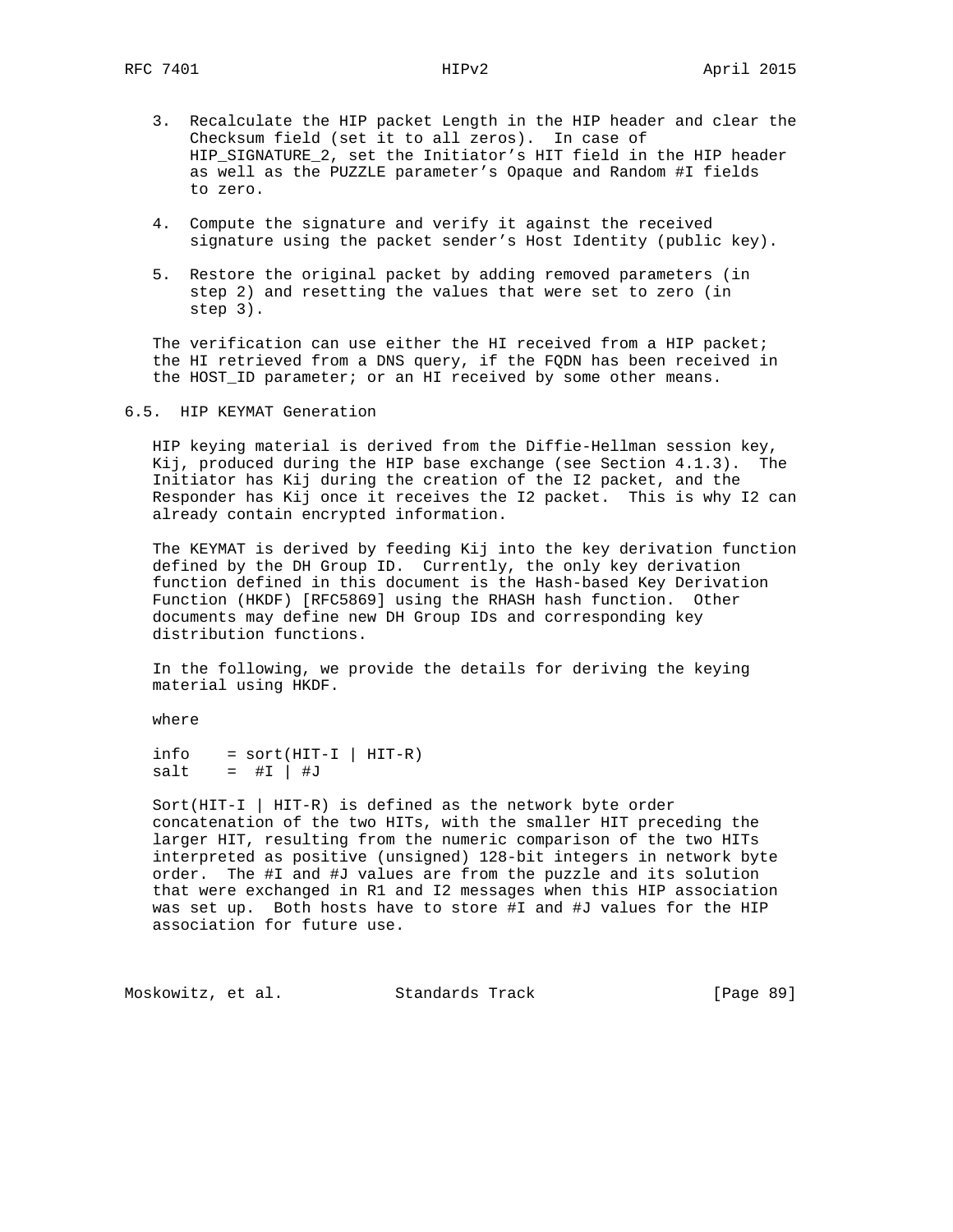The initial keys are drawn sequentially in the order that is determined by the numeric comparison of the two HITs, with the comparison method described in the previous paragraph. HOST\_g denotes the host with the greater HIT value, and HOST\_l the host with the lower HIT value.

The drawing order for the four initial keys is as follows:

HIP-gl encryption key for HOST\_g's ENCRYPTED parameter

HIP-gl integrity (HMAC) key for HOST\_g's outgoing HIP packets

HIP-lg encryption key for HOST\_l's ENCRYPTED parameter

HIP-lg integrity (HMAC) key for HOST\_l's outgoing HIP packets

 The number of bits drawn for a given algorithm is the "natural" size of the keys. For the mandatory algorithms, the following sizes apply:

| AES              | 128 or 256 bits |
|------------------|-----------------|
| SHA-1            | 160 bits        |
| SHA-256 256 bits |                 |
| SHA-384 384 bits |                 |
| NULL             | 0 bits          |

 If other key sizes are used, they MUST be treated as different encryption algorithms and defined separately.

# 6.6. Initiation of a HIP Base Exchange

 An implementation may originate a HIP base exchange to another host based on a local policy decision, usually triggered by an application datagram, in much the same way that an IPsec IKE key exchange can dynamically create a Security Association. Alternatively, a system may initiate a HIP exchange if it has rebooted or timed out, or otherwise lost its HIP state, as described in Section 4.5.4.

 The implementation prepares an I1 packet and sends it to the IP address that corresponds to the peer host. The IP address of the peer host may be obtained via conventional mechanisms, such as DNS lookup. The I1 packet contents are specified in Section 5.3.1. The

Moskowitz, et al. Standards Track [Page 90]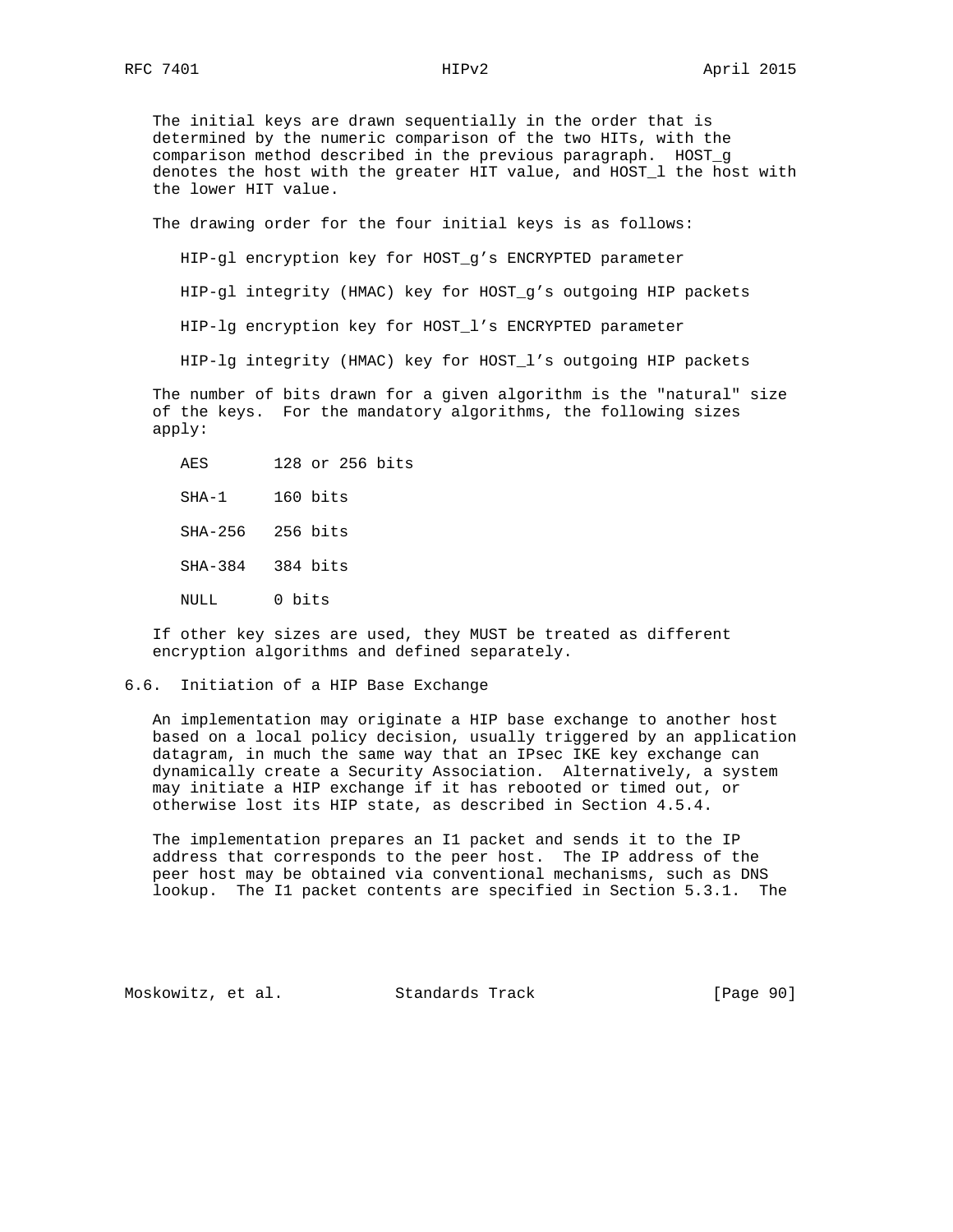selection of which source or destination Host Identity to use, if an Initiator or Responder has more than one to choose from, is typically a policy decision.

 The following steps define the conceptual processing rules for initiating a HIP base exchange:

- 1. The Initiator receives one or more of the Responder's HITs and one or more addresses from either a DNS lookup of the Responder's FQDN, some other repository, or a local database. If the Initiator does not know the Responder's HIT, it may attempt opportunistic mode by using NULL (all zeros) as the Responder's HIT (see also "HIP Opportunistic Mode" (Section 4.1.8)). If the Initiator can choose from multiple Responder HITs, it selects a HIT for which the Initiator supports the HIT Suite.
- 2. The Initiator sends an I1 packet to one of the Responder's addresses. The selection of which address to use is a local policy decision.
- 3. The Initiator includes the DH\_GROUP\_LIST in the I1 packet. The selection and order of DH Group IDs in the DH\_GROUP\_LIST MUST be stored by the Initiator, because this list is needed for later R1 processing. In most cases, the preferences regarding the DH groups will be static, so no per-association storage is necessary.
- 4. Upon sending an I1 packet, the sender transitions to state I1-SENT and starts a timer for which the timeout value SHOULD be larger than the worst-case anticipated RTT. The sender SHOULD also increment the trial counter associated with the I1.
- 5. Upon timeout, the sender SHOULD retransmit the I1 packet and restart the timer, up to a maximum of I1\_RETRIES\_MAX tries.
- 6.6.1. Sending Multiple I1 Packets in Parallel

 For the sake of minimizing the association establishment latency, an implementation MAY send the same I1 packet to more than one of the Responder's addresses. However, it MUST NOT send to more than three (3) Responder addresses in parallel. Furthermore, upon timeout, the implementation MUST refrain from sending the same I1 packet to multiple addresses. That is, if it retries to initialize the connection after a timeout, it MUST NOT send the I1 packet to more than one destination address. These limitations are placed in order to avoid congestion of the network, and potential DoS attacks that

Moskowitz, et al. Standards Track [Page 91]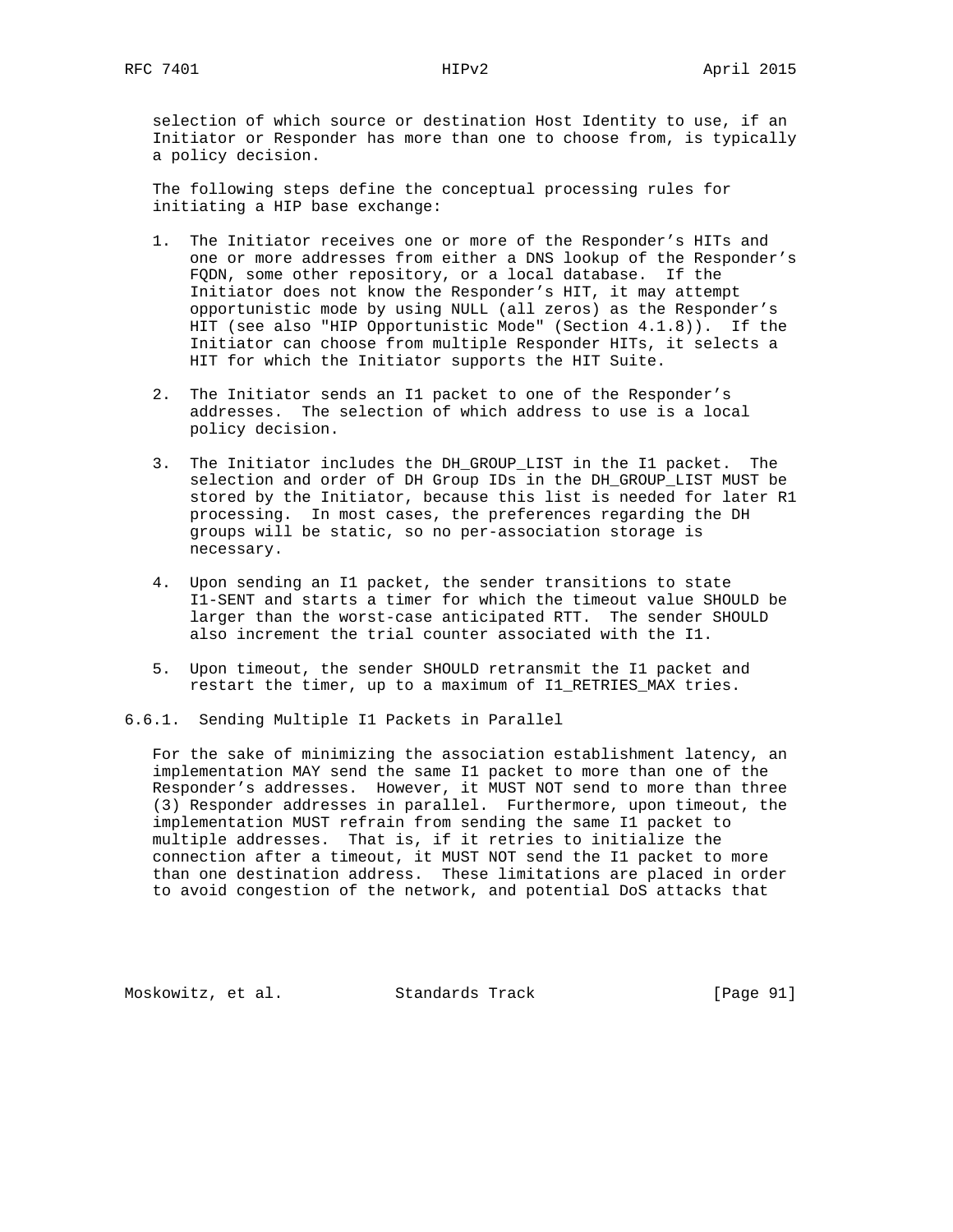might occur, e.g., because someone's claim to have hundreds or thousands of addresses could generate a huge number of I1 packets from the Initiator.

 As the Responder is not guaranteed to distinguish the duplicate I1 packets it receives at several of its addresses (because it avoids storing states when it answers back an R1 packet), the Initiator may receive several duplicate R1 packets.

 The Initiator SHOULD then select the initial preferred destination address using the source address of the selected received R1, and use the preferred address as a source address for the I2 packet. Processing rules for received R1s are discussed in Section 6.8.

6.6.2. Processing Incoming ICMP Protocol Unreachable Messages

 A host may receive an ICMP 'Destination Protocol Unreachable' message as a response to sending a HIP I1 packet. Such a packet may be an indication that the peer does not support HIP, or it may be an attempt to launch an attack by making the Initiator believe that the Responder does not support HIP.

 When a system receives an ICMP 'Destination Protocol Unreachable' message while it is waiting for an R1 packet, it MUST NOT terminate waiting. It MAY continue as if it had not received the ICMP message, and send a few more I1 packets. Alternatively, it MAY take the ICMP message as a hint that the peer most probably does not support HIP, and return to state UNASSOCIATED earlier than otherwise. However, at minimum, it MUST continue waiting for an R1 packet for a reasonable time before returning to UNASSOCIATED.

### 6.7. Processing of Incoming I1 Packets

 An implementation SHOULD reply to an I1 with an R1 packet, unless the implementation is unable or unwilling to set up a HIP association. If the implementation is unable to set up a HIP association, the host SHOULD send an 'ICMP Destination Protocol Unreachable, Administratively Prohibited' message to the I1 packet source IP address. If the implementation is unwilling to set up a HIP association, the host MAY ignore the I1 packet. This latter case may occur during a DoS attack such as an I1 packet flood.

 The implementation SHOULD be able to handle a storm of received I1 packets, discarding those with common content that arrive within a small time delta.

Moskowitz, et al. Standards Track [Page 92]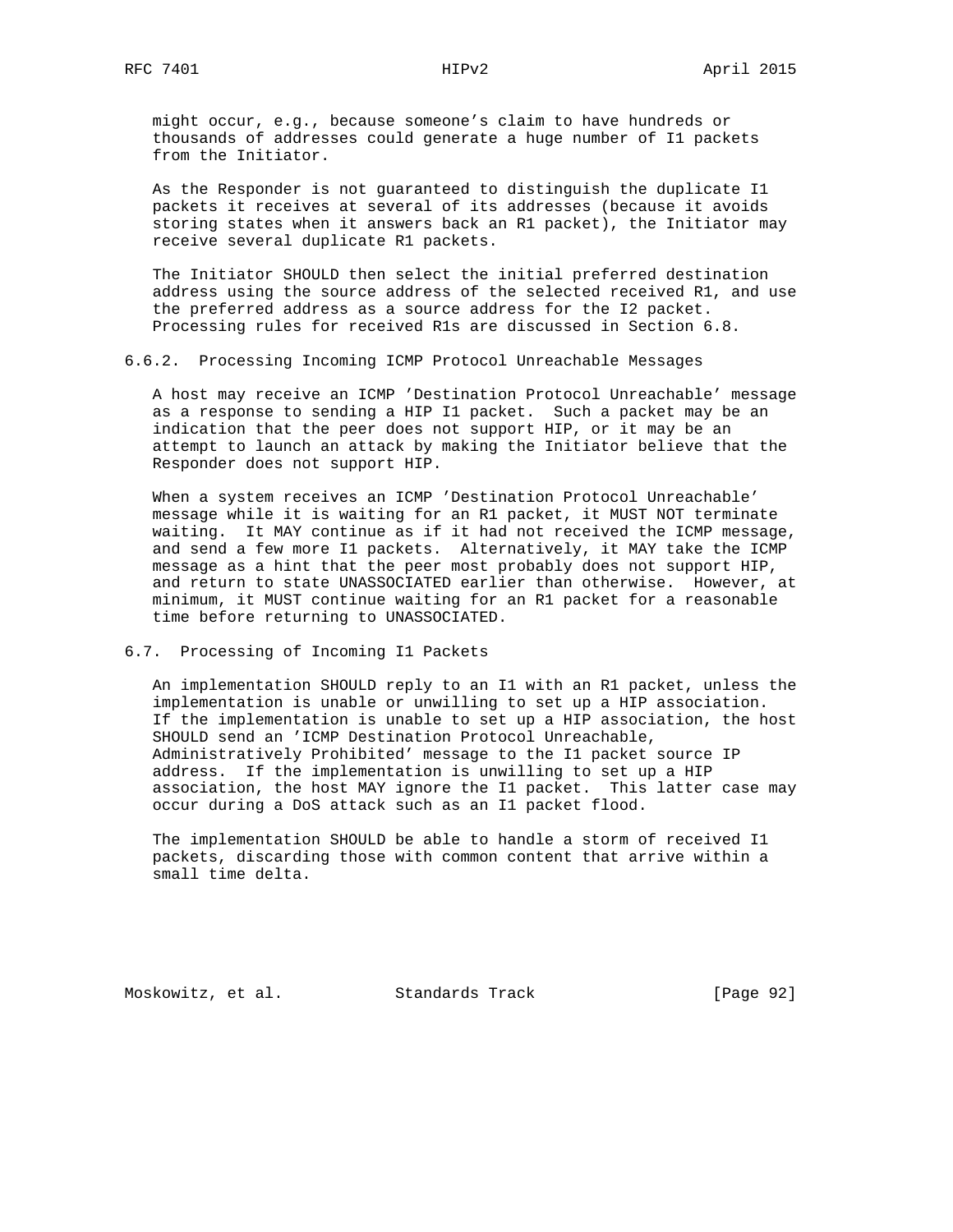A spoofed I1 packet can result in an R1 attack on a system. An R1 packet sender MUST have a mechanism to rate-limit R1 packets sent to an address.

 It is RECOMMENDED that the HIP state machine does not transition upon sending an R1 packet.

 The following steps define the conceptual processing rules for responding to an I1 packet:

- 1. The Responder MUST check that the Responder's HIT in the received I1 packet is either one of its own HITs or NULL. Otherwise, it must drop the packet.
- 2. If the Responder is in ESTABLISHED state, the Responder MAY respond to this with an R1 packet, prepare to drop an existing HIP security association with the peer, and stay at ESTABLISHED state.
- 3. If the Responder is in I1-SENT state, it MUST make a comparison between the sender's HIT and its own (i.e., the receiver's) HIT. If the sender's HIT is greater than its own HIT, it should drop the I1 packet and stay at I1-SENT. If the sender's HIT is smaller than its own HIT, it SHOULD send the R1 packet and stay at I1-SENT. The HIT comparison is performed as defined in Section 6.5.
- 4. If the implementation chooses to respond to the I1 packet with an R1 packet, it creates a new R1 or selects a precomputed R1 according to the format described in Section 5.3.2. It creates or chooses an R1 that contains its most preferred DH public value that is also contained in the DH\_GROUP\_LIST in the I1 packet. If no suitable DH Group ID was contained in the DH\_GROUP\_LIST in the I1 packet, it sends an R1 with any suitable DH public key.
- 5. If the received Responder's HIT in the I1 is NULL, the Responder selects a HIT with the same HIT Suite as the Initiator's HIT. If this HIT Suite is not supported by the Responder, it SHOULD select a REQUIRED HIT Suite from Section 5.2.10, which is currently RSA/DSA/SHA-256. Other than that, selecting the HIT is a local policy matter.

Moskowitz, et al. Standards Track [Page 93]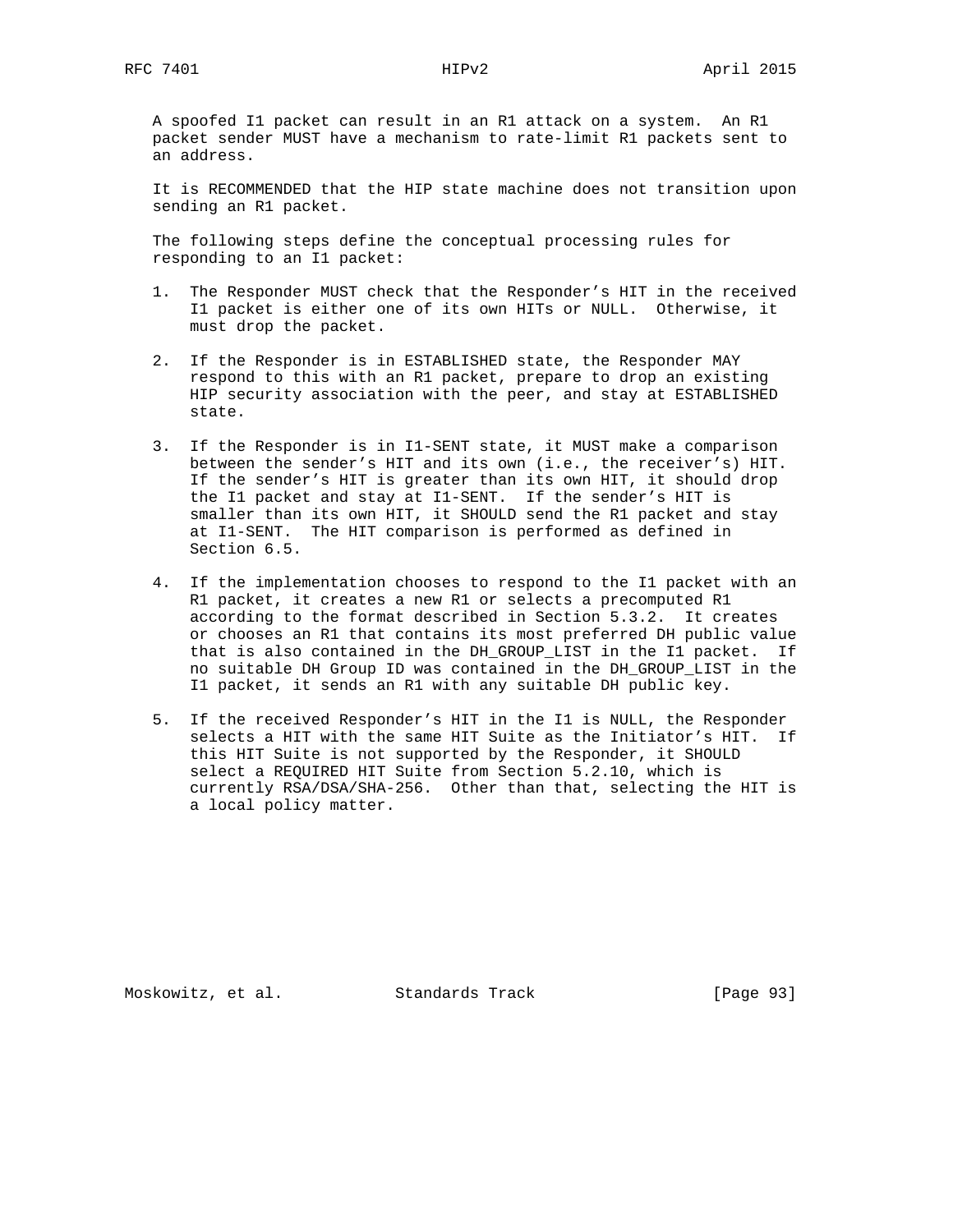- 6. The Responder expresses its supported HIP transport formats in the TRANSPORT\_FORMAT\_LIST as described in Section 5.2.11. The Responder MUST provide at least one payload transport format type.
- 7. The Responder sends the R1 packet to the source IP address of the I1 packet.
- 6.7.1. R1 Management

 All compliant implementations MUST be able to produce R1 packets; even if a device is configured by policy to only initiate associations, it must be able to process I1s in cases of recovery from loss of state or key exhaustion. An R1 packet MAY be precomputed. An R1 packet MAY be reused for a short time period, denoted here as "Delta T", which is implementation dependent, and SHOULD be deprecated and not used once a valid response I2 packet has been received from an Initiator. During an I1 message storm, an R1 packet MAY be reused beyond the normal Delta T. R1 information MUST NOT be discarded until a time period "Delta S" (again, implementation dependent) after the R1 packet is no longer being offered. Delta S is the assumed maximum time needed for the last I2 packet in response to the R1 packet to arrive back at the Responder.

 Implementations that support multiple DH groups MAY precompute R1 packets for each supported group so that incoming I1 packets with different DH Group IDs in the DH\_GROUP\_LIST can be served quickly.

 An implementation MAY keep state about received I1 packets and match the received I2 packets against the state, as discussed in Section 4.1.1.

6.7.2. Handling of Malformed Messages

 If an implementation receives a malformed I1 packet, it SHOULD NOT respond with a NOTIFY message, as such a practice could open up a potential denial-of-service threat. Instead, it MAY respond with an ICMP packet, as defined in Section 5.4.

6.8. Processing of Incoming R1 Packets

 A system receiving an R1 packet MUST first check to see if it has sent an I1 packet to the originator of the R1 packet (i.e., it is in state I1-SENT). If so, it SHOULD process the R1 as described below, send an I2 packet, and transition to state I2-SENT, setting a timer to protect the I2 packet. If the system is in state I2-SENT, it MAY respond to the R1 packet if the R1 packet has a larger R1 generation counter; if so, it should drop its state due to processing the

Moskowitz, et al. Standards Track [Page 94]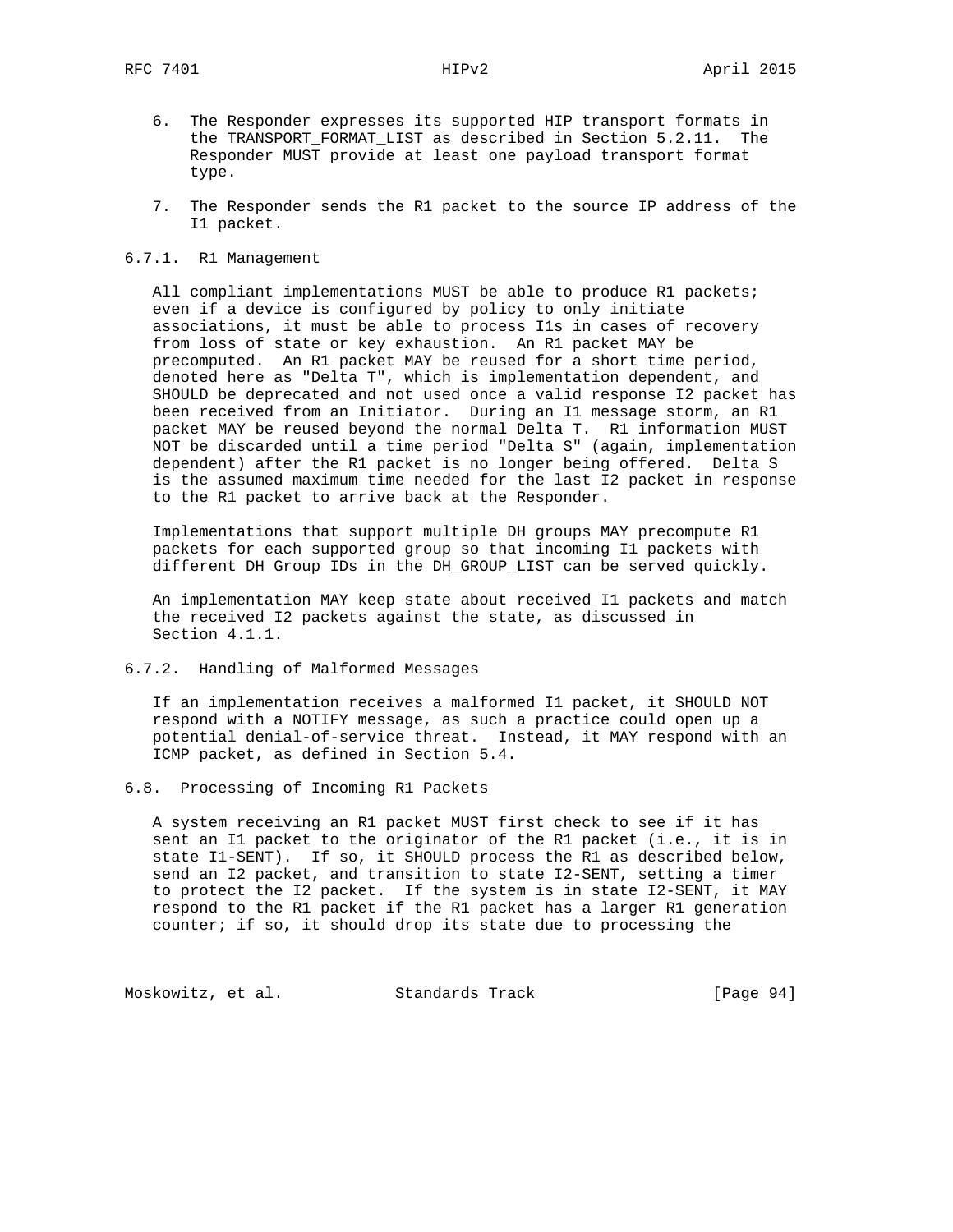previous R1 packet and start over from state I1-SENT. If the system is in any other state with respect to that host, the system SHOULD silently drop the R1 packet.

 When sending multiple I1 packets, an Initiator SHOULD wait for a small amount of time after the first R1 reception to allow possibly multiple R1 packets to arrive, and it SHOULD respond to an R1 packet among the set with the largest R1 generation counter.

 The following steps define the conceptual processing rules for responding to an R1 packet:

- 1. A system receiving an R1 MUST first check to see if it has sent an I1 packet to the originator of the R1 packet (i.e., it has a HIP association that is in state I1-SENT and that is associated with the HITs in the R1). Unless the I1 packet was sent in opportunistic mode (see Section 4.1.8), the IP addresses in the received R1 packet SHOULD be ignored by the R1 processing and, when looking up the right HIP association, the received R1 packet SHOULD be matched against the associations using only the HITs. If a match exists, the system should process the R1 packet as described below.
- 2. Otherwise, if the system is in any state other than I1-SENT or I2-SENT with respect to the HITs included in the R1 packet, it SHOULD silently drop the R1 packet and remain in the current state.
- 3. If the HIP association state is I1-SENT or I2-SENT, the received Initiator's HIT MUST correspond to the HIT used in the original I1. Also, the Responder's HIT MUST correspond to the one used in the I1, unless the I1 packet contained a NULL HIT.
- 4. The system SHOULD validate the R1 signature before applying further packet processing, according to Section 5.2.15.
- 5. If the HIP association state is I1-SENT, and multiple valid R1 packets are present, the system MUST select from among the R1 packets with the largest R1 generation counter.
- 6. The system MUST check that the Initiator's HIT Suite is contained in the HIT\_SUITE\_LIST parameter in the R1 packet (i.e., the Initiator's HIT Suite is supported by the Responder). If the HIT Suite is supported by the Responder, the system proceeds normally. Otherwise, the system MAY stay in state I1-SENT and restart the BEX by sending a new I1 packet with an Initiator HIT that is supported by the Responder and hence is contained in the HIT\_SUITE\_LIST in the R1 packet. The system

Moskowitz, et al. Standards Track [Page 95]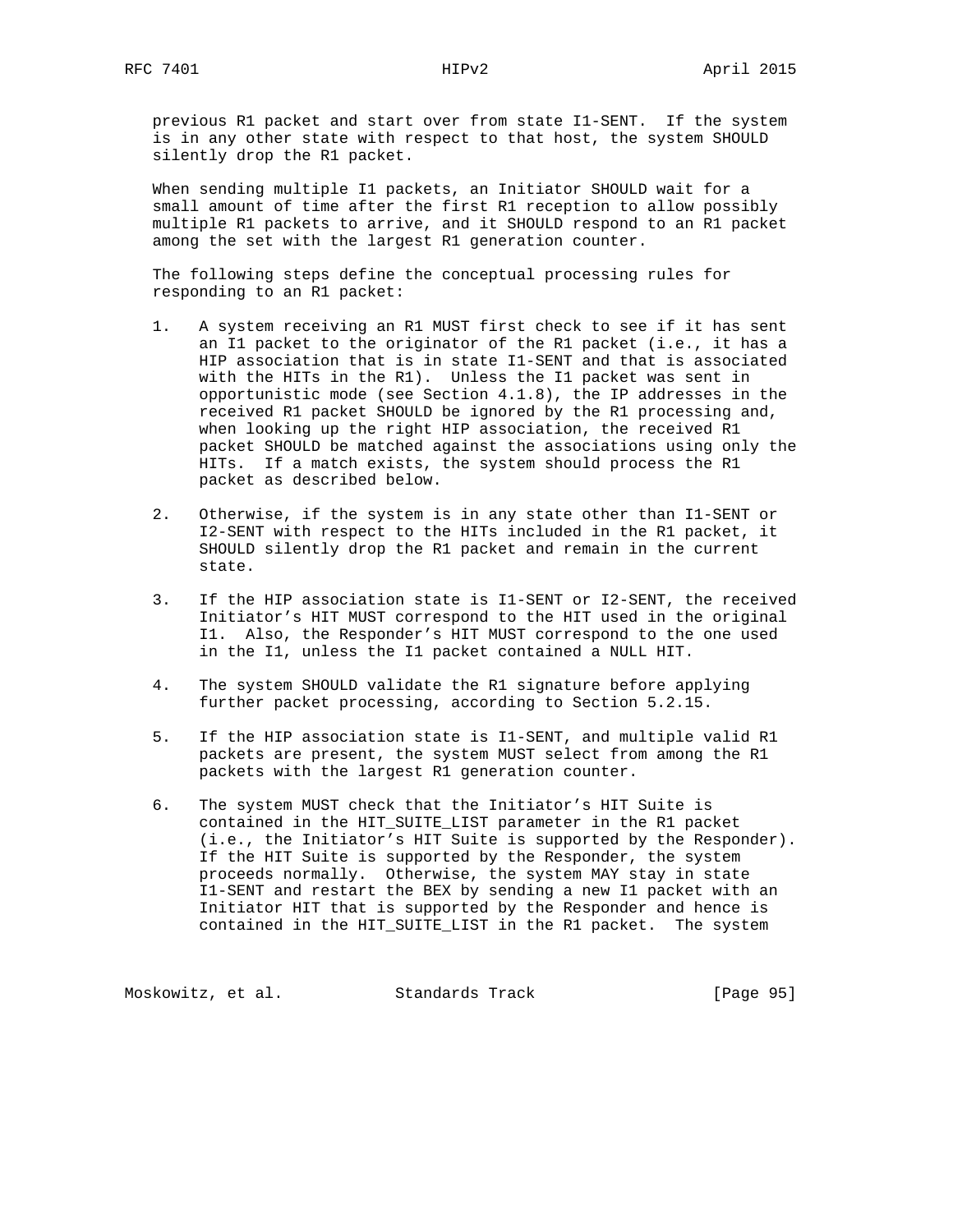MAY abort the BEX if no suitable source HIT is available. The system SHOULD wait for an acceptable time span to allow further R1 packets with higher R1 generation counters or different HIT and HIT Suites to arrive before restarting or aborting the BEX.

- 7. The system MUST check that the DH Group ID in the DIFFIE\_HELLMAN parameter in the R1 matches the first DH Group ID in the Responder's DH\_GROUP\_LIST in the R1 packet, and also that this Group ID corresponds to a value that was included in the Initiator's DH\_GROUP\_LIST in the I1 packet. If the DH Group ID of the DIFFIE\_HELLMAN parameter does not express the Responder's best choice, the Initiator can conclude that the DH\_GROUP\_LIST in the I1 packet was adversely modified. In such a case, the Initiator MAY send a new I1 packet; however, it SHOULD NOT change its preference in the DH\_GROUP\_LIST in the new I1 packet. Alternatively, the Initiator MAY abort the HIP base exchange.
- 8. If the HIP association state is I2-SENT, the system MAY re-enter state I1-SENT and process the received R1 packet if it has a larger R1 generation counter than the R1 packet responded to previously.
- 9. The R1 packet may have the A-bit set -- in this case, the system MAY choose to refuse it by dropping the R1 packet and returning to state UNASSOCIATED. The system SHOULD consider dropping the R1 packet only if it used a NULL HIT in the I1 packet. If the A-bit is set, the Responder's HIT is anonymous and SHOULD NOT be stored permanently.
- 10. The system SHOULD attempt to validate the HIT against the received Host Identity by using the received Host Identity to construct a HIT and verify that it matches the Sender's HIT.
- 11. The system MUST store the received R1 generation counter for future reference.
- 12. The system attempts to solve the puzzle in the R1 packet. The system MUST terminate the search after exceeding the remaining lifetime of the puzzle. If the puzzle is not successfully solved, the implementation MAY either resend the I1 packet within the retry bounds or abandon the HIP base exchange.
- 13. The system computes standard Diffie-Hellman keying material according to the public value and Group ID provided in the DIFFIE\_HELLMAN parameter. The Diffie-Hellman keying material Kij is used for key extraction as specified in Section 6.5.

Moskowitz, et al. Standards Track [Page 96]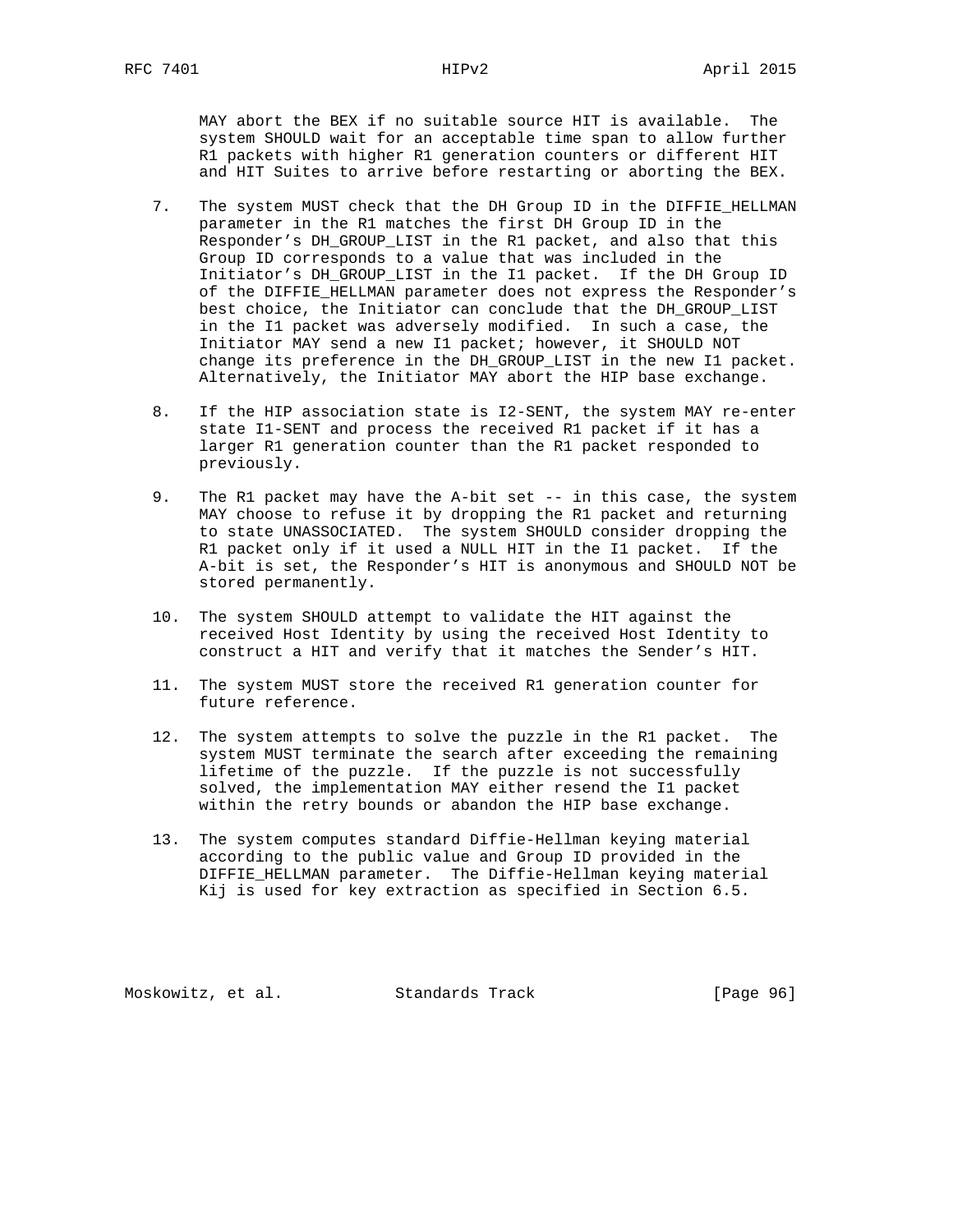- 14. The system selects the HIP\_CIPHER ID from the choices presented in the R1 packet and uses the selected values subsequently when generating and using encryption keys, and when sending the I2 packet. If the proposed alternatives are not acceptable to the system, it may either resend an I1 within the retry bounds or abandon the HIP base exchange.
- 15. The system chooses one suitable transport format from the TRANSPORT\_FORMAT\_LIST and includes the respective transport format parameter in the subsequent I2 packet.
- 16. The system initializes the remaining variables in the associated state, including Update ID counters.
- 17. The system prepares and sends an I2 packet, as described in Section 5.3.3.
- 18. The system SHOULD start a timer whose timeout value SHOULD be larger than the worst-case anticipated RTT, and MUST increment a trial counter associated with the I2 packet. The sender SHOULD retransmit the I2 packet upon a timeout and restart the timer, up to a maximum of I2\_RETRIES\_MAX tries.
- 19. If the system is in state I1-SENT, it SHALL transition to state I2-SENT. If the system is in any other state, it remains in the current state.
- 6.8.1. Handling of Malformed Messages

 If an implementation receives a malformed R1 message, it MUST silently drop the packet. Sending a NOTIFY or ICMP would not help, as the sender of the R1 packet typically doesn't have any state. An implementation SHOULD wait for some more time for a possibly well formed R1, after which it MAY try again by sending a new I1 packet.

6.9. Processing of Incoming I2 Packets

 Upon receipt of an I2 packet, the system MAY perform initial checks to determine whether the I2 packet corresponds to a recent R1 packet that has been sent out, if the Responder keeps such state. For example, the sender could check whether the I2 packet is from an address or HIT for which the Responder has recently received an I1. The R1 packet may have had opaque data included that was echoed back in the I2 packet. If the I2 packet is considered to be suspect, it MAY be silently discarded by the system.

Moskowitz, et al. Standards Track [Page 97]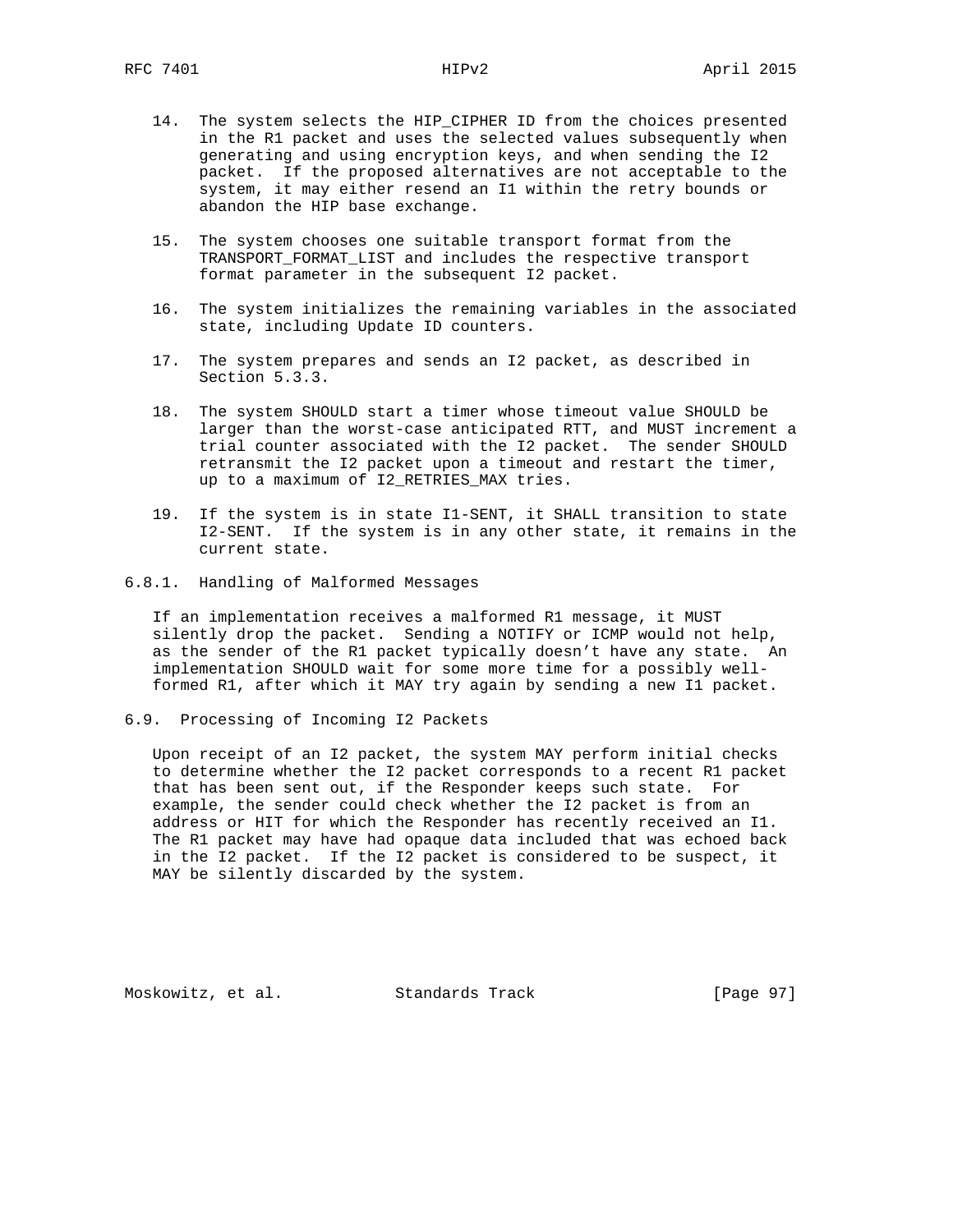Otherwise, the HIP implementation SHOULD process the I2 packet. This includes validation of the puzzle solution, generating the Diffie-Hellman key, possibly decrypting the Initiator's Host Identity, verifying the signature, creating state, and finally sending an R2 packet.

 The following steps define the conceptual processing rules for responding to an I2 packet:

- 1. The system MAY perform checks to verify that the I2 packet corresponds to a recently sent R1 packet. Such checks are implementation dependent. See Appendix A for a description of an example implementation.
- 2. The system MUST check that the Responder's HIT corresponds to one of its own HITs and MUST drop the packet otherwise.
- 3. The system MUST further check that the Initiator's HIT Suite is supported. The Responder SHOULD silently drop I2 packets with unsupported Initiator HITs.
- 4. If the system's state machine is in the R2-SENT state, the system MAY check to see if the newly received I2 packet is similar to the one that triggered moving to R2-SENT. If so, it MAY retransmit a previously sent R2 packet and reset the R2-SENT timer, and the state machine stays in R2-SENT.
- 5. If the system's state machine is in the I2-SENT state, the system MUST make a comparison between its local and sender's HITs (similar to the comparison method described in Section 6.5). If the local HIT is smaller than the sender's HIT, it should drop the I2 packet, use the peer Diffie-Hellman key and nonce #I from the R1 packet received earlier, and get the local Diffie-Hellman key and nonce #J from the I2 packet sent to the peer earlier. Otherwise, the system should process the received I2 packet and drop any previously derived Diffie-Hellman keying material Kij it might have formed upon sending the I2 packet previously. The peer Diffie-Hellman key and the nonce #J are taken from the I2 packet that just arrived. The local Diffie-Hellman key and the nonce #I are the ones that were sent earlier in the R1 packet.
- 6. If the system's state machine is in the I1-SENT state, and the HITs in the I2 packet match those used in the previously sent I1 packet, the system uses this received I2 packet as the basis for the HIP association it was trying to form, and stops retransmitting I1 packets (provided that the I2 packet passes the additional checks below).

Moskowitz, et al. Standards Track [Page 98]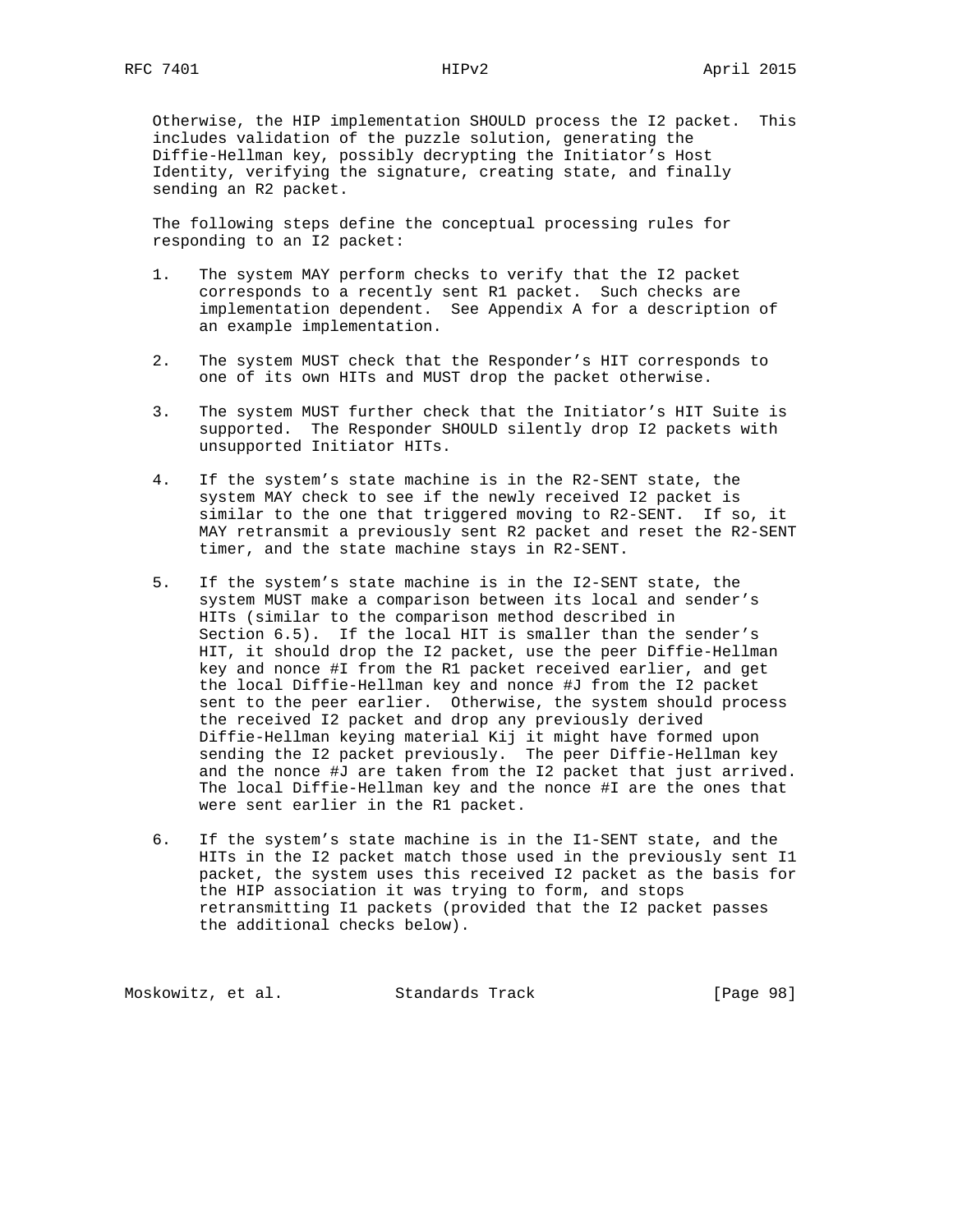- 7. If the system's state machine is in any state other than R2-SENT, the system SHOULD check that the echoed R1 generation counter in the I2 packet is within the acceptable range if the counter is included. Implementations MUST accept puzzles from the current generation and MAY accept puzzles from earlier generations. If the generation counter in the newly received I2 packet is outside the accepted range, the I2 packet is stale (and perhaps replayed) and SHOULD be dropped.
- 8. The system MUST validate the solution to the puzzle by computing the hash described in Section 5.3.3 using the same RHASH algorithm.
- 9. The I2 packet MUST have a single value in the HIP\_CIPHER parameter, which MUST match one of the values offered to the Initiator in the R1 packet.
- 10. The system must derive Diffie-Hellman keying material Kij based on the public value and Group ID in the DIFFIE\_HELLMAN parameter. This key is used to derive the HIP association keys, as described in Section 6.5. If the Diffie-Hellman Group ID is unsupported, the I2 packet is silently dropped.
- 11. The encrypted HOST\_ID is decrypted by the Initiator's encryption key defined in Section 6.5. If the decrypted data is not a HOST\_ID parameter, the I2 packet is silently dropped.
- 12. The implementation SHOULD also verify that the Initiator's HIT in the I2 packet corresponds to the Host Identity sent in the I2 packet. (Note: some middleboxes may not be able to make this verification.)
- 13. The system MUST process the TRANSPORT\_FORMAT\_LIST parameter. Other documents specifying transport formats (e.g., [RFC7402]) contain specifications for handling any specific transport selected.
- 14. The system MUST verify the HIP\_MAC according to the procedures in Section 5.2.12.
- 15. The system MUST verify the HIP\_SIGNATURE according to Sections 5.2.14 and 5.3.3.
- 16. If the checks above are valid, then the system proceeds with further I2 processing; otherwise, it discards the I2 and its state machine remains in the same state.

Moskowitz, et al. Standards Track [Page 99]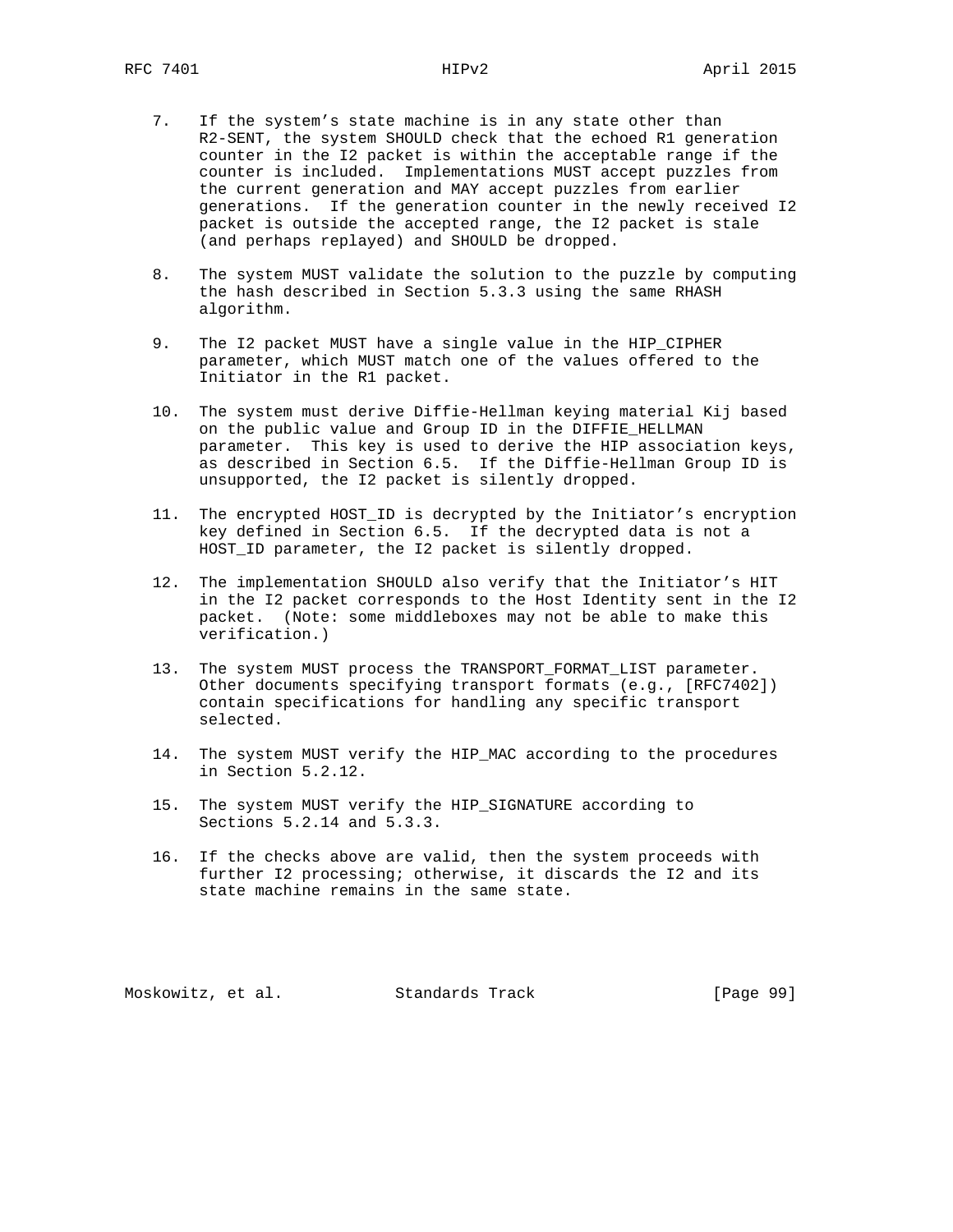- 17. The I2 packet may have the A-bit set -- in this case, the system MAY choose to refuse it by dropping the I2 and the state machine returns to state UNASSOCIATED. If the A-bit is set, the Initiator's HIT is anonymous and should not be stored permanently.
- 18. The system initializes the remaining variables in the associated state, including Update ID counters.
- 19. Upon successful processing of an I2 message when the system's state machine is in state UNASSOCIATED, I1-SENT, I2-SENT, or R2-SENT, an R2 packet is sent and the system's state machine transitions to state R2-SENT.
- 20. Upon successful processing of an I2 packet when the system's state machine is in state ESTABLISHED, the old HIP association is dropped and a new one is installed, an R2 packet is sent, and the system's state machine transitions to R2-SENT.
- 21. Upon the system's state machine transitioning to R2-SENT, the system starts a timer. The state machine transitions to ESTABLISHED if some data has been received on the incoming HIP association, or an UPDATE packet has been received (or some other packet that indicates that the peer system's state machine has moved to ESTABLISHED). If the timer expires (allowing for a maximal amount of retransmissions of I2 packets), the state machine transitions to ESTABLISHED.
- 6.9.1. Handling of Malformed Messages

 If an implementation receives a malformed I2 message, the behavior SHOULD depend on how many checks the message has already passed. If the puzzle solution in the message has already been checked, the implementation SHOULD report the error by responding with a NOTIFY packet. Otherwise, the implementation MAY respond with an ICMP message as defined in Section 5.4.

Moskowitz, et al. Standards Track [Page 100]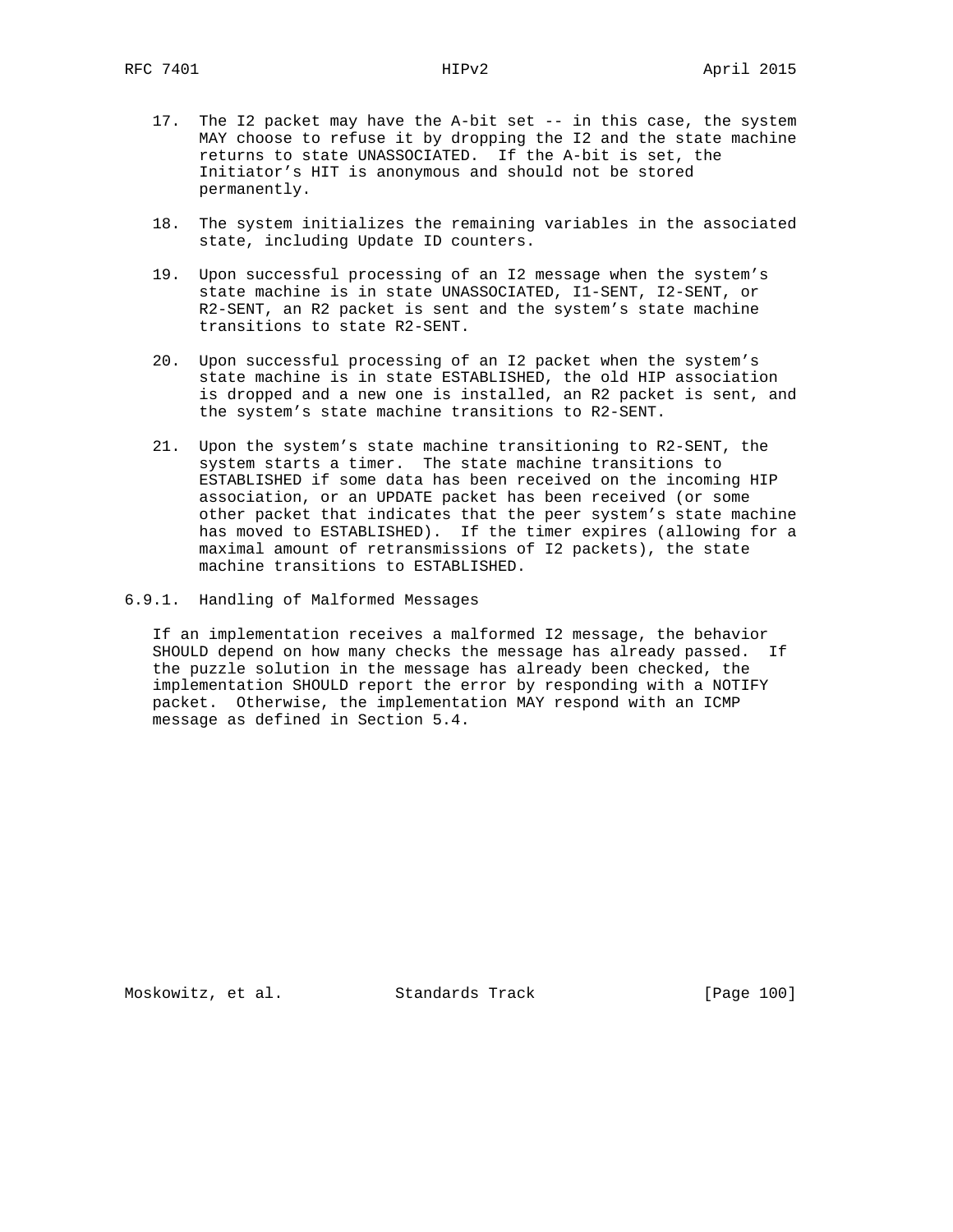# 6.10. Processing of Incoming R2 Packets

 An R2 packet received in state UNASSOCIATED, I1-SENT, or ESTABLISHED results in the R2 packet being dropped and the state machine staying in the same state. If an R2 packet is received in state I2-SENT, it MUST be processed.

 The following steps define the conceptual processing rules for an incoming R2 packet:

- 1. If the system is in any state other than I2-SENT, the R2 packet is silently dropped.
- 2. The system MUST verify that the HITs in use correspond to the HITs that were received in the R1 packet that caused the transition to the I1-SENT state.
- 3. The system MUST verify the HIP\_MAC\_2 according to the procedures in Section 5.2.13.
- 4. The system MUST verify the HIP signature according to the procedures in Section 5.2.14.
- 5. If any of the checks above fail, there is a high probability of an ongoing man-in-the-middle or other security attack. The system SHOULD act accordingly, based on its local policy.
- 6. Upon successful processing of the R2 packet, the state machine transitions to state ESTABLISHED.

6.11. Sending UPDATE Packets

 A host sends an UPDATE packet when it intends to update some information related to a HIP association. There are a number of possible scenarios when this can occur, e.g., mobility management and rekeying of an existing ESP Security Association. The following paragraphs define the conceptual rules for sending an UPDATE packet to the peer. Additional steps can be defined in other documents where the UPDATE packet is used.

 The sequence of UPDATE messages is indicated by their SEQ parameter. Before sending an UPDATE message, the system first determines whether there are any outstanding UPDATE messages that may conflict with the new UPDATE message under consideration. When multiple UPDATEs are outstanding (not yet acknowledged), the sender must assume that such UPDATEs may be processed in an arbitrary order by the receiver. Therefore, any new UPDATEs that depend on a previous outstanding UPDATE being successfully received and acknowledged MUST be postponed

Moskowitz, et al. Standards Track [Page 101]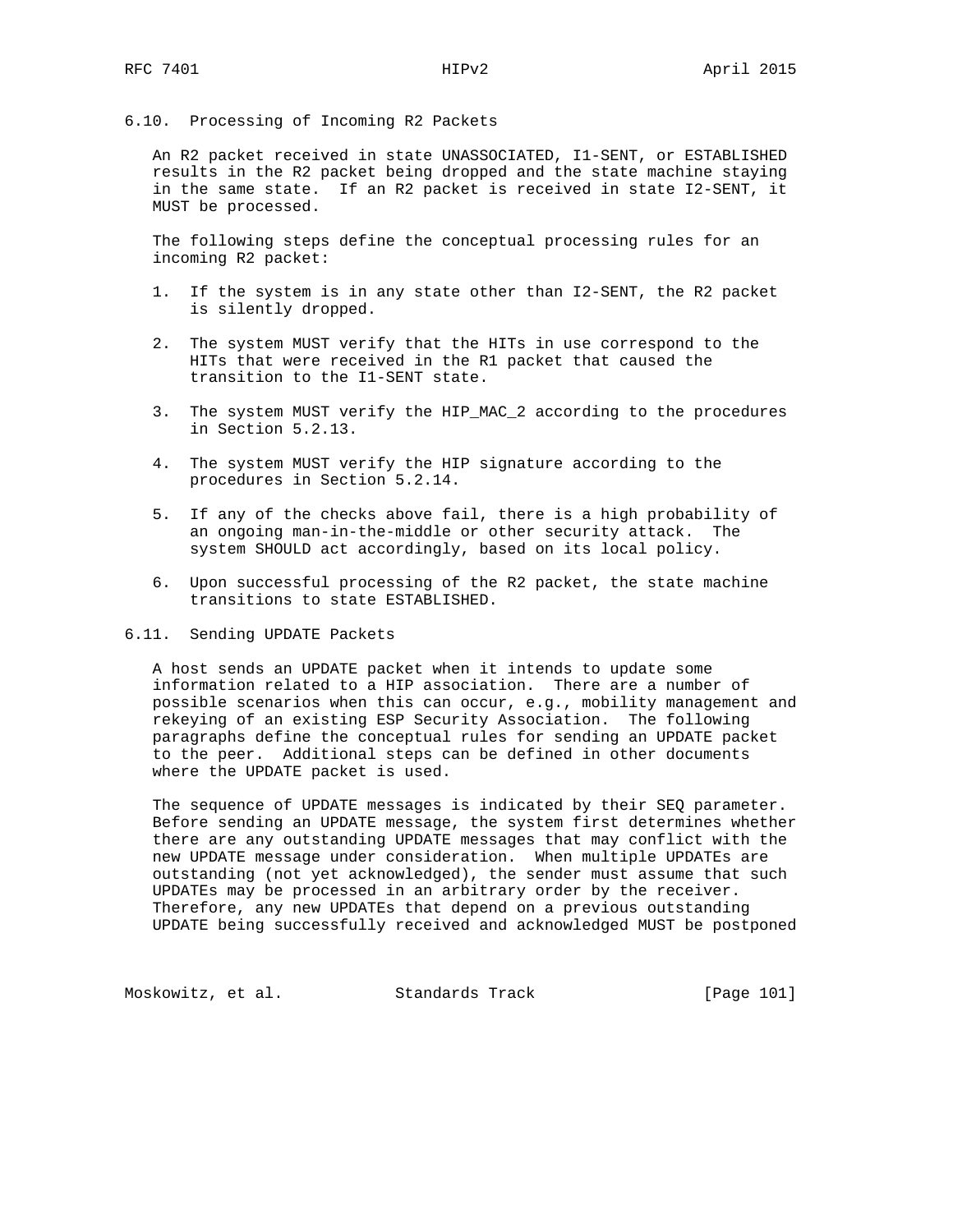until reception of the necessary ACK(s) occurs. One way to prevent any conflicts is to only allow one outstanding UPDATE at a time. However, allowing multiple UPDATEs may improve the performance of mobility and multihoming protocols.

 The following steps define the conceptual processing rules for sending UPDATE packets:

- 1. The first UPDATE packet is sent with an Update ID of zero. Otherwise, the system increments its own Update ID value by one before continuing the steps below.
- 2. The system creates an UPDATE packet that contains a SEQ parameter with the current value of the Update ID. The UPDATE packet MAY also include zero or more ACKs of the peer's Update ID(s) from previously received UPDATE SEQ parameter(s).
- 3. The system sends the created UPDATE packet and starts an UPDATE timer. The default value for the timer is  $2 * RT$  estimate. If multiple UPDATEs are outstanding, multiple timers are in effect.
- 4. If the UPDATE timer expires, the UPDATE is resent. The UPDATE can be resent UPDATE\_RETRY\_MAX times. The UPDATE timer SHOULD be exponentially backed off for subsequent retransmissions. If no acknowledgment is received from the peer after UPDATE\_RETRY\_MAX times, the HIP association is considered to be broken and the state machine SHOULD move from state ESTABLISHED to state CLOSING as depicted in Section 4.4.4. The UPDATE timer is cancelled upon receiving an ACK from the peer that acknowledges receipt of the UPDATE.
- 6.12. Receiving UPDATE Packets

 When a system receives an UPDATE packet, its processing depends on the state of the HIP association and the presence and values of the SEQ and ACK parameters. Typically, an UPDATE message also carries optional parameters whose handling is defined in separate documents.

 For each association, a host stores the peer's next expected in-sequence Update ID ("peer Update ID"). Initially, this value is zero. Update ID comparisons of "less than" and "greater than" are performed with respect to a circular sequence number space. Hence, a wraparound after 2^32 updates has to be expected and MUST be handled accordingly.

 The sender MAY send multiple outstanding UPDATE messages. These messages are processed in the order in which they are received at the receiver (i.e., no resequencing is performed). When processing

Moskowitz, et al. Standards Track [Page 102]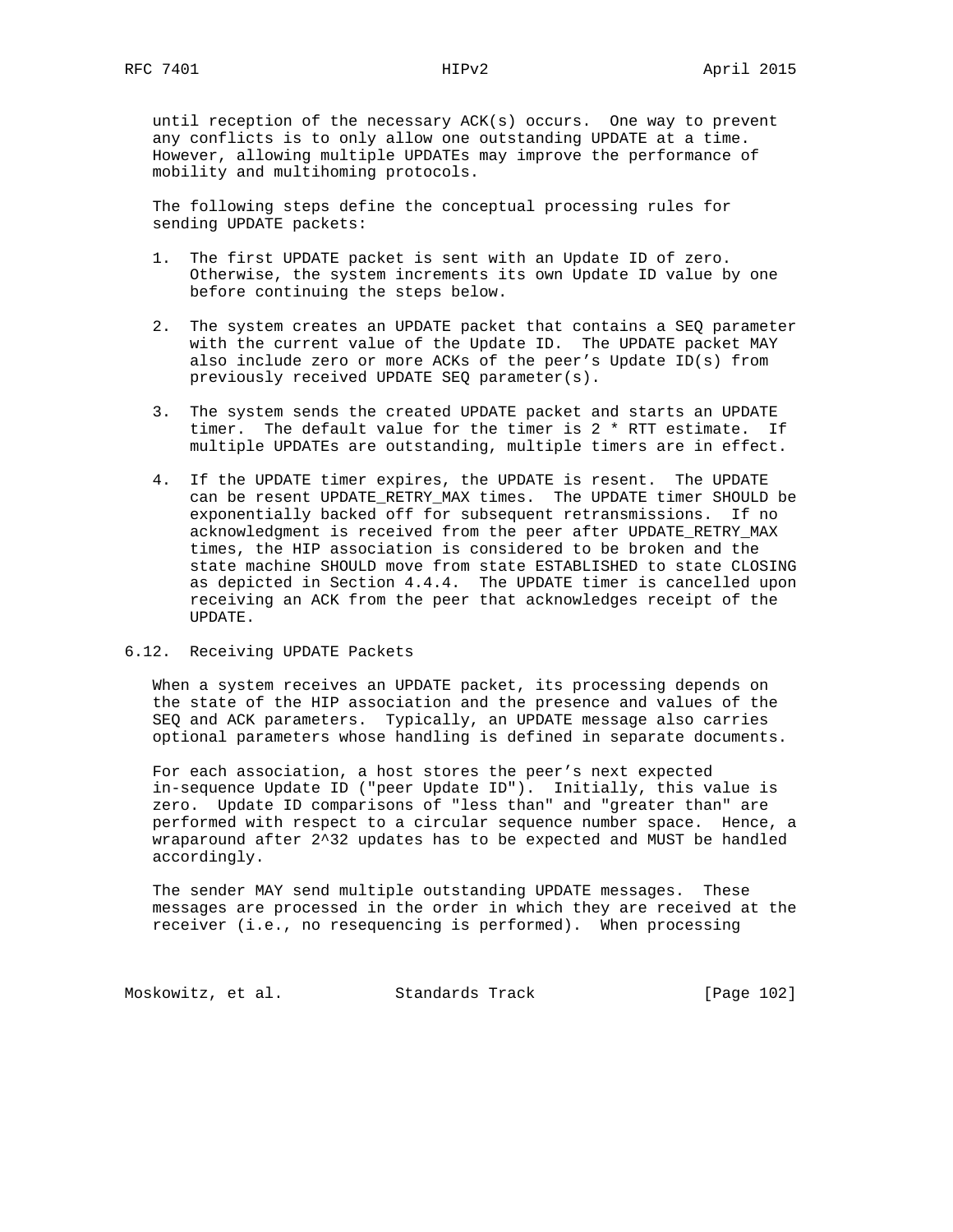UPDATEs out of order, the receiver MUST keep track of which UPDATEs were previously processed, so that duplicates or retransmissions are ACKed and not reprocessed. A receiver MAY choose to define a receive window of Update IDs that it is willing to process at any given time, and discard received UPDATEs falling outside of that window.

 The following steps define the conceptual processing rules for receiving UPDATE packets:

- 1. If there is no corresponding HIP association, the implementation MAY reply with an ICMP Parameter Problem, as specified in Section 5.4.4.
- 2. If the association is in the ESTABLISHED state and the SEQ (but not ACK) parameter is present, the UPDATE is processed and replied to as described in Section 6.12.1.
- 3. If the association is in the ESTABLISHED state and the ACK (but not SEQ) parameter is present, the UPDATE is processed as described in Section 6.12.2.
- 4. If the association is in the ESTABLISHED state and there are both an ACK and SEQ in the UPDATE, the ACK is first processed as described in Section 6.12.2, and then the rest of the UPDATE is processed as described in Section 6.12.1.
- 6.12.1. Handling a SEQ Parameter in a Received UPDATE Message

 The following steps define the conceptual processing rules for handling a SEQ parameter in a received UPDATE packet:

- 1. If the Update ID in the received SEQ is not the next in the sequence of Update IDs and is greater than the receiver's window for new UPDATEs, the packet MUST be dropped.
- 2. If the Update ID in the received SEQ corresponds to an UPDATE that has recently been processed, the packet is treated as a retransmission. The HIP\_MAC verification (next step) MUST NOT be skipped. (A byte-by-byte comparison of the received packet and a stored packet would be acceptable, though.) It is recommended that a host caches UPDATE packets sent with ACKs to avoid the cost of generating a new ACK packet to respond to a replayed UPDATE. The system MUST acknowledge, again, such (apparent) UPDATE message retransmissions but SHOULD also consider rate limiting such retransmission responses to guard against replay attacks.

Moskowitz, et al. Standards Track [Page 103]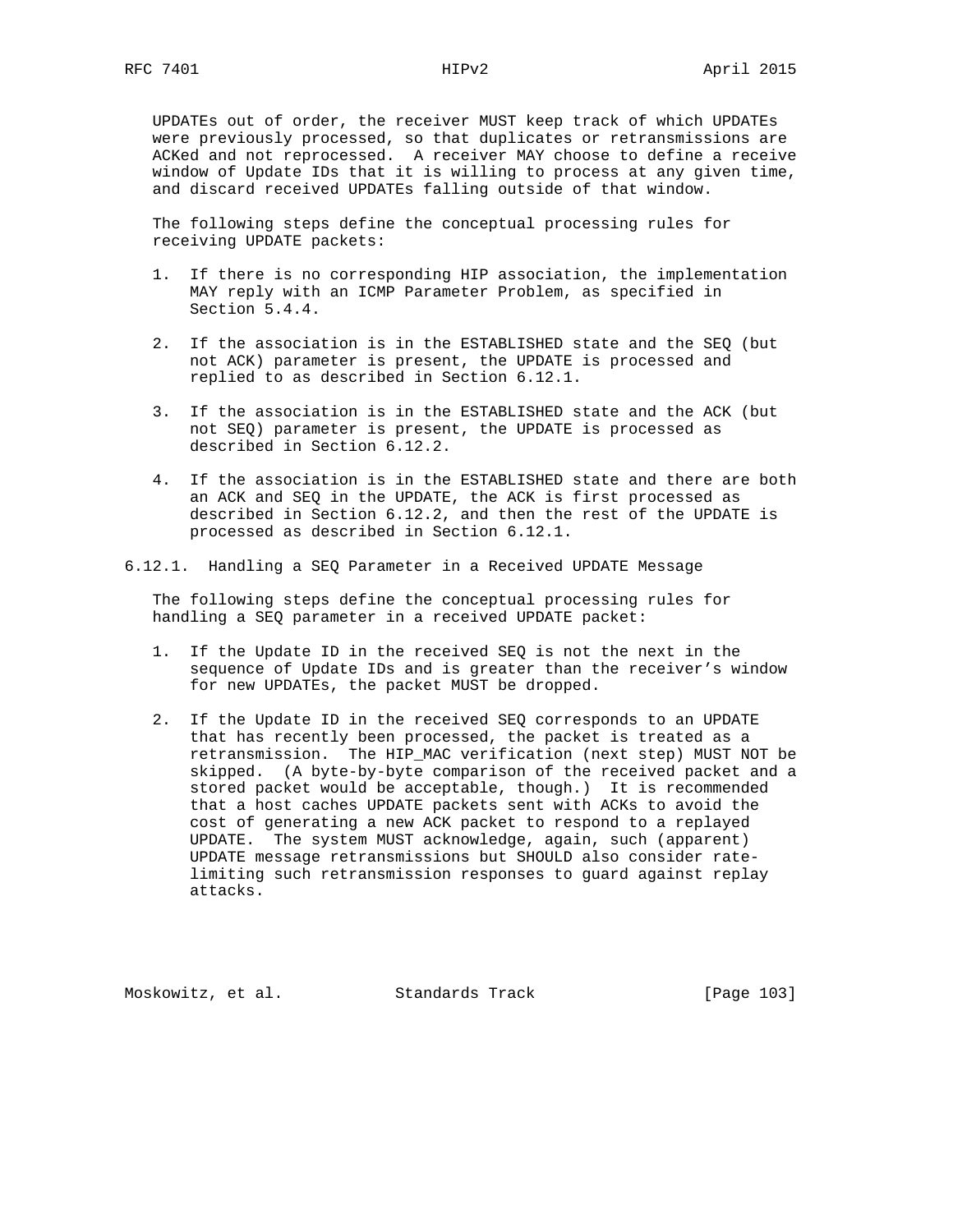- 3. The system MUST verify the HIP\_MAC in the UPDATE packet. If the verification fails, the packet MUST be dropped.
- 4. The system MAY verify the SIGNATURE in the UPDATE packet. If the verification fails, the packet SHOULD be dropped and an error message logged.
- 5. If a new SEQ parameter is being processed, the parameters in the UPDATE are then processed. The system MUST record the Update ID in the received SEQ parameter, for replay protection.
- 6. An UPDATE acknowledgment packet with the ACK parameter is prepared and sent to the peer. This ACK parameter MAY be included in a separate UPDATE or piggybacked in an UPDATE with the SEQ parameter, as described in Section 5.3.5. The ACK parameter MAY acknowledge more than one of the peer's Update IDs.
- 6.12.2. Handling an ACK Parameter in a Received UPDATE Packet

 The following steps define the conceptual processing rules for handling an ACK parameter in a received UPDATE packet:

- 1. The sequence number reported in the ACK must match with an UPDATE packet sent earlier that has not already been acknowledged. If no match is found or if the ACK does not acknowledge a new UPDATE, then either the packet MUST be dropped if no SEQ parameter is present, or the processing steps in Section 6.12.1 are followed.
- 2. The system MUST verify the HIP\_MAC in the UPDATE packet. If the verification fails, the packet MUST be dropped.
- 3. The system MAY verify the SIGNATURE in the UPDATE packet. If the verification fails, the packet SHOULD be dropped and an error message logged.
- 4. The corresponding UPDATE timer is stopped (see Section 6.11) so that the now-acknowledged UPDATE is no longer retransmitted. If multiple UPDATEs are acknowledged, multiple timers are stopped.
- 6.13. Processing of NOTIFY Packets

 Processing of NOTIFY packets is OPTIONAL. If processed, any errors in a received NOTIFICATION parameter SHOULD be logged. Received errors MUST be considered only as informational, and the receiver SHOULD NOT change its HIP state (see Section 4.4.2) purely based on the received NOTIFY message.

Moskowitz, et al. Standards Track [Page 104]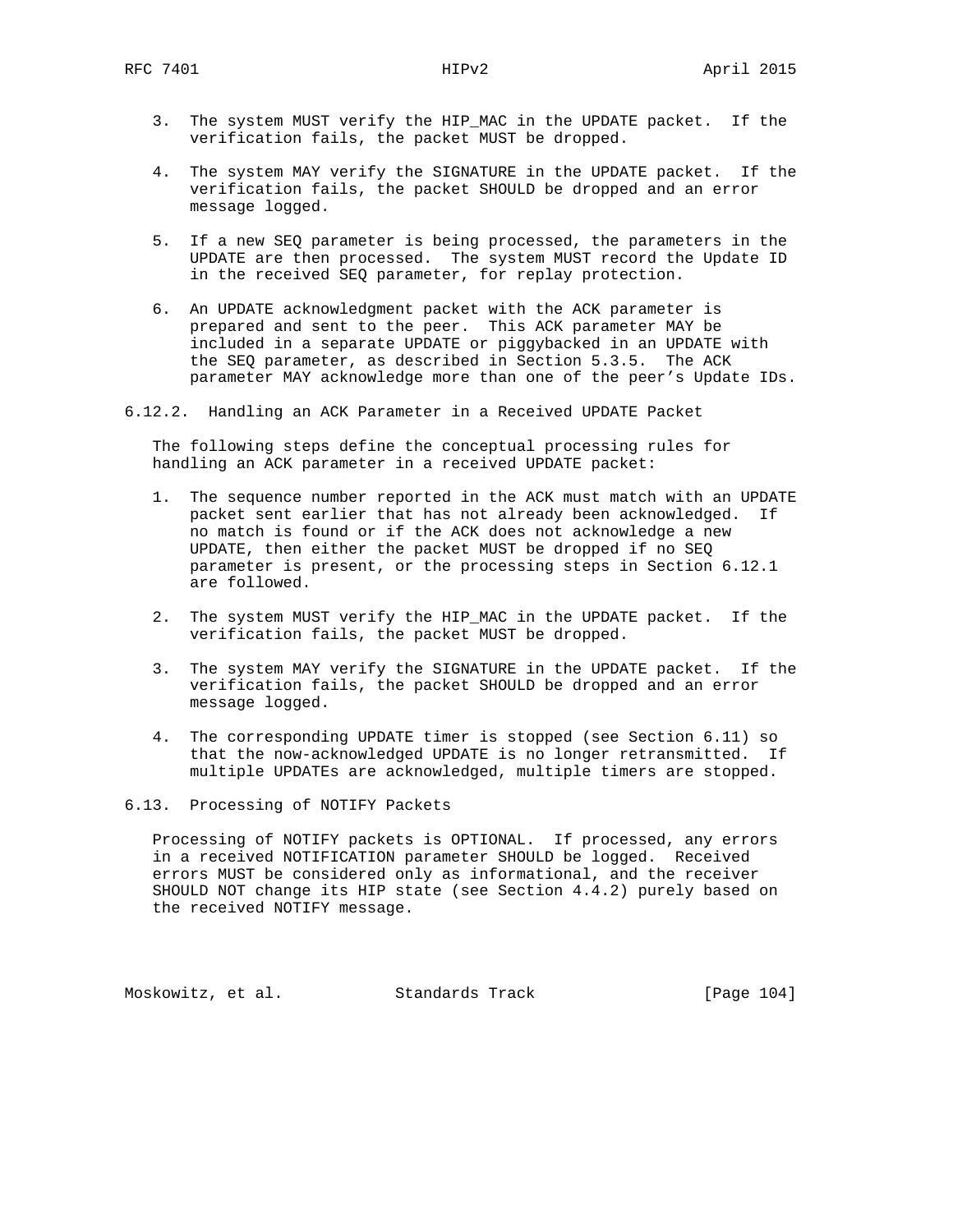### 6.14. Processing of CLOSE Packets

When the host receives a CLOSE message, it responds with a CLOSE\_ACK message and moves to the CLOSED state. (The authenticity of the CLOSE message is verified using both HIP\_MAC and SIGNATURE.) This processing applies whether or not the HIP association state is CLOSING, in order to handle simultaneous CLOSE messages from both ends that cross in flight.

 The HIP association is not discarded before the host moves to the UNASSOCIATED state.

 Once the closing process has started, any new need to send data packets triggers the creation and establishment of a new HIP association, starting with sending an I1 packet.

 If there is no corresponding HIP association, the CLOSE packet is dropped.

### 6.15. Processing of CLOSE\_ACK Packets

 When a host receives a CLOSE\_ACK message, it verifies that it is in the CLOSING or CLOSED state and that the CLOSE\_ACK was in response to the CLOSE. A host can map CLOSE\_ACK messages to CLOSE messages by comparing the value of ECHO\_REQUEST\_SIGNED (in the CLOSE packet) to the value of ECHO\_RESPONSE\_SIGNED (in the CLOSE\_ACK packet).

 The CLOSE\_ACK contains the HIP\_MAC and the SIGNATURE parameters for verification. The state is discarded when the state changes to UNASSOCIATED and, after that, the host MAY respond with an ICMP Parameter Problem to an incoming CLOSE message (see Section 5.4.4).

# 6.16. Handling State Loss

 In the case of a system crash and unanticipated state loss, the system SHOULD delete the corresponding HIP state, including the keying material. That is, the state SHOULD NOT be stored in long-term storage. If the implementation does drop the state (as RECOMMENDED), it MUST also drop the peer's R1 generation counter value, unless a local policy explicitly defines that the value of that particular host is stored. An implementation MUST NOT store a peer's R1 generation counters by default, but storing R1 generation counter values, if done, MUST be configured by explicit HITs.

Moskowitz, et al. Standards Track [Page 105]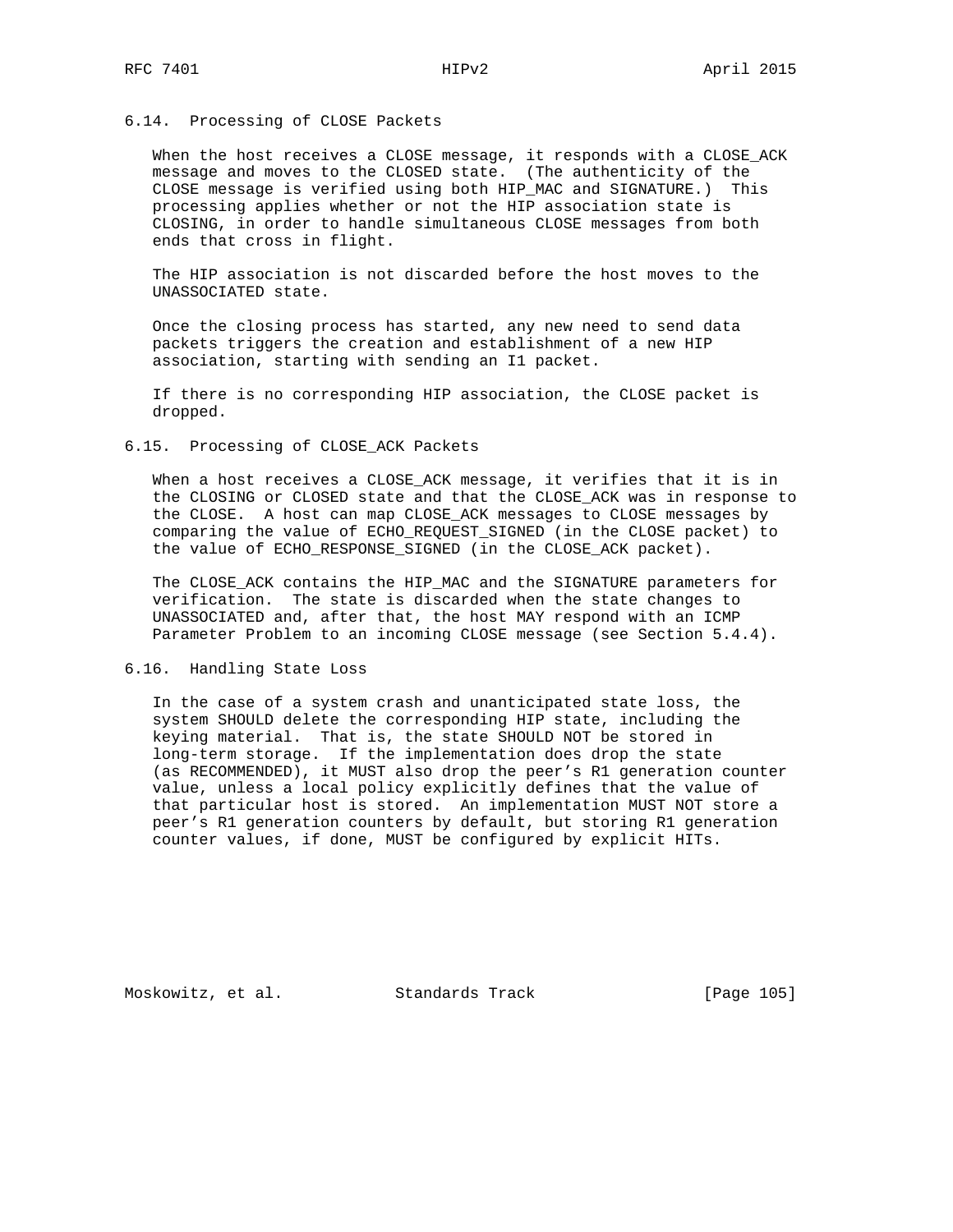# 7. HIP Policies

 There are a number of variables that will influence the HIP base exchanges that each host must support. All HIP implementations MUST support more than one simultaneous HI, at least one of which SHOULD be reserved for anonymous usage. Although anonymous HIs will be rarely used as Responders' HIs, they will be common for Initiators. Support for more than two HIs is RECOMMENDED.

 Initiators MAY use a different HI for different Responders to provide basic privacy. Whether such private HIs are used repeatedly with the same Responder, and how long these HIs are used, are decided by local policy and depend on the privacy requirements of the Initiator.

 The value of #K used in the HIP R1 must be chosen with care. Values of #K that are too high will exclude clients with weak CPUs because these devices cannot solve the puzzle within a reasonable amount of time. #K should only be raised if a Responder is under high load, i.e., it cannot process all incoming HIP handshakes any more. If a Responder is not under high load, #K SHOULD be 0.

 Responders that only respond to selected Initiators require an Access Control List (ACL), representing for which hosts they accept HIP base exchanges, and the preferred transport format and local lifetimes. Wildcarding SHOULD be supported for such ACLs, and also for Responders that offer public or anonymous services.

8. Security Considerations

 HIP is designed to provide secure authentication of hosts. HIP also attempts to limit the exposure of the host to various denial-of service and man-in-the-middle (MitM) attacks. In doing so, HIP itself is subject to its own DoS and MitM attacks that potentially could be more damaging to a host's ability to conduct business as usual.

 Denial-of-service attacks often take advantage of asymmetries in the cost of starting an association. One example of such asymmetry is the need of a Responder to store local state while a malicious Initiator can stay stateless. HIP makes no attempt to increase the cost of the start of state at the Initiator, but makes an effort to reduce the cost for the Responder. This is accomplished by having the Responder start the 3-way exchange instead of the Initiator, making the HIP exchange 4 packets long. In doing this, the first packet from the Responder, R1, becomes a 'stock' packet that the Responder MAY use many times, until some Initiator has provided a valid response to such an R1 packet. During an I1 packet storm, the host may reuse the same DH value also, even if some Initiator has

Moskowitz, et al. Standards Track [Page 106]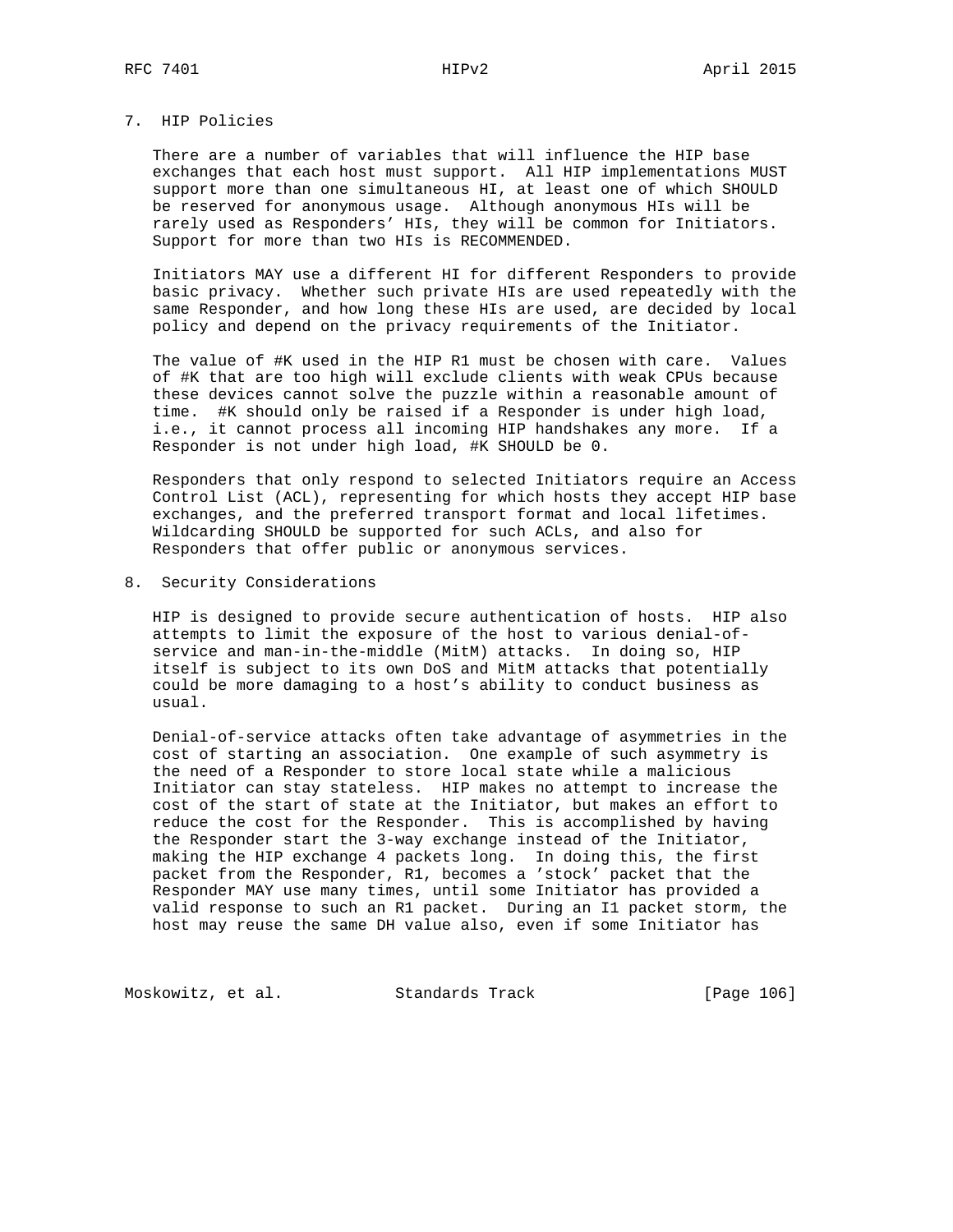provided a valid response using that particular DH value. However, such behavior is discouraged and should be avoided. Using the same Diffie-Hellman values and random puzzle #I value has some risks. This risk needs to be balanced against a potential storm of HIP I1 packets.

 This shifting of the start of state cost to the Initiator in creating the I2 HIP packet presents another DoS attack. The attacker can spoof the I1 packet, and the Responder sends out the R1 HIP packet. This could conceivably tie up the 'Initiator' with evaluating the R1 HIP packet, and creating the I2 packet. The defense against this attack is to simply ignore any R1 packet where a corresponding I1 packet was not sent (as defined in Section 6.8, step 1).

 The R1 packet is considerably larger than the I1 packet. This asymmetry can be exploited in a reflection attack. A malicious attacker could spoof the IP address of a victim and send a flood of I1 messages to a powerful Responder. For each small I1 packet, the Responder would send a larger R1 packet to the victim. The difference in packet sizes can further amplify a flooding attack against the victim. To avoid such reflection attacks, the Responder SHOULD rate-limit the sending of R1 packets in general or SHOULD rate-limit the sending of R1 packets to a specific IP address.

 Floods of forged I2 packets form a second kind of DoS attack. Once the attacking Initiator has solved the puzzle, it can send packets with spoofed IP source addresses with either an invalid HIP signature or invalid encrypted HIP payload (in the ENCRYPTED parameter). This would take resources in the Responder's part to reach the point to discover that the I2 packet cannot be completely processed. The defense against this attack is that after N bad I2 packets with the same puzzle solution, the Responder would discard any I2 packets that contain the given solution. This will shut down the attack. The attacker would have to request another R1 packet and use that to launch a new attack. The Responder could increase the value of #K while under attack. Keeping a list of solutions from malformed packets requires that the Responder keeps state for these malformed I2 packets. This state has to be kept until the R1 counter is increased. As malformed packets are generally filtered by their checksum before signature verification, only solutions in packets that are forged to pass the checksum and puzzle are put into the blacklist. In addition, a valid puzzle is required before a new list entry is created. Hence, attackers that intend to flood the blacklist must solve puzzles first.

Moskowitz, et al. Standards Track [Page 107]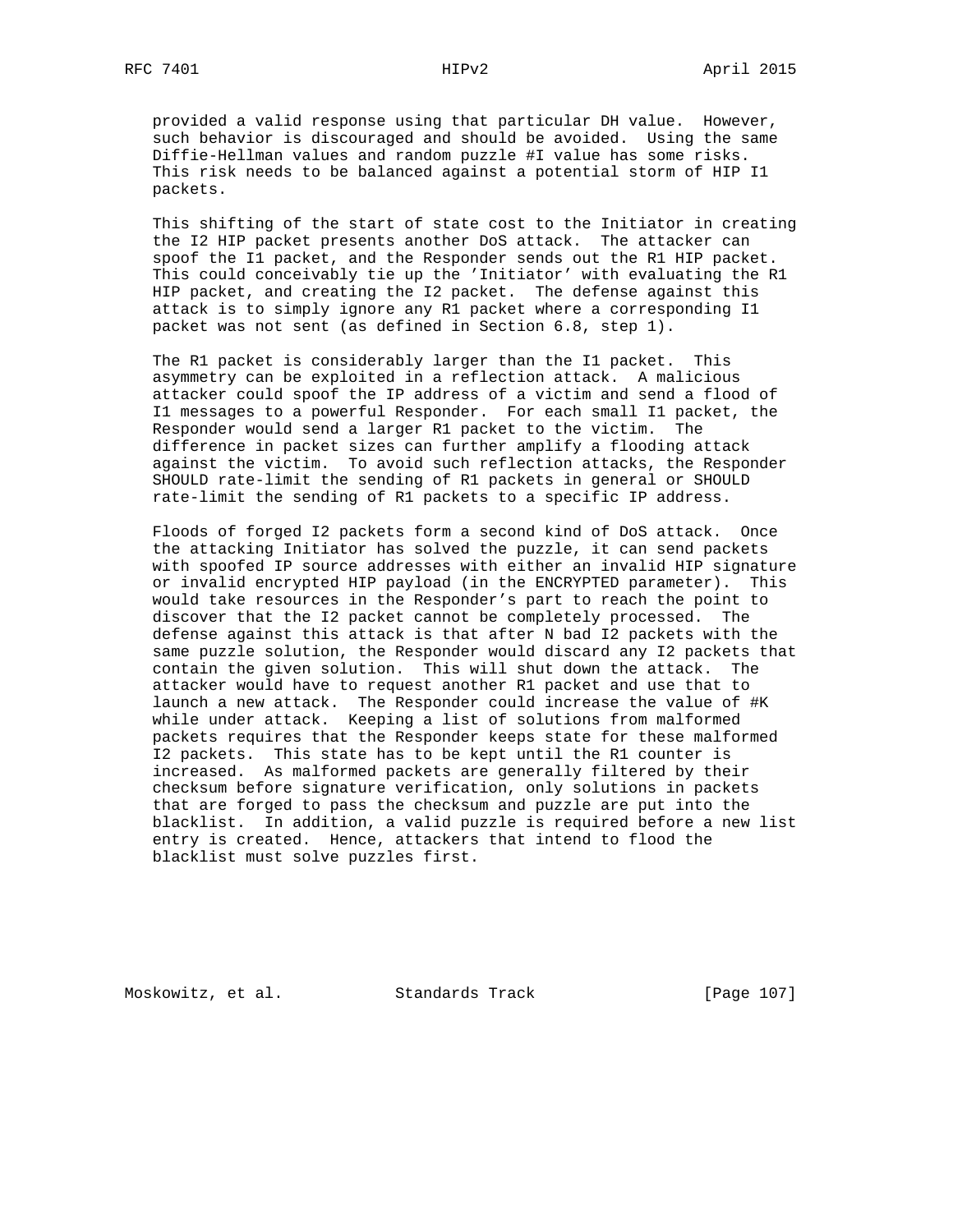A third form of DoS attack is emulating the restart of state after a reboot of one of the peers. A restarting host would send an I1 packet to the peers, which would respond with an R1 packet even if it were in the ESTABLISHED state. If the I1 packet were spoofed, the resulting R1 packet would be received unexpectedly by the spoofed host and would be dropped, as in the first case above.

 A fourth form of DoS attack is emulating the closing of the HIP association. HIP relies on timers and a CLOSE/CLOSE\_ACK handshake to explicitly signal the end of a HIP association. Because both CLOSE and CLOSE\_ACK messages contain a HIP\_MAC, an outsider cannot close a connection. The presence of an additional SIGNATURE allows middleboxes to inspect these messages and discard the associated state (e.g., for firewalling, SPI-based NATing, etc.). However, the optional behavior of replying to CLOSE with an ICMP Parameter Problem packet (as described in Section 5.4.4) might allow an attacker spoofing the source IP address to send CLOSE messages to launch reflection attacks.

 A fifth form of DoS attack is replaying R1s to cause the Initiator to solve stale puzzles and become out of synchronization with the Responder. The R1 generation counter is a monotonically increasing counter designed to protect against this attack, as described in Section 4.1.4.

 Man-in-the-middle attacks are difficult to defend against, without third-party authentication. A skillful MitM could easily handle all parts of HIP, but HIP indirectly provides the following protection from a MitM attack. If the Responder's HI is retrieved from a signed DNS zone, a certificate, or through some other secure means, the Initiator can use this to validate the R1 HIP packet.

 Likewise, if the Initiator's HI is in a secure DNS zone, a trusted certificate, or otherwise securely available, the Responder can retrieve the HI (after having got the I2 HIP packet) and verify that the HI indeed can be trusted.

 The HIP "opportunistic mode" concept has been introduced in this document, but this document does not specify what the semantics of such a connection setup are for applications. There are certain concerns with opportunistic mode, as discussed in Section 4.1.8.

 NOTIFY messages are used only for informational purposes, and they are unacknowledged. A HIP implementation cannot rely solely on the information received in a NOTIFY message because the packet may have been replayed. An implementation SHOULD NOT change any state information purely based on a received NOTIFY message.

Moskowitz, et al. Standards Track [Page 108]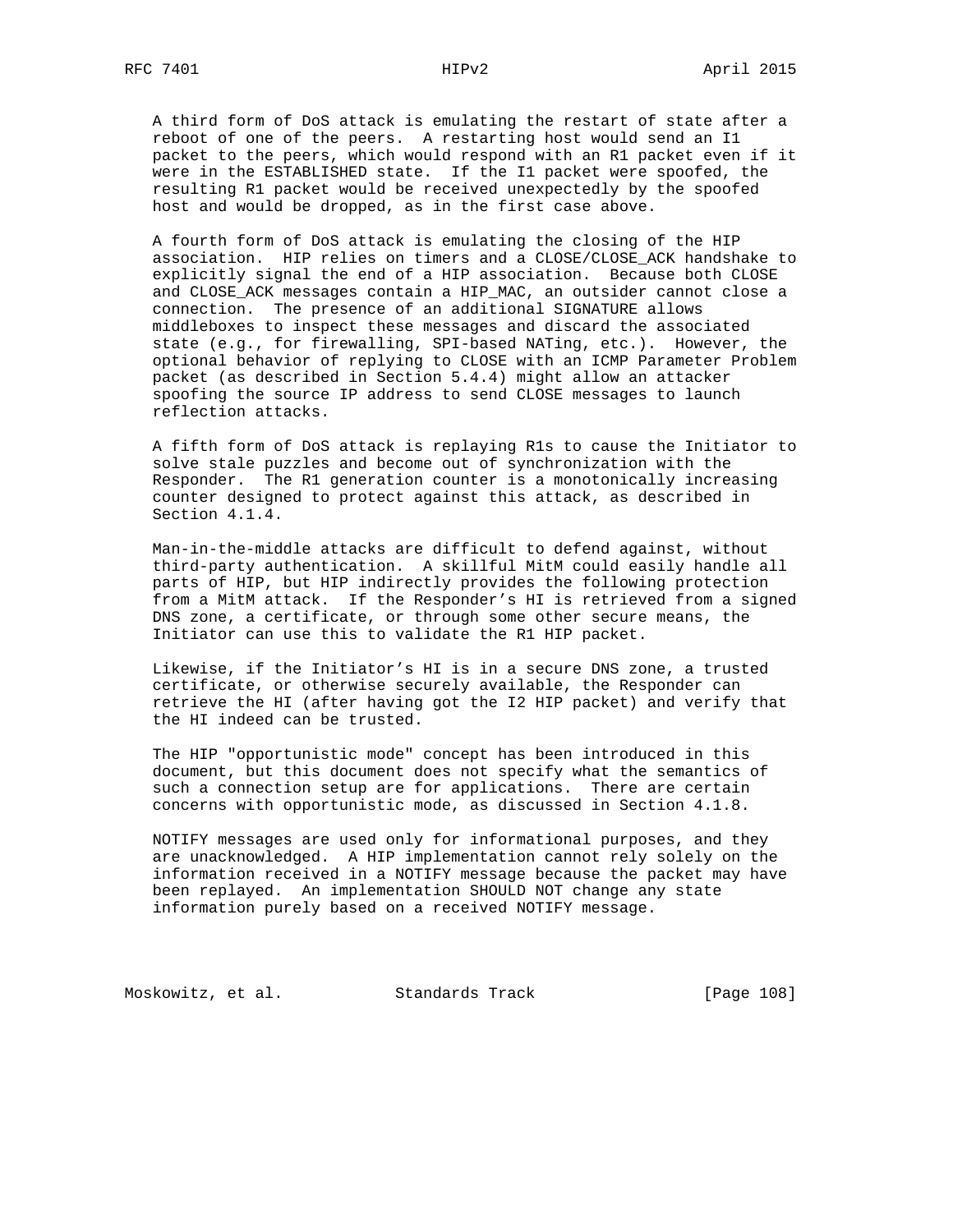Since not all hosts will ever support HIP, ICMP 'Destination Protocol Unreachable' messages are to be expected and may be used for a DoS attack. Against an Initiator, the attack would look like the Responder does not support HIP, but shortly after receiving the ICMP message, the Initiator would receive a valid R1 HIP packet. Thus, to protect against this attack, an Initiator SHOULD NOT react to an ICMP message until a reasonable delta time to get the real Responder's R1 HIP packet. A similar attack against the Responder is more involved. Normally, if an I1 message received by a Responder was a bogus one sent by an attacker, the Responder may receive an ICMP message from the IP address the R1 message was sent to. However, a sophisticated attacker can try to take advantage of such behavior and try to break up the HIP base exchange by sending such an ICMP message to the Responder before the Initiator has a chance to send a valid I2 message. Hence, the Responder SHOULD NOT act on such an ICMP message. Especially, it SHOULD NOT remove any minimal state created when it sent the R1 HIP packet (if it did create one), but wait for either a valid I2 HIP packet or the natural timeout (that is, if R1 packets are tracked at all). Likewise, the Initiator SHOULD ignore any ICMP message while waiting for an R2 HIP packet, and SHOULD delete any pending state only after a natural timeout.

9. IANA Considerations

 IANA has reserved protocol number 139 for the Host Identity Protocol and included it in the "IPv6 Extension Header Types" registry [RFC7045] and the "Assigned Internet Protocol Numbers" registry. The reference in both of these registries has been updated from [RFC5201] to this specification.

 The reference to the 128-bit value under the CGA Message Type namespace [RFC3972] of "0xF0EF F02F BFF4 3D0F E793 0C3C 6E61 74EA" has been changed from [RFC5201] to this specification.

 The following changes to the "Host Identity Protocol (HIP) Parameters" have been made. In many cases, the changes involved updating the reference from [RFC5201] to this specification, but there are some differences as outlined below. Allocation terminology is defined in [RFC5226]; any existing references to "IETF Consensus" can be replaced with "IETF Review" as per [RFC5226].

Moskowitz, et al. Standards Track [Page 109]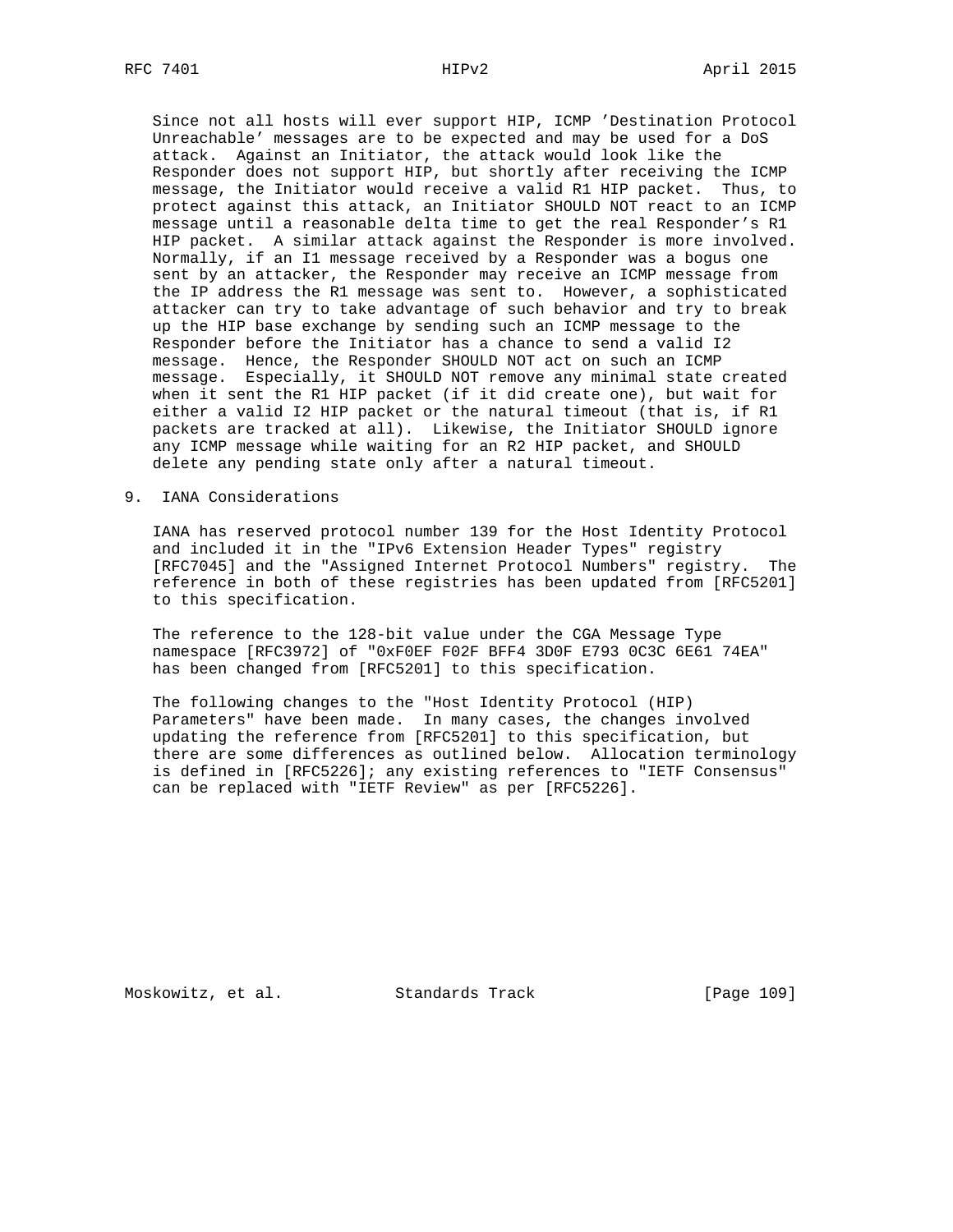# HIP Version

 This document adds the value "2" to the existing registry. The value of "1" has been left with a reference to [RFC5201].

Packet Type

 The 7-bit Packet Type field in a HIP protocol packet describes the type of a HIP protocol message. It is defined in Section 5.1. All existing values referring to [RFC5201] have been updated to refer to this specification. Other values have been left unchanged.

 This specification creates a new registry for "HIT Suite ID". This is different than the existing registry for "Suite ID", which can be left unmodified for version 1 of the protocol ([RFC5201]). The registry has been closed to new registrations.

 The four-bit HIT Suite ID uses the OGA ID field in the ORCHID to express the type of the HIT. This document defines three HIT Suites (see Section 5.2.10).

 The HIT Suite ID is also carried in the four higher-order bits of the ID field in the HIT\_SUITE\_LIST parameter. The four lower-order bits are reserved for future extensions of the HIT Suite ID space beyond 16 values.

 For the time being, the HIT Suite uses only four bits because these bits have to be carried in the HIT. Using more bits for the HIT Suite ID reduces the cryptographic strength of the HIT. HIT Suite IDs must be allocated carefully to avoid namespace exhaustion. Moreover, deprecated IDs should be reused after an appropriate time span. If 15 Suite IDs (the zero value is initially reserved) prove to be insufficient and more HIT Suite IDs are needed concurrently, more bits can be used for the HIT Suite ID by using one HIT Suite ID (0) to indicate that more bits should be used. The HIT\_SUITE\_LIST parameter already supports 8-bit HIT Suite IDs, should longer IDs be needed. However, RFC 7343 [RFC7343] does not presently support such an extension. We suggest trying the rollover approach described in Appendix E first. Possible extensions of the HIT Suite ID space to accommodate eight bits and new HIT Suite IDs are defined through IETF Review.

Moskowitz, et al. Standards Track [Page 110]

HIT Suite ID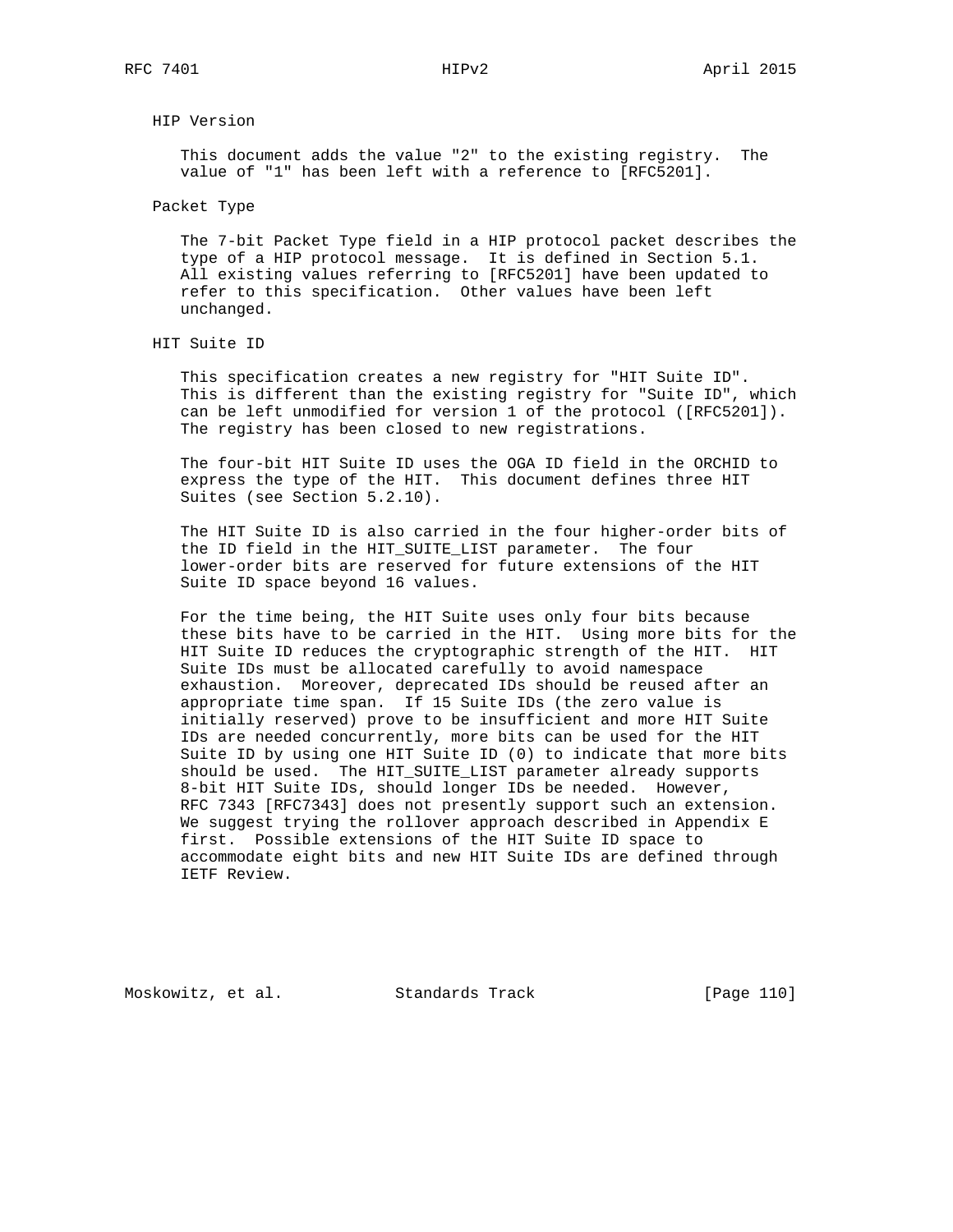Requests to register reused values should include a note that the value is being reused after a deprecation period, to ensure appropriate IETF review and approval.

## Parameter Type

 The 16-bit Type field in a HIP parameter describes the type of the parameter. It is defined in Section 5.2.1. The current values are defined in Sections 5.2.3 through 5.2.23. The existing "Parameter Types" registry has been updated as follows.

 A new value (129) for R1\_COUNTER has been introduced, with a reference to this specification, and the existing value (128) for R1\_COUNTER has been left in place with a reference to [RFC5201]. This documents the change in value that has occurred in version 2 of this protocol. For clarity, the name for the value 128 has been changed from "R1\_COUNTER" to "R1\_Counter (v1 only)".

 A new value (579) for a new Parameter Type HIP\_CIPHER has been added, with reference to this specification. This Parameter Type functionally replaces the HIP\_TRANSFORM Parameter Type (value 577), which has been left in the table with the existing reference to [RFC5201]. For clarity, the name for the value 577 has been changed from "HIP\_TRANSFORM" to "HIP\_TRANSFORM (v1 only)".

 A new value (715) for a new Parameter Type HIT\_SUITE\_LIST has been added, with reference to this specification.

 A new value (2049) for a new Parameter Type TRANSPORT\_FORMAT\_LIST has been added, with reference to this specification.

 The name of the HMAC Parameter Type (value 61505) has been changed to HIP\_MAC. The name of the HMAC\_2 Parameter Type (value 61569) has been changed to HIP\_MAC\_2. The reference has been changed to this specification.

 All other Parameter Types that reference [RFC5201] have been updated to refer to this specification, and Parameter Types that reference other RFCs are unchanged.

 The Type codes 32768 through 49151 (not 49141: a value corrected from a previous version of this table) have been Reserved for Private Use. Implementors SHOULD select types in a random fashion from this range, thereby reducing the probability of collisions. A method employing genuine randomness (such as flipping a coin) SHOULD be used.

Moskowitz, et al. Standards Track [Page 111]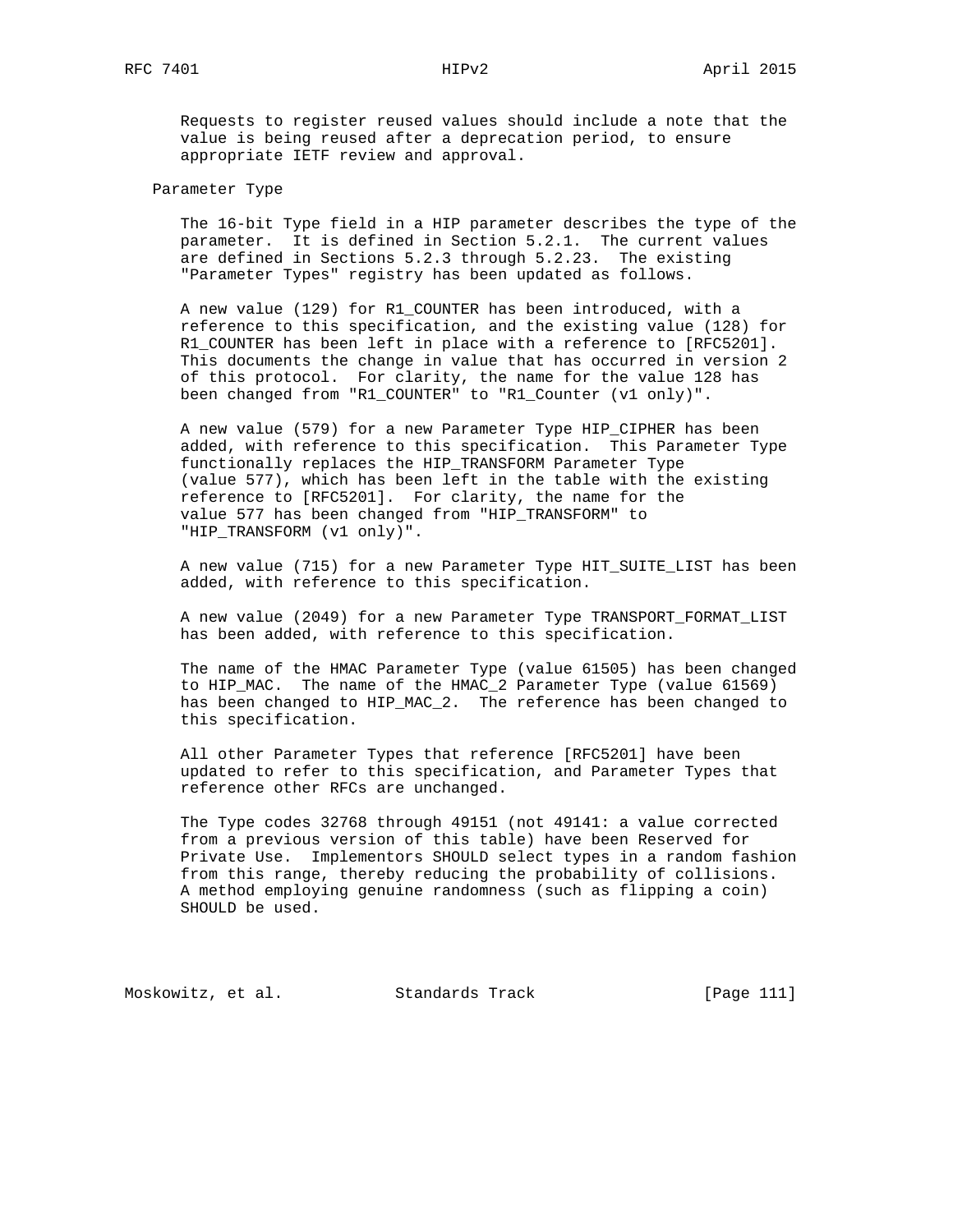Where the existing ranges once stated "First Come First Served with Specification Required", this has been changed to "Specification Required".

## Group ID

 The eight-bit Group ID values appear in the DIFFIE\_HELLMAN parameter and the DH\_GROUP\_LIST parameter and are defined in Section 5.2.7. This registry has been updated based on the new values specified in Section 5.2.7; values noted as being DEPRECATED can be left in the table with reference to [RFC5201]. New values are assigned through IETF Review.

HIP Cipher ID

 The 16-bit Cipher ID values in a HIP\_CIPHER parameter are defined in Section 5.2.8. This is a new registry. New values from either the reserved or unassigned space are assigned through IETF Review.

### DI-Type

 The four-bit DI-Type values in a HOST\_ID parameter are defined in Section 5.2.9. New values are assigned through IETF Review. All existing values referring to [RFC5201] have been updated to refer to this specification.

### HI Algorithm

 The 16-bit Algorithm values in a HOST\_ID parameter are defined in Section 5.2.9. This is a new registry. New values from either the reserved or unassigned space are assigned through IETF Review.

### ECC Curve Label

 When the HI Algorithm values in a HOST\_ID parameter are defined to the values of either "ECDSA" or "ECDSA\_LOW", a new registry is needed to maintain the values for the ECC Curve Label as defined in Section 5.2.9. This might be handled by specifying two algorithm-specific subregistries named "ECDSA Curve Label" and "ECDSA\_LOW Curve Label". New values are to be assigned through IETF Review.

Moskowitz, et al. Standards Track [Page 112]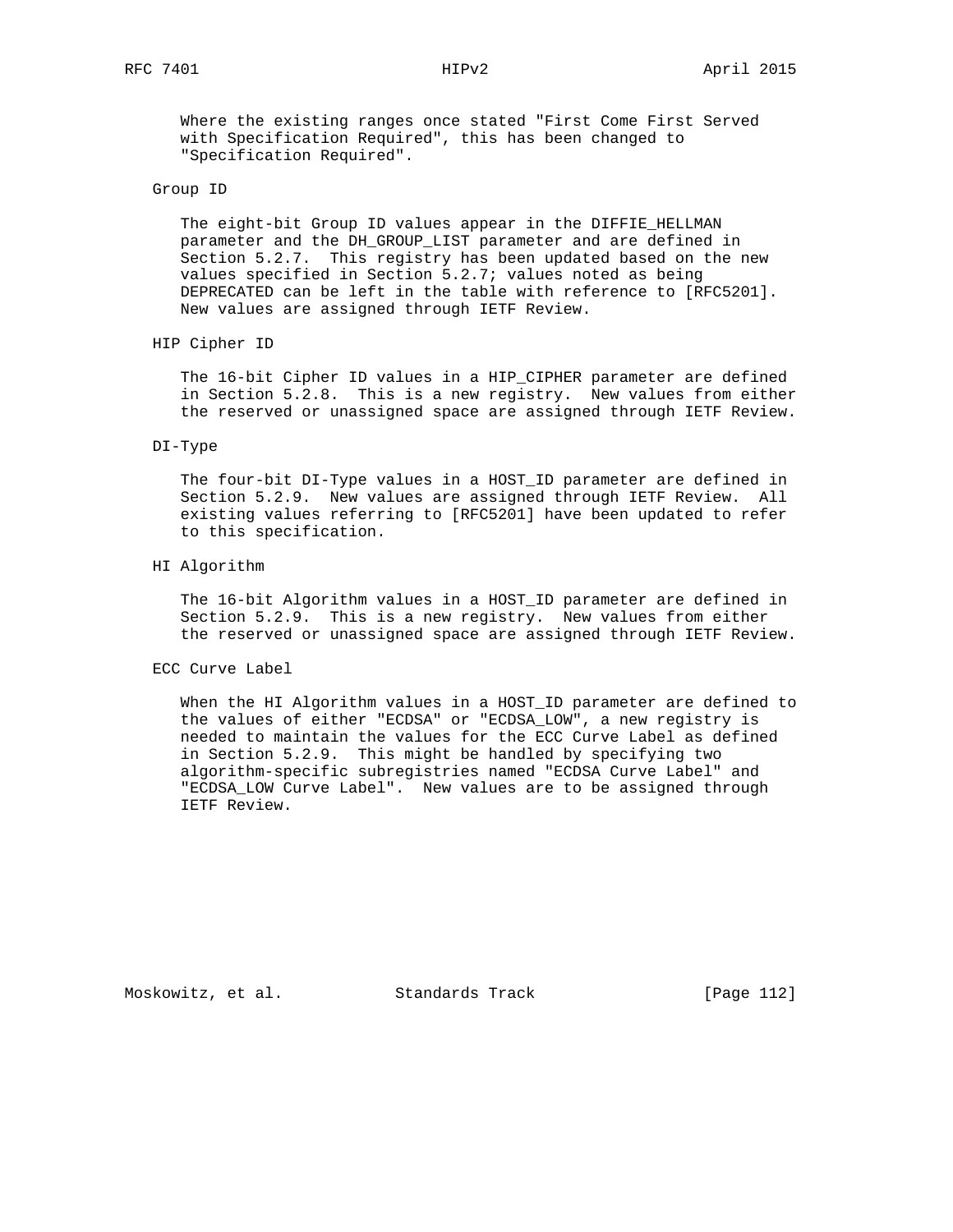Notify Message Type

 The 16-bit Notify Message Type values in a NOTIFICATION parameter are defined in Section 5.2.19.

 Notify Message Type values 1-10 are used for informing about errors in packet structures, values 11-20 for informing about problems in parameters containing cryptographic related material, and values 21-30 for informing about problems in authentication or packet integrity verification. Parameter numbers above 30 can be used for informing about other types of errors or events.

 The existing registration procedures have been updated as follows. The range from 1-50 can remain as "IETF Review". The range from 51-8191 has been marked as "Specification Required". Values 8192-16383 remain as "Reserved for Private Use". Values 16384-40959 have been marked as "Specification Required". Values 40960-65535 remain as "Reserved for Private Use".

 The following updates to the values have been made to the existing registry. All existing values referring to [RFC5201] have been updated to refer to this specification.

 INVALID\_HIP\_TRANSFORM\_CHOSEN has been renamed to INVALID\_HIP\_CIPHER\_CHOSEN with the same value (17).

 A new value of 20 for the type UNSUPPORTED\_HIT\_SUITE has been added.

 HMAC\_FAILED has been renamed to HIP\_MAC\_FAILED with the same value (28).

 SERVER\_BUSY\_PLEASE\_RETRY has been renamed to RESPONDER\_BUSY\_PLEASE\_RETRY with the same value (44).

10. Differences from RFC 5201

 This section summarizes the technical changes made from [RFC5201]. This section is informational, intended to help implementors of the previous protocol version. If any text in this section contradicts text in other portions of this specification, the text found outside of this section should be considered normative.

 This document specifies the HIP Version 2 protocol, which is not interoperable with the HIP Version 1 protocol specified in [RFC5201]. The main technical changes are the inclusion of additional cryptographic agility features, and an update of the mandatory and optional algorithms, including Elliptic Curve support via the

Moskowitz, et al. Standards Track [Page 113]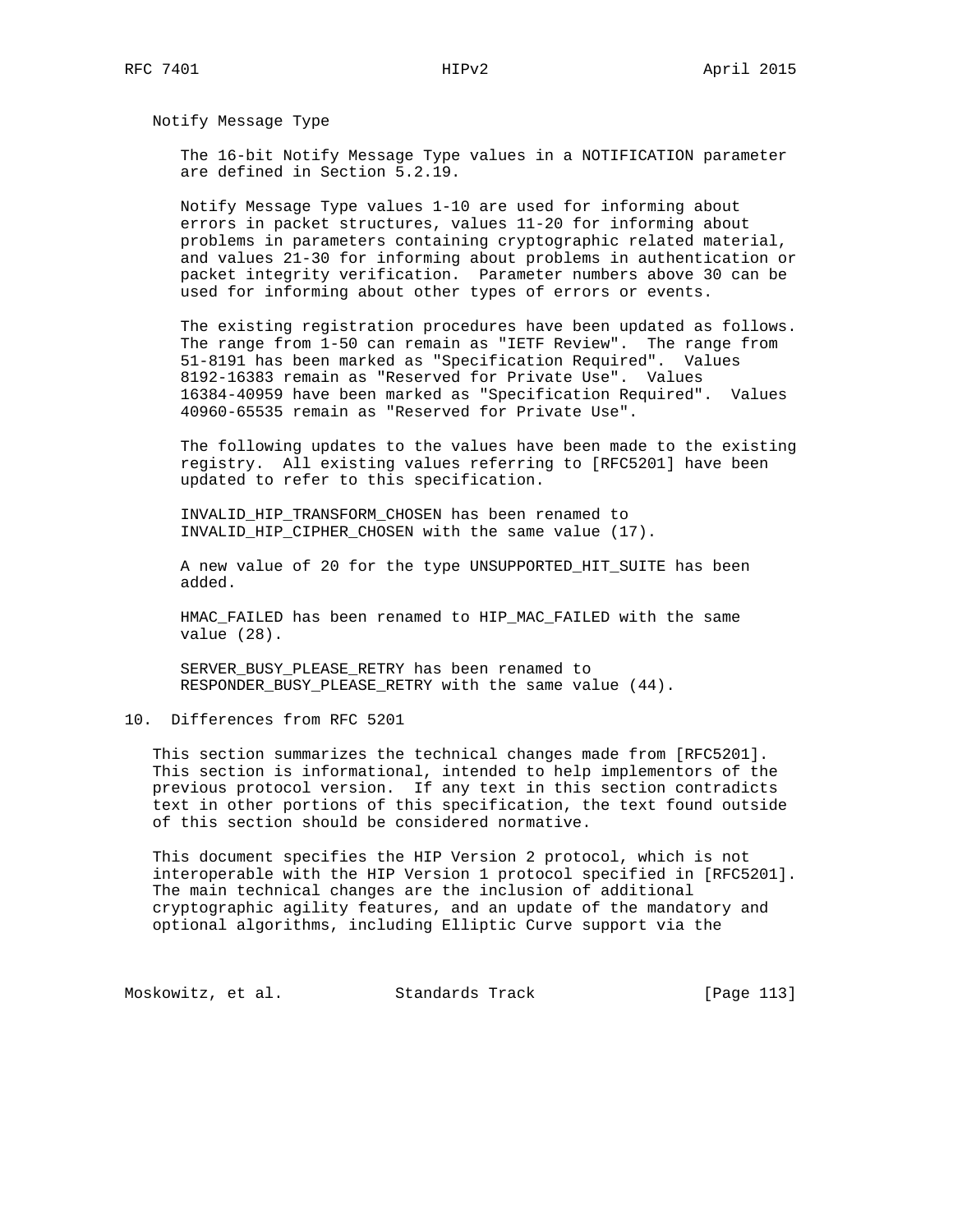Elliptic Curve DSA (ECDSA) and Elliptic Curve Diffie-Hellman (ECDH) algorithms. The mandatory cryptographic algorithm implementations have been updated, such as replacing HMAC-SHA-1 with HMAC-SHA-256 and the RSA/SHA-1 signature algorithm with RSASSA-PSS, and adding ECDSA to RSA as mandatory public key types. This version of HIP is also aligned with the ORCHID revision [RFC7343].

The following changes have been made to the protocol operation.

- o Section 4.1.3 describes the new process for Diffie-Hellman group negotiation, an aspect of cryptographic agility. The Initiator may express a preference for the choice of a DH group in the I1 packet and may suggest multiple possible choices. The Responder replies with a preference based on local policy and the options provided by the Initiator. The Initiator may restart the base exchange if the option chosen by the Responder is unsuitable (unsupported algorithms).
- o Another aspect of cryptographic agility that has been added is the ability to use different cryptographic hash functions to generate the HIT. The Responder's HIT hash algorithm (RHASH) terminology was introduced to support this. In addition, HIT Suites have been introduced to group the set of cryptographic algorithms used together for public key signature, hash function, and hash truncation. The use of HIT Suites constrains the combinatorial possibilities of algorithm selection for different functions. HIT Suite IDs are related to the ORCHID OGA ID field ([RFC7343]).
- o The puzzle mechanism has been slightly changed, in that the #I parameter depends on the HIT hash function (RHASH) selected, and the specification now advises against reusing the same #I value to the same Initiator; more details are provided in Sections 4.1.2 and 5.2.4).
- o Section 4.1.4 was extended to cover details about R1 generation counter rollover or reset.
- o Section 4.1.6 was added to describe procedures for aborting a HIP base exchange.
- o Section 4.1.7 provides guidance on avoiding downgrade attacks on the cryptographic algorithms.
- o Section 4.1.8 on opportunistic mode has been updated to account for cryptographic agility by adding HIT selection procedures.

Moskowitz, et al. Standards Track [Page 114]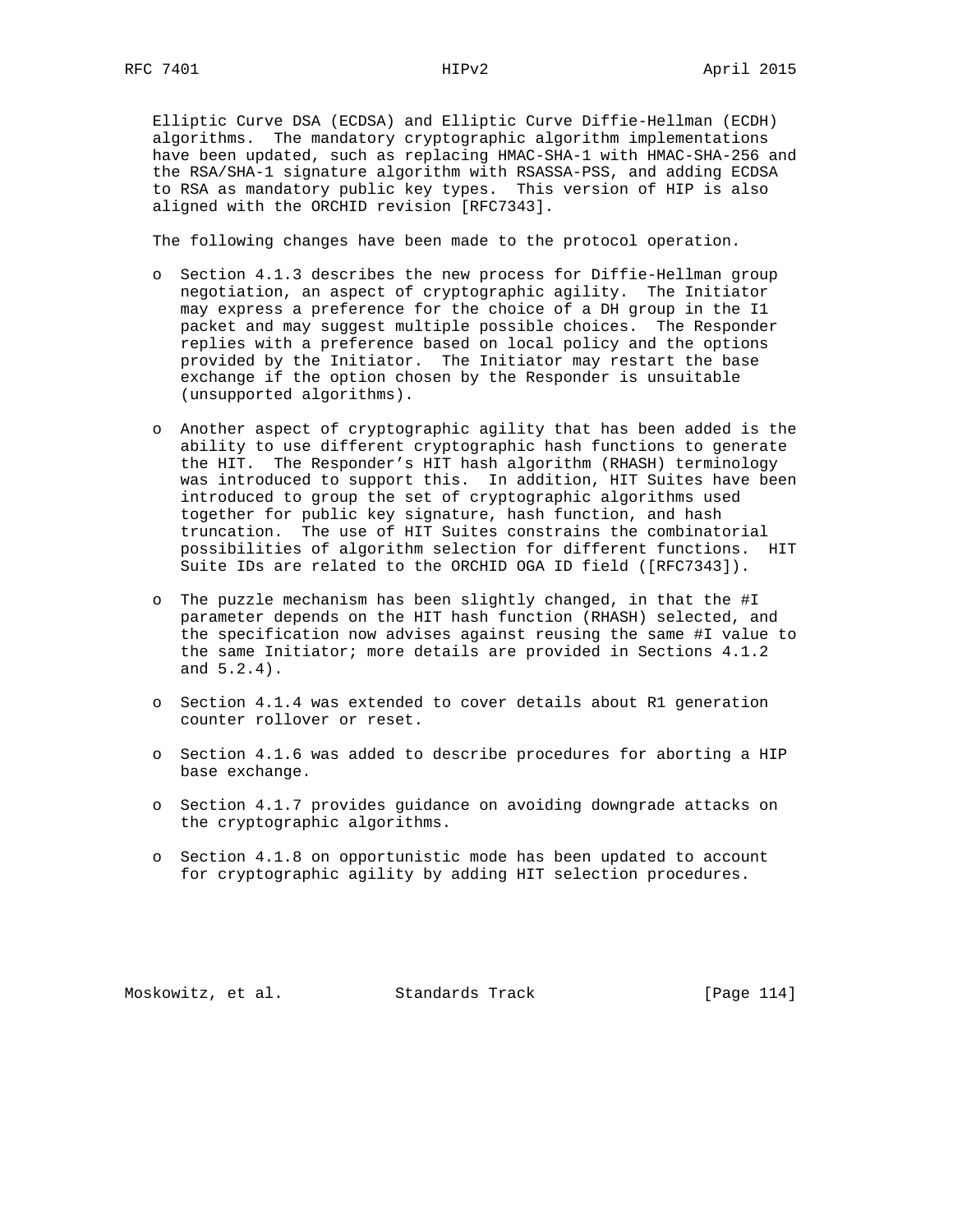- o The HIP KEYMAT generation has been updated as described in Section 6.5 to make the key derivation function a negotiable aspect of the protocol.
- o Packet processing for the I1, R1, and I2 packets has been updated to account for new parameter processing.
- o This specification adds a requirement that hosts MUST support processing of ACK parameters with several SEQ sequence numbers even when they do not support sending such parameters.
- o This document now clarifies that several ECHO\_REQUEST\_UNSIGNED parameters may be present in an R1 and that several ECHO\_RESPONSE parameters may be present in an I2.
- o Procedures for responding to version mismatches with an ICMP Parameter Problem have been added.
- o The security considerations section (Section 8) has been updated to remove possible attacks no longer considered applicable.
- o The use of the Anonymous bit for making the sender's Host Identity anonymous is now supported in packets other than the R1 and I2.
- o Support for the use of a NULL HIP CIPHER is explicitly limited to debugging and testing HIP and is no longer a mandatory algorithm to support.

 The following changes have been made to the parameter types and encodings (Section 5.2).

- o Four new parameter types have been added: DH\_GROUP\_LIST, HIP\_CIPHER, HIT\_SUITE\_LIST, and TRANSPORT\_FORMAT\_LIST.
- o Two parameter types have been renamed: HMAC has been renamed to HIP\_MAC, and HMAC2 has been renamed to HIP\_MAC\_2.
- o One parameter type is deprecated: HIP\_TRANSFORM. Functionally, it has been replaced by the HIP\_CIPHER but with slightly different semantics (hashes have been removed and are now determined by RHASH).
- o The TRANSPORT\_FORMAT\_LIST parameter allows transports to be negotiated with the list instead of by their order in the HIP packet.

Moskowitz, et al. Standards Track [Page 115]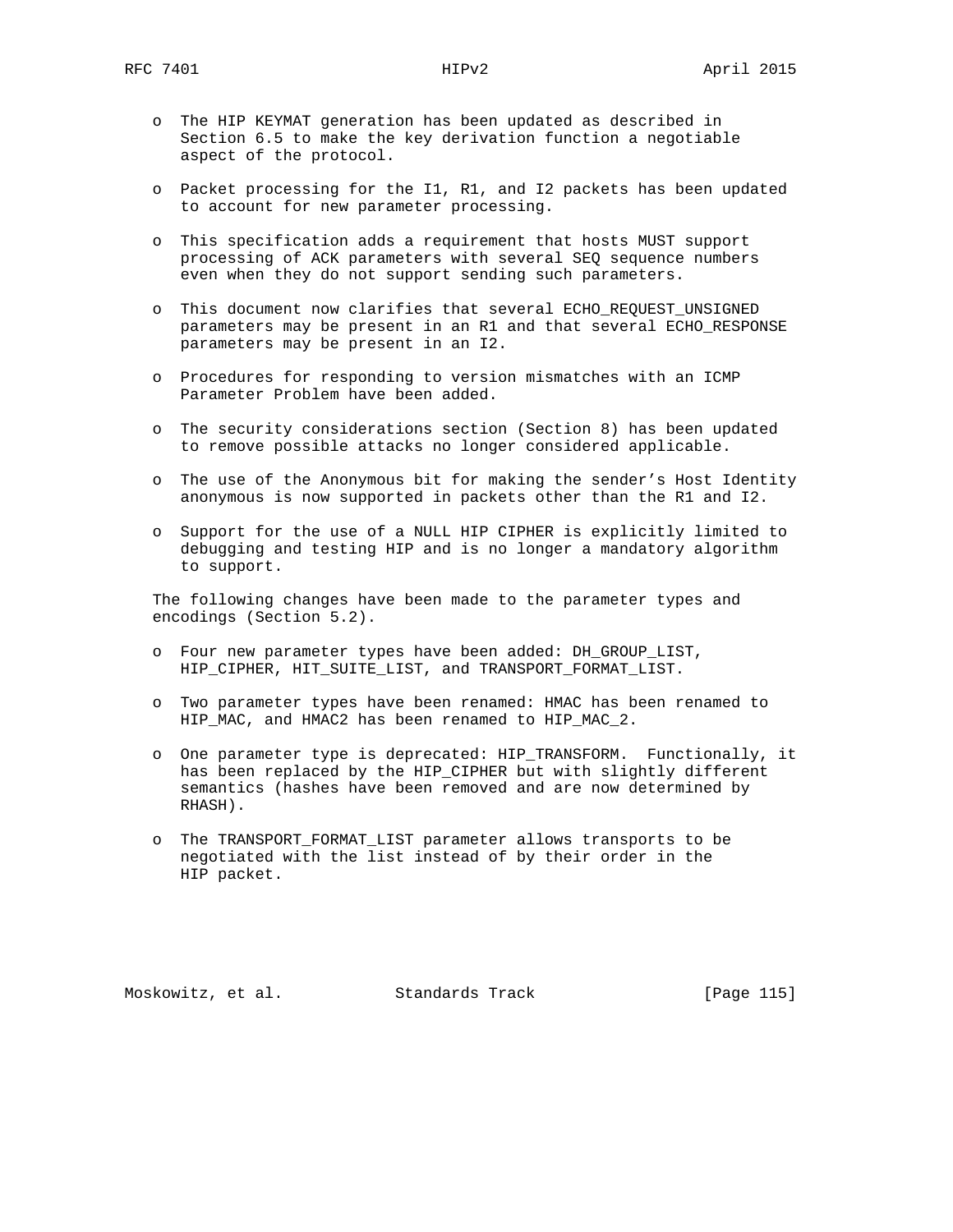- o The type code for the R1\_COUNTER has been changed from 128 to 129 to reflect that it is now considered a Critical parameter and must be echoed when present in R1.
- o The PUZZLE and SOLUTION parameter lengths are now variable and dependent on the RHASH length.
- o The Diffie-Hellman Group IDs supported have been updated.
- o The HOST\_ID parameter now requires specification of an Algorithm.
- o The NOTIFICATION parameter supports new Notify Message Type values.
- o The HIP\_SIGNATURE algorithm field has been changed from 8 bits to 16 bits to achieve alignment with the HOST\_ID parameters.
- o The specification clarifies that the SEQ parameter always contains one update ID but that the ACK parameter may acknowledge several update IDs.
- o The restriction that only one ECHO\_RESPONSE\_UNSIGNED parameter must be present in each HIP packet has been removed.
- o The document creates a new type range allocation for parameters that are only covered by a signature if a signature is present and applies it to the newly created DH\_GROUP\_LIST parameter.
- o The document clarifies that several NOTIFY parameters may be present in a packet.

 The following changes have been made to the packet contents (Section 5.3).

- o The I1 packet now carries the Initiator's DH\_GROUP\_LIST.
- o The R1 packet now carries the HIP CIPHER, HIT SUITE LIST, DH\_GROUP\_LIST, and TRANSPORT\_FORMAT\_LIST parameters.
- o The I2 packet now carries the HIP\_CIPHER and TRANSPORT\_FORMAT\_LIST parameters.
- o This document clarifies that UPDATE packets that do not contain either a SEQ or ACK parameter are invalid.

Moskowitz, et al. Standards Track [Page 116]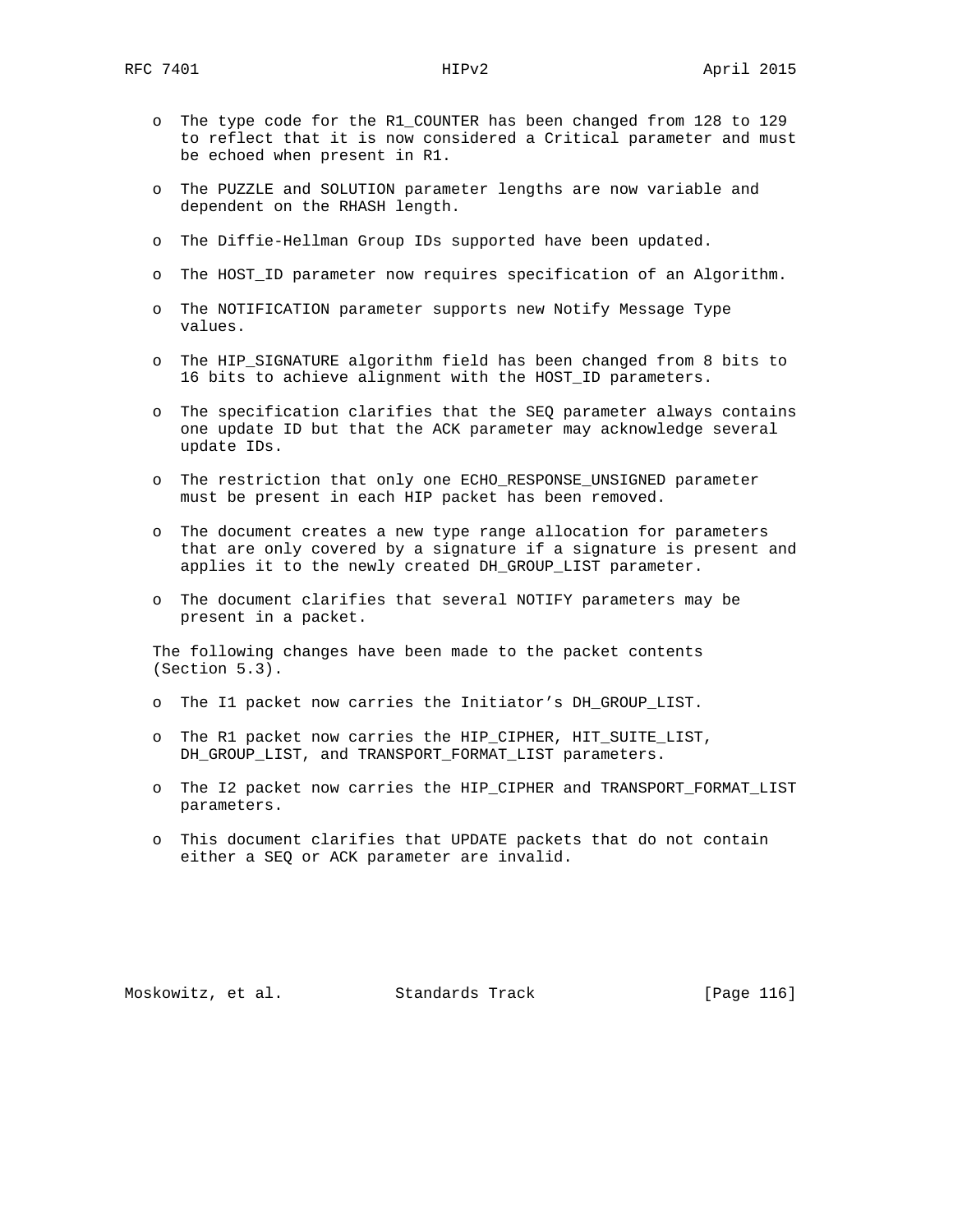# 11. References

- 11.1. Normative References
	- [FIPS.180-4.2012]

 National Institute of Standards and Technology, "Secure Hash Standard (SHS)", FIPS PUB 180-4, March 2012, <http://csrc.nist.gov/publications/fips/fips180-4/ fips-180-4.pdf>.

[NIST.800-131A.2011]

 National Institute of Standards and Technology, "Transitions: Recommendation for Transitioning the Use of Cryptographic Algorithms and Key Lengths", NIST SP 800-131A, January 2011, <http://csrc.nist.gov/ publications/nistpubs/800-131A/sp800-131A.pdf>.

- [RFC0768] Postel, J., "User Datagram Protocol", STD 6, RFC 768, August 1980, <http://www.rfc-editor.org/info/rfc768>.
- [RFC0793] Postel, J., "Transmission Control Protocol", STD 7, RFC 793, September 1981, <http://www.rfc-editor.org/ info/rfc793>.
- [RFC1035] Mockapetris, P., "Domain names implementation and specification", STD 13, RFC 1035, November 1987, <http://www.rfc-editor.org/info/rfc1035>.
- [RFC2119] Bradner, S., "Key words for use in RFCs to Indicate Requirement Levels", BCP 14, RFC 2119, March 1997, <http://www.rfc-editor.org/info/rfc2119>.
- [RFC2404] Madson, C. and R. Glenn, "The Use of HMAC-SHA-1-96 within ESP and AH", RFC 2404, November 1998, <http://www.rfc-editor.org/info/rfc2404>.
- [RFC2410] Glenn, R. and S. Kent, "The NULL Encryption Algorithm and Its Use With IPsec", RFC 2410, November 1998, <http://www.rfc-editor.org/info/rfc2410>.
- [RFC2460] Deering, S. and R. Hinden, "Internet Protocol, Version 6 (IPv6) Specification", RFC 2460, December 1998, <http://www.rfc-editor.org/info/rfc2460>.
- [RFC2536] Eastlake 3rd, D., "DSA KEYs and SIGs in the Domain Name System (DNS)", RFC 2536, March 1999, <http://www.rfc-editor.org/info/rfc2536>.

Moskowitz, et al. Standards Track [Page 117]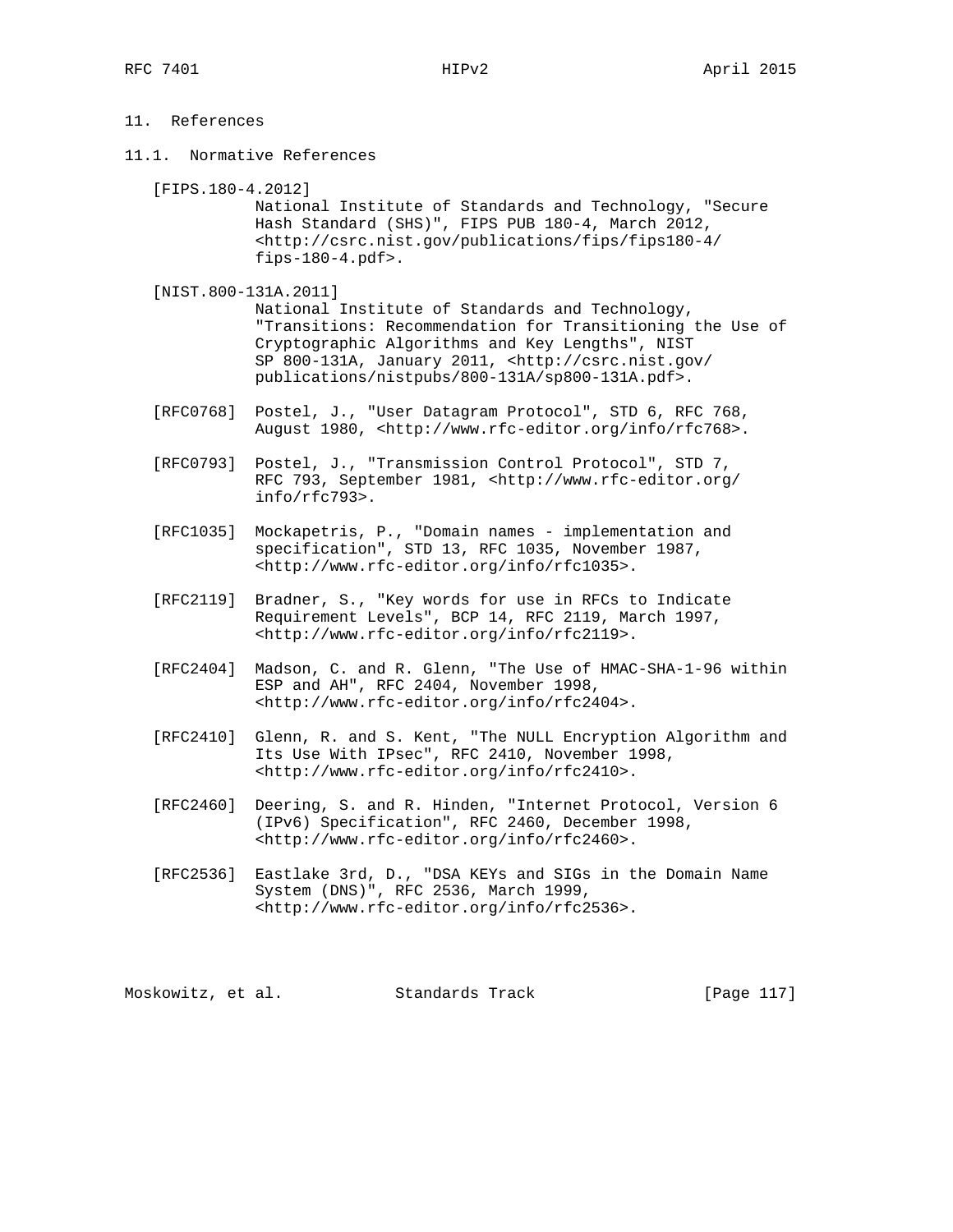- [RFC3110] Eastlake 3rd, D., "RSA/SHA-1 SIGs and RSA KEYs in the Domain Name System (DNS)", RFC 3110, May 2001, <http://www.rfc-editor.org/info/rfc3110>.
- [RFC3526] Kivinen, T. and M. Kojo, "More Modular Exponential (MODP) Diffie-Hellman groups for Internet Key Exchange (IKE)", RFC 3526, May 2003, <http://www.rfc-editor.org/ info/rfc3526>.
- [RFC3602] Frankel, S., Glenn, R., and S. Kelly, "The AES-CBC Cipher Algorithm and Its Use with IPsec", RFC 3602, September 2003, <http://www.rfc-editor.org/info/rfc3602>.
- [RFC3972] Aura, T., "Cryptographically Generated Addresses (CGA)", RFC 3972, March 2005, <http://www.rfc-editor.org/ info/rfc3972>.
- [RFC4034] Arends, R., Austein, R., Larson, M., Massey, D., and S. Rose, "Resource Records for the DNS Security Extensions", RFC 4034, March 2005, <http://www.rfc-editor.org/ info/rfc4034>.
- [RFC4282] Aboba, B., Beadles, M., Arkko, J., and P. Eronen, "The Network Access Identifier", RFC 4282, December 2005, <http://www.rfc-editor.org/info/rfc4282>.
- [RFC4443] Conta, A., Deering, S., and M. Gupta, "Internet Control Message Protocol (ICMPv6) for the Internet Protocol Version 6 (IPv6) Specification", RFC 4443, March 2006, <http://www.rfc-editor.org/info/rfc4443>.
- [RFC4754] Fu, D. and J. Solinas, "IKE and IKEv2 Authentication Using the Elliptic Curve Digital Signature Algorithm (ECDSA)", RFC 4754, January 2007, <http://www.rfc-editor.org/ info/rfc4754>.
- [RFC4868] Kelly, S. and S. Frankel, "Using HMAC-SHA-256, HMAC-SHA-384, and HMAC-SHA-512 with IPsec", RFC 4868, May 2007, <http://www.rfc-editor.org/info/rfc4868>.
- [RFC5702] Jansen, J., "Use of SHA-2 Algorithms with RSA in DNSKEY and RRSIG Resource Records for DNSSEC", RFC 5702, October 2009, <http://www.rfc-editor.org/info/rfc5702>.
- [RFC6724] Thaler, D., Draves, R., Matsumoto, A., and T. Chown, "Default Address Selection for Internet Protocol Version 6 (IPv6)", RFC 6724, September 2012, <http://www.rfc-editor.org/info/rfc6724>.

Moskowitz, et al. Standards Track [Page 118]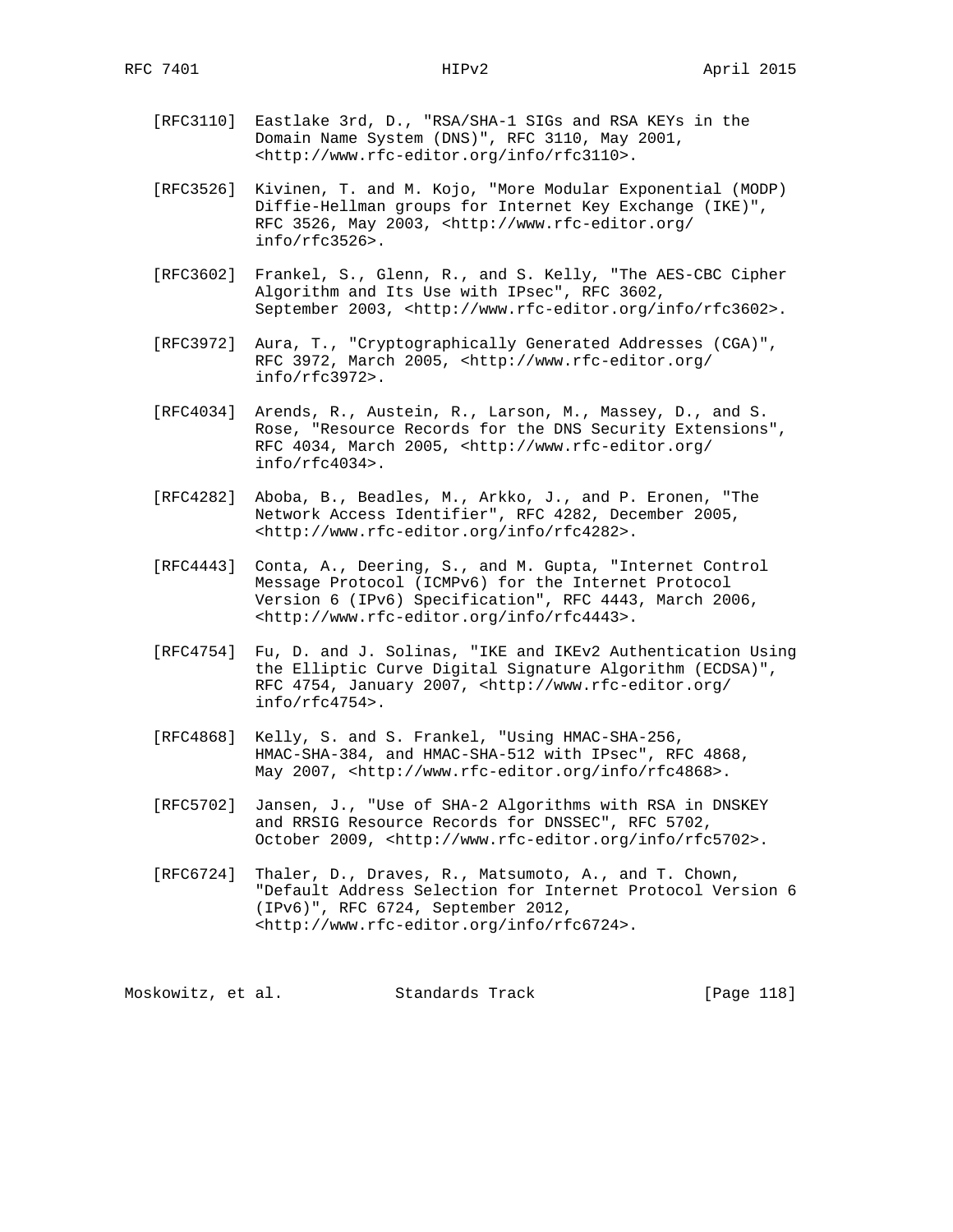- [RFC7343] Laganier, J. and F. Dupont, "An IPv6 Prefix for Overlay Routable Cryptographic Hash Identifiers Version 2 (ORCHIDv2)", RFC 7343, September 2014, <http://www.rfc-editor.org/info/rfc7343>.
- [RFC7402] Jokela, P., Moskowitz, R., and J. Melen, "Using the Encapsulating Security Payload (ESP) Transport Format with the Host Identity Protocol (HIP)", RFC 7402, April 2015, <http://www.rfc-editor.org/info/rfc7402>.
- 11.2. Informative References
	- [AUR05] Aura, T., Nagarajan, A., and A. Gurtov, "Analysis of the HIP Base Exchange Protocol", in Proceedings of the 10th Australasian Conference on Information Security and Privacy, July 2005.
	- [CRO03] Crosby, S. and D. Wallach, "Denial of Service via Algorithmic Complexity Attacks", in Proceedings of the 12th USENIX Security Symposium, Washington, D.C., August 2003.
	- [DIF76] Diffie, W. and M. Hellman, "New Directions in Cryptography", IEEE Transactions on Information Theory Volume IT-22, Number 6, pages 644-654, November 1976.
	- [FIPS.186-4.2013] National Institute of Standards and Technology, "Digital Signature Standard (DSS)", FIPS PUB 186-4, July 2013, <http://nvlpubs.nist.gov/nistpubs/FIPS/ NIST.FIPS.186-4.pdf>.
	- [FIPS.197.2001]

 National Institute of Standards and Technology, "Advanced Encryption Standard (AES)", FIPS PUB 197, November 2001, <http://csrc.nist.gov/publications/fips/fips197/ fips-197.pdf>.

 [HIP-ARCH] Moskowitz, R., Ed., and M. Komu, "Host Identity Protocol Architecture", Work in Progress, draft-ietf-hip-rfc4423-bis-09, October 2014.

[HIP-DNS-EXT]

 Laganier, J., "Host Identity Protocol (HIP) Domain Name System (DNS) Extension", Work in Progress, draft-ietf-hip-rfc5205-bis-06, January 2015.

Moskowitz, et al. Standards Track [Page 119]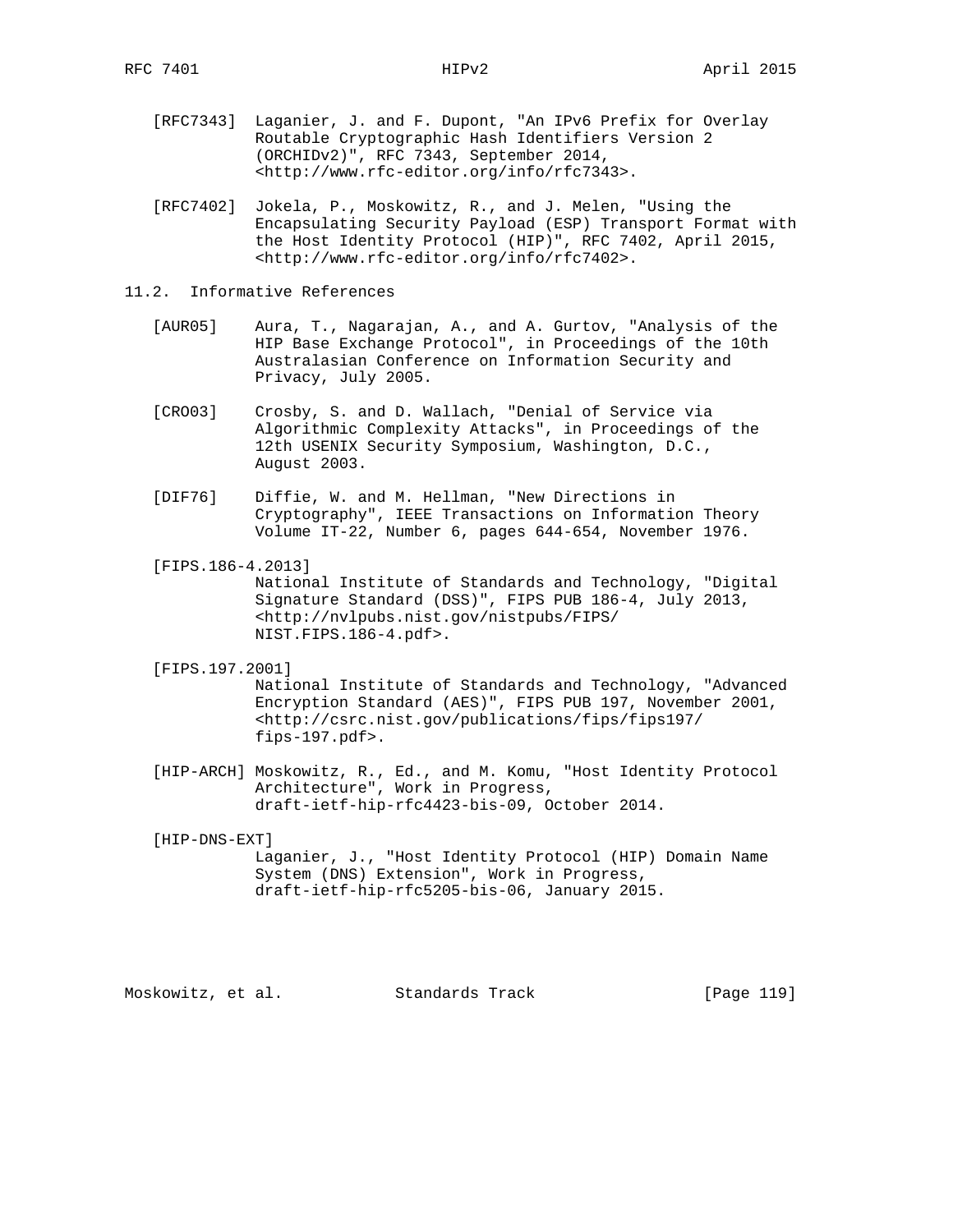| [HIP-HOST-MOB]                                      |                                                            |  |  |  |  |
|-----------------------------------------------------|------------------------------------------------------------|--|--|--|--|
|                                                     | Henderson, T., Ed., Vogt, C., and J. Arkko, "Host Mobility |  |  |  |  |
| with the Host Identity Protocol", Work in Progress, |                                                            |  |  |  |  |
|                                                     | draft-ietf-hip-rfc5206-bis-08, January 2015.               |  |  |  |  |

[HIP-REND-EXT]

- Laganier, J. and L. Eggert, "Host Identity Protocol (HIP) Rendezvous Extension", Work in Progress, draft-ietf-hip-rfc5204-bis-05, December 2014.
- [KAU03] Kaufman, C., Perlman, R., and B. Sommerfeld, "DoS protection for UDP-based protocols", in Proceedings of the 10th ACM Conference on Computer and Communications Security, October 2003.
- [KRA03] Krawczyk, H., "SIGMA: The 'SIGn-and-MAc' Approach to Authenticated Diffie-Hellman and Its Use in the IKE Protocols", in Proceedings of CRYPTO 2003, pages 400-425, August 2003.
- [RFC0792] Postel, J., "Internet Control Message Protocol", STD 5, RFC 792, September 1981, <http://www.rfc-editor.org/ info/rfc792>.
- [RFC2785] Zuccherato, R., "Methods for Avoiding the "Small-Subgroup" Attacks on the Diffie-Hellman Key Agreement Method for S/MIME", RFC 2785, March 2000, <http://www.rfc-editor.org/info/rfc2785>.
- [RFC2898] Kaliski, B., "PKCS #5: Password-Based Cryptography Specification Version 2.0", RFC 2898, September 2000, <http://www.rfc-editor.org/info/rfc2898>.
- [RFC3447] Jonsson, J. and B. Kaliski, "Public-Key Cryptography Standards (PKCS) #1: RSA Cryptography Specifications Version 2.1", RFC 3447, February 2003, <http://www.rfc-editor.org/info/rfc3447>.
- [RFC3849] Huston, G., Lord, A., and P. Smith, "IPv6 Address Prefix Reserved for Documentation", RFC 3849, July 2004, <http://www.rfc-editor.org/info/rfc3849>.
- [RFC5201] Moskowitz, R., Nikander, P., Jokela, P., and T. Henderson, "Host Identity Protocol", RFC 5201, April 2008, <http://www.rfc-editor.org/info/rfc5201>.

Moskowitz, et al. Standards Track [Page 120]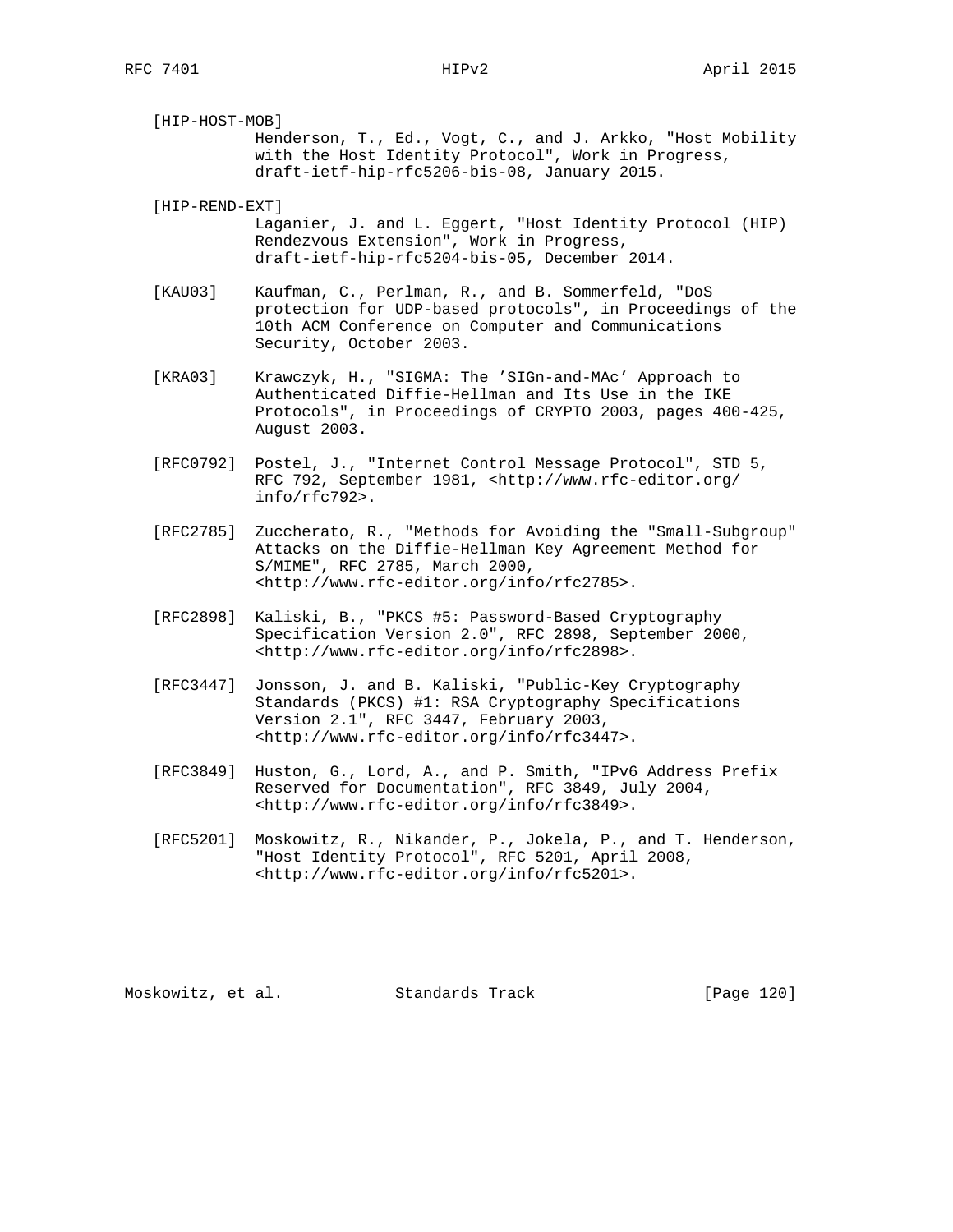- [RFC5226] Narten, T. and H. Alvestrand, "Guidelines for Writing an IANA Considerations Section in RFCs", BCP 26, RFC 5226, May 2008, <http://www.rfc-editor.org/info/rfc5226>.
- [RFC5338] Henderson, T., Nikander, P., and M. Komu, "Using the Host Identity Protocol with Legacy Applications", RFC 5338, September 2008, <http://www.rfc-editor.org/info/rfc5338>.
- [RFC5533] Nordmark, E. and M. Bagnulo, "Shim6: Level 3 Multihoming Shim Protocol for IPv6", RFC 5533, June 2009, <http://www.rfc-editor.org/info/rfc5533>.
- [RFC5737] Arkko, J., Cotton, M., and L. Vegoda, "IPv4 Address Blocks Reserved for Documentation", RFC 5737, January 2010, <http://www.rfc-editor.org/info/rfc5737>.
- [RFC5869] Krawczyk, H. and P. Eronen, "HMAC-based Extract-and-Expand Key Derivation Function (HKDF)", RFC 5869, May 2010, <http://www.rfc-editor.org/info/rfc5869>.
- [RFC5903] Fu, D. and J. Solinas, "Elliptic Curve Groups modulo a Prime (ECP Groups) for IKE and IKEv2", RFC 5903, June 2010, <http://www.rfc-editor.org/info/rfc5903>.
- [RFC6090] McGrew, D., Igoe, K., and M. Salter, "Fundamental Elliptic Curve Cryptography Algorithms", RFC 6090, February 2011, <http://www.rfc-editor.org/info/rfc6090>.
- [RFC6253] Heer, T. and S. Varjonen, "Host Identity Protocol Certificates", RFC 6253, May 2011, <http://www.rfc-editor.org/info/rfc6253>.
- [RFC7045] Carpenter, B. and S. Jiang, "Transmission and Processing of IPv6 Extension Headers", RFC 7045, December 2013, <http://www.rfc-editor.org/info/rfc7045>.
- [RFC7296] Kaufman, C., Hoffman, P., Nir, Y., Eronen, P., and T. Kivinen, "Internet Key Exchange Protocol Version 2 (IKEv2)", STD 79, RFC 7296, October 2014, <http://www.rfc-editor.org/info/rfc7296>.
- [RSA] Rivest, R., Shamir, A., and L. Adleman, "A Method for Obtaining Digital Signatures and Public-Key Cryptosystems", Communications of the ACM 21 (2), pp. 120-126, February 1978.
- [SECG] SECG, "Recommended Elliptic Curve Domain Parameters", SEC 2 Version 2.0, January 2010, <http://www.secg.org/>.

Moskowitz, et al. Standards Track [Page 121]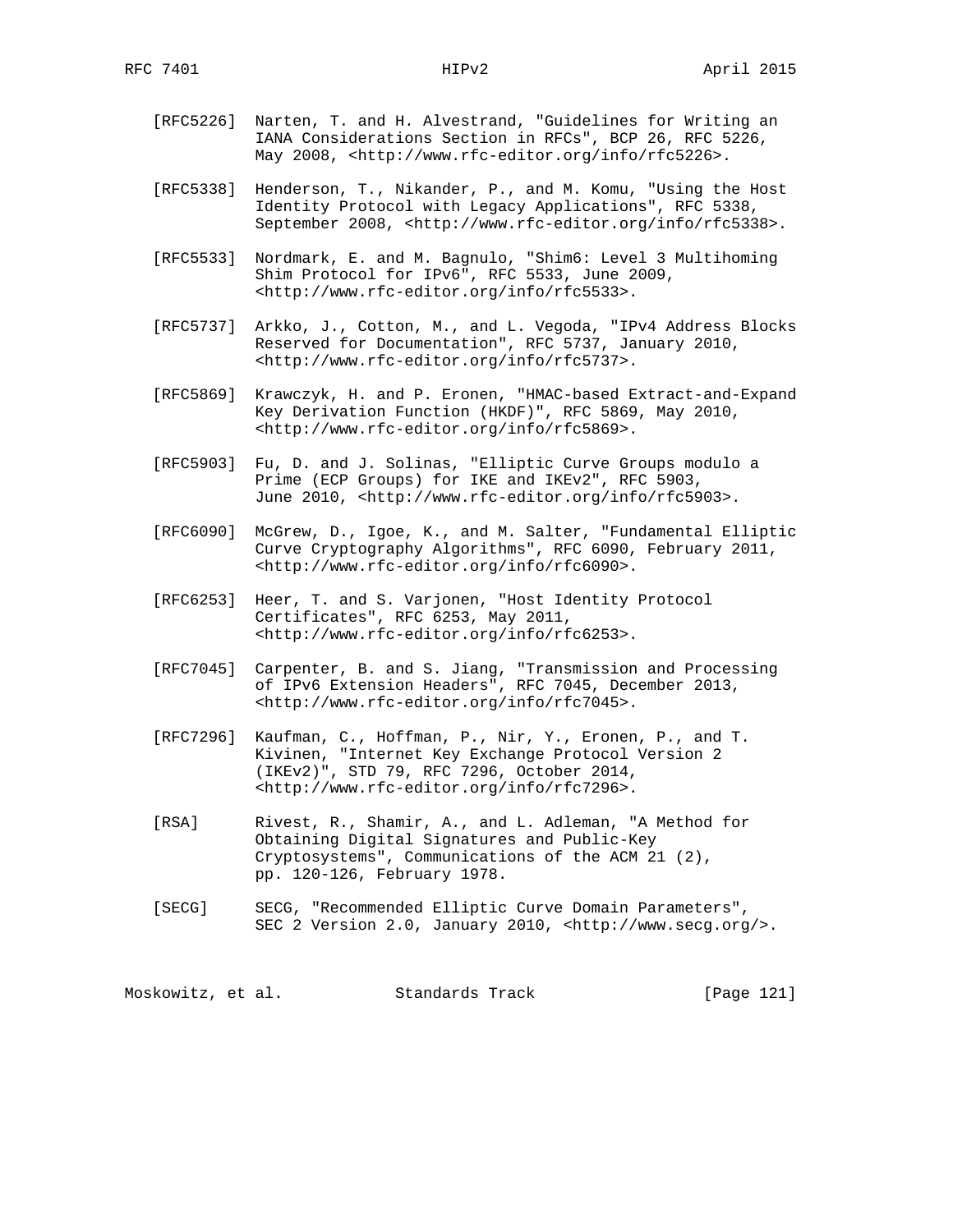Appendix A. Using Responder Puzzles

 As mentioned in Section 4.1.1, the Responder may delay state creation and still reject most spoofed I2 packets by using a number of pre-calculated R1 packets and a local selection function. This appendix defines one possible implementation in detail. The purpose of this appendix is to give the implementors an idea of how to implement the mechanism. If the implementation is based on this appendix, it MAY contain some local modification that makes an attacker's task harder.

 The Responder creates a secret value S, that it regenerates periodically. The Responder needs to remember the two latest values of S. Each time the S is regenerated, the R1 generation counter value is incremented by one.

 The Responder generates a pre-signed R1 packet. The signature for pre-generated R1s must be recalculated when the Diffie-Hellman key is recomputed or when the R1\_COUNTER value changes due to S value regeneration.

 When the Initiator sends the I1 packet for initializing a connection, the Responder receives the HIT and IP address from the packet, and generates an #I value for the puzzle. The #I value is set to the pre-signed R1 packet.

 #I value calculation:  $\sharp I = Ltrunc( RHSH) ( S | HIT-I | HIT-R | IP-I | IP-R ), n)$ where n = RHASH\_len

 The RHASH algorithm is the same as is used to generate the Responder's HIT value.

 From an incoming I2 packet, the Responder receives the required information to validate the puzzle: HITs, IP addresses, and the information of the used S value from the R1\_COUNTER. Using these values, the Responder can regenerate the #I, and verify it against the #I received in the I2 packet. If the #I values match, it can verify the solution using #I, #J, and difficulty #K. If the #I values do not match, the I2 is dropped.

 puzzle\_check:  $V := Ltrunc( RHASH( I2.I | I2.hit\_i | I2.hit\_r | I2.J ), #K )$ if V != 0, drop the packet

 If the puzzle solution is correct, the #I and #J values are stored for later use. They are used as input material when keying material is generated.

Moskowitz, et al. Standards Track [Page 122]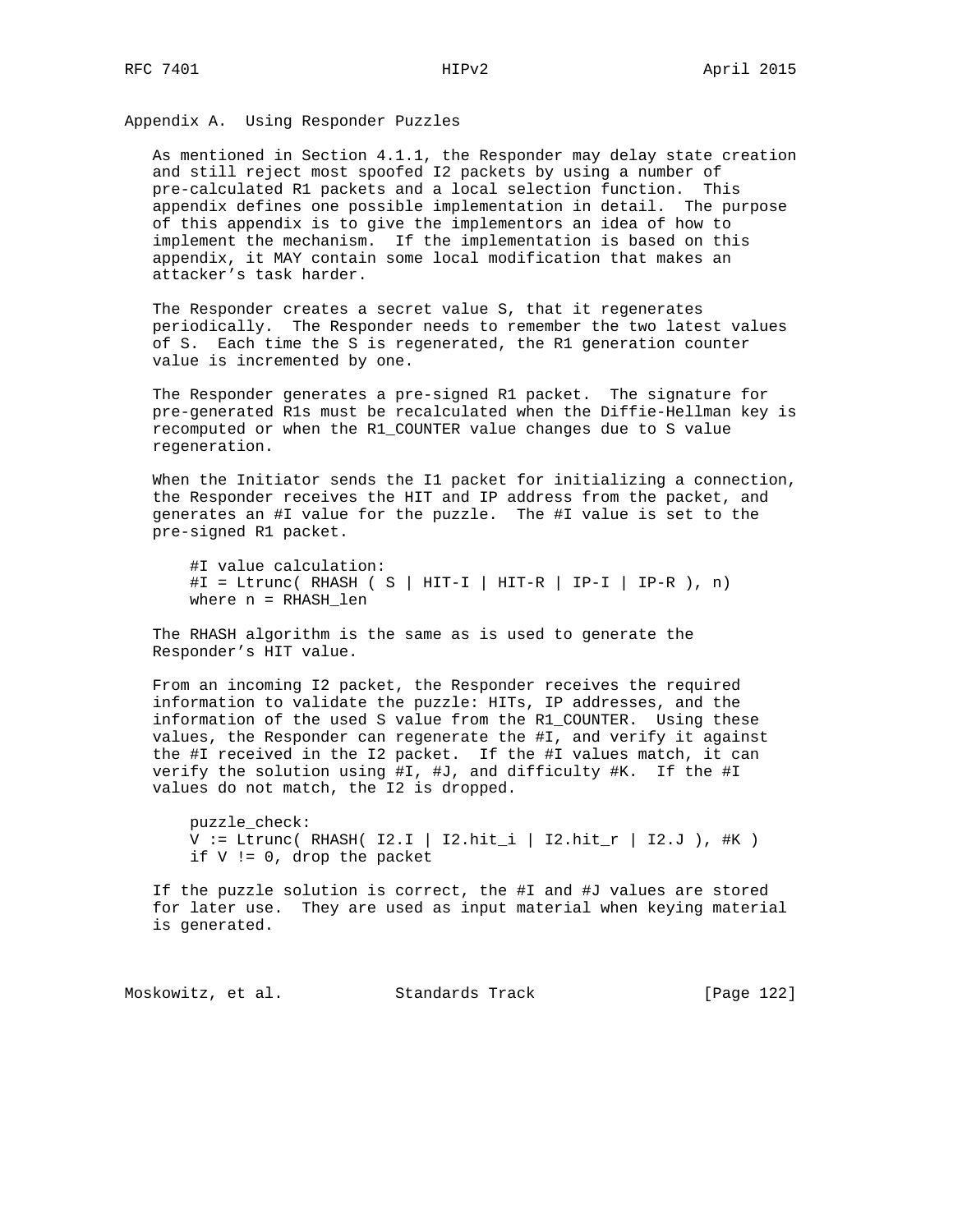Keeping state about failed puzzle solutions depends on the implementation. Although it is possible for the Responder not to keep any state information, it still may do so to protect itself against certain attacks (see Section 4.1.1). Appendix B. Generating a Public Key Encoding from an HI The following pseudo-code illustrates the process to generate a public key encoding from an HI for both RSA and DSA. The symbol ":=" denotes assignment; the symbol "+=" denotes appending. The pseudo-function "encode\_in\_network\_byte\_order" takes two parameters, an integer (bignum) and a length in bytes, and returns the integer encoded into a byte string of the given length. switch ( HI.algorithm ) { case RSA: buffer := encode\_in\_network\_byte\_order ( HI.RSA.e\_len, ( HI.RSA.e\_len > 255 ) ? 3 : 1 ) buffer += encode\_in\_network\_byte\_order ( HI.RSA.e, HI.RSA.e\_len ) buffer += encode\_in\_network\_byte\_order ( HI.RSA.n, HI.RSA.n\_len ) break; case DSA: buffer := encode\_in\_network\_byte\_order ( HI.DSA.T , 1 ) buffer += encode\_in\_network\_byte\_order ( HI.DSA.Q , 20 ) buffer += encode\_in\_network\_byte\_order ( HI.DSA.P , 64 + 8 \* HI.DSA.T ) buffer += encode\_in\_network\_byte\_order ( HI.DSA.G , 64 + 8 \* HI.DSA.T ) buffer += encode\_in\_network\_byte\_order ( HI.DSA.Y , 64 + 8 \* HI.DSA.T ) break; } Appendix C. Example Checksums for HIP Packets The HIP checksum for HIP packets is specified in Section 5.1.1. Checksums for TCP and UDP packets running over HIP-enabled security associations are specified in Section 4.5.1. The examples below use [RFC3849] and [RFC5737] addresses, and HITs with the prefix of 2001:20 followed by zeros, followed by a decimal 1 or 2, respectively.

Moskowitz, et al. Standards Track [Page 123]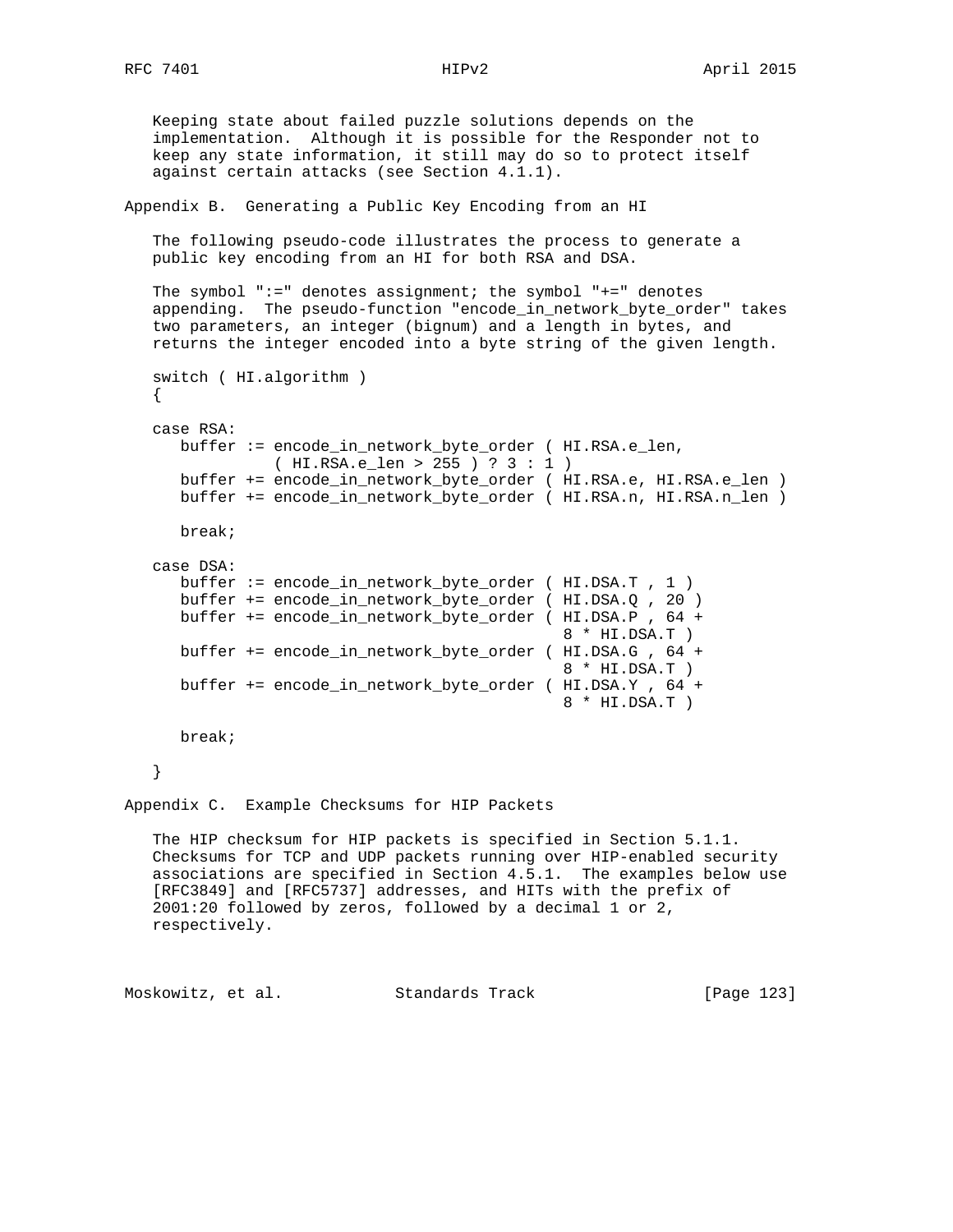The following example is defined only for testing the checksum calculation.

C.1. IPv6 HIP Example (I1 Packet)

| Source Address:            | 2001:db8:1  |        |
|----------------------------|-------------|--------|
| Destination Address:       | 2001:db8::2 |        |
| Upper-Layer Packet Length: | 48          | 0x30   |
| Next Header:               | 139         | 0x8b   |
| Payload Protocol:          | 59          | 0x3b   |
| Header Length:             | 5           | 0x5    |
| Packet Type:               | 1           | 0x1    |
| Version:                   | 2           | 0x2    |
| Reserved:                  |             | 0x1    |
| Control:                   | 0           | 0x0    |
| Checksum:                  | 6750        | 0x1a5e |
| Sender's HIT:              | 2001:20:1   |        |
| Receiver's HIT:            | 2001:20::2  |        |
| DH GROUP LIST type:        | 511         | 0x1ff  |
| DH GROUP LIST length:      | 3           | 0x3    |
| DH GROUP LIST Group IDs:   | 3, 4, 8     |        |

C.2. IPv4 HIP Packet (I1 Packet)

The IPv4 checksum value for the example I1 packet is shown below.

| Source Address:            | 192.0.2.1    |              |
|----------------------------|--------------|--------------|
| Destination Address:       | 192.0.2.2    |              |
| Upper-Layer Packet Length: | 48           | 0x30         |
| Next Header:               | 139          | 0x8b         |
| Payload Protocol:          | 59           | 0x3b         |
| Header Length:             | 5            | 0x5          |
| Packet Type:               | $\mathbf{1}$ | 0x1          |
| Version:                   | 2            | 0x2          |
| Reserved:                  |              | 0x1          |
| Control:                   | 0            | $0 \times 0$ |
| Checksum:                  | 61902        | 0xf1ce       |
| Sender's HIT:              | 2001:20:1    |              |
| Receiver's HIT:            | 2001:20:2    |              |
| DH GROUP LIST type:        | 511          | 0x1ff        |
| DH_GROUP_LIST length:      | 3            | 0x3          |
| DH GROUP LIST Group IDs:   | 3, 4, 8      |              |

Moskowitz, et al. Standards Track [Page 124]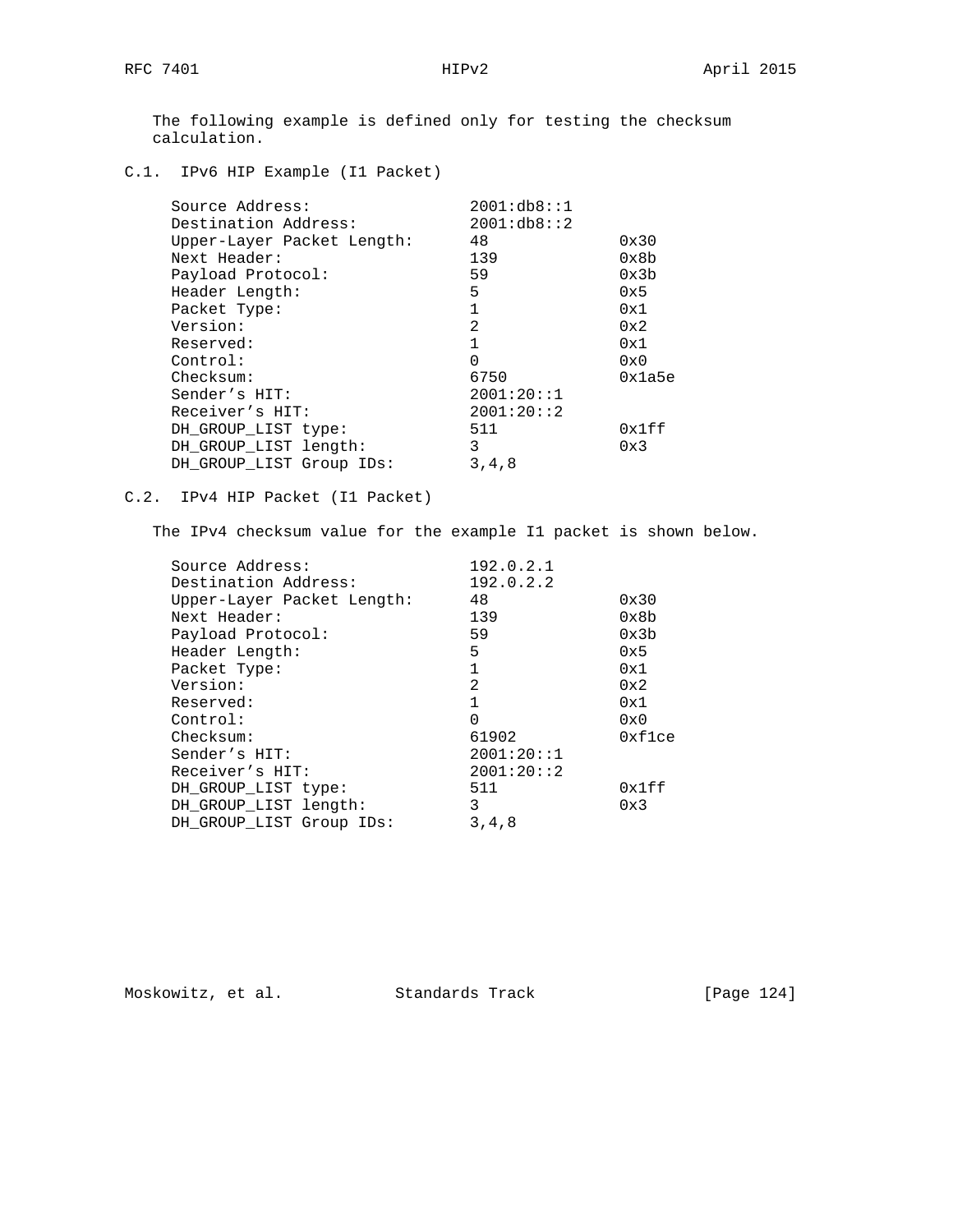# C.3. TCP Segment

 Regardless of whether IPv6 or IPv4 is used, the TCP and UDP sockets use the IPv6 pseudo header format [RFC2460], with the HITs used in place of the IPv6 addresses.

| Sender's HIT:              | 2001:20:1 |                     |
|----------------------------|-----------|---------------------|
| Receiver's HIT:            | 2001:20:2 |                     |
| Upper-Layer Packet Length: | 20        | 0x14                |
| Next Header:               | 6         | $0 \times 06$       |
| Source port:               | 65500     | 0xffdc              |
| Destination port:          | 2.2       | 0x0016              |
| Sequence number:           | 1         | 0x00000001          |
| Acknowledgment number:     | 0         | $0 \times 00000000$ |
| Data offset:               | 5         | 0x5                 |
| Flaqs:                     | SYN       | $0 \times 02$       |
| Window size:               | 65535     | 0xffff              |
| Checksum:                  | 28586     | 0x6faa              |
| Urgent pointer:            |           | 0x0000              |
|                            |           |                     |

Appendix D. ECDH and ECDSA 160-Bit Groups

 The ECDH and ECDSA 160-bit group SECP160R1 is rated at 80 bits symmetric strength. This was once considered appropriate for one year of security. Today, these groups should be used only when the host is not powerful enough (e.g., some embedded devices) and when security requirements are low (e.g., long-term confidentiality is not required).

Appendix E. HIT Suites and HIT Generation

 The HIT as an ORCHID [RFC7343] consists of three parts: A 28-bit prefix, a 4-bit encoding of the ORCHID generation algorithm (OGA), and a hash that includes the Host Identity and a context ID. The OGA is an index pointing to the specific algorithm by which the public key and the 96-bit hashed encoding are generated. The OGA is protocol specific and is to be interpreted as defined below for all protocols that use the same context ID as HIP. HIP groups sets of valid combinations of signature and hash algorithms into HIT Suites. These HIT Suites are addressed by an index, which is transmitted in the OGA ID field of the ORCHID.

 The set of used HIT Suites will be extended to counter the progress in computation capabilities and vulnerabilities in the employed algorithms. The intended use of the HIT Suites is to introduce a new HIT Suite and phase out an old one before it becomes insecure. Since the 4-bit OGA ID field only permits 15 HIT Suites to be used at the same time (the HIT Suite with ID 0 is reserved), phased-out HIT

Moskowitz, et al. Standards Track [Page 125]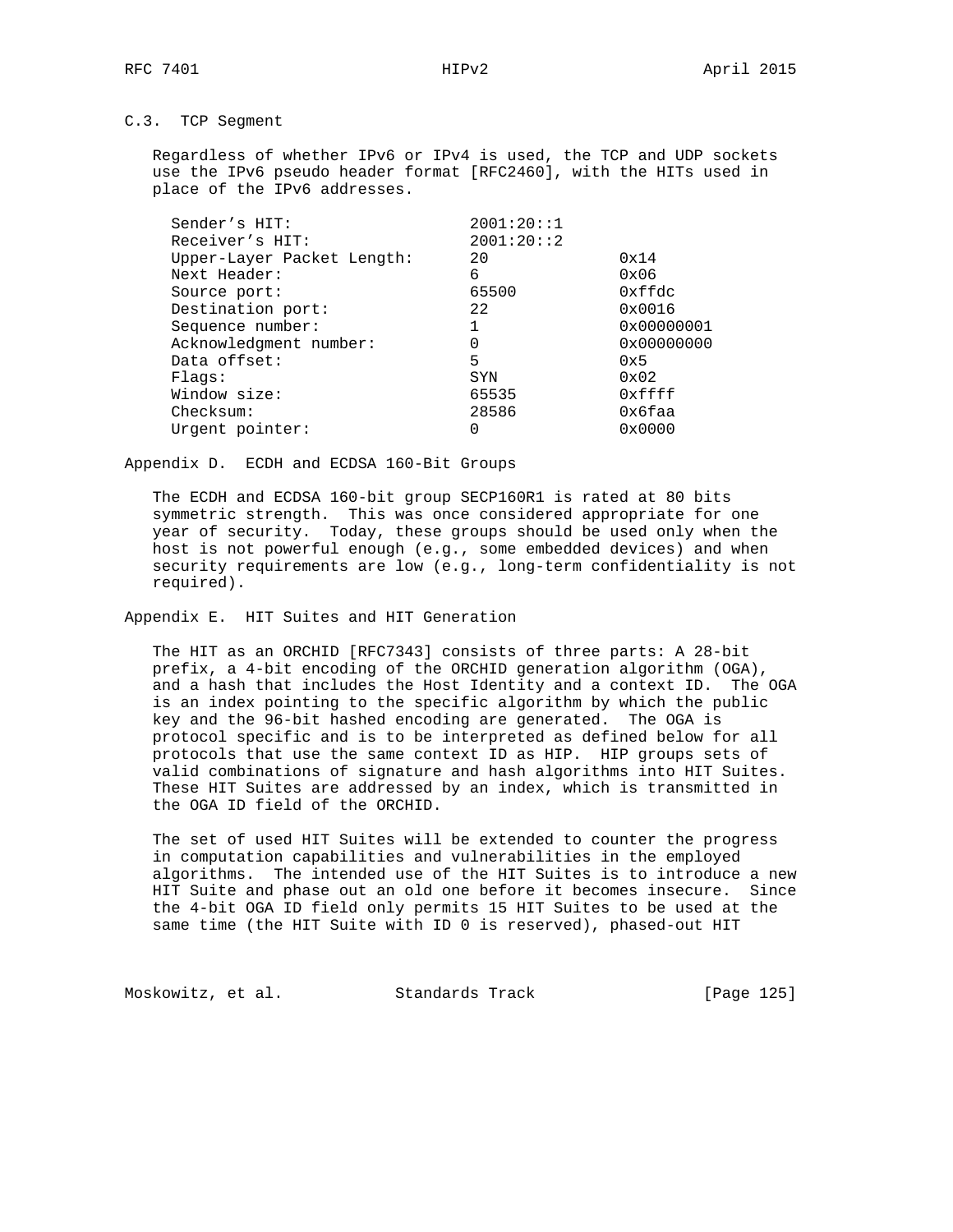Suites must be reused at some point. In such a case, there will be a rollover of the HIT Suite ID and the next newly introduced HIT Suite will start with a lower HIT Suite index than the previously introduced one. The rollover effectively deprecates the reused HIT Suite. For a smooth transition, the HIT Suite should be deprecated a considerable time before the HIT Suite index is reused.

 Since the number of HIT Suites is tightly limited to 16, the HIT Suites must be assigned carefully. Hence, sets of suitable algorithms are grouped in a HIT Suite.

 The HIT Suite of the Responder's HIT determines the RHASH and the hash function to be used for the HMAC in HIP packets as well as the signature algorithm family used for generating the HI. The list of HIT Suites is defined in Table 10.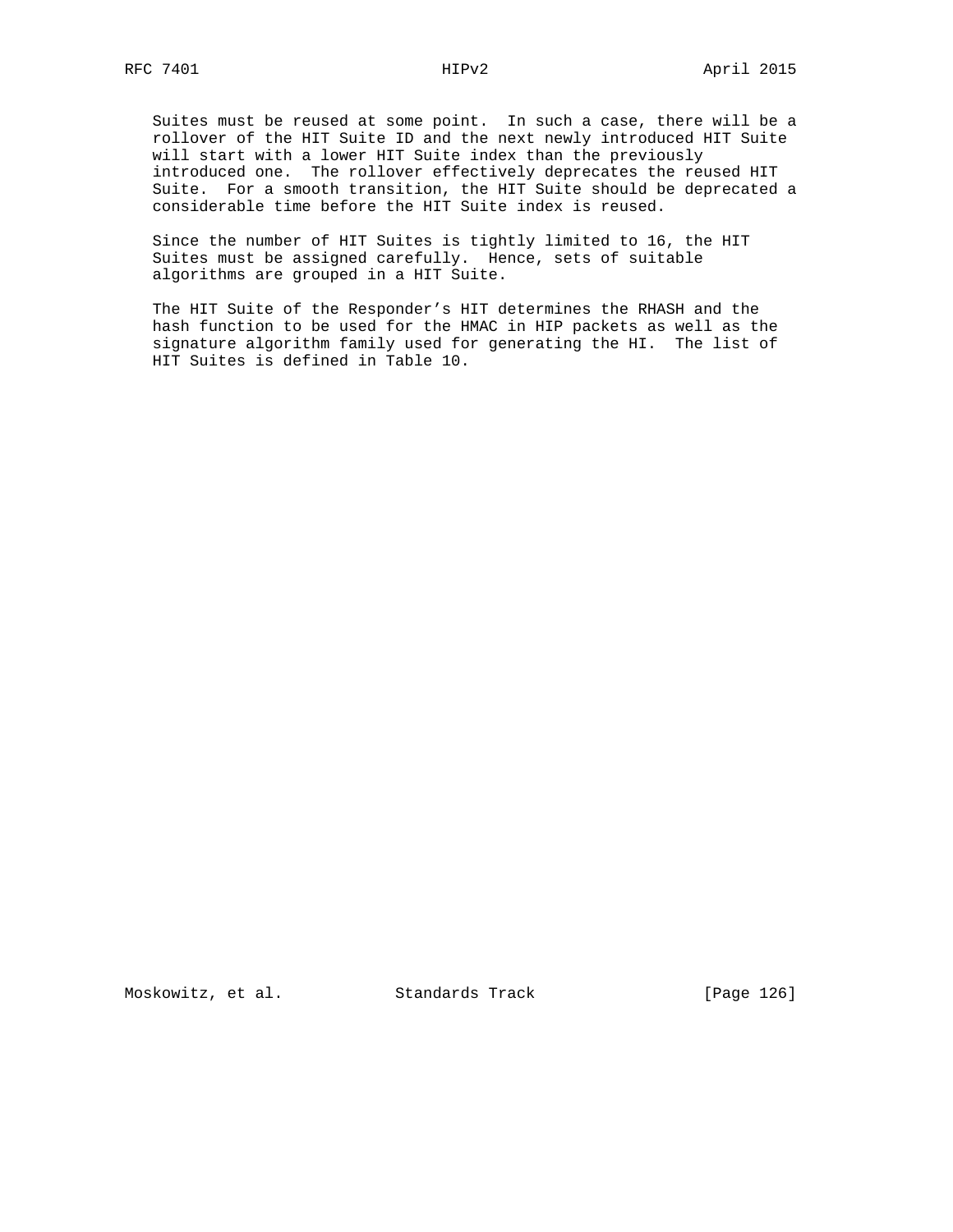## Acknowledgments

 The drive to create HIP came to being after attending the MALLOC meeting at the 43rd IETF meeting. Baiju Patel and Hilarie Orman really gave the original author, Bob Moskowitz, the assist to get HIP beyond 5 paragraphs of ideas. It has matured considerably since the early versions thanks to extensive input from IETFers. Most importantly, its design goals are articulated and are different from other efforts in this direction. Particular mention goes to the members of the NameSpace Research Group of the IRTF. Noel Chiappa provided valuable input at early stages of discussions about identifier handling and Keith Moore the impetus to provide resolvability. Steve Deering provided encouragement to keep working, as a solid proposal can act as a proof of ideas for a research group.

 Many others contributed; extensive security tips were provided by Steve Bellovin. Rob Austein kept the DNS parts on track. Paul Kocher taught Bob Moskowitz how to make the puzzle exchange expensive for the Initiator to respond, but easy for the Responder to validate. Bill Sommerfeld supplied the Birthday concept, which later evolved into the R1 generation counter, to simplify reboot management. Erik Nordmark supplied the CLOSE-mechanism for closing connections. Rodney Thayer and Hugh Daniels provided extensive feedback. In the early times of this document, John Gilmore kept Bob Moskowitz challenged to provide something of value.

 During the later stages of this document, when the editing baton was transferred to Pekka Nikander, the input from the early implementors was invaluable. Without having actual implementations, this document would not be on the level it is now.

 In the usual IETF fashion, a large number of people have contributed to the actual text or ideas. The list of these people includes Jeff Ahrenholz, Francis Dupont, Derek Fawcus, George Gross, Xin Gu, Rene Hummen, Miika Komu, Mika Kousa, Julien Laganier, Andrew McGregor, Jan Melen, Henrik Petander, Michael Richardson, Tim Shepard, Jorma Wall, and Jukka Ylitalo. Our apologies to anyone whose name is missing.

 Once the HIP Working Group was founded in early 2004, a number of changes were introduced through the working group process. Most notably, the original document was split in two, one containing the base exchange and the other one defining how to use ESP. Some modifications to the protocol proposed by Aura, et al. [AUR05] were added at a later stage.

Moskowitz, et al. Standards Track [Page 127]